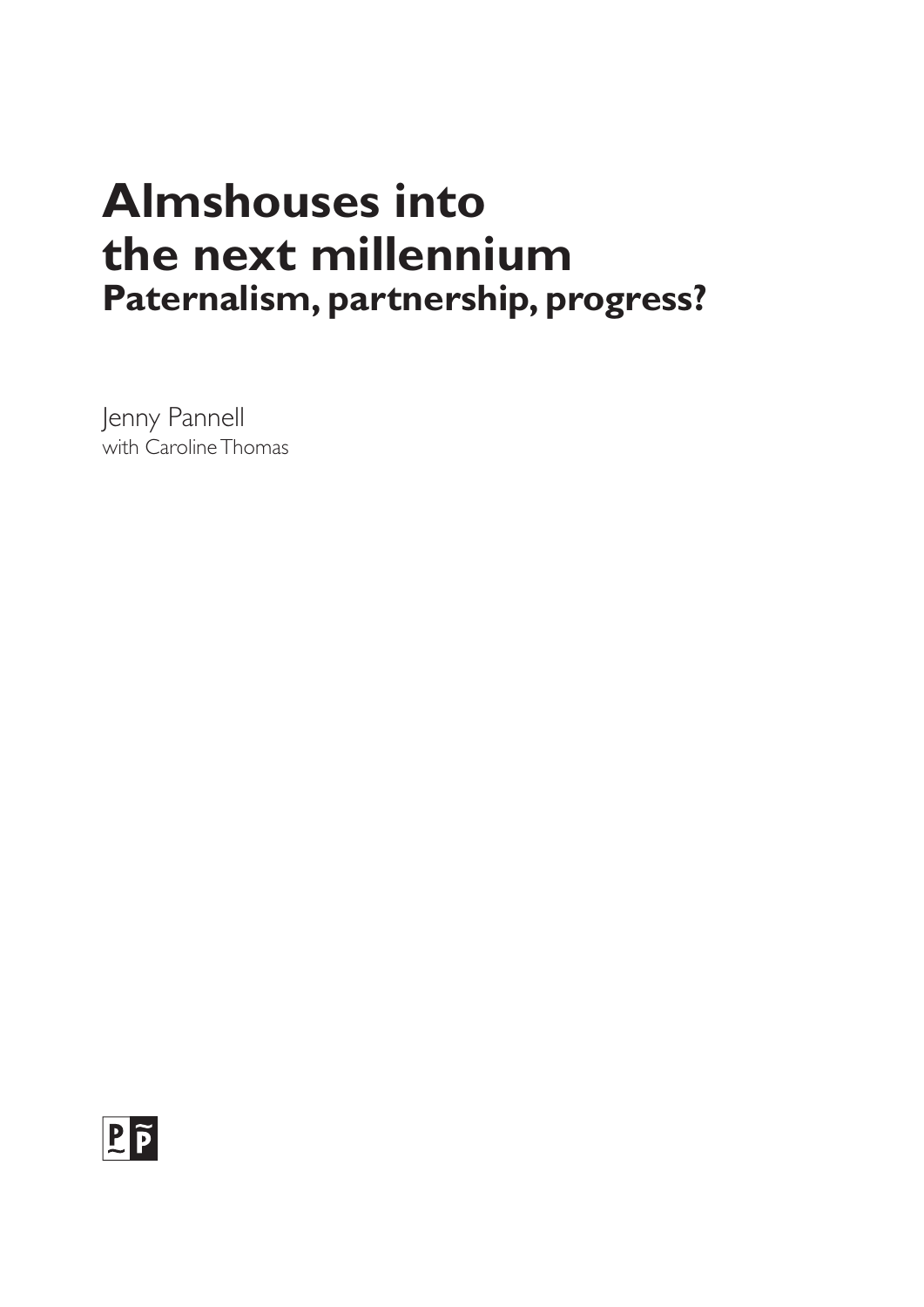First published in Great Britain in 1999 by

The Policy Press University of Bristol 34 Tyndall's Park Road Bristol BS8 1PY UK

Tel +44 (0)117 954 6800 Fax +44 (0)117 973 7308 E-mail tpp@bristol.ac.uk Website http://www.bristol.ac.uk/Publications/TPP

© The Policy Press 1999

ISBN 1 86134 164 4

**Jenny Pannell** is Visiting Research Fellow at the Faculty of Health and Social Care at the University of the West of England, Bristol. She is a housing practitioner and academic who is fascinated by almshouses. She explores their distinctive history and characterisitcs, examining the problems they face in adapting to the changing needs of the 21st century. **Caroline Thomas** is a housing consultant.

The right of Jenny Pannell and Caroline Thomas to be identified as the authors of this work has been asserted by them in accordance with Sections 77 and 78 of the 1988 Copyright, Designs and Patents Act.

All rights reserved: no part of this publication may be reproduced, stored in a retrieval system, or transmitted in any form or by any means, electronic, mechanical, photocopying, recording or otherwise without the prior written permission of the Publishers.

The statements and opinions contained within this publication are solely those of the authors and contributors and not of The University of Bristol or The Policy Press. The University of Bristol and The Policy Press disclaim responsibility for any injury to persons or property resulting from any material published in this publication.

The Policy Press works to counter discrimination on grounds of gender, race, disability, age and sexuality.

*Front cover*: Photograph used is of St Nicholas with Burton Almshouses, Bristol. © Solon South West Housing Association, 1999.

Cover design by Qube Design Associates, Bristol. Printed in Great Britain by Hobbs the Printers Ltd, Southampton.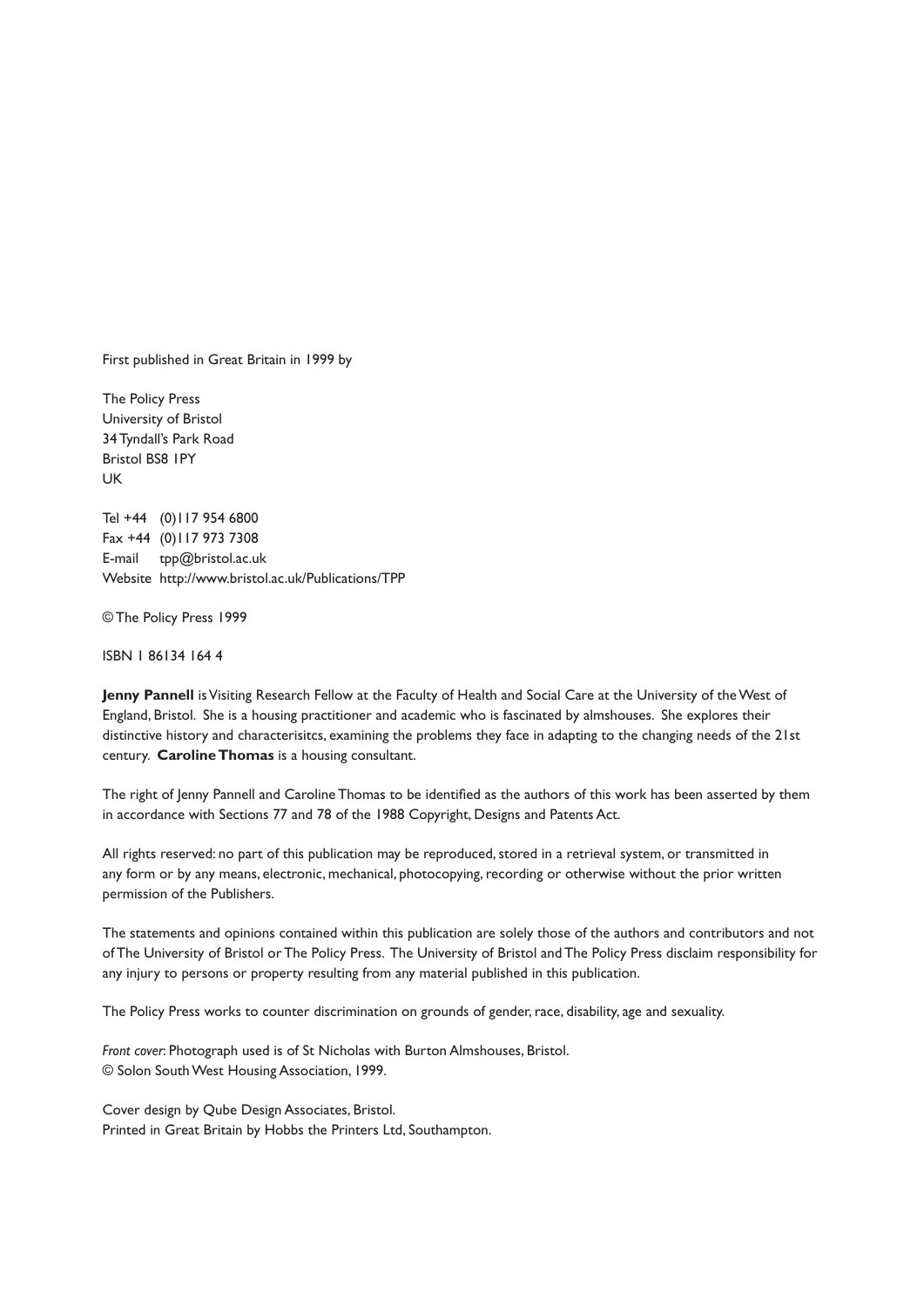# **Contents**

| 8 The future of almshouses and their role in meeting housing need: solutions and recommendations54 |  |
|----------------------------------------------------------------------------------------------------|--|
|                                                                                                    |  |
|                                                                                                    |  |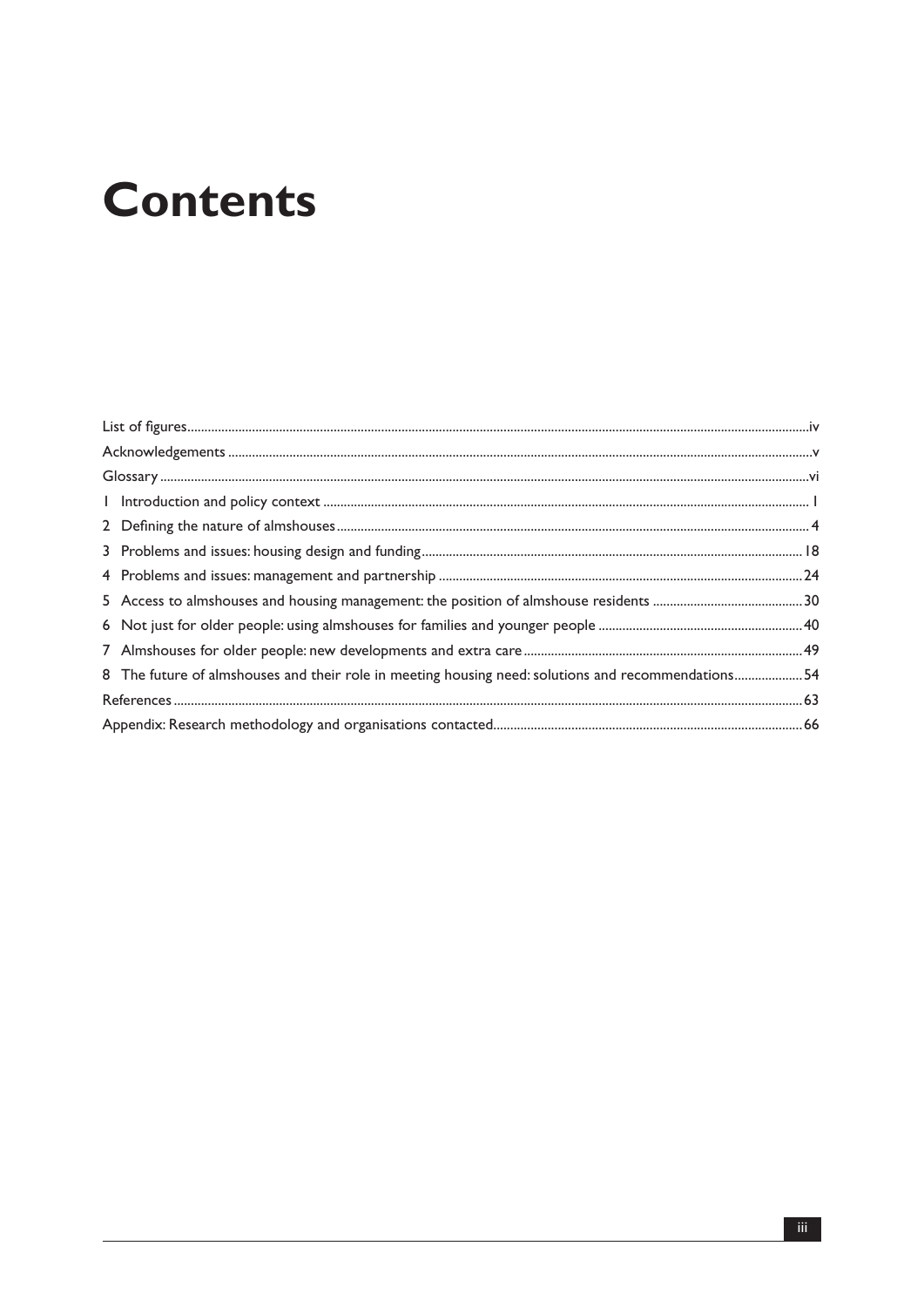# **List of figures**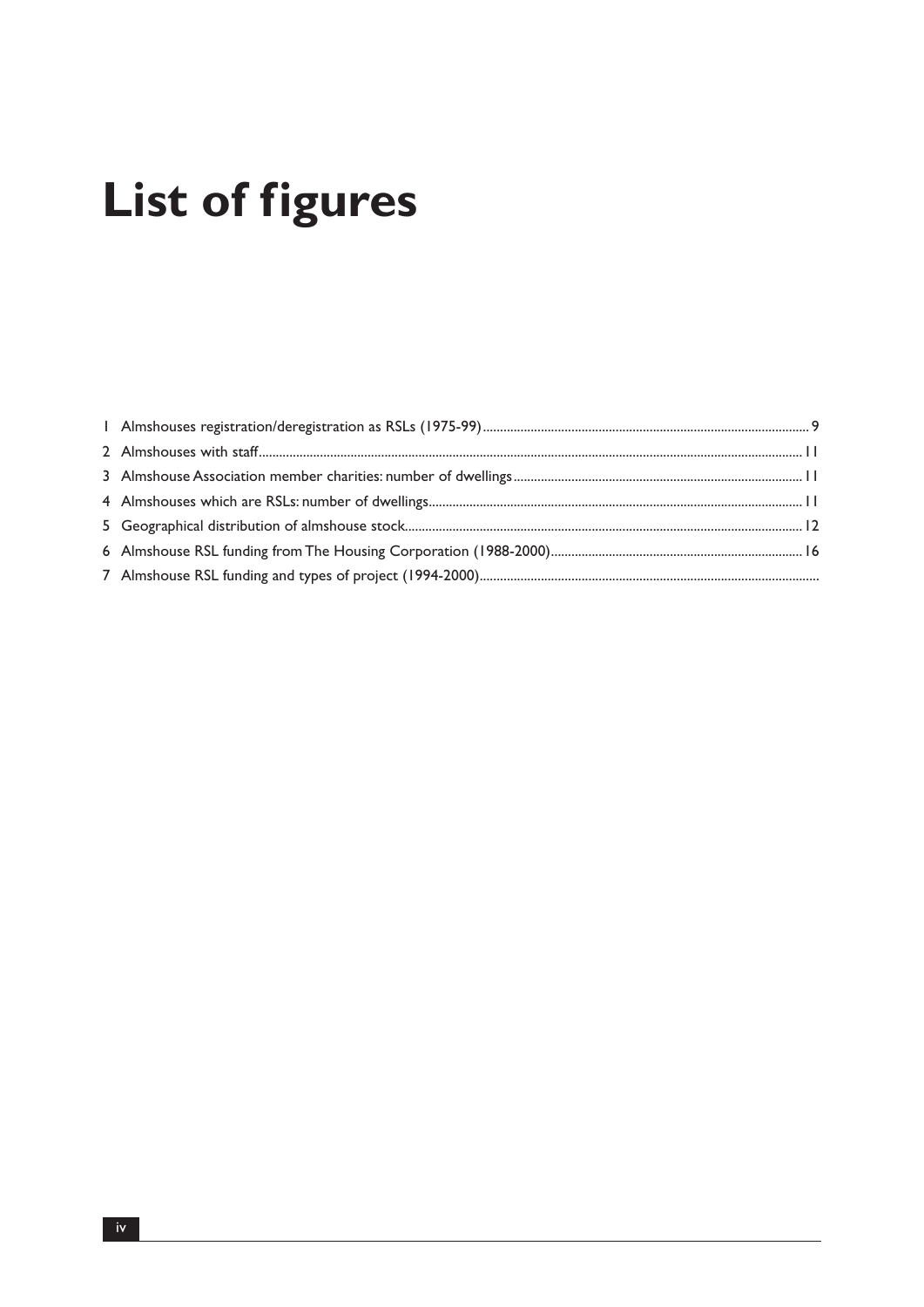# **Acknowledgements**

This report is based on research carried out during 1997 and updated during 1998 and early 1999. Research material has been reworked and developed into the report by the main author, Jenny Pannell, following helpful comments and detailed advice from three academic and practitioner referees, to whom the author is most grateful. The main author takes full responsibility for the contents of the report. The original research idea was developed, and much of the fieldwork carried out, jointly with Caroline Thomas, and she also contributed the material on housing development and some of the case studies.

The authors are grateful to the Almshouse Association and the almshouse charities for their invaluable assistance. Thanks are due to The Housing Corporation, both for their funding and for providing data, and to all the respondents for giving up time and providing information. However, the report does not represent the official views or policy of any of the organisations or individuals contacted. In fact, there are some issues on which a number of those contacted would not necessarily agree with the views expressed in the report. However, it is hoped that the report will contribute to a wider understanding of the potential contribution which almshouses can make, together with a healthy debate among those working both within, and in partnership with, the almshouse movement.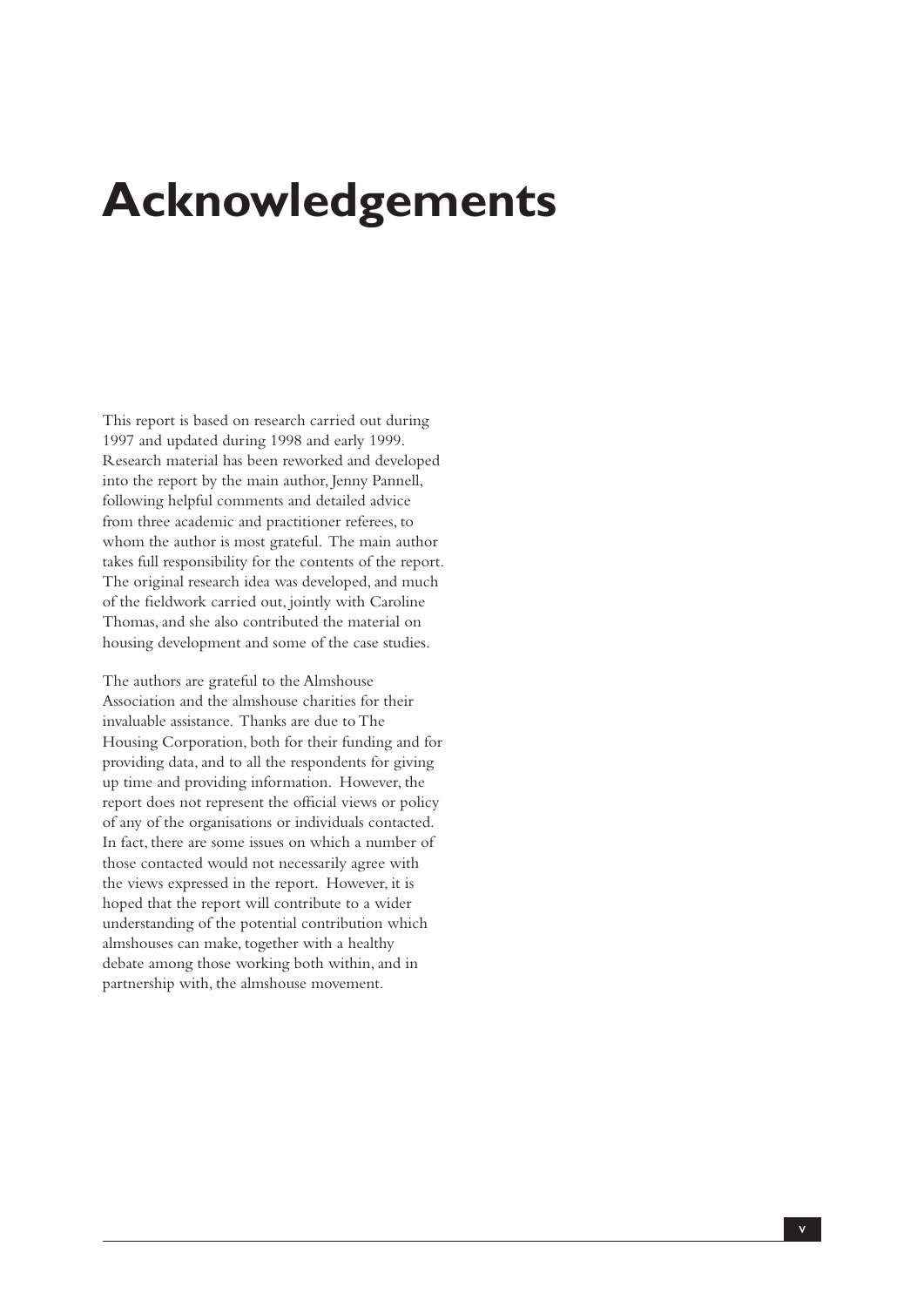# **Glossary**

| Almshouse                              | Dwelling, usually in a group of cottages or flats, provided by an<br>almshouse charity for people in need under rules laid down under<br>their charitable 'Scheme'. Also sometimes used to describe historic<br>almshouse buildings, even if no longer used for their original purpose.                                                                                                                                           |
|----------------------------------------|-----------------------------------------------------------------------------------------------------------------------------------------------------------------------------------------------------------------------------------------------------------------------------------------------------------------------------------------------------------------------------------------------------------------------------------|
| Almshouse charity                      | Charitable organisation providing almshouses, prevented by its rules<br>from granting tenancies under the 1985 Housing Act.                                                                                                                                                                                                                                                                                                       |
| Almshouse resident                     | Person who occupies an almshouse dwelling as a beneficiary of the<br>charity; this term is now generally used by the almshouse movement<br>in preference to archaic expressions such as 'almsperson' or 'inmate',<br>although such terms sometimes survive in the formal rules if they have<br>not been updated.                                                                                                                  |
| <b>Almshouse Association</b>           | National body which represents nearly all almshouse charities,<br>and which advises member charities, promotes new almshouses,<br>encourages renovation, reviews legislation and represents members'<br>views to government and quasi-governmental organisations such as<br>The Housing Corporation and the Charity Commission (ie, fulfilling<br>a similar role to the National Housing Federation for housing<br>associations). |
| <b>Housing Association Grant (HAG)</b> | See Social Housing Grant (SHG).                                                                                                                                                                                                                                                                                                                                                                                                   |
| Registered Social Landlord (RSL)       | Generic name for housing associations and other landlords registered<br>with The Housing Corporation following the implementation of the<br>1996 Housing Act.                                                                                                                                                                                                                                                                     |
| <b>Social Housing Grant (SHG)</b>      | Housing capital grant given by central government to RSLs to provide<br>social rented housing since 1974 (previously known as Housing<br>Association Grant or HAG), paid via either the local authority or<br>The Housing Corporation; renamed Social Housing Grant since the<br>implementation of the 1996 Housing Act.                                                                                                          |
| Social (rented) housing                | Housing provided by local authorities, housing associations or other<br>RSLs.                                                                                                                                                                                                                                                                                                                                                     |
| Scheme                                 | Formal name for set of rules governing the formation and operation<br>of an almshouse charity.                                                                                                                                                                                                                                                                                                                                    |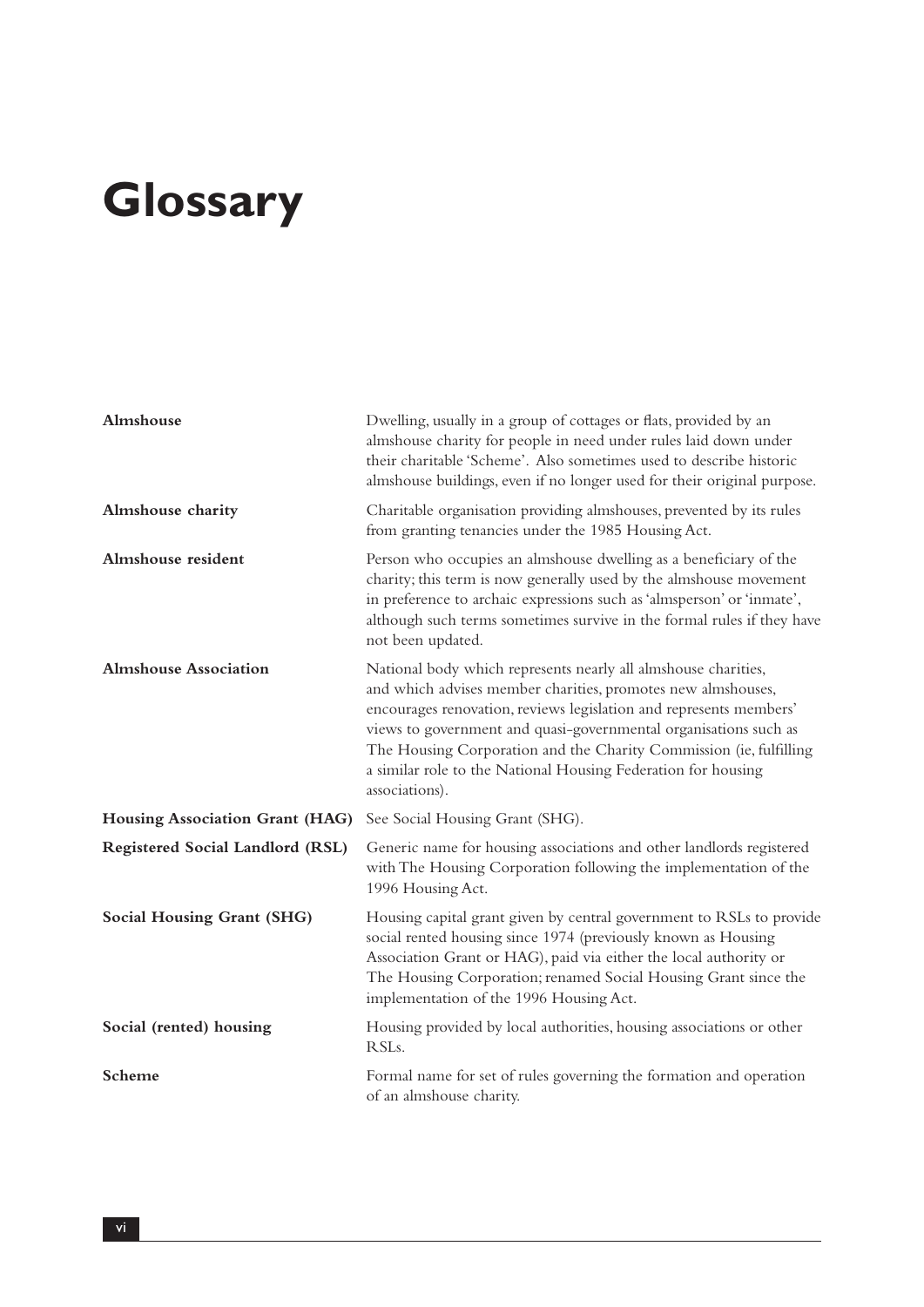| Sheltered housing | Groups of self-contained flats or bungalows providing housing<br>for older people, with or without a warden or central alarm link,<br>sometimes also providing additional communal facilities, for example,<br>common room, guest room, laundry. |
|-------------------|--------------------------------------------------------------------------------------------------------------------------------------------------------------------------------------------------------------------------------------------------|
| <b>Trustees</b>   | Almshouse charity's governing body, equivalent to a housing<br>association board.                                                                                                                                                                |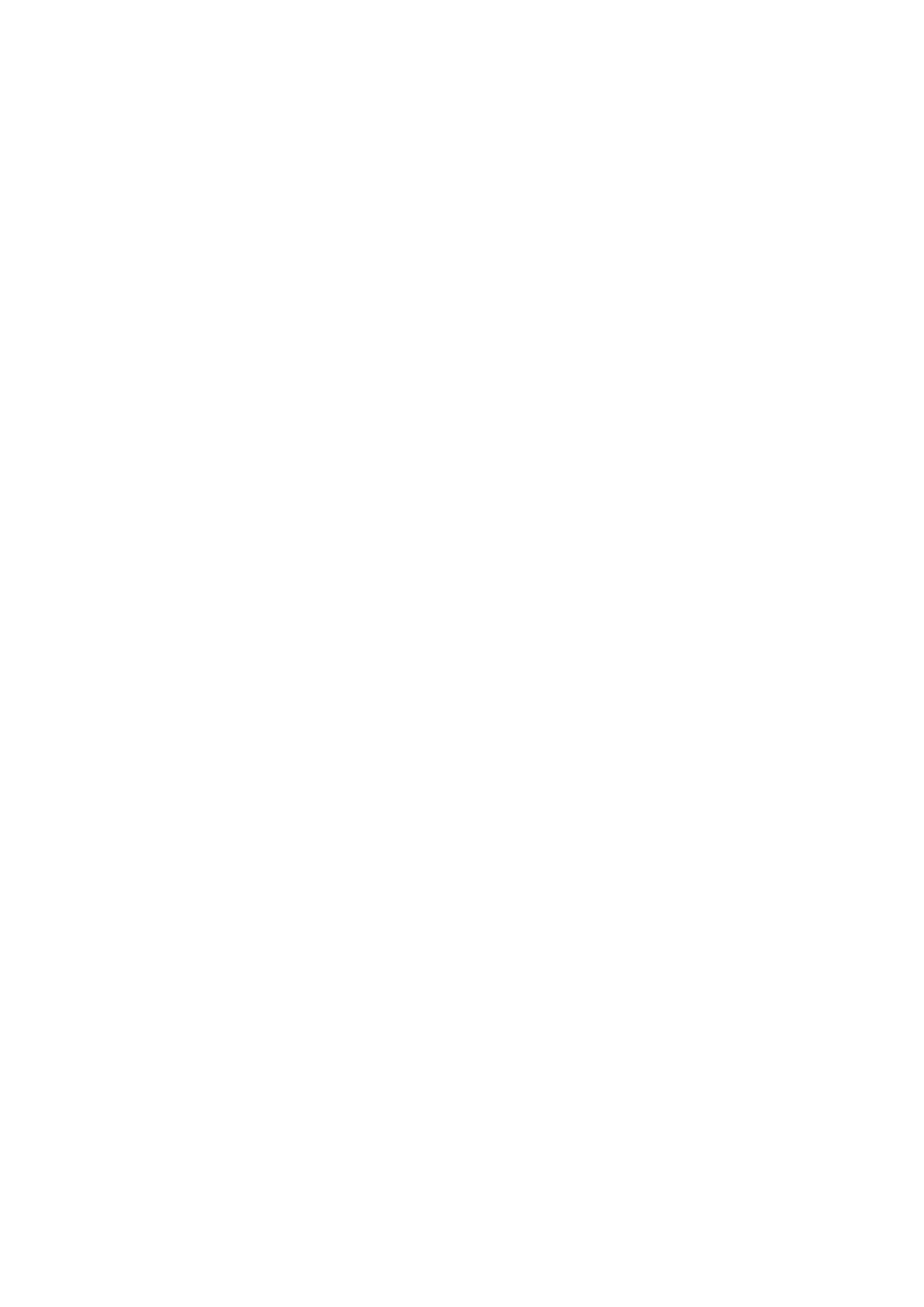**1**

# **Introduction and policy context**

Almshouses provide housing in cities, towns and villages all over England for over 30,000 people. The buildings are often of distinctive architectural styles and in convenient central locations. The almshouse is frequently cited as the forerunner of the housing association movement and the originator of the concept of sheltered housing for older people (Cope, 1990; Parry and Thompson, 1993; Best, 1997).

Many almshouses display characteristics of good design, such as village or town centre locations, courtyard layouts, and small developments integrated into rural or urban communities. However, like other sheltered housing, some almshouses are no longer suitable for older people because of their location, buildings, or local over-provision of older people's housing. In such circumstances they may be more appropriately used for younger people in need of housing. Empty or under-used almshouses can represent a valuable resource for local communities, and their restoration can improve the urban or rural environment.

To lovers of historic buildings and students of architectural history, almshouses are a fascinating guide to the history of domestic buildings and worthy of preservation, whatever the cost. To housing professionals and academics, however, they are too often looked on as a backwater, overtaken and overshadowed by the development of council housing and housing associations. Over many years, housing research has ignored them, and numerous surveys of housing association or older people's housing have explained that almshouses have been omitted because they are considered insignificant or too difficult to access (see, for example, Housing

Corporation/Building Research Establishment, 1979; DoE/Welsh Office, 1979; Tinker et al, 1995).

The word 'almshouse' evokes a variety of images. To the romantics, almshouses seemed the epitome of old England: pretty cottages in idyllic village locations, or handsome buildings round courtyards in cathedral cities, maintained over the centuries by caring people with a sense of duty to those in need. To social reformers, they reflected the problems of the days before the coming of the welfare state: paternalistic, anachronistic, run by the local 'squirearchy', with no role in a modern society. Following the introduction of the welfare state by the post-war Labour government, the almshouse movement feared municipalisation and even abolition (Howson, 1993, p 165).

Fifty years on, in an age of welfare pluralism, they offer an alternative to other forms of social or private rented housing. Like other housing organisations, the almshouse movement faces new challenges moving into the next millennium. Unlike other housing organisations, the almshouse movement already carries in its ethos nearly a thousand years of history: as the director of one almshouse trust put it,

*"... a sort of spiritual role and service, centred round a special place ... we have a fifteenth century chapel.... The Trust has been going for a thousand years, and we plan to be continuing for another thousand years.... Recently we held a seminar for trustees for the way ahead in the twenty first century." (Director, Gloucester Charities Trust)*

Almshouse residents are also changing. As the almshouse movement itself acknowledges, they will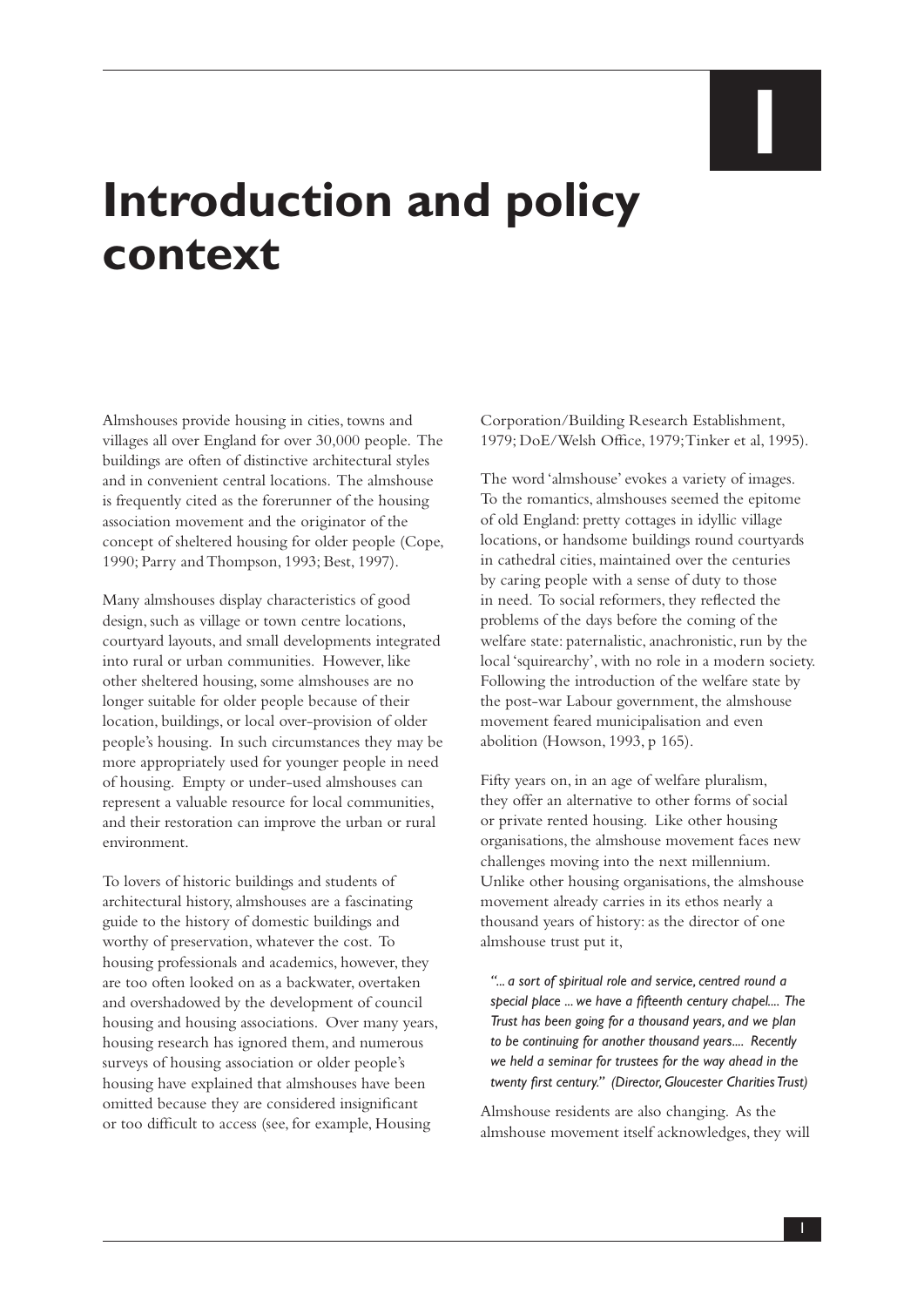have:

*"... higher expectations than their predecessors, enjoy a better standard of living and will look for modern, spacious and well-designed housing. These are some of the challenges facing charities today." (Lady Benson, Chairman, Almshouse Association, 1998, p 1)*

This report considers what role almshouses may play in current and future housing and welfare provision. It examines and discusses the strengths and weaknesses, problems and opportunities of almshouses as a form of housing provision. Although there are a number of books on the historical and architectural aspects of almshouses, this is the first to explore their role in housing provision and social policy.

The report shows what can be done to make the best use of what are often beautiful and historic buildings, in ways which both follow the wishes of the original benefactors to provide housing for people in need, and adapt to modern ideas on housing design, development and management. It describes the range of strategies and funding sources available, and explores the scope for creative partnerships between almshouse charities, local authorities, housing associations and others.

It is of particular interest to housing professionals and policy makers seeking to maximise the use of housing stock to meet the need for housing in local communities. It aims to be of practical use to almshouse trustees and staff, and to councillors, board members and staff of housing associations and local authorities. It also fills a gap in the material available to students of social and housing policy.

## **The changing policy context**

This chapter discusses the changing policy context within which almshouses are operating in the late 20th and early 21st centuries.

From their foundations in the early medieval period until the mid-19th century, almshouses were one of the only forms of housing available to poor older people. They appear to have been regarded as the most appropriate model by a succession of founders over many centuries: monasteries and bishops, royalty and aristocracy, mercantile guilds,

19th-century philanthropists and trade benevolent societies. By the mid-19th century, alternative models of housing provision for all age groups were developing, such as Model Dwellings and Industrial and Provident Societies (Burnett, 1986). By the early 20th century, council housing was growing, to become the prevalent form of housing for lower income groups throughout most of the century, with over 30% of the population living in council housing by 1979 (Cole and Furbey, 1994).

Despite the development of the welfare state in the mid-20th century, and the acknowledged need of everyone for shelter, housing has never enjoyed the same degree of support for universalist provision as, for example, healthcare or education. It was "never fully legitimised as part of the welfare state" (Mullins and Niner, 1997, p 175).

While council housing was still dominant in the 1970s, after the 1974 Housing Act the housing association movement started to receive significant public funding, although for both housing associations and those almshouse charities which registered to gain access to funding,

*The introduction of large-scale public subsidy compromised to some extent the independence of the [voluntary housing] movement, as inevitable bureaucratic controls were imposed in a kind of quid pro quo for the receipt of public funds ... which brought expansion, but it also marked the end of an era of reliance upon largely voluntary effort and charitable donations. (Cope, 1990, p 12)*

Since the mid-1980s, housing, like other aspects of public policy and welfare provision, has become more fragmented and diversified, with a wider role for the private and voluntary sectors. In housing this has meant a growth in the provision of housing association dwellings and an emphasis on the enabling role of the local authority, working in partnership with other providers (Williams, 1997).

This has led to recent interest in a range of issues in housing policy, all of which impact on almshouse charities, as is seen in subsequent chapters:

- • governance and accountability
- tenant/citizen/consumer rights
- partnerships and multi-agency working.

More specifically, debate on housing for older people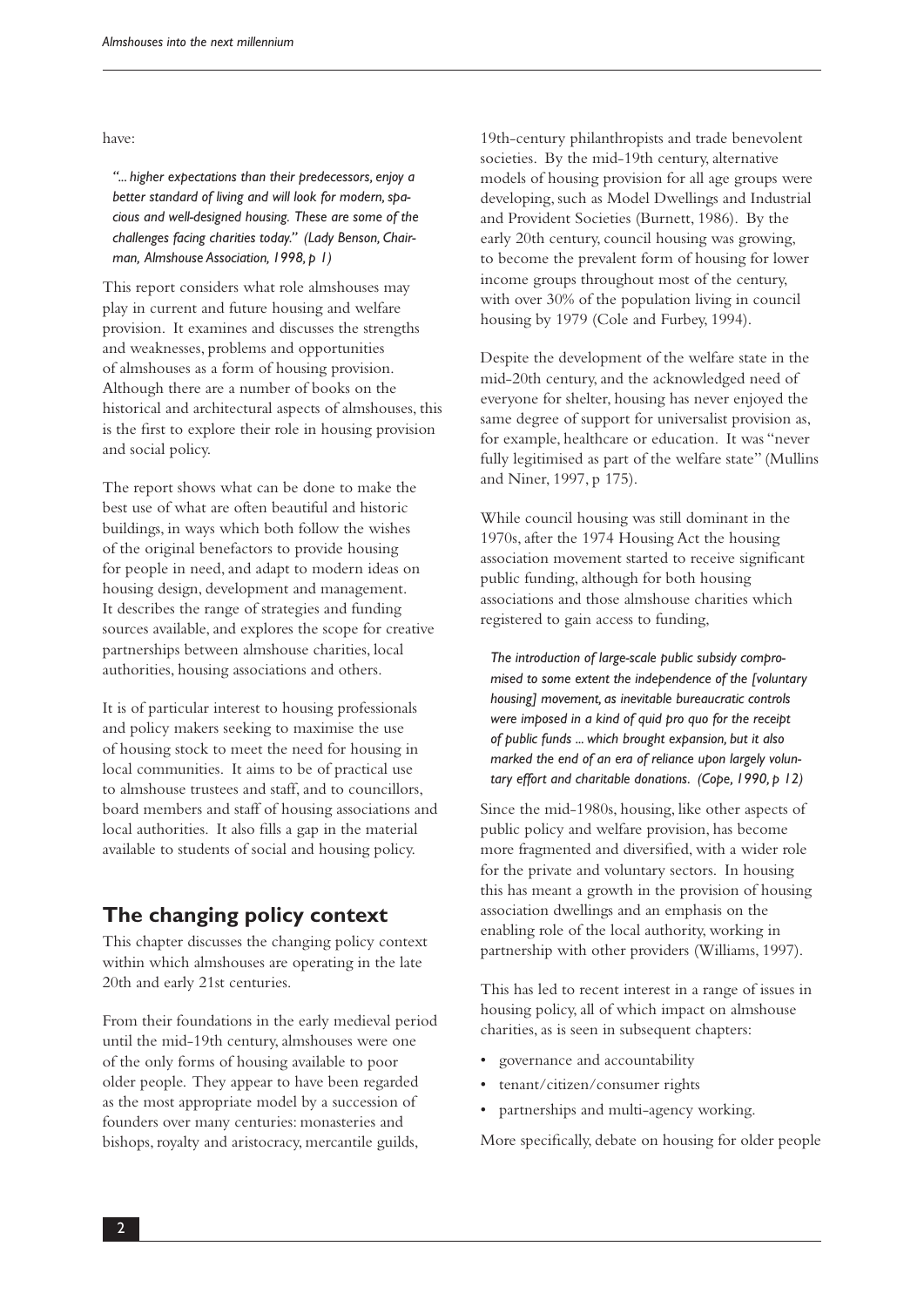has focused on the effect of policies on Care in the Community and the impact of an ageing population on housing need and demand, and housing choices (Means, 1997). There has been a questioning of established 'traditional' forms of provision such as sheltered housing, the development of hybrid forms of housing with care, and an exploration of the new problem of 'difficult-to-let' sheltered housing with the recognition that there may be over-provision in some areas (Tinker et al, 1995).

It is within this complex policy context that we must consider what role almshouses may have to play in the future provision of housing and care for both older people and, in some cases, others in need of good quality low-cost housing.

# **Structure of the report**

In the first part of the report, Chapter 2 defines the nature of almshouses, including a brief history (which is essential to understand the distinctive characteristics of almshouses), their funding and regulation, and their current level of activity, set within the wider context of social housing.

Chapters 3, 4 and 5 identify current problems and issues facing almshouse charities and their partners, and almshouse residents.

In the second part of the report, Chapters 6 and 7 draw on a number of examples of almshouses which are successfully adapting to changing times. These almshouses have been chosen because they illustrate solutions to some of the problems and issues highlighted in earlier chapters. They also point up lessons for the future, which are further developed in the final chapter. This considers the role of almshouses and the potential for partnerships, looking forward to their role in the 21st century and the next millennium.

# **The research study**

The research on which this report is based included visiting a number of case studies, examining statistical and documentary material from almshouses and their funders, and interviewing people within the almshouse movement including the Almshouse Association, residents, trustees and staff at almshouse

charities and, more widely, staff in social housing organisations working with almshouses.

The original research was funded by an 'Innovation and Good Practice Grant' from The Housing Corporation South West Regional Office. For this reason, most of the almshouse charities used as examples come from the South West and are either registered with The Housing Corporation or have links with registered housing associations. However, the range of almshouses visited (size, scale, location, type of resident) is broad, covering large and small almshouse charities in city centres, towns, villages and very rural locations, so the findings are appropriate to almshouses all over the country. More details of the research methodology can be found in the Appendix.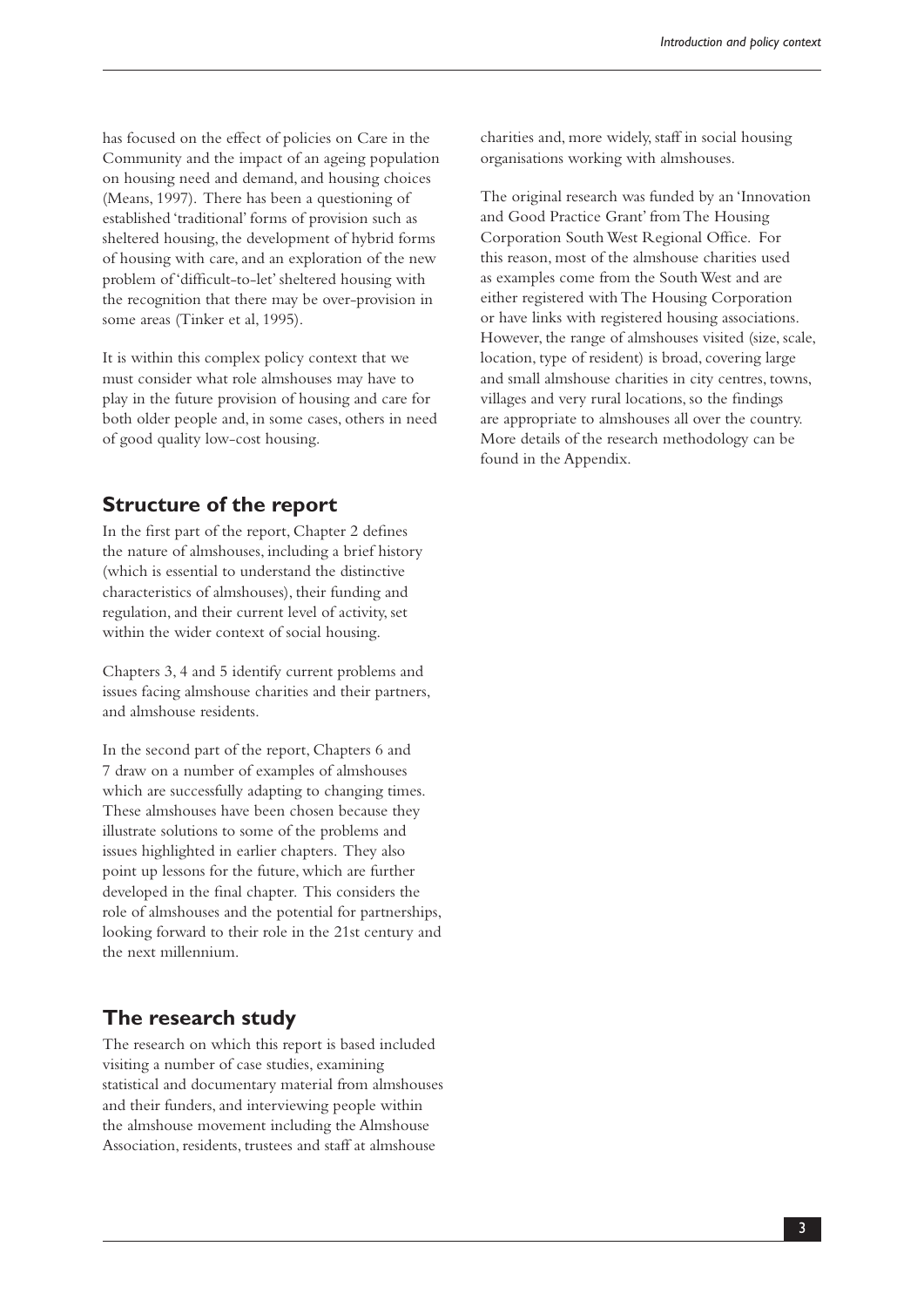# **2 Defining the nature of almshouses**

## **In search of almshouses**

This chapter sets the scene for the rest of the report. It places almshouses within the historical and contemporary context of the development of social rented housing. The chapter answers the following questions:

- What is the definition of an almshouse?
- • Why and when were almshouses founded? What is it from their history which gives them their distinctive philosophy?
- • How are almshouse charities regulated?
- How are they are constituted and managed?
- • How many almshouses exist and who do they house?
- What are the distinctive features of their housing design?
- How are they funded?

## **What is an almshouse?**

One of the difficulties in writing about almshouses is the problem of definition.

Many people's image of almshouses is of the buildings, which often have a distinctive architectural style. However, an unknown number of almshouse buildings have been sold on for other uses and are now used as private homes, museums, cafes, shops or offices, so can no longer be considered to be almshouses except in terms of the history of the building. Examples include Nappers' Mite in Dorchester (now shops and a café) and the almshouses in Moretonhampstead on Dartmoor (owned by the National Trust).

Almshouse charities now manage a variety of both ancient and modern housing: the oldest buildings date back to the 12th century, the most recent have been built in the 1990s. All this housing is inhabited by people who used to be known as almspersons, the preferred modern term being almshouse residents. What unites all these residents and their housing is their legal position as beneficiaries of a charity rather than as tenants, a point discussed in detail in Chapter 5.

Some almshouses are no longer managed by almshouse charities, but still provide housing for people on low incomes. As in a number of the examples in later chapters, they have been leased (or occasionally sold) to other charities or housing associations, or are managed by them. It is a matter of debate as to whether these should remain classified as almshouses. Of those interviewed for The Housing Corporation research, some people considered that they were no longer almshouses if they were not still both owned and managed by almshouse charities. Others felt that these almshouses were still fulfilling the spirit of the wishes of the original benefactor because they continued to provide housing for those in need, and so they could still be considered to be almshouses.

The working definition of an almshouse used in this report is of housing provided by an almshouse charity, or by other social landlords in an almshouse building.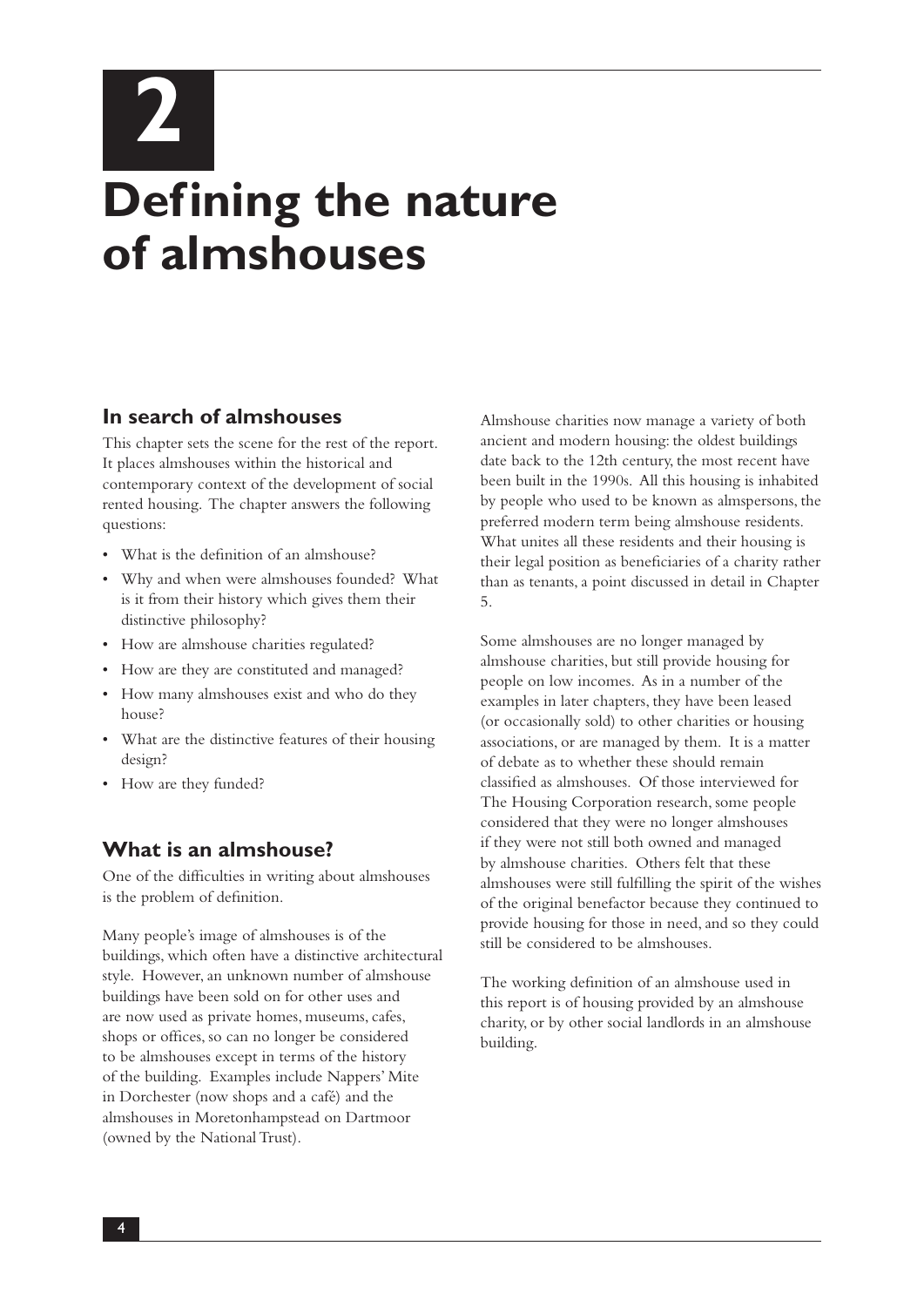# **How, when and why were almshouses provided?**

It is essential to understand something of their origins to explain the differences between almshouses and other housing explored in later chapters, and to understand how their history results in their present distinctive character. However, it is beyond the scope of this report to provide more than a brief account of the historical origins of almshouses. For more detailed information, Howson (1993) contains a wealth of information on their social history, as well as on design.

The motives and origins of the founders of almshouses are extremely diverse, and reflect English social history and the development of charitable involvement in welfare provision over the past thousand years. Almshouses are but one example of church and charitable involvement in the provision of schools, universities, healthcare and hospitals as well as housing.

Such involvement predates social welfare provision by the State, in both England and much of Western Europe. It is only during the 20th century that such voluntary sector provision has changed to a complementary role, working in partnership with the State in what is now described as welfare pluralism.

The oldest almshouse charities still in existence date back to the 12th century, but new almshouse charities have continued to be founded during every century of the millennium, right up until the 1990s. The almshouse, from medieval Hospital to 19thcentury philanthropy, has been inextricably linked to the social fabric and religious beliefs of its period. Their founders include:

- monasteries and convents
- medieval religious guilds
- bishops and other clerics
- kings and queens
- members of the aristocracy
- landowners and the gentry
- • craft guilds, livery companies and similar mercantile societies
- • town corporations and boroughs
- • charities set up for the relief of poverty or following disasters
- merchants and industrialists
- regiments
- trades unions
- benevolent societies and associations
- quasi-public bodies such as Trinity House.

The names of almshouse charities reflect this varied history. Examples include:

The Hospital of Jesus or Archbishop Hutton's Charity

The Almshouses of Countess De La Warr

The Duchess of Somerset's Hospital

The Legg Whittuck Charity for Aged Servants

The Fishermen's Hospital

- The Barlow and Ellyett Homes for Aged Women
- The Royal Watermen and Lightermen's Asylum
- Durham Aged Mineworkers' Homes

#### *Medieval origins and the links with monasticism*

The oldest English almshouses still in existence date back to medieval times, and their origins date back even further. In 816, the Synod of Aix set out the tenets of the 'new monasticism'. This included the obligation on monasteries to distribute 'alms', defined as food, clothing, medicine, board and lodging, sometimes education but only occasionally money.

Following the Norman conquest of England in 1066, land seized by the Normans was used to endow monasteries. Thus some of the earliest medieval almshouse foundations were linked to the Roman Catholic church and monasticism. The first examples of the almshouse were provided by monks and nuns, in premises adjoining or near to their monasteries and convents, where they provided food, board and lodging, and care to travellers, pilgrims and poor people.

Medieval almshouses were often called Hospitals, providing shelter (or 'hospitality') for the poor and homeless. Many keep the name 'Hospital' to this day, such as the Hospital of St Cross at Winchester, probably the oldest English almshouse still in existence, founded in 1136. An even older Hospital in York, no longer in existence, was founded by Athelstan, a Saxon king, in 986.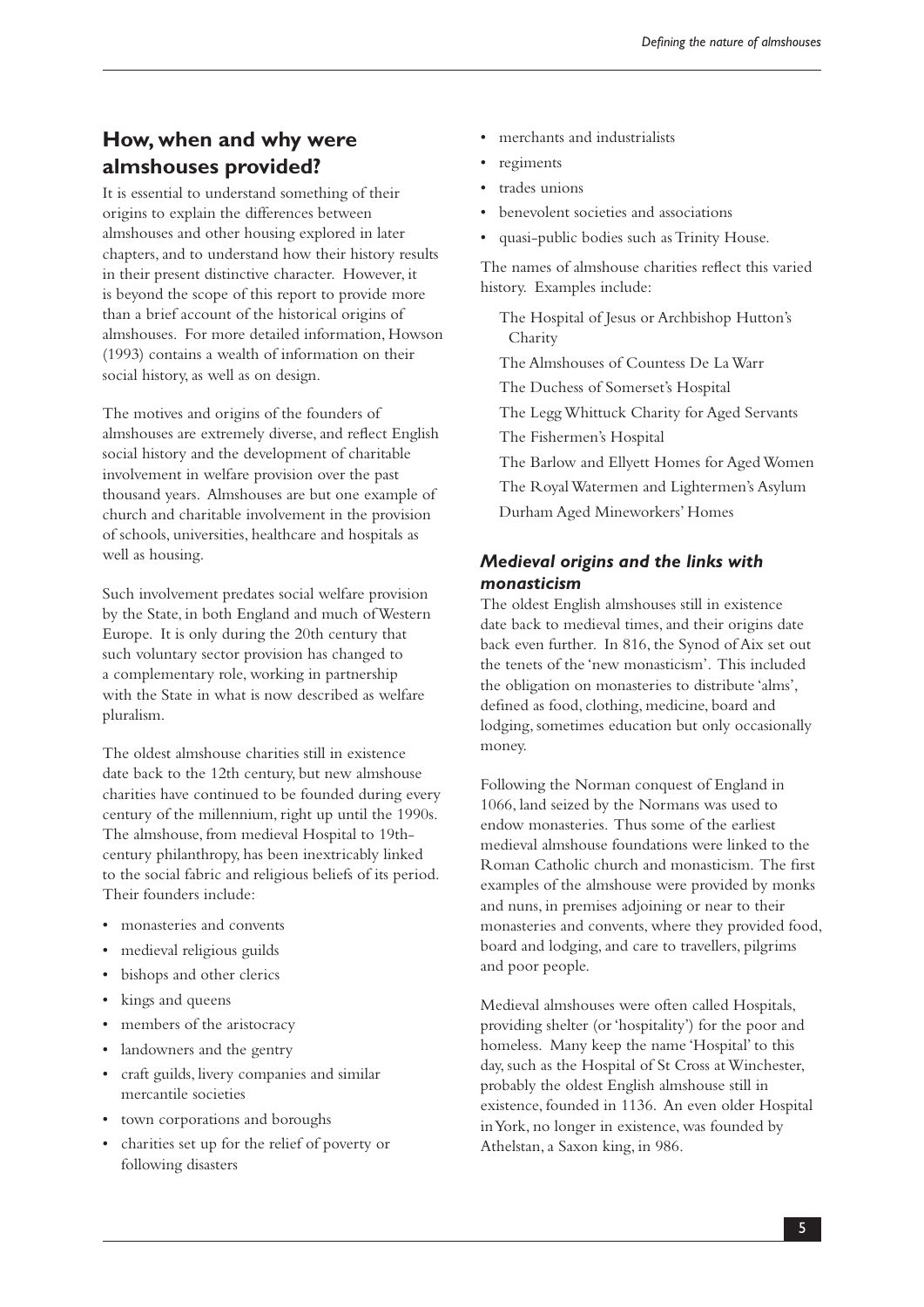Some of these almshouse-Hospitals had a specialist role as lazer-houses, founded to care for people suffering from leprosy, which was prevalent in England in the Middle Ages. Sherburn Hospital, County Durham, is still an almshouse and dates back to 1181 when it was founded by the local bishop to provide care for 65 leprosy sufferers.

Members of the clergy, royal and aristocratic benefactors, and local landowners founded almshouses as part of their duty to provide for the poor and to set an example in charitable works. Like other works of charity, the provision of almshouses by such patrons was something of an insurance policy for the after-life, so almshouse residents were often expected to pray for their benefactors in the on-site chapel; attendance at services remains a requirement in some almshouses to this day.

Religious guilds and fraternities (which were a type of medieval friendly society) also provided almshouses for their members, as well as other services such as burials and prayers for the dead.

#### *The Reformation, the rise of mercantilism and the Elizabethan Poor Law*

With the Reformation came the dissolution of the monasteries and the suppression of practices associated with prayers for the dead such as chantries and religious guilds. Many of the Hospitals which had previously been linked to monasteries or to religious guilds were destroyed. However, some were saved and restored: some were reprieved during the reign of the Catholic Queen Mary, while others were taken over by the municipality. One such example is the almshouses in Poole, Dorset, founded by the Corpus Christi Guild but saved by the burgesses of Poole in 1550 and still in use as almshouses to this day.

The 16th century also saw the change from medieval society to the modern age, with an expansion of trade, and the growth of the mercantile class. The London livery companies and individual merchants endowed many of London's almshouses during this period, often for older people linked to specific trades such as skinners, drapers, and haberdashers. In Bristol, the Society of Merchant Venturers (featured in Chapter 6) established almshouses for merchant seamen. Many almshouses still retain their links to

specific trades and to the livery companies.

The late 16th century also saw an overhaul of the social welfare system with a range of measures culminating in the 1601 Poor Law, which provided a framework that remained in force until the 1830s. Parishes had to provide for their own poor, with a Poor Rate and local overseers. Some parishes provided a Poor-house or almshouse (as at Yatton in Somerset, described in Chapter 6); in some cases these were existing buildings, previously Hospitals, now under new management.

The Elizabethan Poor Law also codified the concept of the 'deserving' poor, with their link to a particular parish, and the 'undeserving' poor who were effectively excluded from help. Almshouses were generally for the 'deserving' poor. Their rules frequently specified that almspeople had to be 'of good character', and some rules specifically excluded people in receipt of Poor Law parish relief (an early equivalent of Income Support).

Following the Reformation, almshouses lost their links with the Roman Catholic church. However, this was often replaced with a connection with the Church of England. Membership of the Church of England (or less frequently, another denomination) is still a requirement for admittance to many almshouses.

By the 18th century and the rise of nonconformity, almshouses were also founded for members of the nonconformist churches: look, for example, at the rules of the Wakefield almshouses, founded in 1840:

*The almshouses were to be occupied only by 'Christian dissenters from the Church of England, of any denomination but Roman Catholics' ... the twelve governors [trustees] ... were recruited from the largest dissenting churches situated within a mile of Wakefield's market cross ... those chosen had to affirm that they had never in the past been or would ever in the future be a member of the Church of England or 'profess or act in support of those opinions or politics which are commonly called Tory or Conservative'. (Howson, 1993, p 144)*

#### *The Victorian era*

The Victorian period has been described as 'the last great age of almshouse building' with over 600 groups of almshouses built during Queen Victoria's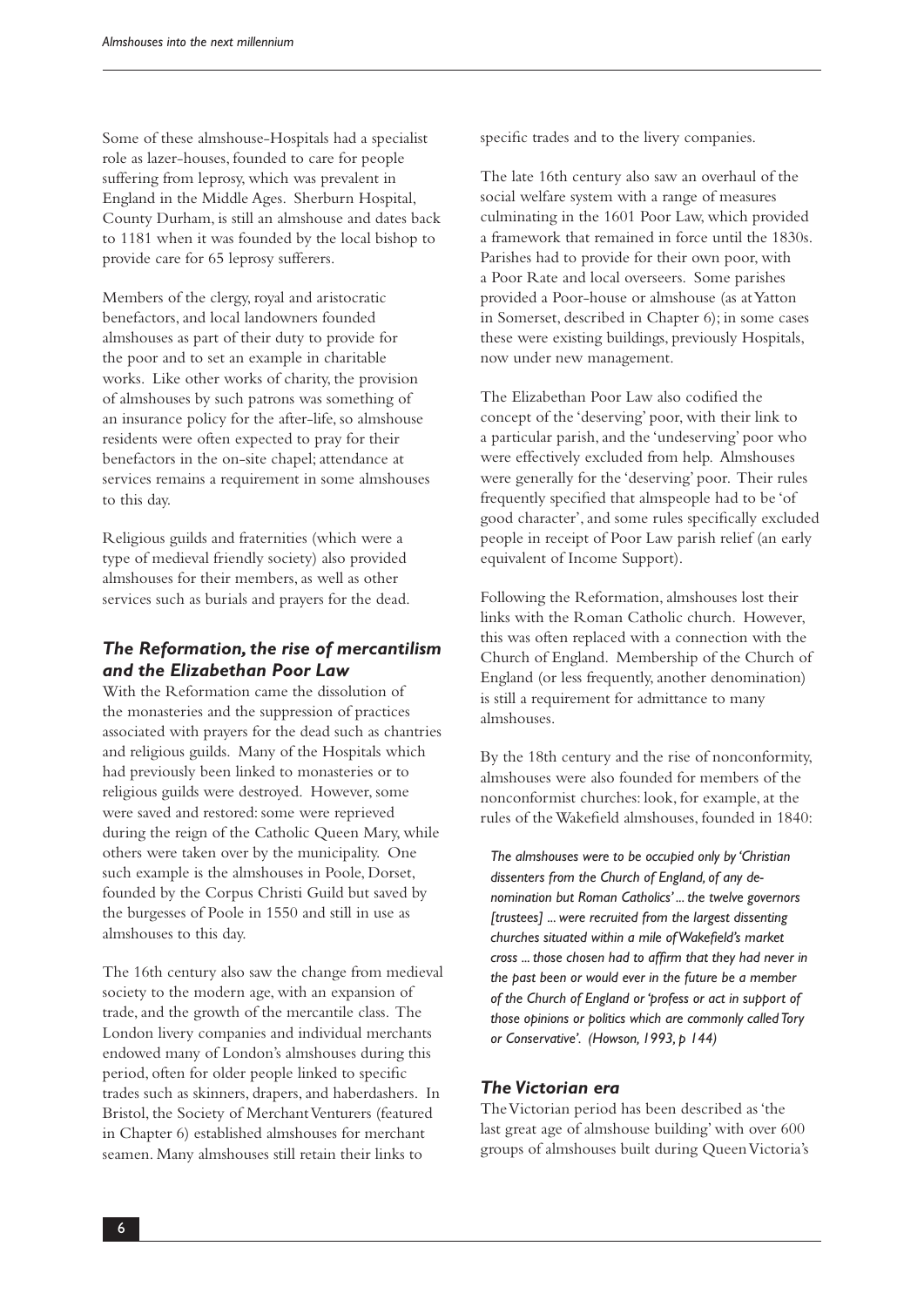reign, many of these arising from "an ethical standard which was almost puritanical in its outlook [which] found its outlet in philanthropy and schemes of social reform calculated to mitigate the evils of the new industrial society without changing them" (Howson, 1993, p 137).

Following a series of scandals, concern at corruption in the running of almshouses and other charities led to the formation of the Charity Commission in 1855. Trollope's novel *The warden* is a fictional account of the misappropriation of almshouse funds, supposedly based on the Hospital at St Cross, Winchester.

As in previous centuries, individual benefactors continued to found almshouses, but they were increasingly provided by charitable organisations too. By the late 19th century and the early 20th century, alternative constitutions, organisations and legal entities for organisations wishing to provide housing and other welfare services were being developed. Voluntary organisations such as the Model Dwellings Societies and Industrial and Provident Societies aimed to house the 'working classes'. These were the forerunners of today's housing associations (Cope, 1990, p 9). The same period also saw the development of the first council housing (Burnett, 1986), which became the dominant model of social rented housing in Britain from 1919 onwards.

However, a number of housing organisations founded in this period chose to constitute themselves as almshouse charities rather than as Industrial and Provident Societies, particularly if they were housing older people. Presumably this was because the almshouse charity was a familiar model, well known to the founders of these new housing organisations, and particularly associated with models of housing for older people.

Many of these foundations were for workers from specific occupations. They were founded by trades unions, as well as benevolent societies and employers. Examples include almshouses for retired staff founded by the National Union of Marine Aviation and Shipping Transport Officers, and for seamen and fishermen in various ports. There are also a number of almshouses provided by organisations such as the Bakers Benevolent Society, as well as those for men (or their dependents) from various regiments such as

the Royal Norfolk Regiment Memorial Cottages in Kings Lynn.

Some of these 19th-century foundations remain among the largest of almshouse charities. Examples include the Durham Aged Mineworkers' Homes Association (DAMHA), founded in 1898, still constituted as an almshouse charity and managing over 1,200 dwellings.

Another large charity is the Licensed Victuallers' National Homes, which originated in the early 19th century, hence its almshouse charity constitution, but whose main expansion dates from the 1950s onwards. Using charitable funds and, later, grants from The Housing Corporation, this national housing organisation, still constituted as an almshouse charity, now provides over 600 dwellings in sheltered housing all over the country for retired people from the pub trade.

#### *Almshouses founded in the 20th century*

Despite the dominance of council and housing association provision during the 20th century, almshouses have continued to be founded, albeit at a much reduced rate. These include a number of war memorial homes, such as those at Lydney in Gloucestershire (built after the First World War). North-East Railway Cottage Homes, now known as the Railway Housing Association and Benefit Fund, was founded in 1921 for widows and orphans of railway workers killed in the First World War and provides over 1,300 homes. It was originally constituted as an almshouse charity, but has granted tenancies since it registered with The Housing Corporation in 1976 and considers itself as a registered social landlord (RSL), not an almshouse charity.

Whiteley Village in Surrey is a whole village of almshouses built from 1911 onwards, providing housing and other facilities for hundreds of retired employees of a large London department store, Whiteley's, which has since closed.

The Collins Memorial Trust, at Chandlers Ford near Southampton, is an almshouse trust founded by Herbert Collins in 1939. The Collins family was also involved in the origins of Swaythling Housing Association (which provides family housing), but chose the model of an almshouse charity when they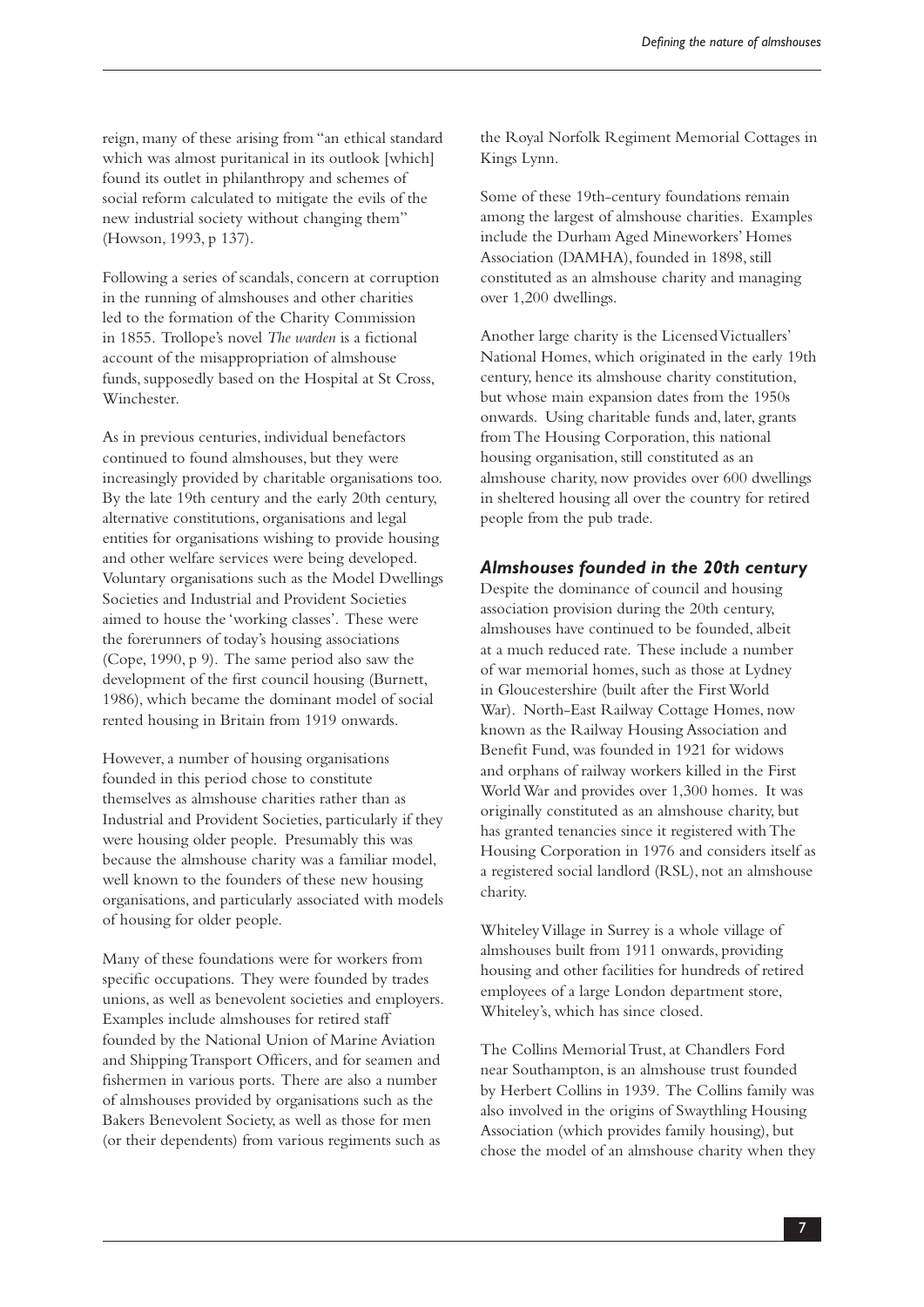built housing for older people. Three groups of flats and bungalows were built in 1939, 1959 and 1973, providing 50 dwellings for retired people with no public funding. Hanover Housing Association now act as corporate trustees.

There have also been some very recent foundations. A new almshouse charity was created in 1985 in Cornwall. This is at Tresillian, near Truro, where, following the tradition of landowners in the past, the Boscawen family has gifted land for eight almshouses to house retired workers on their estate. However, at the time of the research, the almshouses had not yet been built because of unresolved planning issues.

A local benefactor in Totnes, Devon, left money to found a new almshouse charity in memory of a brother who was killed during the war. The three newly built two-bedroom houses in the town centre for active elderly residents from the area were completed in 1996.

During this century, some almshouse trustees have shown concern for their image, and even for the name 'almshouse' itself. Penrose Almshouses in Barnstaple, founded in the early 17th century, even dropped the name for a few years:

*... a fascinating debate took place in 1942 when one of the Trustees put forward the suggestion that the word 'Alms' be dropped from the name of the properties and that they should simply be known as 'Penrose Houses'. This was put before the Committee who voted to adopt the change of title and the minute book for the following few years, dutifully refers to 'houses' not 'Almshouses'. By 1945/6 the old title makes an occasional, presumably accidental appearance in the records. By late 1946 this early attempt at Political correctness seems to have been completely dropped without formal debate and the title 'Penrose Almshouses' reinstated. (Savage, 1995)*

The Almshouse Association had its origins after the Second World War, when 37 representatives of London almshouse charities and City Livery Companies formed the London Association of Almshouses in 1946 (Almshouse Association, 1996/97, p 5). The war had destroyed many almshouses and there was a fear that the coming of the post-war Labour government and the welfare state would lead to the municipalisation of almshouses. A committee was formed:

*... to safeguard the interests of almshouses and to promote the welfare of beneficiaries in view of the proposed changes of legislation. (Howson, 1993, p 165)*

# **Who regulates almshouse charities?**

All almshouse charities are registered charities (ie, registered with the Charity Commission), so all are regulated by the Charity Commission. The 1993 Charities Act is the principal statute. The Charity Commission maintains the public register of charities on which information appears about every registered charity. Charities are required to keep proper books and accounting records, to make them available to the public, and to submit annual accounts, reports and returns to the Charity Commission. There are exceptions for charities with a very small turnover, but this would only apply to almshouse charities with very few dwellings. The Charity Commission also recommends appropriate internal financial controls.

The most important regulatory roles which affect the almshouses discussed in this report concern changes to the charity's governing instrument (the Scheme or rules), and disposals of land and property. Although some almshouse charities have rules which allow minor amendments, these do not usually allow the charity to change its own charitable purposes. So an almshouse charity which wants to allow younger residents, where the Scheme has an age limit, or couples where the Scheme says the almshouses are for one gender only, will have to seek the agreement of the Charity Commission. The same usually applies to leasing or selling land or buildings, even if to another charity or housing organisation.

Only a minority of almshouse charities have also registered with The Housing Corporation as RSLs (a term which covers housing associations and any other housing organisation which the Corporation will register). In the rest of the report, a distinction will be made between almshouse charities which are RSLs and those which are not. Registration with the Corporation was usually in order to attract grant for new-build, refurbishment or major repair projects. In 1997, 604 almshouse charities were registered with The Housing Corporation. Of these,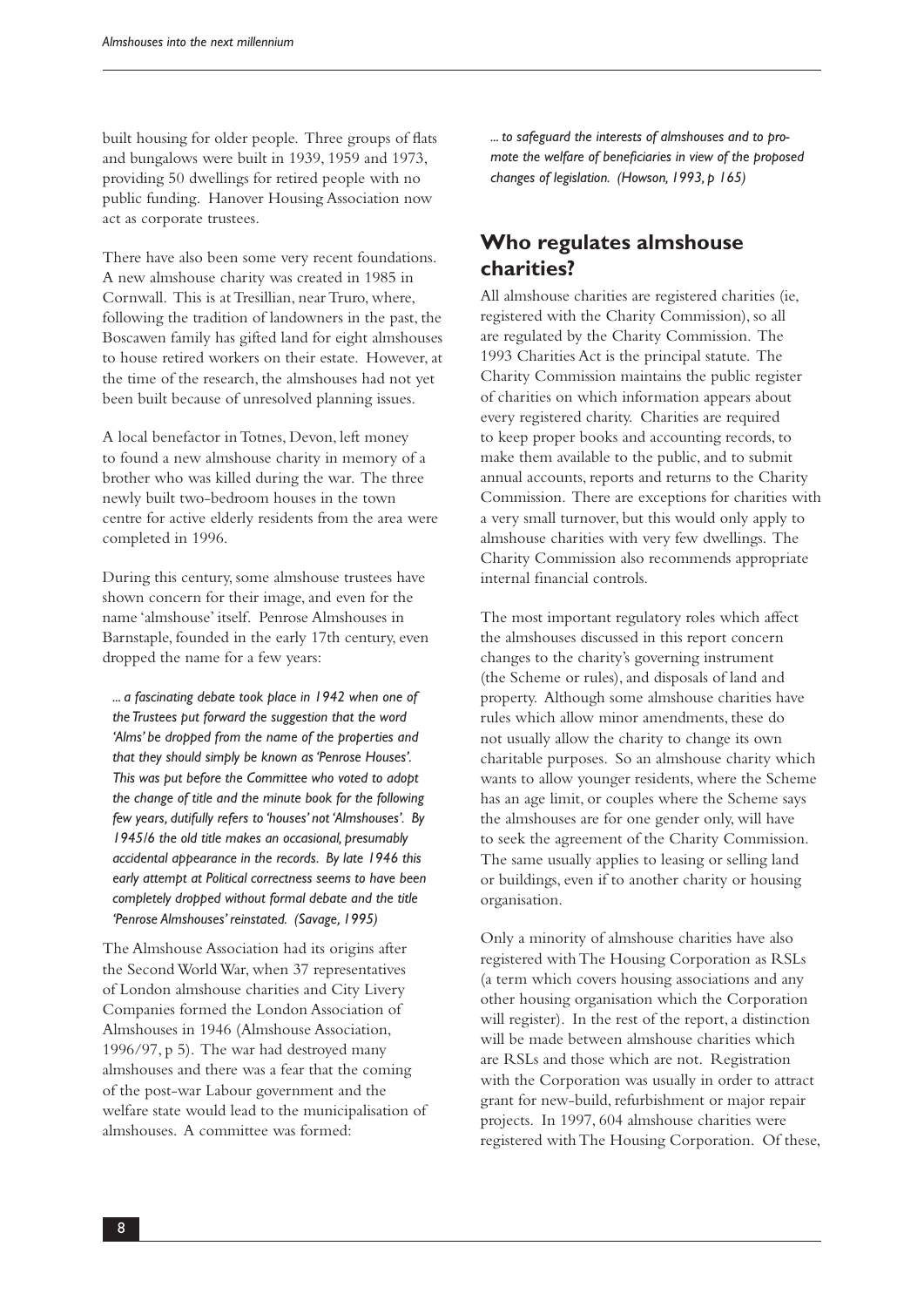a third registered during the first year after Housing Association Grant (HAG) became available (1975- 76) and three quarters were registered by 1982 (Pannell, 1982). Only 30 were registered between 1989 and 1997 (Cope, 1990, p 28 and information from The Housing Corporation).

Like other small housing associations, many almshouse charities have been deregistering, as a way of escaping what are seen as the Corporation's excessively bureaucratic requirements, which can bear particularly heavily on small charities with no paid staff and only voluntary trustees. In response to this criticism, accounting requirements for small organisations were also relaxed with effect from 1 April 1997. Subject to certain criteria, the 1996 Housing Act allows small housing associations which had received less than  $\mathcal{L}$ 1m of public money to deregister (Housing Corporation, 1996). By March 1999, 97 almshouse charities had been deregistered.

## **Who runs almshouses?**

Most almshouses are still run by almshouse charities; the charities are governed by their 'Scheme', and must abide by the rules which set out the criteria for the appointment of trustees, the investment

of funds and the management of the almshouse (including such matters as resident selection). The rules reflect the wishes of the founder(s) and so the spirit of the medieval, Tudor and Stuart, 18thcentury or Victorian 'world picture' of the founders can live on in housing provided in the late 20th century. In today's language, the founders remain as 'stakeholders' to the present day, and the current trustees are obliged to consider the wishes of the benefactor. This will still apply, even if the housing itself is more recently built. This is one of the main distinguishing features of almshouses and is discussed in more detail in Chapter 5.

As with other voluntary organisations and charities, almshouse trustees receive no payment. They fulfil a similar role to housing association board members but, as in small housing associations, may play a more active role in housing management, especially where there are no paid staff. There are often only a few trustees, or even a sole trustee (although the Almshouse Association recommends a minimum number of five).

Some people have the right to be trustees of the almshouse charity by virtue of their position. This may be the local vicar (reflecting the links with the church described above), the local landowner, or a



**Figure 1: Almshouses registration/deregistration as RSLs (1975-99)**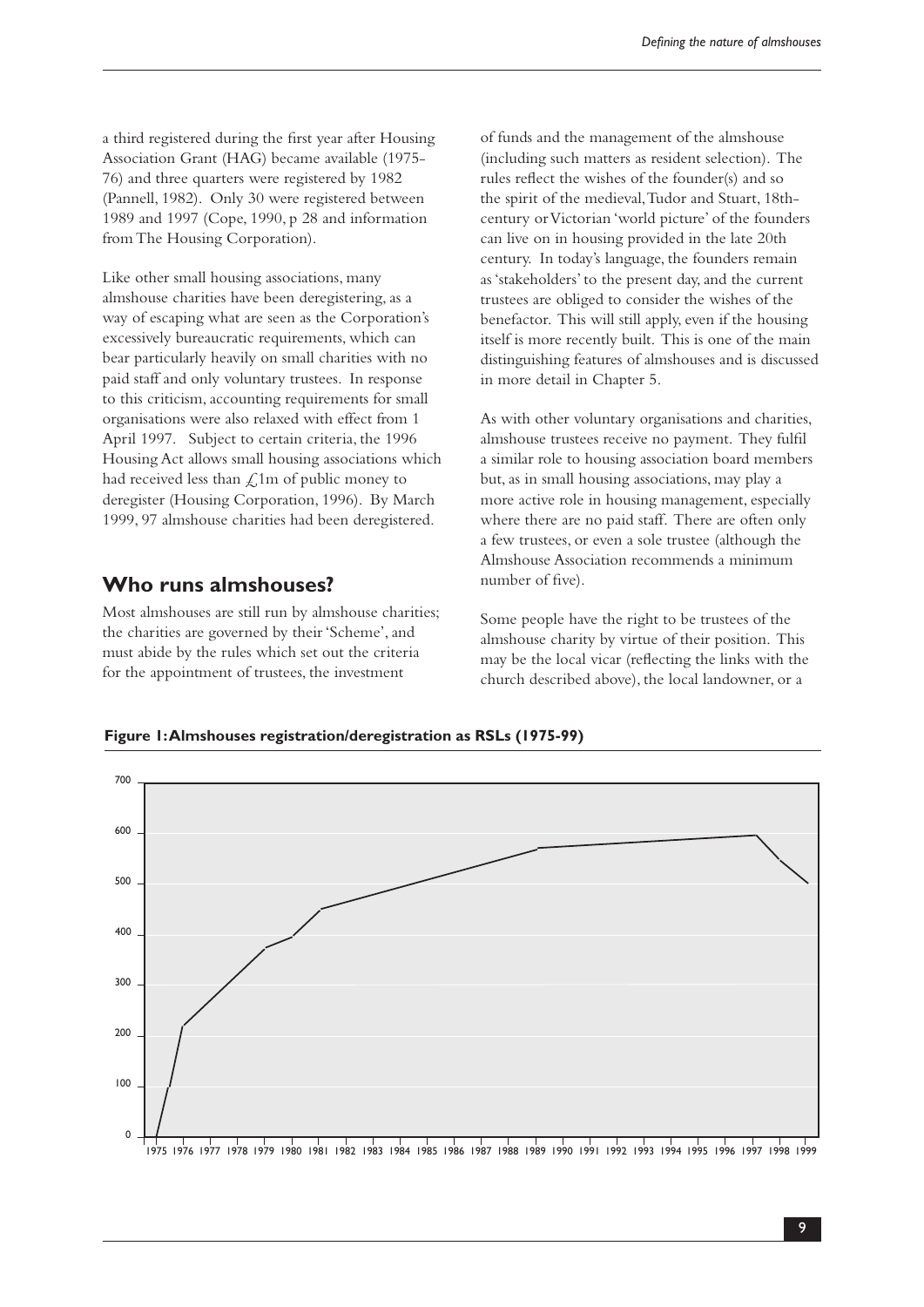descendant of the founder. Sometimes, especially for municipal or town charities, the Scheme provides for a specified number of nominees from the local council; these can be councillors or other people with an interest in housing.

In the past, there have often been no age restrictions or limits to term of office for almshouse trustees. Some trustees have held their position for decades, sometimes into extreme old age; in one almshouse featured in this report, one of the previous trustees had been over 90 years of age. The Almshouse Association now recommends that almshouse charities should have fixed periods of trusteeship and a regular turnover of trustees (Almshouse Association, 1998, p 10), but further research would be needed to ascertain how many almshouse charities have been able to follow this recommendation. As with other voluntary organisations, it is not always easy to recruit people with the necessary skills, time and energy.

There has been a tendency for amalgamation of almshouse groups, which is reflected in the fact that 1,729 member charities manage 2,288 groups of almshouses. However, the tendency towards merger and amalgamation among housing associations, so marked in recent years, has so far been much less prevalent among almshouse charities. A number of research respondents felt that this was the way forward for almshouses in the 21st century.

Some of those which have already amalgamated are municipal charities, identifiable by names such as Taunton Town Charities and Bristol Municipal Charities, which act as umbrellas for a number of different charities (and not just almshouses); others have amalgamated for administrative convenience.

One such example visited for this research is the St Petrock and Heavitree Parish Lands Charity, which administers six different almshouse charities in Exeter, with different rules and separate accounts; various charities have joined the group over the years, as trustees have died or become too old to carry on. The clerk to the trustees is a solicitor based in a nearby town. Some housing associations also act as 'corporate trustees': for example, Hanover Housing Association acts in this way for six groups of almshouses.

Many almshouse charities, especially the smaller ones, have no paid staff and the trustees take an active role in day-to-day management. Larger charities will have one or more full-time member of staff. All almshouses have a clerk to the trustees, whose duties include administration, fulfilling the requirements of the regulatory bodies, finance (including managing substantial investments in some cases) and housing management and maintenance. Smaller charities may pay a fee or honorarium to their clerk; larger charities have salaried staff.

Clerks are frequently local solicitors or surveyors, and some carry out this role for a number of almshouse charities; in such cases, other staff in their professional practice are likely to assist in running the almshouse charity. In one example from the research, the solicitor's secretary was the main point of contact for housing management and maintenance issues. Some almshouse charities employ wardens, and a few employ care and nursing staff. In July 1994, a survey of Almshouse Association member charities showed 684 groups of almshouses with wardens on site or visiting, and about 40 almshouse charities providing extracare housing or full residential or nursing care (Almshouse Association, 1994).

A recent analysis of almshouse charities which are RSLs shows that 270 have paid administrative staff and 111 have paid care staff. Most larger charities have paid staff but few of the small ones do, and smaller charities often employ only one part-time staff member. In Figure 2, the almshouses with paid staff are divided into those with less than one FTE (full-time equivalent) staff member and those with one or more FTE staff.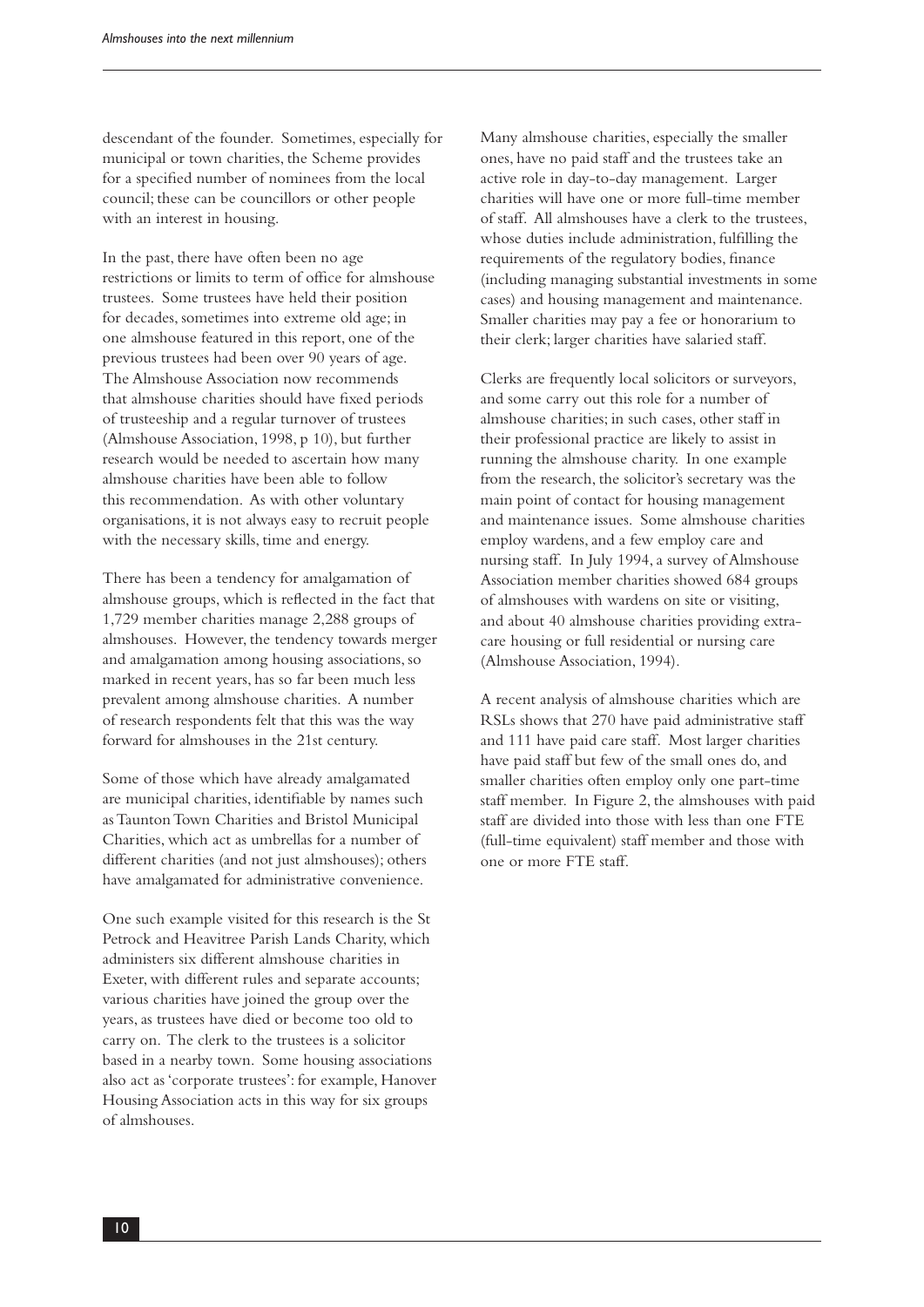None 53% Part-time 15% Full-time 32%

**Figure 2: Almshouses with staff**



#### **How many almshouses are there?**

According to the Almshouse Association (which represents and provides advice to the majority of almshouse charities), their 1,729 member charities manage 2,288 groups of almshouses, with over 32,500 almshouse dwellings in current use, housing older people and others in housing need. Given that a number of almshouse dwellings are inhabited by couples, and a few by families, almshouse charities probably house at least 35,000 people.

Although almshouses do not provide many dwellings (especially when compared with local authorities and housing associations), their importance is not because of their scale and size, but because they have other things to offer. In particular localities they may provide the only rented dwellings for older people (as in some villages), or occupy particularly convenient and attractive sites in central locations in towns or cities which would not generally be available to people on low incomes.

**Figure 3: Almshouse Association member charities: number of dwellings**



#### **Figure 4: Almhouses which are RSLs: number of dwellings**



Although there are a few larger almshouse charities, they are all very small compared with most housing associations. Of the Almshouse Association's 2,288 groups, only 54 groups manage more than 51 dwellings and 70% of groups manage 1 to 10 dwellings. A comparison of Almshouse Association members with almshouse RSLs suggests that more of the larger almshouse charities are RSLs, because of the 560 almshouse RSLs analysed, only 45% manage 1 to 10 dwellings and 11% manage over 51 dwellings. It is likely that most of the non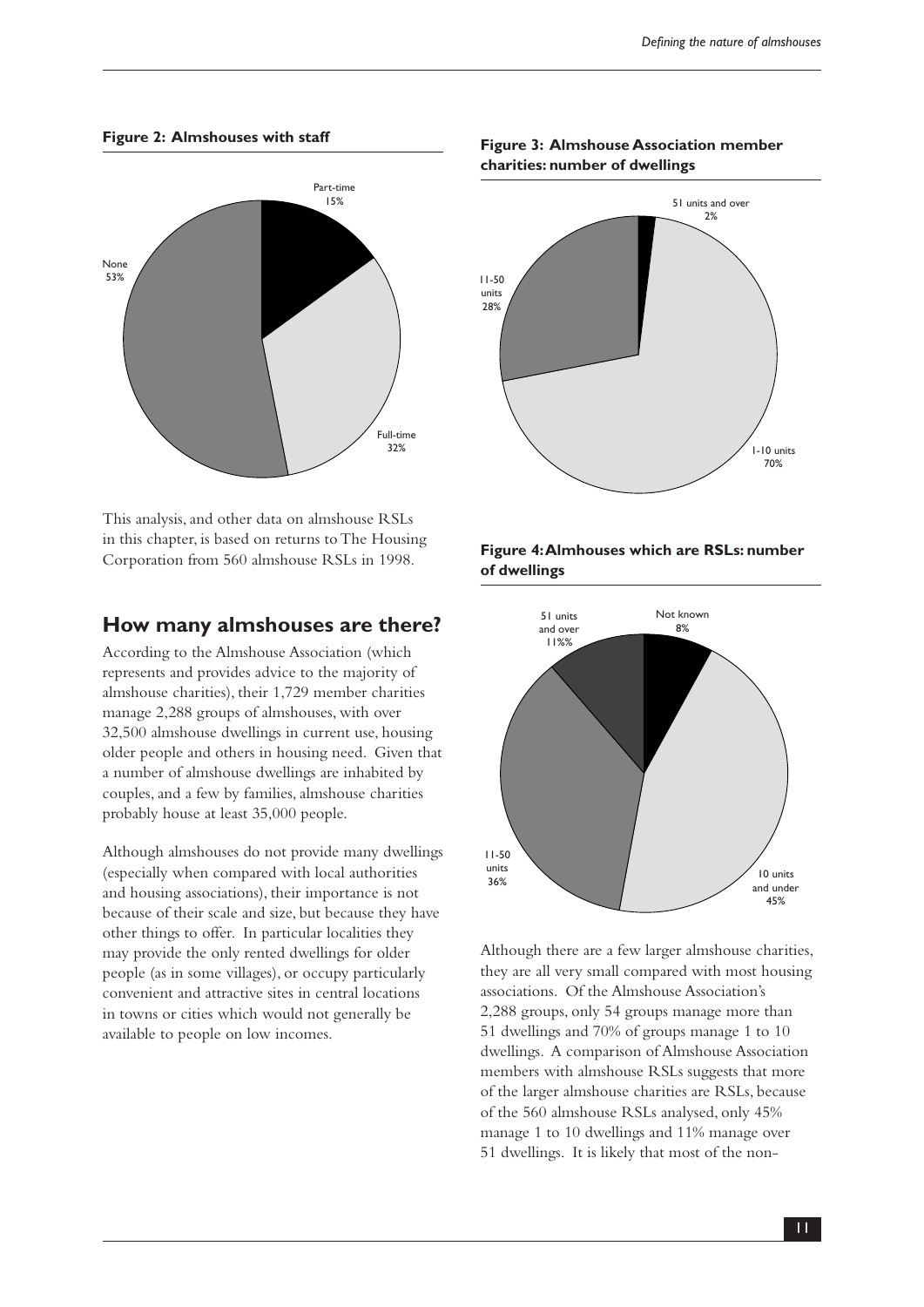respondents are also smaller charities.

#### **Who lives in almshouses?**

There is very little published data available on almshouse residents classified by age, gender, race or other characteristics, and this is an area which would repay further research. The information in this section comes from anecdotal evidence from trustees and staff, and from observation during visits to almshouses.

Most almshouse residents are older people, generally defined as either over 60 or over state pension age (currently 60 for women, 65 for men). As in other older people's and sheltered housing, the majority of residents are female and there are few couples.

Unlike social rented housing, some almshouses are exclusively for men or for women. Some are almost monastic in their ambience, in such matters as a requirement for regular attendance at services in the chapel. In a few almshouses, residents have to wear a special form of dress or uniform: examples include the Brothers at St Cross Hospital, Winchester, and the Chelsea Pensioners (because London's Royal Hospital, Chelsea is an almshouse). Adherence to a particular faith or denomination, or connection with a local parish or a specific trade or occupation, is frequently a criteria for eligibility. This, and other resident criteria specific to almshouses, is discussed in more detail in Chapter 5.

Almshouses may sometimes provide housing for people under pension age, and occasionally for families and younger people, as reflected in some of the examples in Chapter 6. A few almshouses were either specifically provided for, or usually occupied by, families throughout their history. Examples include Shrewton Flood Charities (a Victorian disaster relief charity in Wiltshire), and the Yatton church house (a 15th-century building in Somerset).

Although most almshouse charities have traditionally housed older people, many have found that their rules make no mention of age as a criteria for residence. Where the building is no longer appropriate for older people, then middle-aged or young people now live in the almshouses. Even where age is mentioned in the rules, it is often

well below the current state pension age (as people became old by 40 or 50 in previous centuries). If a minimum age is specified, some almshouse charities have been able to change their rules on age (and sometimes other qualifications) with the agreement of the Charity Commission.

## **Where are almshouses located?**

In the United Kingdom, almost all almshouses are located in England. Because of their different social and ecclesiastical history, there are very few almshouses in Wales, and almost none in Northern Ireland or Scotland. All the material in this report refers to England only.

It is often assumed that the majority of almshouses are rural, or in small towns. However, there are substantial numbers of almshouses in urban and industrial areas, dating back to the rise of the mercantile class in the15th and 16th centuries, together with many foundations dating from the Victorian era.

It is problematic defining 'urban' and 'rural' locations from either postal address or local authority area. There are some areas which are quite clearly urban, but many other areas are mixed, and very few are exclusively rural. However, an analysis by local authority area can reveal the extent of almshouses in urban areas. Assumptions can then be made about the proportion of almshouses in rural areas.

#### **Figure 5: Geographical distribution of almshouse stock**

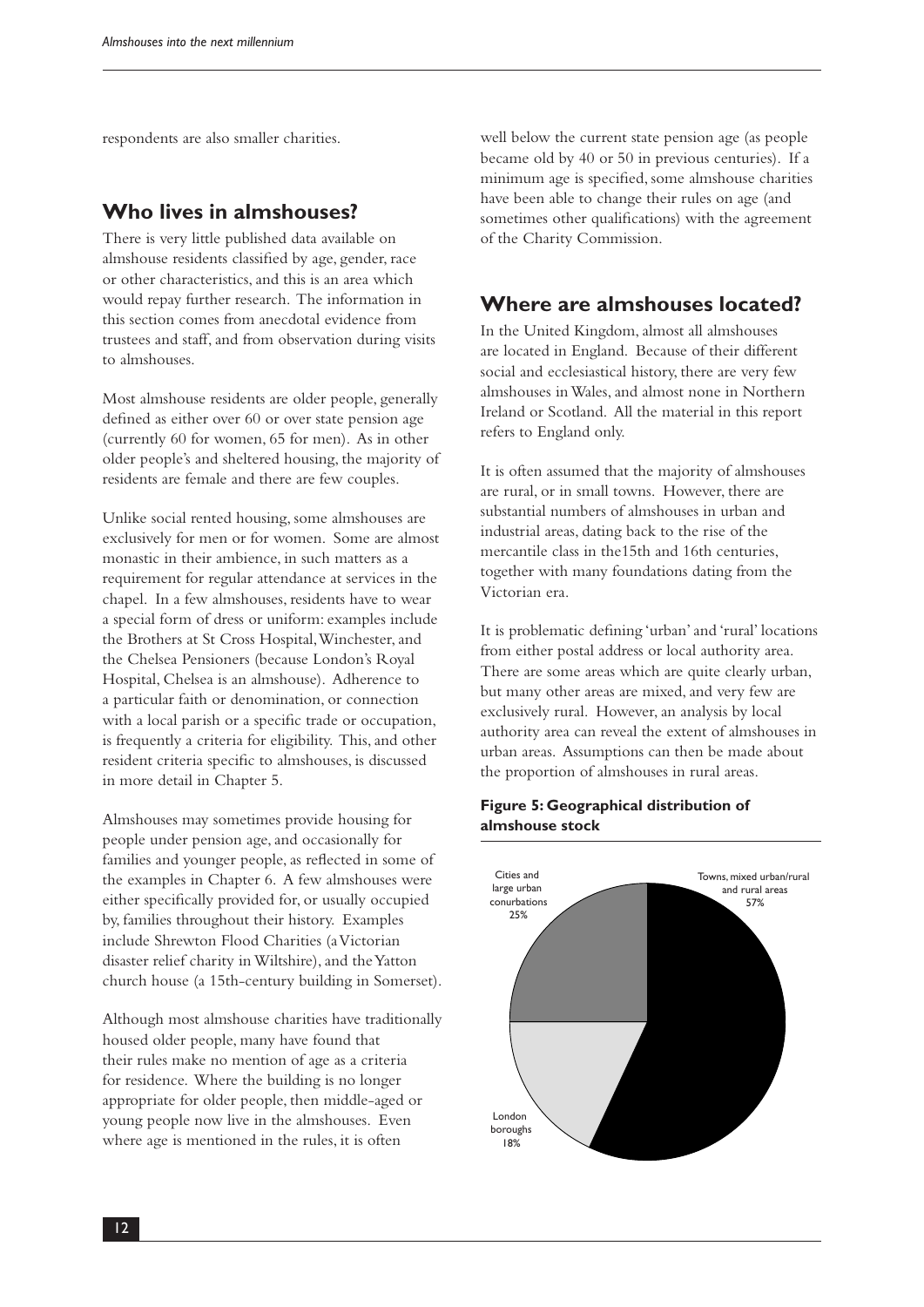Almshouse RSL returns to the Corporation identified approximately 14,000 dwellings. An analysis of almshouse RSL housing stock, classified by local authority area, reveals that 18% are in London boroughs, and a further 25% are in either metropolitan district councils (eg, Birmingham, Sheffield) or large urban unitary authorities (eg, Southampton, Nottingham) with populations over 200,000 (population data from *Municipal Yearbook 1998*, excluding East Yorkshire as this is the only unitary authority with a population over 200,000 which includes large rural areas).

This leaves 57% in mixed urban/rural areas, including almshouses in cathedral cities (eg, Chichester), county towns (eg, Northampton), and older or newer urban centres such as the Medway towns in Kent, or new towns such as Milton Keynes, as well as those in villages. Of those almshouse RSLs who did not include information on their stock, some were known to be empty, awaiting funding, or awaiting disposal and it may be assumed that the rest were small, though not necessarily rural.

The examples of almshouse redevelopment in Chapters 6 and 7 includes examples in inner-city areas, smaller towns, villages and hamlets.

# **What type of housing do they provide?**

Another misplaced assumption is that all almshouses are old and historic buildings, dating back to the Middle Ages. In fact, many are of more recent construction. It has been estimated that of the 2,000 or so groups of almshouses currently occupied by almshouse residents, over 30% were built in the Victorian era (Howson, 1993, p 137). However, they often look older because they were usually built in a style which reflects the historical tradition of almshouses: for example, Sir George Gilbert Scott, the great Victorian architect, designed Jacobean-style almshouses in Whitby, and half-timbered Tudor-style almshouses in Godstone, Surrey (Howson, 1993, p 147).

Medieval almshouses were constructed in a variety of forms, often derived from ecclesiastical architecture: the great hall pattern, the cruciform design, and later the collegiate or courtyard form. There was usually a chapel. Most almshouses from the 16th century onwards have followed the courtyard form of design, of which perhaps the most well-known example to students of architecture is Cobham College, in Kent, built in 1598. Penrose Almshouses in Barnstaple, North Devon, built in 1627, is a West Country example, consisting of 20 individual properties set round a courtyard, with a narrow passage from the street into the courtyard and another passage leading to the rear vegetable gardens.

This courtyard design has been adopted not only for almshouses through the centuries, but also by current developers of sheltered housing. It has even been used as a marketing tool by one company building upmarket sheltered housing for sale, namely the English Courtyard Association.

One reason for the number of newer almshouse dwellings is that existing almshouse charities have constructed many new almshouses this century, as well as refurbishing older dwellings.

In some cases there was no choice. For example, many almshouses in city centres were destroyed or severely damaged by air raids during the Second World War. In such cases, the almshouses were often then replaced on either new or existing sites because of changes to city centres brought about by planning decisions in the years after the war. West Country examples include almshouses in Plymouth, Exeter and Bristol, rebuilt in the 1950s.

Such almshouses are often blocks of flats, similar in design to council or private flats in appearance, and have no particular architectural value or distinguishing features. However, they remain classified as almshouses because they are still owned and managed by almshouse charities, under the rules laid down by their founders and benefactors.

More recently, charities have sold off almshouses in unsuitable locations and used the proceeds to build modern replacement almshouses elsewhere: again, they retain the characteristics of almshouses because of their ownership and style of management. Almshouse charities have also expanded and purchased new greenfield sites (often with funding from The Housing Corporation), or built new dwellings in the grounds of existing almshouses.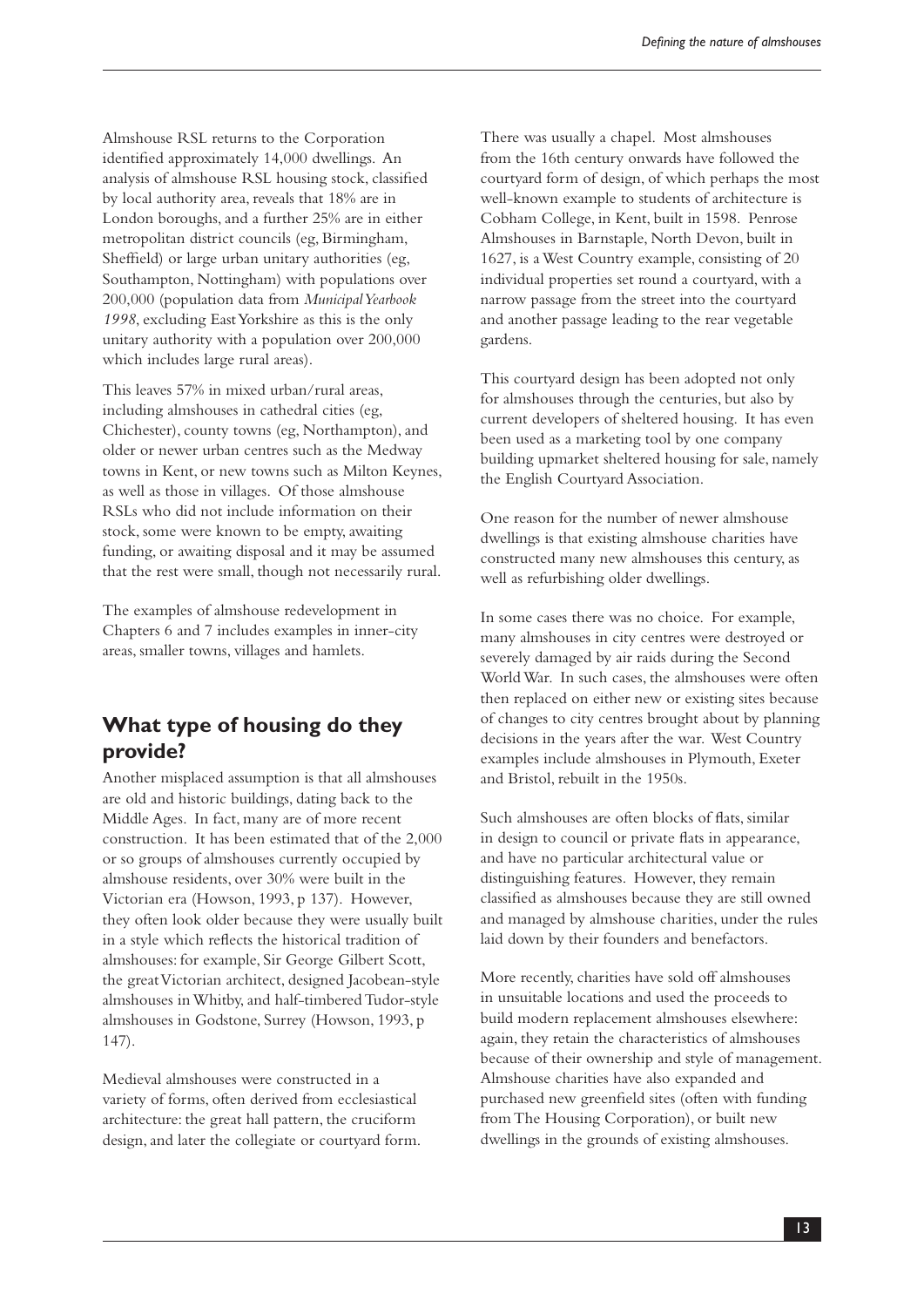Almshouse charities have provided over 3,000 new almshouse dwellings in the 10 years from 1986 to 1996, nearly one tenth of their total housing stock, as well as modernising and upgrading over 5,000 dwellings in the same period (Almshouse Association, 1996/97, p 4). Some larger almshouse charities have also moved into providing housing with extra care and residential and nursing homes, as discussed in Chapter 7.

# **How are almshouses funded?**

Almshouses differ from housing association or local authority housing in that much of their housing stock has existed for centuries, was provided with no recourse to public funds, and the almshouse residents paid no rent.

Almshouse revenue funding is complex and is linked to the status of almshouse residents as beneficiaries of a charity rather than as tenants. It is discussed in more detail in Chapter 5. To summarise the position, in the past, the original endowment was intended to pay for all the running costs, although for less well-endowed charities this was often insufficient. Almshouse residents lived rent-free, as beneficiaries of the charity; some also received regular or annual payments from the charity, or goods in kind.

Since the introduction of rent rebates (now Housing Benefit), and encouragement from the Almshouse Association to modernise and rebuild almshouses after the Second World War, nearly all almshouse charities have made charges to their residents. In many cases these are significant, sometimes as much as council or housing association rents on similar housing for older people. Almshouse charities whose endowments enable them to subsidise these charges may use investment income to do so, but others charge the sum recommended by the Rent Officer service as the equivalent to a 'fair rent'. Hardly any almshouse charities now make any payments to their residents, although a few still give nominal amounts, for example at Christmas.

Because capital funding for most almshouses came from the benefactor(s), the original land and construction cost has already been paid for. This has meant that in recent years, their main need for capital funding has been for refurbishment,

upgrading and (sometimes) conversion of existing buildings, although they have also received funding for new-build housing. In contrast, most housing associations have bought or built nearly all of their housing stock since the introduction of HAG in 1974.

Traditionally, almshouse capital funding has come from a number of sources, the limitations of which are discussed in Chapter 3.

#### *Charities' own resources*

Money provided by the original benefactor(s) was the main source of funding for building and maintaining almshouses until the availability of public funding during the second half of the 20th century. Some almshouses have been modernised, upgraded or even rebuilt during their long history, using their own charitable funds. For example, the St Martin in the Fields Almshouses in London were relocated and rebuilt twice, in 1681 and in 1818 (Howson, 1993, p 144). Almshouses have also been able to sell assets or raise loans against the security of their property in order to finance improvements.

#### *Local authorities*

Repair and improvement grants have been a significant source of funding for almshouse charities since the introduction of various grants for improvement and repair of old property from 1949 onwards (Balchin, 1995, p 59). This was the major source of external grant until the mid-1970s.

#### *English Heritage*

For buildings which are listed as being of historical interest, almshouse charities usually seek funding from English Heritage to preserve the architectural fabric of the historic building. Such funding can be combined with other sources such as local authority grant or Housing Corporation funding.

#### *Lottery funding*

National Lottery Heritage funding is also beginning to be available for almshouses, particularly those which have non-housing buildings such as museums, as featured in Chapter 6.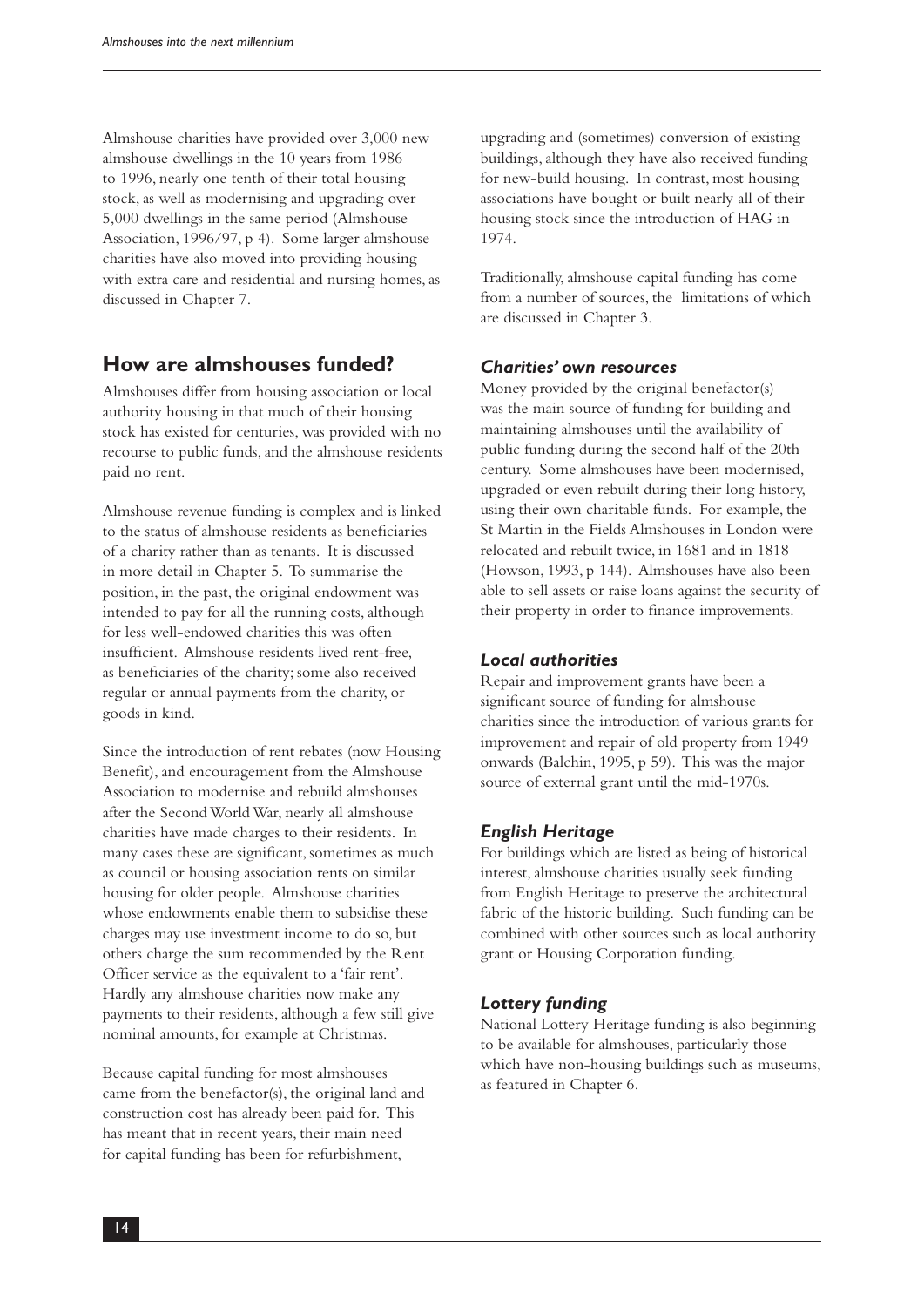#### *Other charities*

Almshouse charities may also seek funding for capital building works from other charitable sources; sometimes this is helped by a particular connection (for example, other charities set up by the same benefactor or for similar purposes such as to benefit a particular trade or occupation).

#### *Housing Association Grant/ Social Housing Grant*

Since Housing Association Grant (now Social Housing Grant) became available to registered housing associations after the 1974 Housing Act, The Housing Corporation has provided many millions of pounds of public money for almshouses. This became the preferred route for almshouses seeking modernisation and, increasingly, replacement or expansion through new-build. The Almshouse Association "lost no time in advising its members of the benefits of registration" (Howson, 1993, p 166).

Between 1974 and 1997, over 600 almshouse charities registered with The Housing Corporation; it is assumed that most, if not all, of these registrations were in order to obtain a grant, although some never succeeded in getting a grant allocation. Almshouse charities are one of the few categories of organisation that the Corporation will still register.

HAG/SHG is a government grant for capital housing investment for people in housing need and on low incomes. It can be accessed via the local authority or, more usually, through The Housing Corporation: the data in this section is for funding from The Housing Corporation only. Records show that almshouse RSLs have received significant public funding since the 1974 Housing Act introduced HAG/SHG, usually at between 0.4% to 0.5% of total Corporation funding (data from Pannell, 1982, The Housing Corporation and DoE figures).

In the seven years from 1976-77 to 1982-83, almshouses were allocated nearly  $\angle 34$ m (0.49% of total HAG), an average of  $\text{\textsterling}4.85m$  per year. Over half  $(\text{\textsterling},18.6m)$  was for new-build almshouses and approximately half of this was for new almshouses on new sites purchased with HAG, rather than on land already owned by the almshouse charities.

In the seven-year period from 1988-89 to 1994- 95, almshouse funding remained at a similar level, totalling  $\zeta$ ,46.435m (0.43% of total HAG), an average of  $\sqrt{2.6633}$ m.

Corporation funding for almshouses in the late 1990s is running at a somewhat lower level than earlier years, averaging only  $\sqrt{2.48m}$  per year from 1995-96 to 1999-2000. Most is now for refurbishing, improving and repairing existing housing rather than new-build. However, the 1999-2000 allocation is the highest in recent years  $(\text{\textsterling}3.65m)$  and with a larger proportion of the allocation for new-build  $(\text{\textsterling}2.623m)$ . Like other RSLs, almshouse charities are now having to raise more of the finance themselves. In recent years, SHG has met less than half the costs of the capital works carried out, with the rest being raised by the almshouse RSLs.

(All these figures are underestimates of the total public funding of almshouse charities through HAG/SHG. The older figures (1976-83) were only forecasts and understated the actual grant paid. Recent figures also underestimate funding, because where almshouse charities are not RSLs themselves, and are working in partnership with housing associations, their allocations do not show in the figures for almshouse RSLs. Although Durham Aged Mineworkers' Homes is an almshouse charity, it is so untypical that its Corporation funding is always recorded separately. As it has received millions of pounds for upgrading stock in the last decade, to avoid exaggerating the figures for overall almshouse funding, DAMHA grant allocations have also been excluded. Finally, the figures do not include any HAG/SHG paid through local authorities rather than The Housing Corporation.)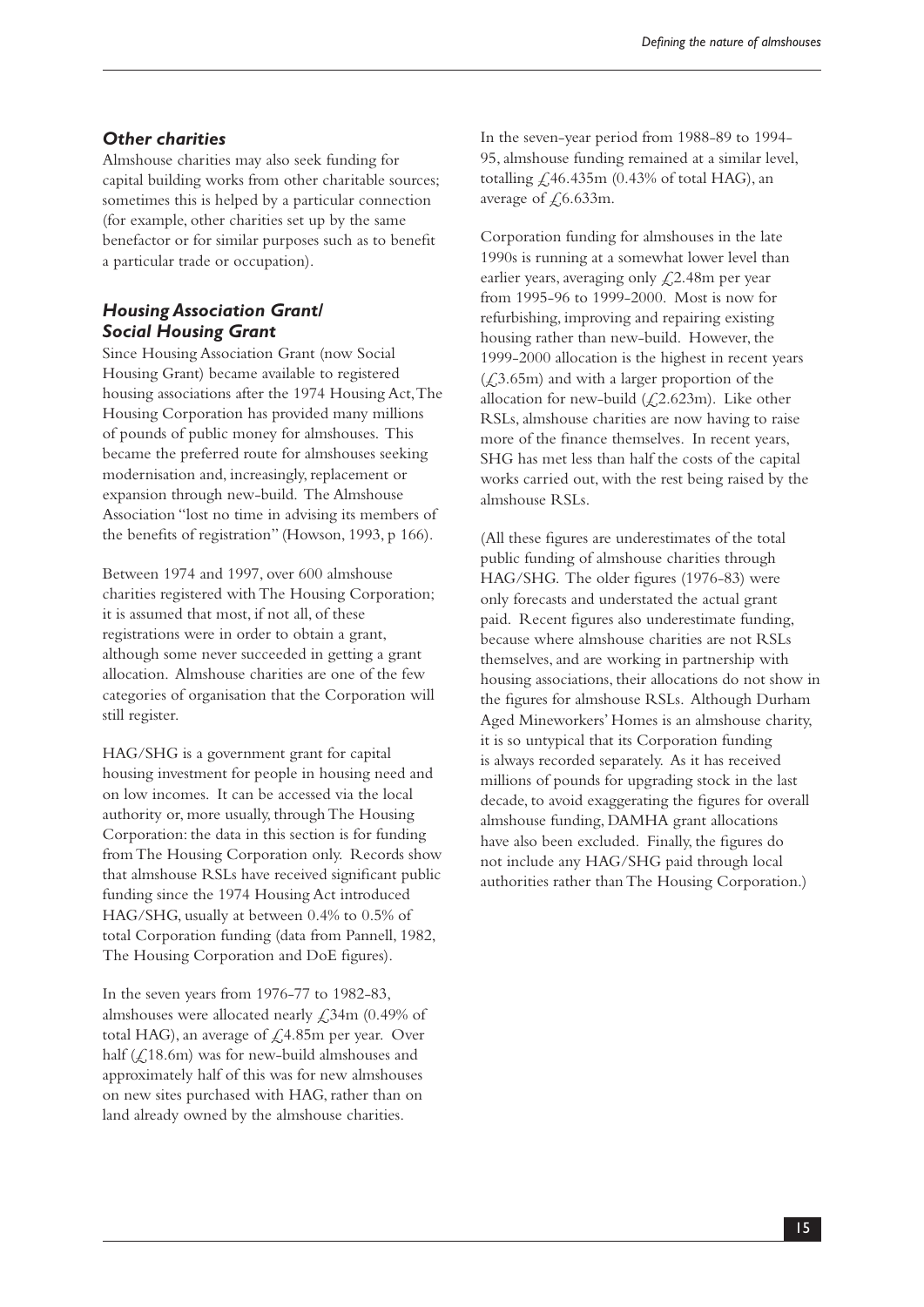





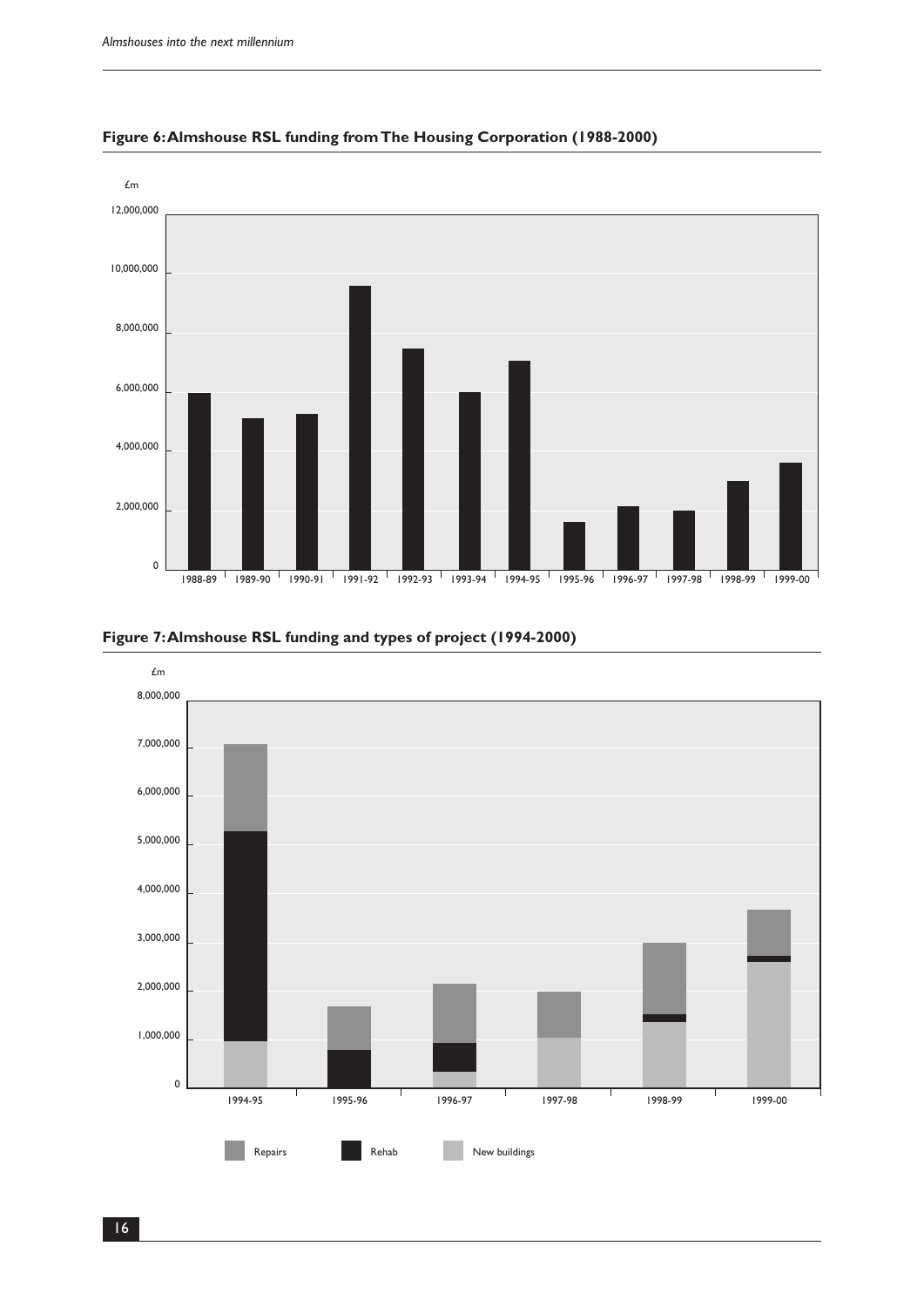# **Conclusions**

This chapter has defined almshouses, providing an overview of their history, their regulation, their organisation, their location, their occupants and their funding. Despite their relatively small numbers, they are considered to represent a valuable and diverse housing resource. This enables them to make a distinctive contribution to meeting housing need, as long as appropriate steps are taken to overcome some of the potential difficulties discussed in Chapters 3, 4 and 5.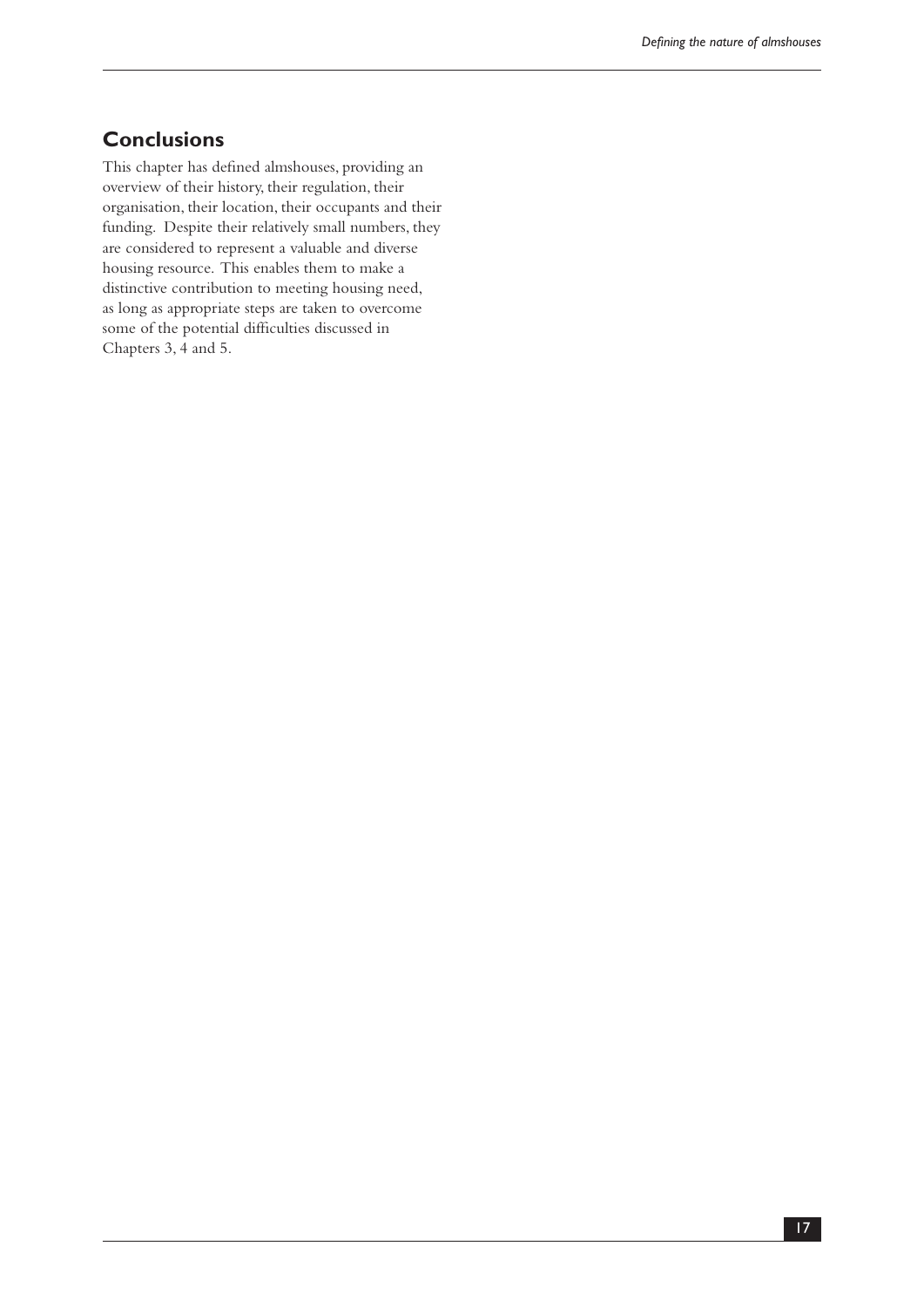**3**

# **Problems and issues: housing design and funding**

## **Introduction**

This chapter focuses on problems of housing design (for both almshouse charities and their residents), and on access to capital funding to tackle disrepair and outdated design.

# **Rising expectations versus old buildings**

Many almshouses can provide attractive and convenient housing, but it is easy to be overromantic about the joys of living in old buildings. There are inherent difficulties in reconciling the conflicts of interest between preservation of ancient buildings and rising expectations of current and future residents.

While previous generations of almshouse residents may have coped, the population now living in older people's housing is significantly older and often frailer than before. There are more very old people in their eighties and nineties who, while capable of looking after themselves, often have limited mobility and perhaps other health problems. Older people also have increased expectations, not least because most have enjoyed better housing conditions and facilities than earlier generations (Means, 1997).

This means that some almshouses have become hard to let and a number have remained empty. This has often been because of disrepair and outdated facilities. The chairman of the trustees of one group of almshouses described the reasons for upgrading their bedsits:

*"Four or five years ago, an old lady died and when the trustees looked at her flat, they decided it wasn't really habitable – bath in the bedroom, poor heating and so on."*

The clerk to the trustees of another group of almshouses, most of which were more modern, said he thought that in the future there would be a greater demand for larger kitchens, with space for modern appliances, and by the next century, more people wanting two-bedroom dwellings.

As described in Chapters 6 and 7, attempts have been made to remedy these problems and bring the housing back into use, but there are often complex combinations of problems involving design and conservation, access to funding and difficulties in making partnerships work effectively.

# **Design and conservation limitations**

Many traditionally designed almshouses only allow enough space for bedsits or for dwellings with shared facilities. As housing association and local authority providers of sheltered housing know, such units are generally unpopular with an older generation now accustomed to better space standards and modern facilities. While there will always be some people who will make sacrifices for the pleasure of living in an historic building, most older people now want, as a minimum, a one-bedroom self-contained dwelling.

Many almshouses occupy prime sites, wellintegrated into their village or town centre sites. Many also display attractive design, most frequently in a courtyard arrangement. However, the courtyard design has both advantages and limitations. The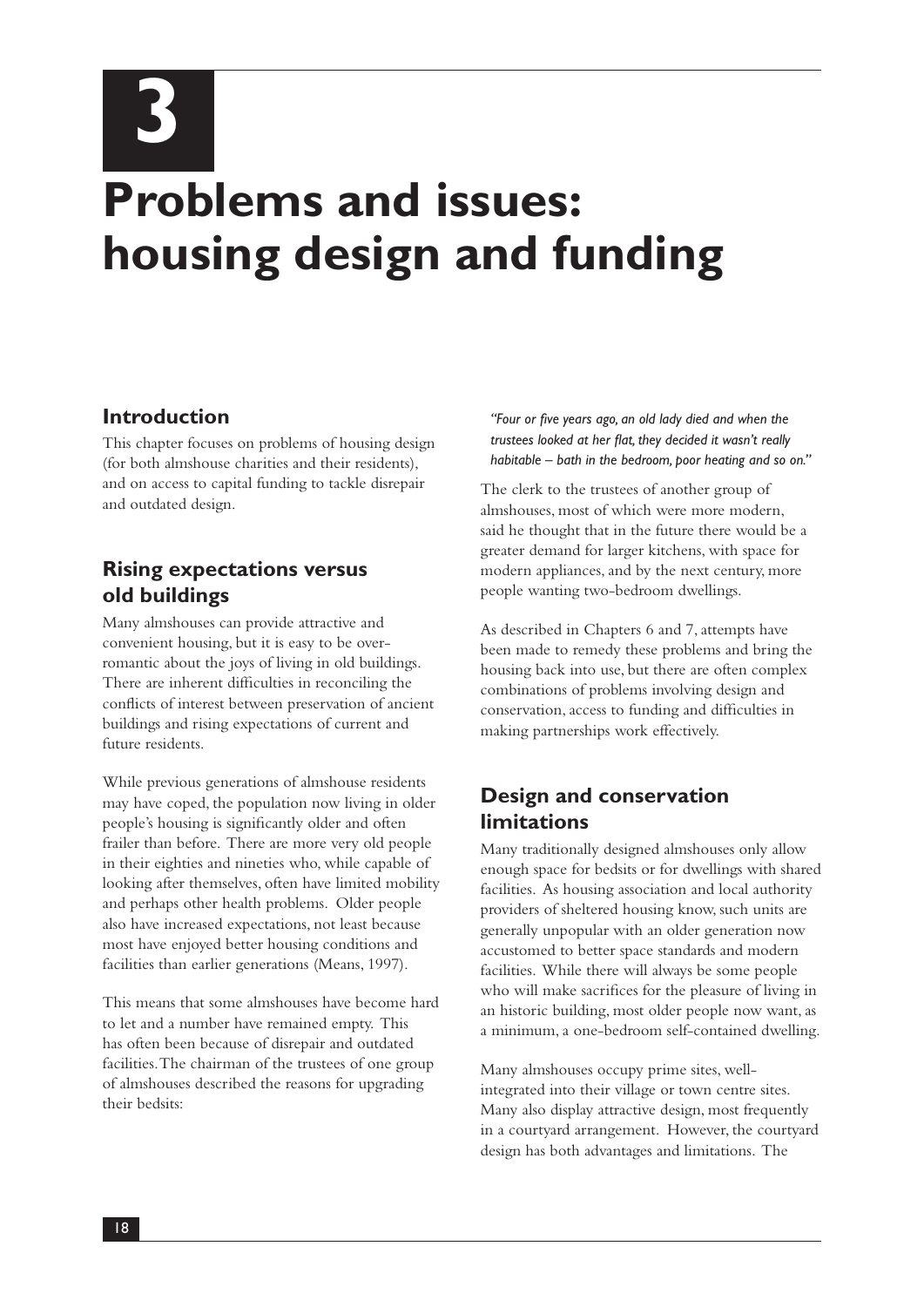courtyard design has a continued usefulness in encouraging social interaction between residents. From a security point of view, three- and four-sided courtyards are good ways of 'designing out crime'. These designs can provide safe and peaceful housing, with the three or four sides effectively blocking out noise and entry by unwelcome visitors.

But when almshouses of this design need upgrading, there is little space to expand because the almshouses are facing into each other. This is particularly the case in urban areas. The outside walls may also abut main roads, with the problems of dirt and noise from passing traffic.

Lanyon Almshouses in Plymouth, a Grade II listed building, were upgraded in 1982 using local authority HAG from Plymouth City Council. There are 16 bedsits on ground and first floors, conveniently situated in the city centre but with no lift, for women of retirement age. The area is densely built and the courtyard design does not allow space for extension, so the dwellings remain as bedsits.

The only way to get one-bedroom flats in such circumstances is to convert two bedsits into one flat, thereby losing half the dwellings. From the almshouse perspective, it means a dramatic reduction in their units. From The Housing Corporation's point of view, this is unlikely to be thought to provide good 'value for money'. In any such scheme with a warden, there is a further problem of the 'two into one' solution: it can also make the scheme uneconomic in revenue terms, as the warden costs would increase too much when spread over only half the number of dwellings.

The traditional design of many almshouse dwellings can cause other problems, too. Whether the almshouses are really old, or Victorian pastiche, their small windows and narrow stairways can make them unsuitable for older people in the late 20th century.

Small windows can make old almshouses very dark inside, especially if hemmed in by other buildings, often the case in urban areas. This can also make them depressing environments for older people who may remain indoors for much of the time. Courtyard gardens can help mitigate this, but many such gardens in the typical three-sided design are open to the street on the fourth side. This affords

little privacy, especially in town or city centre locations, so the opportunity for sitting outside may in reality be limited.

Narrow twisting stairways, whether within twostorey cottages or to gain access to upper floor flats, may be loved by the conservationists but can make dwellings quite unsuitable for older people with limited mobility. It is for such reasons that a number of almshouses have changed to housing younger people.

Other design features may appear quaint, but have their limitations for those who have to live in the dwellings. Heavy oak doors can be difficult to open and close, and their large iron keys (three or four inches long in some cases!) can be heavy and awkward both to carry around and to use. High ceilings, or conservation requirements to keep attic spaces open, make dwellings more expensive to heat. Conservation requirements may also insist on electric storage heaters to avoid pipe runs in historic buildings; this can be less controllable than the more popular gas central heating. Windows may be draughty, yet impossible to double-glaze while abiding by conservation requirements.

Keeping old construction techniques (such as horsehair plaster or cob) or prohibiting dry-lining or sound-proofing between floors, means that converted dwellings may not meet current building regulations requirements for thermal or sound insulation, nor Housing Corporation standards. One resident felt:

*"... very privileged to live in such an ancient building ... the cottages are very pretty, but you can hear next door's TV, and people talking – you can almost hear what they're saying!"*

As an architect explained, conservation requirements often mean that:

*"... we are never able to achieve modern standards in an old building. For example, we can't get acoustic separation in this Scheme because we're not allowed to touch the timber floor, which means we can't achieve Building Regulations requirements for sound insulation. Likewise thermal insulation – the listed building has to have solid walls, and we have to put lime plaster on them, and can't dry-line them. So the house will be no warmer than it was in the 1600s, although we can insulate the roof and*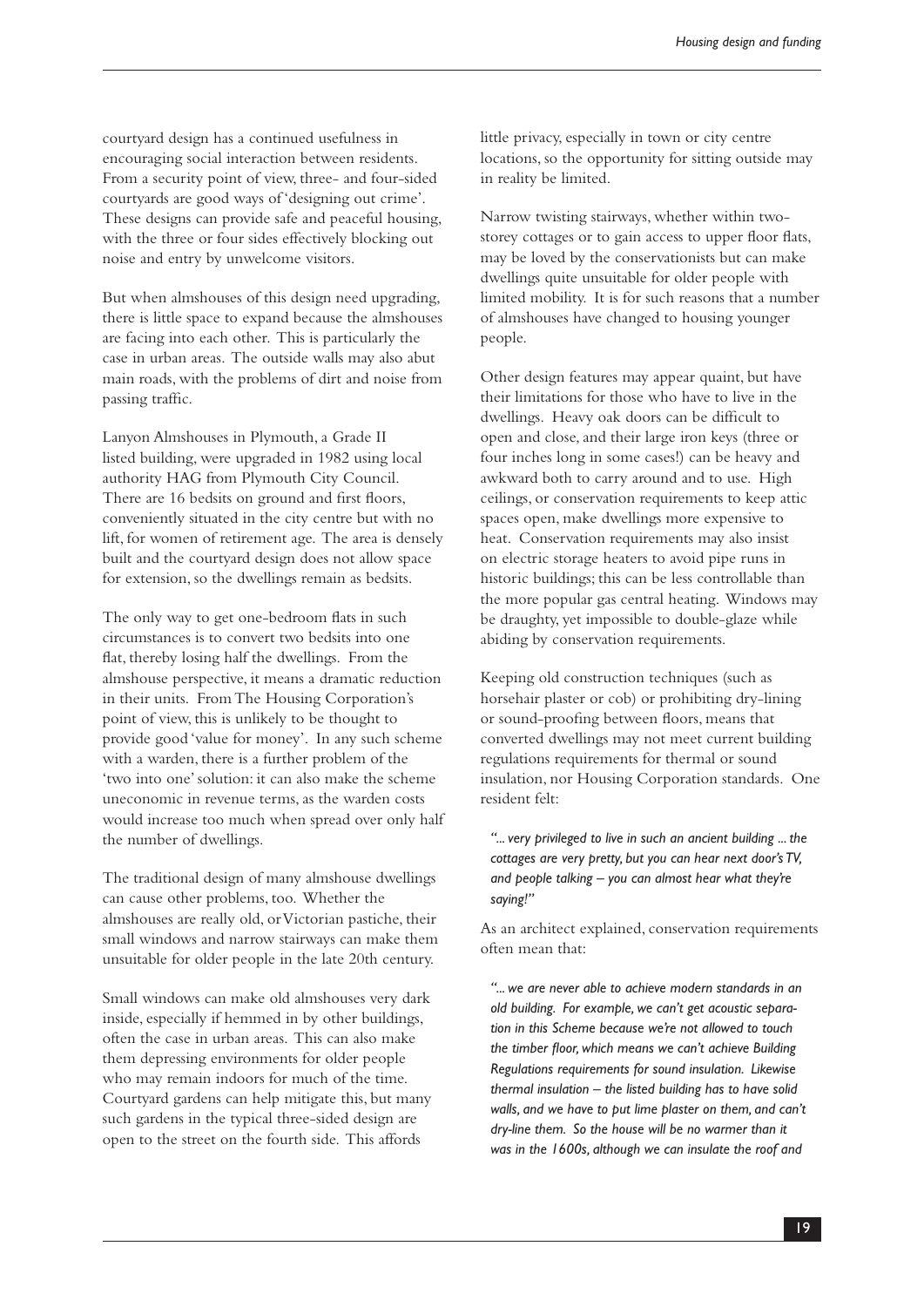*the floor. The housing association would have liked central heating, but English Heritage wouldn't permit pipework, so we have to have night storage heaters."*

In all these cases there is likely to be a conflict of interest between housing providers and conservationists. As one almshouse trustee put it:

*Lady Flo [the 17th century benefactor] didn't leave the house to the parish to be a wonderful historic this or that. She left it to house the poor. Like anyone with a hobby horse, conservationists become incapable of compromising to make something work. (Chesshyre, 1997, p 34)*

# **The disadvantages of different funding mechanisms**

As discussed in Chapter 2, almshouse funding has come from the following sources, all of which have their limitations.

#### *Charities' own resources*

Traditionally the main source of funding, this continues to be an important source of finance for almshouse modernisation and redevelopment.

Some almshouse charities are wealthy, with substantial endowments and property investments, and these have been able to fund their own improvements and new developments. Some have used their own funds to move into new forms of provision, such as housing for frail older people, as in Chapter 7.

However, many others, particularly the smaller or more rural charities, are poorly endowed, with little or no investment income or land. Some cannot even afford regular maintenance, and certainly not upgrading to modern standards.

There are legal limitations on where charity trustees can invest, requiring investments to be low-risk. Such low-risk investments may not keep pace with inflation, especially when inflation is high, so following such an investment strategy may have diminished what endowments the charity did have.

A number of almshouse charities have had to sell off land or other assets in the past to raise money for maintenance or improvement, thus reducing their

scope for financing modernisation or extending their almshouses.

This point interacts with the attitudes of charity trustees to the setting of weekly charges (which is the almshouse equivalent of rent, as further discussed in Chapter 5). There has been a tendency for some almshouse trustees to charge too low a level of contributions from residents towards the cost of maintenance and improvement. Almshouse residents may, not surprisingly, have been unwilling to pay for substandard housing, leading to a downward spiral. The Almshouse Association is to be commended for its efforts over the past 50 years in encouraging trustees to make realistic charges and to borrow money if necessary, in order to maintain and upgrade almshouses.

#### *Local authority repair and improvement grants*

This was the major source of funding during the 1950s and 1960s and remains available today on a more limited basis. There have always been disadvantages: there were fixed upper limits, so grants rarely if ever met the full costs, and only covered modest upgrading, not large-scale rebuilding. Trustees always had to seek additional funding either from their own resources or externally, usually by raising a loan. But such grants had advantages too: relatively straightforward administratively, fairly quick to obtain, dealt with locally and with no strings attached.

#### *Housing Association Grant/Social Housing Grant*

As discussed in Chapter 2, more generous grants became available to registered housing associations in the form of Housing Association Grant (HAG) from 1974 onwards, now SHG.

However, HAG was much more complex to obtain than local authority improvement grants. Almshouses had to register as housing associations with The Housing Corporation. They then became subject to all the procedures, requirements and monitoring of The Housing Corporation on top of the demands of the Charity Commission. This monitoring applies not only to the development phase, but continues indefinitely over the running of the charity and the management of the dwellings,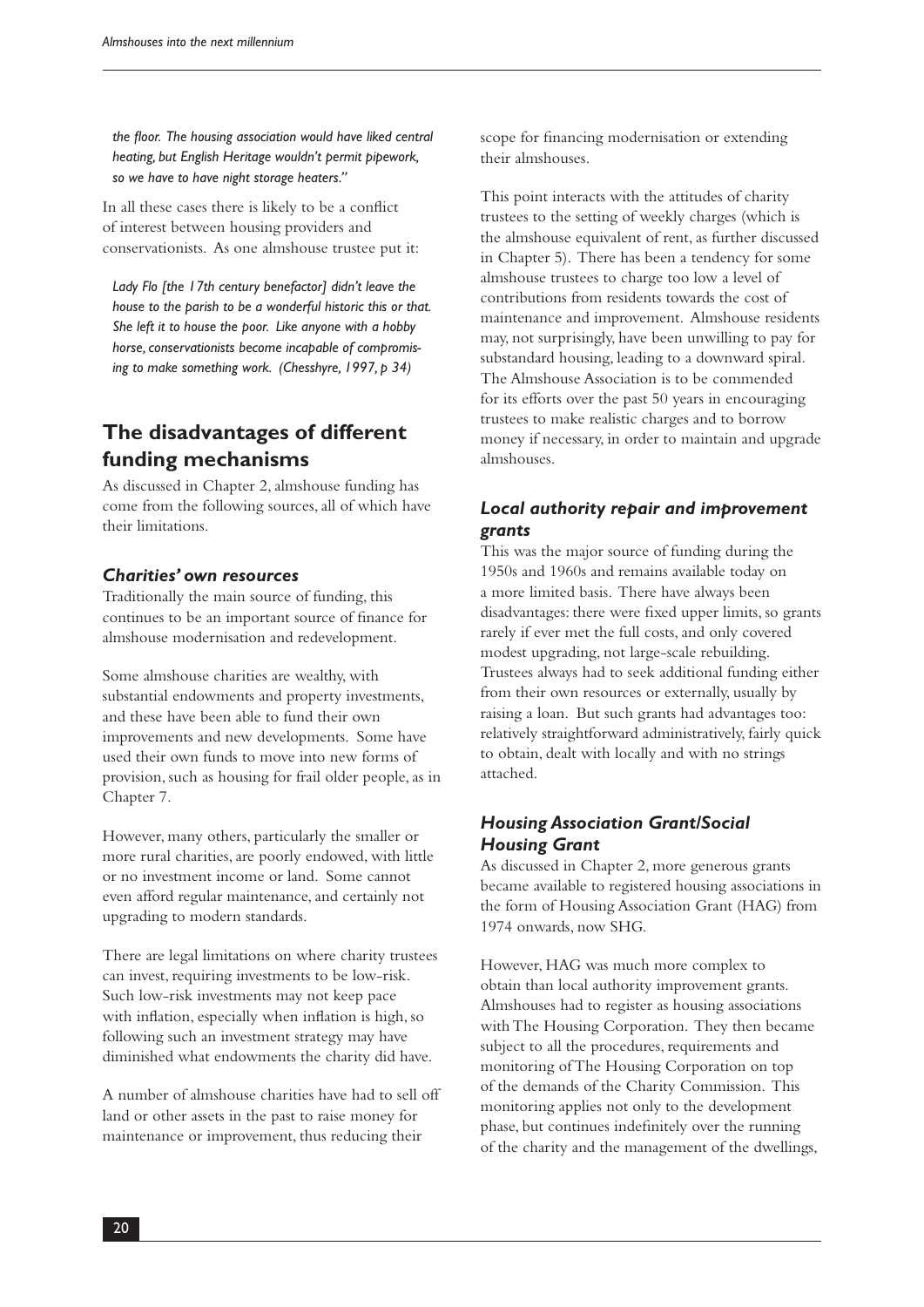hence the current interest in deregistering.

Almshouse trustees and clerks are vociferous in their complaints about the overwhelming bureaucracy of Corporation requirements. As one trustee, who was in fact a former civil servant, put it:

*The trustees were competent people, but we just didn't have the time. We were sent forms designed for an aircraft carrier: all we had was a coracle with a leak. (Chesshyre, 1997, p 34)*

To obtain grant, almshouses have also been in competition with other housing associations, and subject to the ups and down of Housing Corporation funding from central government. Because most almshouses are for older people, they have also suffered funding cuts during periods when the housing needs of families, younger people or homeless people have been prioritised above those of older people.

Over recent years, the Corporation has worked much more closely within priorities defined by local authorities, so almshouses also need to gain the support of their local authority in order to access Corporation funding. In some cases, local authorities are not willing to prioritise almshouses in this way; anecdotal evidence suggests that this is particularly likely to be the case where the local authority is Labour-controlled, given some of the attitudes to almshouses as discussed in Chapters 1 and 2. Even if this is not the reason, as local authorities increasingly develop formal partnership arrangements with a limited number of housing associations, almshouses have been left 'out in the cold' if they are not part of such an 'inner circle'.

#### *English Heritage funding*

Funding from English Heritage is usually needed to pay for the extra cost of work to preserve a listed building, and can be combined with other sources such as local authority grant or Housing Corporation funding. However, English Heritage and local authority conservation officers may require works to be carried out without necessarily being willing to provide funding towards the works. They may also impose design requirements, as discussed above, which conflict with the needs of residents and modern standards. These problems arose in a number of the almshouses in this research.

#### *Lottery funding and other charities*

National Lottery Heritage funding is now beginning to be available for almshouses, as featured in Chapter 6.

Almshouse charities may also seek funding for capital building works from other charitable sources, as in Chapters 6 and 7. The Almshouse Association has its own scheme to provide small grants or loans to member charities, recently boosted by its 50th anniversary appeal for  $\angle 2.5$ m. Some almshouse charities are grouped with other charities in the town or area, as (town name) Municipal Charities. These may include small 'relief in need' charities. These usually give small grants to needy people, but there may be scope to use money towards repair or improvement of the almshouses.

One of the problems of combining funding from a number of sources is the sheer complexity of putting them all together and actually getting on site to do the works before the building deteriorates even more, planning permissions are lost or one of the sources of funding becomes time expired.

# **Development issues: consultants, procurement, design**

Despite the encouragement of almshouse charities to work with more experienced developing housing associations, many have appeared to remain outside the mainstream in their approach to housing development.

There have been major changes in housing association development since the 1988 Housing Act. Instead of appointing a long-standing, favoured architect or other consultant, housing association developers now hold competitions, interview a shortlist, negotiate, and generally introduce competition so as to bring fees down and obtain better value for money. Housing associations are under pressure from The Housing Corporation to ensure that work is evenly spread between consultants, so that 'cosy' relationships between development staff and external consultants are avoided and costs are tightly controlled. They are also encouraged to use Design and Build contracts to obtain savings: this route removes the traditional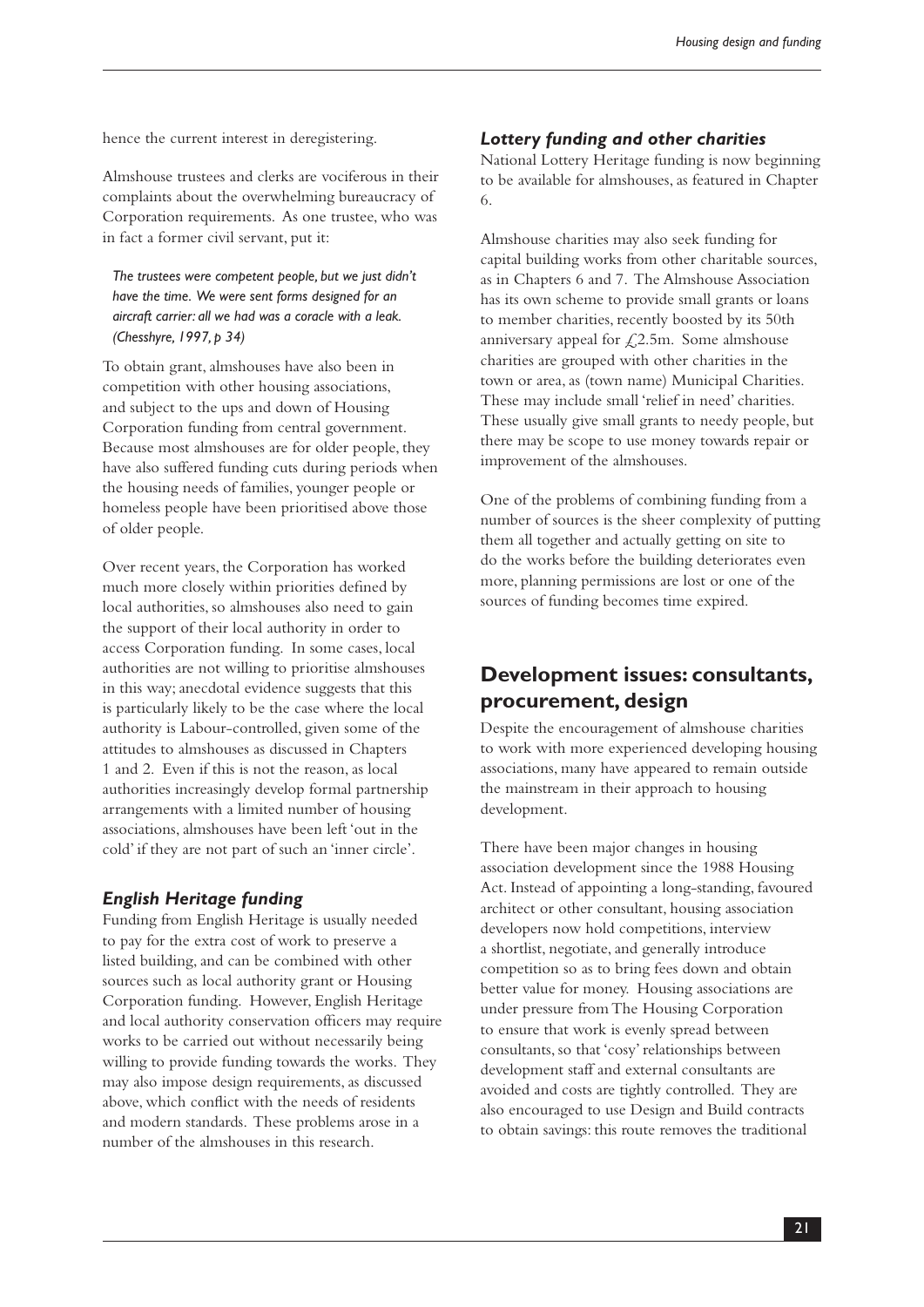One almshouse charity studied during the research has been trying to modernise its empty and derelict almshouses for nearly 20 years. It illustrates the frustrations experienced by almshouse trustees, architects and partner housing associations.

|         | Early 1980s Almshouses in poor repair; as occupants move out or die, they are not replaced. Almshouse<br>trust has no money for repair or upgrading.                                                                                                                                             |
|---------|--------------------------------------------------------------------------------------------------------------------------------------------------------------------------------------------------------------------------------------------------------------------------------------------------|
| 1984    | Almshouse charity joins Almshouse Association. Work starts on finding architect and new<br>trustees and formulating new Scheme.                                                                                                                                                                  |
| 1986    | New Charity Commission Scheme approved, new trustees appointed, architect appointed. Last<br>occupant dies, almshouses now empty.                                                                                                                                                                |
| 1987-88 | Architects obtain planning permission for refurbishment; charity registered with Housing<br>Corporation but application for HAG unsuccessful.                                                                                                                                                    |
| 1990    | Partnership formed with local housing association experienced in almshouse work; detailed<br>specification drawn up, trustees confident they will now get allocation of grant though housing<br>association.                                                                                     |
| 1991    | Grant allocated, but not enough to cover the cost of the proposed refurbishment and<br>conversion.                                                                                                                                                                                               |
| 1992    | Architect warns trustees that planning consent and listed building consent in danger of expiring.<br>No action taken, both consents lost.                                                                                                                                                        |
| 1994    | Capital grant allocation received but has to be spent within financial year. Trustees reapply<br>for lapsed planning and listed building consent; local authority asks more questions, responses<br>delayed, consents lapsed.                                                                    |
|         | Building now in precarious state, 'Buildings at Risk' grant applied for from English Heritage:<br>application unsuccessful.                                                                                                                                                                      |
|         | Architects reapply for listed building consent: English Heritage deems conversion plans 'over-<br>development'. Number of dwellings reduced, change of use from older people to single people,<br>couples or small families. New planning and listed building applications submitted and agreed. |
| 1996    | Delays and changes mean now over budget, risk of Scheme being aborted.                                                                                                                                                                                                                           |
| 1998    | Scheme eventually on site, completion and first letting summer 1998.                                                                                                                                                                                                                             |

role of the architect and (at least in theory) leads to lower costs.

The Almshouse Association provides guidance to trustees in its publication *Standards of almshouse management*. This was first published in 1989, and revised and updated in February 1995. The 1998 revised version brings the advice up to date.

However, some of the almshouses studied for the research had experienced problems. For example, trustees of one almshouse were annoyed to find

themselves tied in to a 6% fee agreement at a time when it would have been easy to negotiate lower rates. At another almshouse, a housing association's involvement and knowledge meant that savings were made by the use of a Design and Build contract, despite a complex project restoring listed buildings.

## **Conclusions**

One of the greatest problems facing almshouse charities and their partners is the conflict between the demands of conservationists (and the costs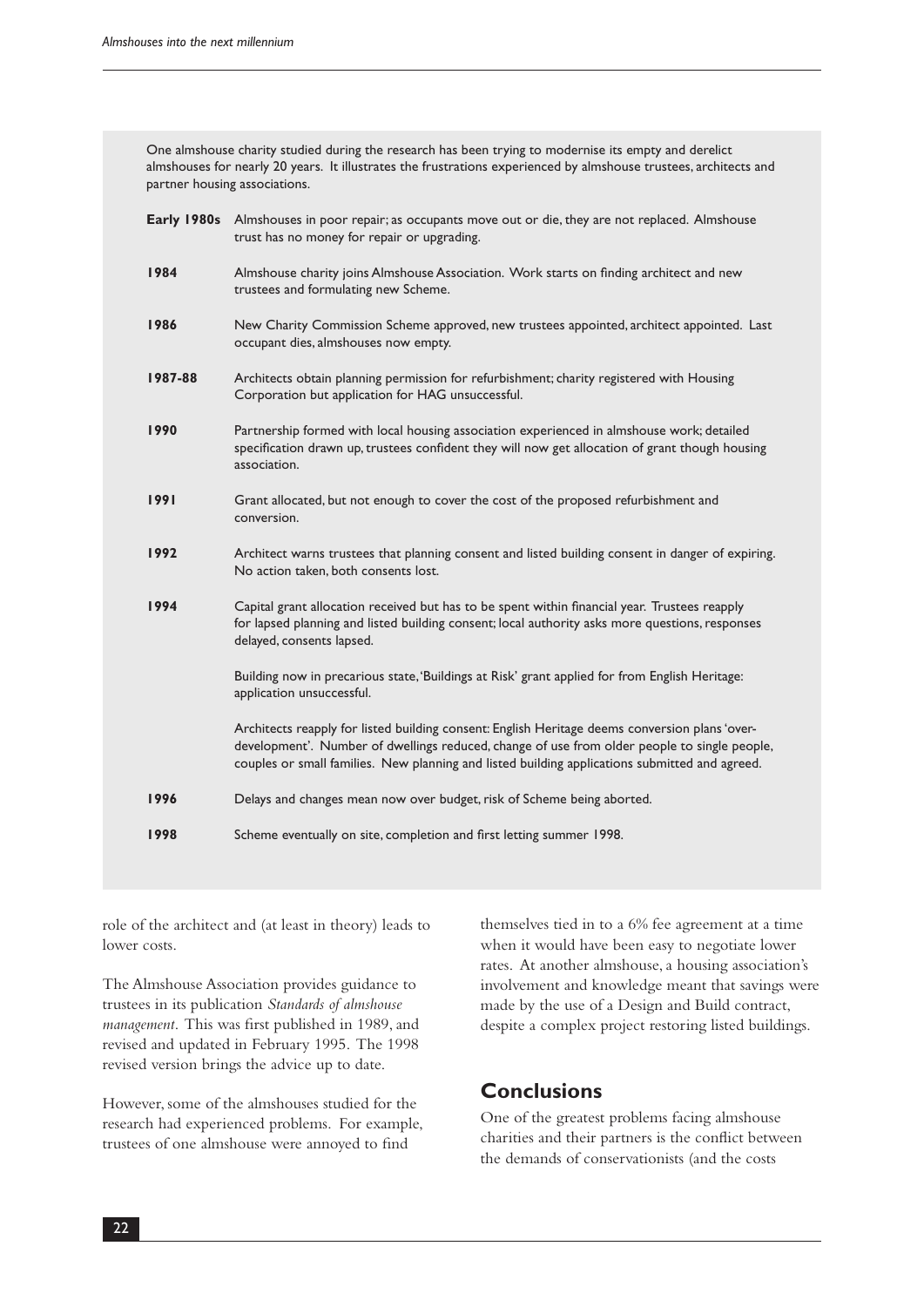which accompany these demands) and the need for adequate, value-for-money housing.

For everyone who shares a fascination with almshouses, their historical interest is often centred on the buildings themselves, and their importance in the village, street or town centre scene. Respondents in this research study (trustees, clerks, architects and housing association staff) were not unsympathetic to the need for conservation expressed by English Heritage and local authority conservation officers. Yet surely there is a problem if the demands of the conservation lobby (and, too often, their unwillingness to fund the extra costs of their demands) prevents re-use of the building?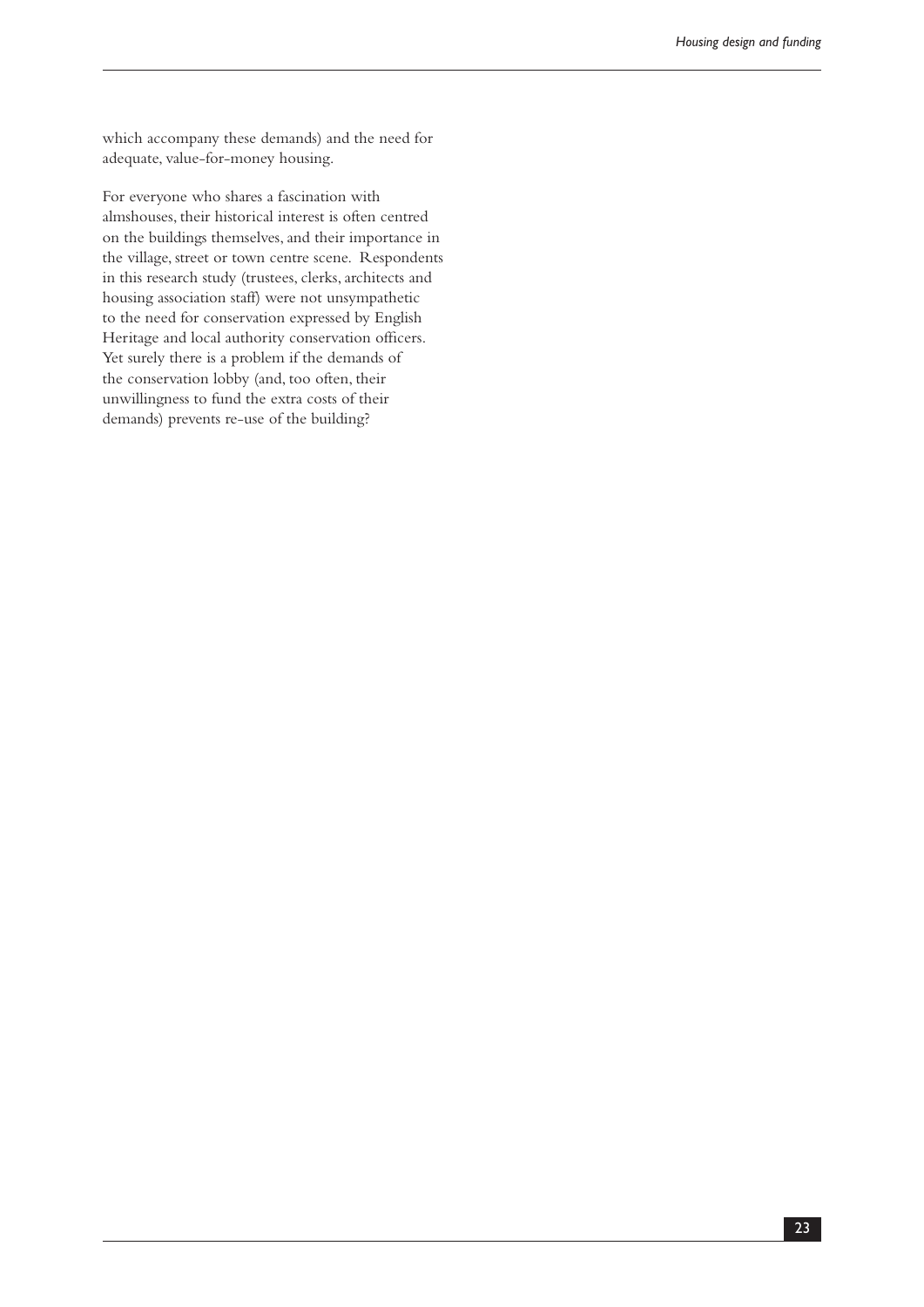**4**

# **Problems and issues: management and partnership**

# **Managing in a time of change**

As for other housing and social welfare organisations, managing almshouse charities during a time of change is demanding for both trustees and paid staff. There has been a plethora of changes in legislation and guidance affecting almshouse charities over recent years, including the 1993 Charities Act, the 1996 Housing Act (and previous housing legislation), equal opportunities legislation (on race, gender and, most recently, disability) and a mass of law and regulations on health, safety and building matters. Then there is the need to meet the regulatory requirements of the Charity Commission and, for many, The Housing Corporation.

Like other smaller voluntary agencies, some almshouse charities may find it difficult to meet all these requirements. These problems will be greater if clerks and/or trustees lack the relevant experience or fail to access adequate advice to help them in their task.

This chapter explores the issues faced by almshouse charities in managing their affairs, and by almshouse charities, housing associations and local authorities in working in partnership with each other.

# **Problems and opportunities: the role of Almshouse trustees and clerks**

There are over 10,000 voluntary trustees involved in the running of almshouse charities. The Bishop of Ely, in his address at the 50th anniversary service of the Almshouse Association, described the task facing almshouse trustees as being "to keep lively and fresh

the great tradition of almshouses in this country" (Almshouse Association, 1996/97, p 5).

The experience and commitment of almshouse trustees, as with voluntary organisation or housing association committee or board members, is crucial. The research study visited almshouse charities which are using their investments to develop new services, and which are willing to re-examine their role and work in partnership to reinterpret the need for their almshouses into the future.

One of the clerks to the trustees explained his view of how this should be achieved in more detail:

*"Almshouses should ensure that they maximise their resources in pursuit of their aims and objectives. This should be kept as a live debate all the time, with 'Schemes' evolving if necessary and the original founder's intentions regularly discussed and re-interpreted by the trustees to fit in with the twenty-first century."*

Yet some research respondents also spoke of almshouse charities which, in their view, were rich but inactive, sitting on large reserves, watching them accumulate and not fulfilling the original aims of the trust. In other almshouse charities, they have the right intentions, but trustees and clerks are unskilled. In the view of one clerk to the trustees,

*"There are some clerks who encourage caution, pointing out to the trustees legal implications, safeguards and negative aspects but not having much knowledge of active ways of conducting the operation with little knowledge of housing, grant systems, social security benefits, planning, finances. Clerks need to educate trustees on housing issues. Trustees should ask themselves whether they are using their assets to the best effect, in the most effective*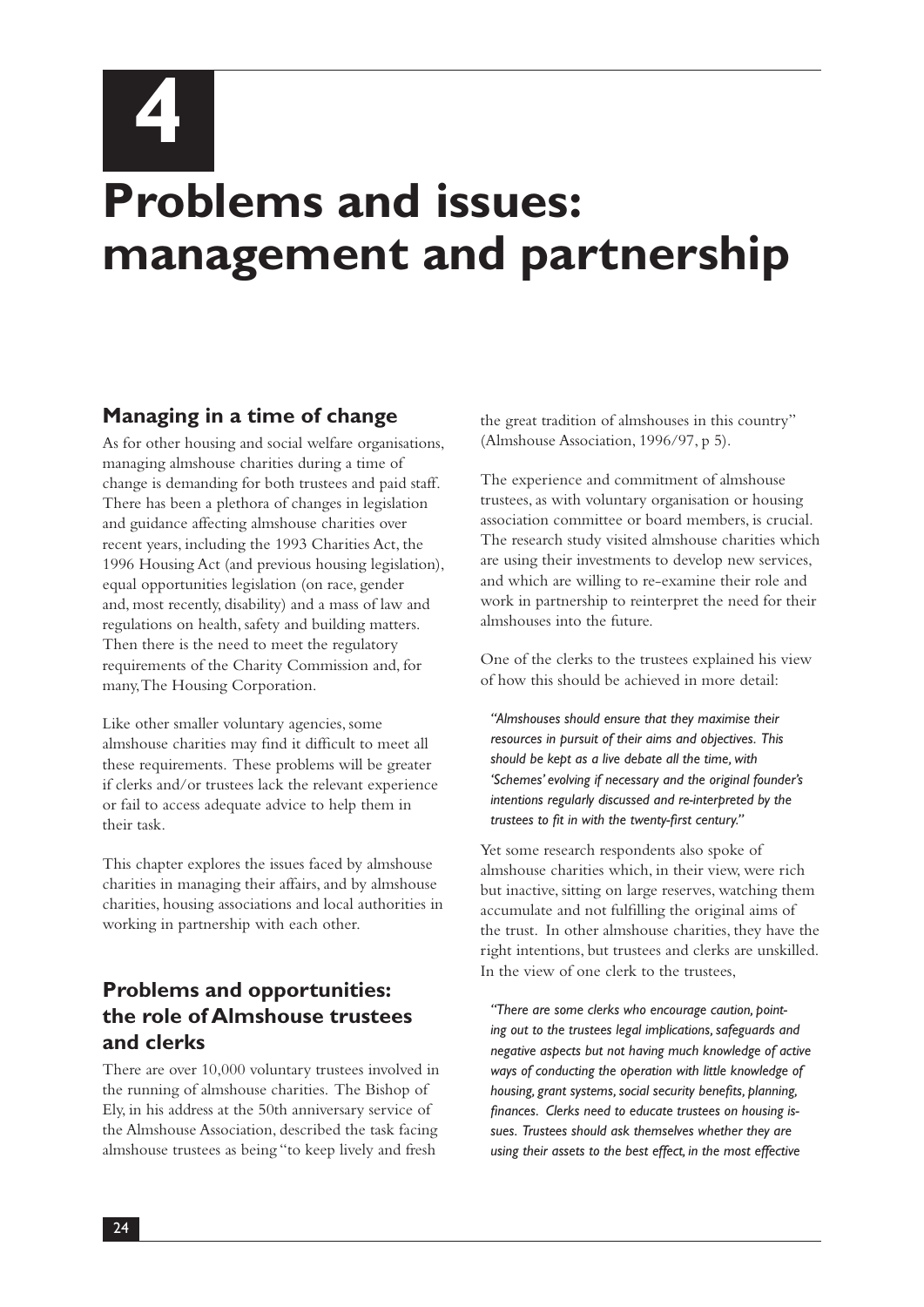#### *pursuit of the original benefactor's objectives?"*

The role of the clerk to the trustees can be crucial, because it is usually the clerk who advises the trustees. The role is broad, including managing the finances and investments of the charity, the relationship with the Charity Commission, as well as housing management, maintenance and perhaps development.

The process of developing new housing or renovating older properties often demands speedy decisions. This can be a problem, especially if trustees' meetings are infrequent, or trustees do not understand the urgency of the situation. In the example given in the last chapter, these were the reasons for the expiry of planning and listed building consents. In another case, the whole project was threatened by delays in decision making, and their partner housing association thought this was because "The trustees just aren't used to this level of business ... though we're moving full steam ahead now, the trustees are getting left behind."

Some almshouse trustees lack the necessary skills or access to sufficient advice and support to manage their housing effectively.

In one almshouse in the research, the buildings were in a state of disrepair, with water pouring in; most of the residents had died or left. The trustees were in dispute with the remaining residents and could no longer cope with maintaining and managing the housing: one trustee was aged 97. No accounts had been sent to the Charity Commission for many years. There was no money to refurbish the cottages as, like many small almshouse charities, the original endowments and small weekly maintenance contributions were no longer sufficient to meet 20th-century maintenance bills, let alone pay for modernisation. When new trustees took over, they were overwhelmed by the task facing them. As the clerk to the incoming trustees said:

*"There were five occupants, no money, and the building was derelict. Wherever I went for help, the answer was always negative: if you do this, you will be fined, if you do that, you'll be sent to prison. If I had known the problems, I would never have taken it on", he said. Some of the threats, he added, "frightened our lady members to death". He remains bitter about the lack of help from official bodies. "I don't think they cared a damn if we failed,* 

#### *so long as we failed within the rules. We were sweated labour for three years. All we got were kicks." (Chesshyre, 1997, p 34)*

The Almshouse Association advises and helps almshouse charities facing such problems, and lobbies on their behalf to reduce bureaucracy while maintaining appropriate supervision. It recommends that trustees should be appointed for a fixed term to encourage a regular turnover, introducing new ideas and reducing the "possibility of dominance, or of long-term misconduct or fraud" (Almshouse Association, 1998, p 10).

It also recommends that charities establish an upper age limit as a policy, although an over-age trustee cannot be legally compelled to step down. There is a problem with ex officio trustees as they cannot resign while remaining in the office which gives them their trusteeship, yet neither can they be compelled to take an active part.

The legacy of the charitable culture of almshouses can also cause problems. The Bishop of Ely, in the address referred to above, described the almshouse tradition as:

*"... a tradition of charitable giving ... growing out of the Church's natural concern for vulnerable people, which seeks to provide shelter, warmth and sustenance and, in the end, a place of affection and safety ... for those who have no other helpers."*

But he also acknowledged the potential disadvantage of that charitable tradition, which "may have been claustrophobic and its social life restricted and regimented" (Almshouse Association, 1996/97, p 5).

Some trustees express their interpretation of their charitable ethos in terms which reflect this. As two of the people interviewed during the research said:

*"We shuddered at the thought of working in 'Bloxville' [disadvantaged and 'less desirable' area]. The spirit of almshouses is to house people of good character. They have to deserve it. Trustees give their money and time, and expect the places to be respected, not wasted and wrecked."*

*"The trustees are kind people – they signed up to help elderly people, do charity work. There's a limit to what they should be expected to get involved in. Young unemployed people or people with disabilities would be too much for them."*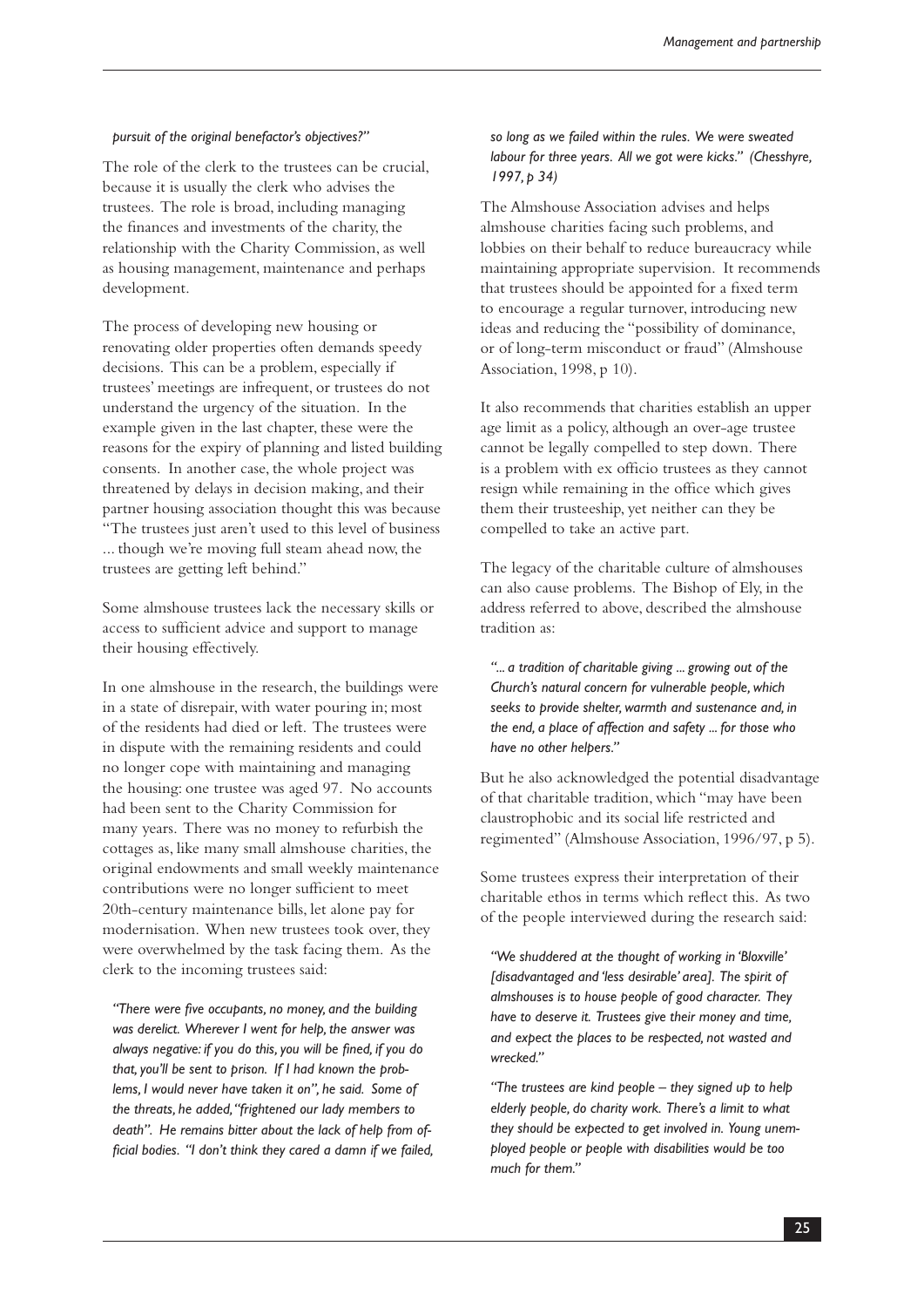# **Problems with partnership arrangements: relationships between almshouse staff, trustees, housing associations and local authorities**

Since the development of State provision and large voluntary sector organisations during this century, there has been an expansion and professionalisation of many housing and social care organisations (Hoggett, 1994). For example, the number of housing associations has declined as medium-sized and large associations have merged and taken over small associations.

Recent years have also seen an increase in interagency working and partnerships between statutory and voluntary housing and welfare organisations, networking among staff, and competition for resources and clients. All this has been part of the market-oriented approach fostered during the 1980s and early 1990s by the Conservative government (Pierson, 1994). Since May 1997, the government may have changed, but interest in partnership and inter-agency working continues, albeit from a different policy perspective, focusing on such issues as Welfare to Work, Best Value and measures to combat social exclusion (Lee, 1998).

Over recent years there has also been some interest in partnership working among almshouse charities, as illustrated in Chapters 6 and 7. There have been two changes which have influenced this move towards closer working relationships: the impact of Care in the Community and changes in Housing Corporation policy.

Firstly, some larger almshouse charities are now building and managing very sheltered, extra-care housing, and residential care and nursing homes. They had found that, like other sheltered housing providers, their residents were getting frailer and needing more care than could be provided in existing housing. Some are extending their work into the community through day care centres and outreach work. In order to develop such services, it is necessary to liaise closely with local authority social services departments as they are both the regulatory authority and a possible source of funding for some clients (usually on a contractual, paymentper-person basis).

The second reason concerns Housing Corporation policies to streamline development. In the 1970s and 1980s, most almshouse charities used their own architects, who handled the development process for them. Corporation requirements were also looser than they are today. More recently, the Corporation has required almshouse charities and other small housing associations to use a larger association as a development agent. Thus almshouses have needed to work with larger housing associations if they wished to access grant from the Corporation. Some indicated that they resent this perceived loss of control and feared being swallowed up by larger organisations, but others welcomed the access to specialist advice. As one chairman of the trustees said:

*"We recognised that there was a lack of expertise and financial acumen among trustees. Housing Corporation funding is hard to get and ... Housing Association were successful ... the new scheme, which is far bigger, will also use ... Housing Association as managing agents because they're professional."*

# **Almshouse charities and partnership working**

Most smaller charities have no paid staff, and in larger charities, almshouse clerks to trustees or other senior staff may not have a professional background in housing or social care: most of those met during the research were solicitors, surveyors or had retired early from other professions or Her Majesty's Forces. Although the research fieldwork found a few informal links between trustees and clerks and other local housing and social care organisations, many almshouse charities have remained detached from both informal networking and the growing number of formal liaison groups set up to encourage organisations to work together.

Yet professionals have been the main 'change drivers' in promoting partnership and inter-agency working (Hambleton et al, 1997). The importance of such networking is acknowledged as a key to successful partnerships (Cochrane, 1994). Liaison groups and fora can play a crucial role in promoting partnership working and coordination (Oldman, 1997).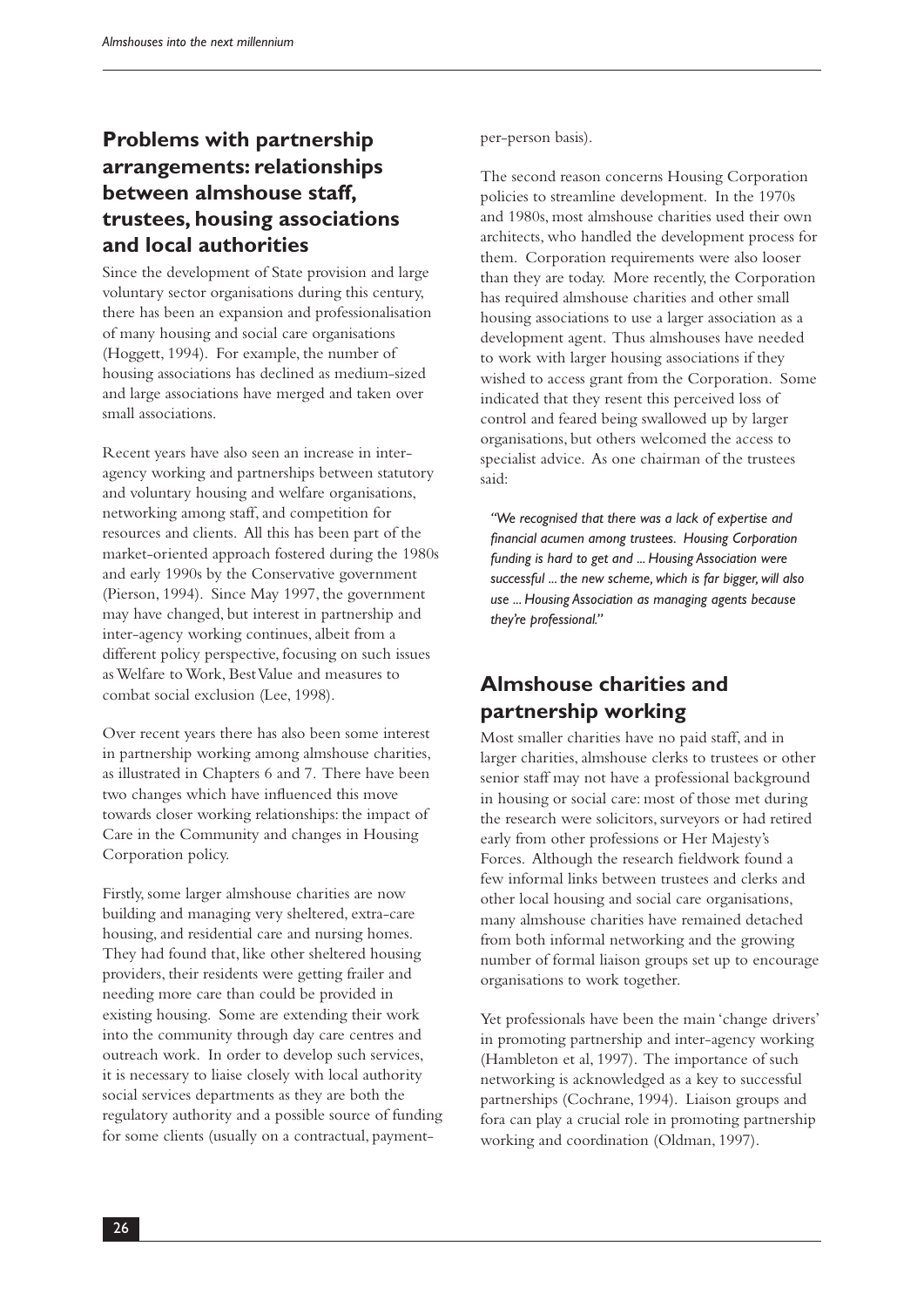Almshouses also run the risk of being isolated from current thinking in housing and social care, espousing more institutional models than are currently in favour in other sectors. One example found during the research was the use of large dining rooms with everyone eating together rather than more homely settings.

The choice of which housing association to work with appears somewhat haphazard. During the research, a number of national and local associations were found to be working with almshouses. This usually arose because of word-of-mouth contacts or local relationships, such as trustees or architects knowing someone from a particular housing association, or links where clerks or trustees were also staff or board members of partner housing associations.

If alliances are made on the basis of a casual encounter rather than an informed choice among different options, the almshouse charity may not have the opportunity to consider the full menu of options available. For example, some associations specialise in housing for elderly people and may give a wider choice of models (from Category 1 housing with no warden through to 'very sheltered' extracare housing) than non-specialist associations.

# **Partnerships with almshouse charities: problems for housing associations**

The research revealed a range of partnership models between housing associations and almshouse charities:

- housing associations as development agents, and as a vehicle for obtaining grant and/or loan finance;
- housing associations as managing agents, for resident selection and housing management;
- housing associations as corporate trustees, taking on the responsibility from trustees who no longer wished, or were able, to continue;
- housing associations leasing almshouses from the almshouse charity.

However, all the models had their problems.

First of all, while the examples in Chapters 6 and 7 show a fascinating range of what can be achieved,

most have taken a long time, interminable meetings, and a great deal of costly staff time to come to fruition: problems common to any kind of interagency working (see, for example, Arblaster et al, 1996; Hambleton et al, 1997). One housing association director was delighted with the outcome, but wondered whether it was 'good value for money', not in terms of grant, but in terms of all the time, energy and effort it had needed. With almshouses, the number of dwellings involved is often small and the time expended out of all proportion to the dwellings gained, whereas other partnerships may yield greater returns.

There are issues around working with almshouses both on development and on housing management.

The development process often demands speedy decisions, as discussed earlier. Delays can cause problems for the housing association partner. In one case, the housing association found that:

*"We finally got planning permission for the development and plan to start on site next year, so the tight timetable had already suffered considerable delays up to planning. But though we're moving full steam ahead now, trustees are getting left behind. So on the one hand they're urging us ahead, and yet they don't have the resources ready."*

Housing associations are judged by The Housing Corporation on meeting cash planning targets, delivering the number of social housing dwellings they have promised, and taking up grant on time. Such a performance measurement culture does not encourage partnership working with small almshouses on complex projects.

Cost over-runs are another potential problem, and refurbishment works are particularly prone to this, especially to historic buildings. Back in the 1970s and early 1980s, The Housing Corporation was relatively generous in its treatment of cost over-runs, but now the housing association has to bear the full brunt of any extra costs. Small almshouse charities do not have the reserves available to meet such extra costs, and a partner housing association would not be prepared to use its own reserves for such a purpose.

On the management side, there have also been legal problems over agreeing leases and management agreements (between housing associations and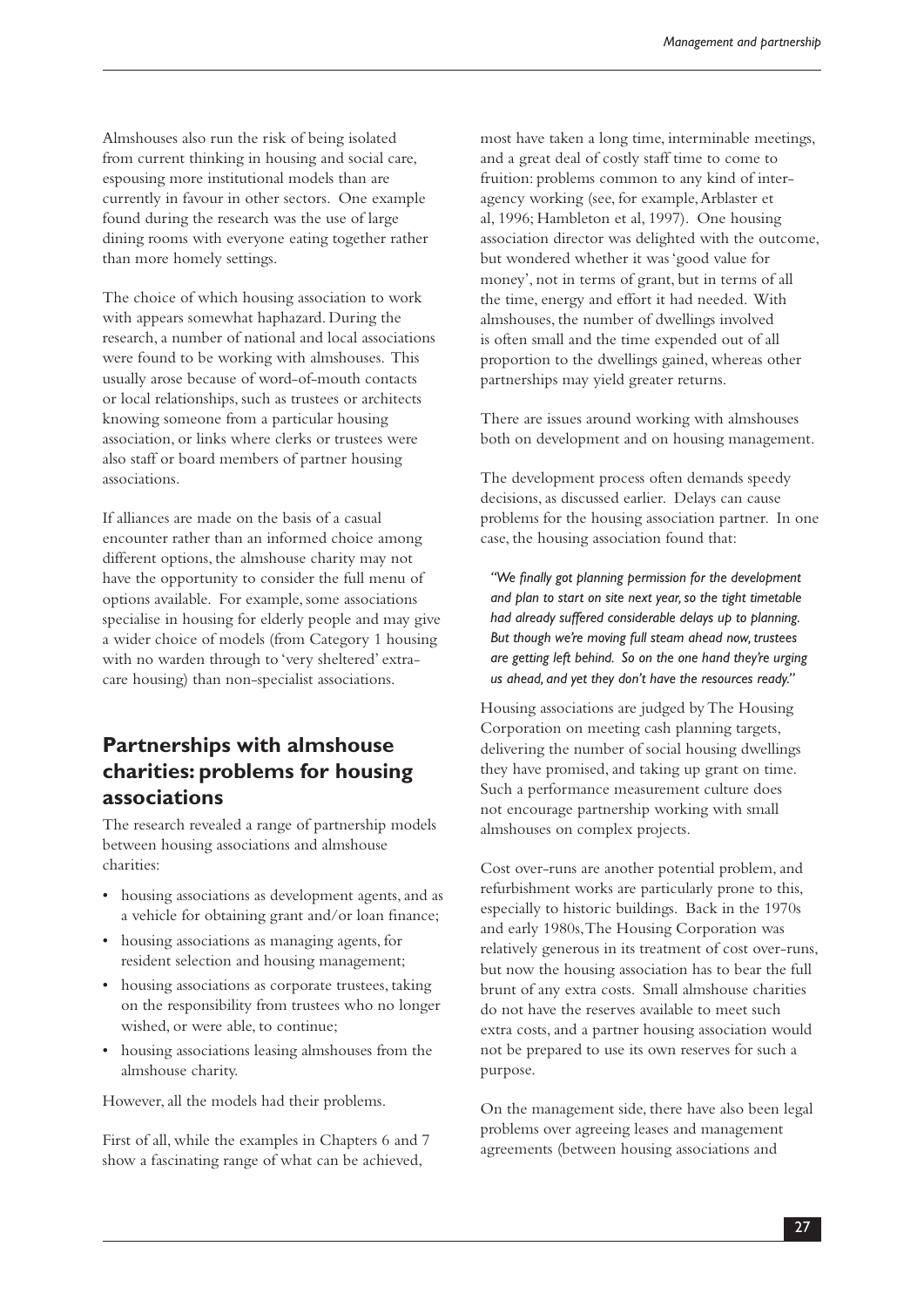almshouse charities when the association is carrying out housing management). One housing association thought that the almshouse charity with whom they were working was not permitted to lease the almshouses to the housing association, although other almshouse charities in the research were able to do so. It appears that different views have been expressed by the Charity Commission on what is permissible to an almshouse charity. Agreeing such matters can also hold up the development process, leading to extra costs, deteriorations to the building and problems with the availability of finance and permissions.

Acting as corporate trustees is one way to overcome difficulties of liaison, but still has the disadvantage of having to keep separate accounts. Apart from the extra work that this entails, it also has the disadvantage that the almshouse charity cannot benefit from any cross-subsidy from the larger housing association. In one example, this meant that 'rents' were higher than they would otherwise have been to cover the cost of refurbishment.

# **Partnerships with local authorities: funding and nominations**

Almshouse charities can access a range of grants from local authorities. Some councillors and other local authority nominees may serve as trustees. Availability of grant will be determined by the authority's attitude to almshouses, by competing demands for money, and by the potential for the almshouse development to meet local housing need.

Research interviews suggested that effective liaison with local authorities for nominations of people on their housing waiting lists was infrequent. The exceptions were the good liaison discussed in some of the almshouses in Chapters 6 and 7.

In theory, any almshouse charity which has received SHG/HAG from either the local authority or The Housing Corporation, should be offering the local authority at least 50% nominations so that the local authority can offer the almshouse dwelling to people on their housing waiting list or register. This applies to both first lettings (excluding existing residents in refurbishments) and later relets (when existing residents vacate).

A number of almshouse charities said that although they sought local authority nominations, they rarely received any. Local authority housing managers confirmed that they rarely nominated to their local almshouse charities. They gave a number of reasons:

- • a surfeit of sheltered housing and low demand from older people;
- the almshouse charity's resident selection criteria were too restrictive (see Chapter 5 for examples);
- a reluctance to nominate to dwellings with no security of tenure;
- less desirable location or design of the almshouse dwellings (eg, remote rural almshouses with no shops or public transport, bedsit flats, or upper floor flats with no lifts).

The issue of hard-to-let sheltered housing has only begun to receive attention since the late 1980s (Tinker et al, 1995) and this is reflected in comments from a number of people interviewed. As one lettings officer said:

*"We have enough problem letting some of our own housing, such as bedsit flats or first floor flats, so we don't want to nominate people to almshouse charities with the same sort of housing when we can't fill our own voids."*

Another said that in her town, the problem was that the almshouses were all designed for the 'active elderly' and she didn't have many applicants in that category:

*"By the time they apply to us for housing, they need at least a warden, and either ground floor accommodation, or a lift if it's an upper floor flat. We just don't have the demand for the type of housing they offer us."*

# **Conclusions**

Almshouse charities, like other voluntary organisations, will need to develop working partnerships with both voluntary and statutory organisations if they are to make their full contribution to social welfare in their locality. Almshouse charity staff and trustees will need to access the expertise available to them through such partnerships. There is much scope for both local authorities and housing associations to work in partnership with almshouse charities. However, like other forms of multi-agency working, this is likely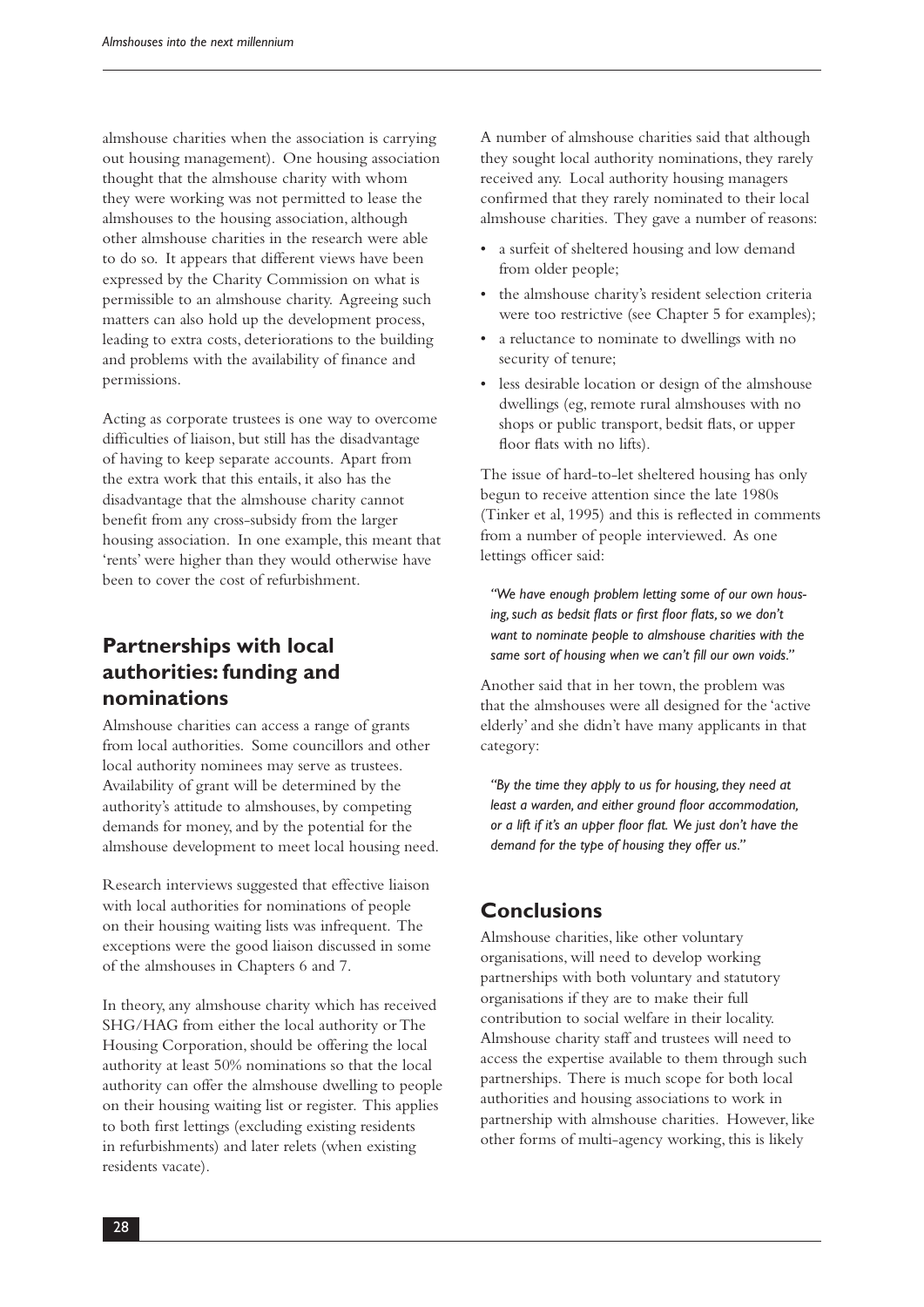to be time-consuming and there is a need for clear understandings of what is required on all sides.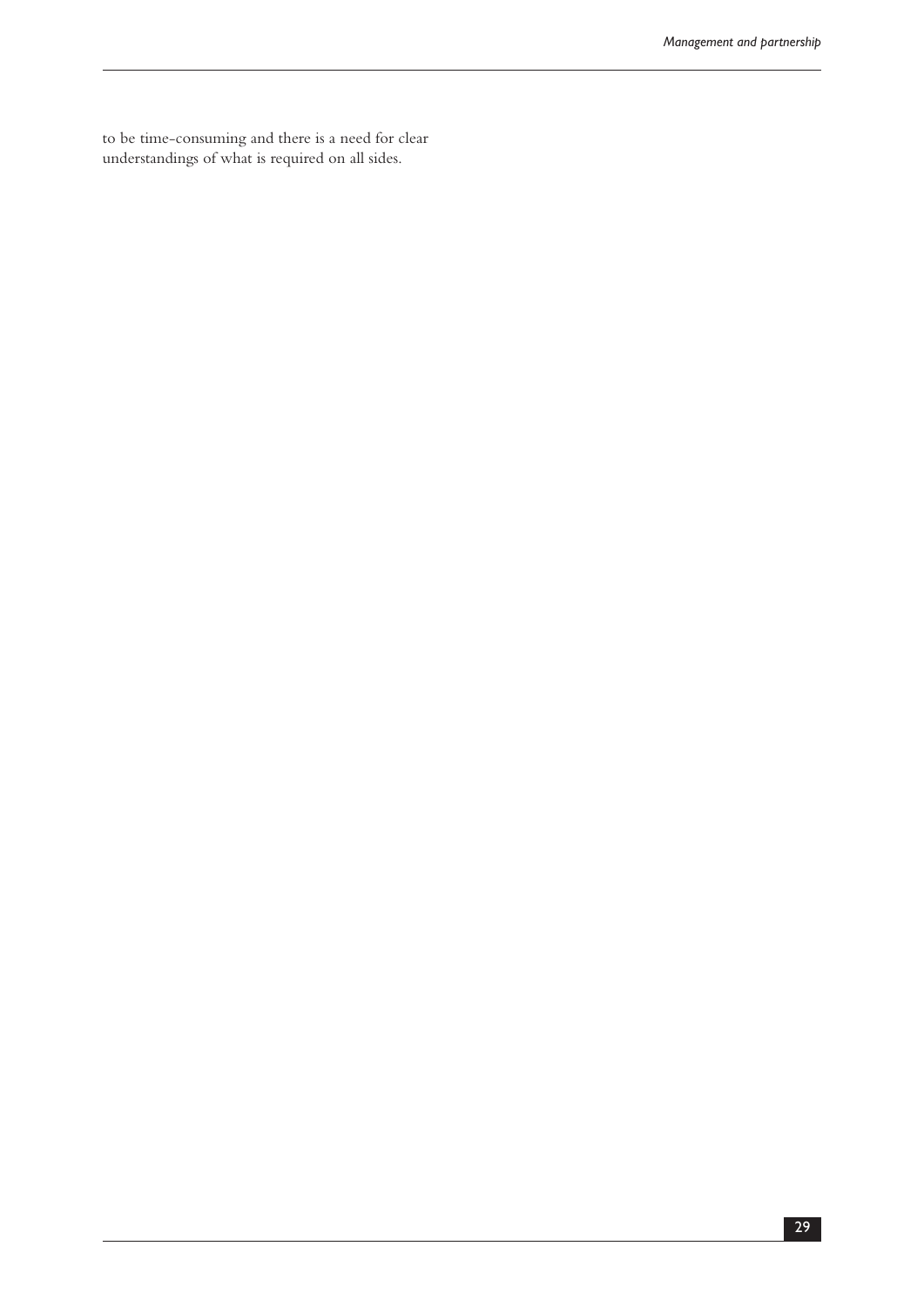**5**

# **Access to almshouses and housing management: the position of almshouse residents**

#### **Introduction**

This chapter examines how people access almshouses, and the practicalities of housing management for almshouse residents. There are a number of differences between the position of almshouse residents and tenants of other types of housing. This situation has arisen because of the development of tenants' rights during the course of the 20th century. In previous centuries, almshouse residents may have been no worse off (and probably, in practice, were often better off) than others. What is not known is the extent to which a lack of legal rights causes problems to most almshouse residents in practice, although there have been a few highprofile cases.

Anecdotal evidence and discussion with key figures in the almshouse movement and with the housing ombudsman suggests that the lack of legal rights causes few problems in practice, but further research among almshouse residents would be needed to confirm this. The residents interviewed for this study varied in their attitude to their lack of legal housing rights: their comments are quoted in the relevant sections below. Future generations of older people, growing up in the later 20th century, when both consumer and citizenship rights have received more emphasis, may also be less willing to accept housing without such rights than the current generation of older people.

Over recent years, tenants have demanded clearer rights and there has been a great deal of legislation. There has also been plentiful guidance on good practice in housing management, produced by

housing and specialist organisations, so that tenants and housing managers in both local authorities and housing associations now have a basis of accepted good practice against which they can measure their organisation's performance. Landlords in the social rented sector are now expected to give due regard to tenants' rights and to encourage tenant participation, although the extent to which social landlords actively implement these concepts still varies widely.

There has been a similar increase in the guidance available to almshouse trustees on housing management issues, particularly the Almshouse Association's *Standards of almshouse management*, produced by a working party of Association members in 1989, revised in February 1995 and substantially rewritten and published in June 1998.

This chapter covers the following matters:

- • security of tenure and tenancy rights;
- grounds for eviction;
- mutual exchanges and housing mobility;
- rights of succession;
- consultation with residents:
- complaints procedures and access to the housing ombudsman;
- rents and maintenance contributions:
- equal opportunities;
- the Almshouse Residents' Guarantee.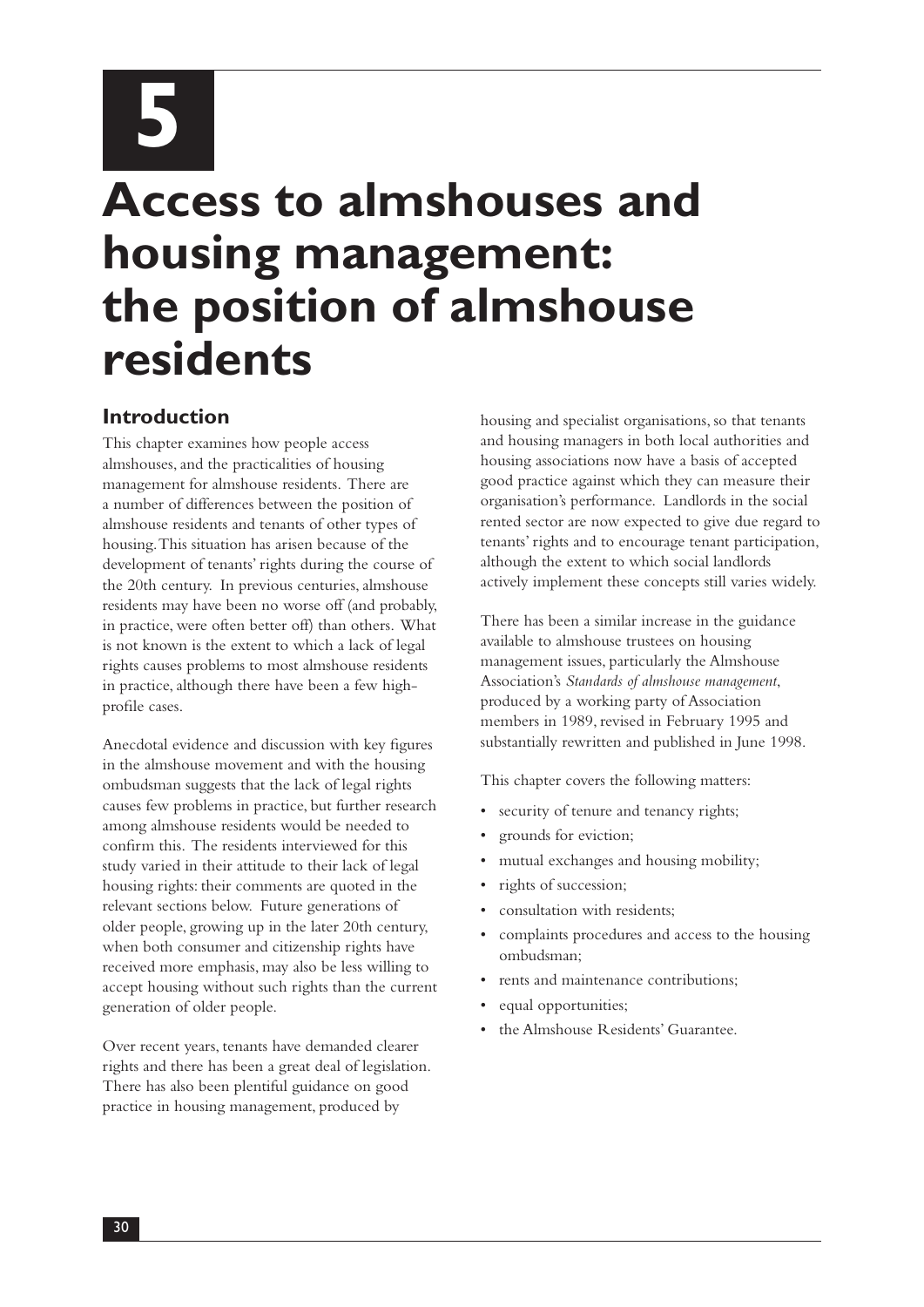## **How do residents gain access to almshouses? Allocations and internal transfers**

Almshouse residents are selected for 'appointment' to a vacancy in an almshouse under the Scheme (rules) of the almshouse charity. The rules for appointment will reflect the wishes of the original benefactor. They may have been changed over time, but this only happens rarely and with the agreement of the Charity Commission, who always try to stay as close as possible to the original.

This is because almshouse charities are charitable trusts:

*The law of trusts is complex, but a fundamental premise affecting all trusts is the principle that no change may be made to the purpose or benefit derived for which the trust was originally set up. This is referred to as the doctrine of 'cy-près', from the Norman French, meaning roughly 'close to'. Down the years since 1857 [the foundation of the Charity Commission] there have been attempts to relax the doctrine because, it was argued, it often gave rise to confusion among trustees and was seen as stifling new initiatives and inhibiting change ... the view taken by the Charity Commissioners and endorsed by government was that the doctrine of 'cy-près' was very flexible and that to bind it by actual legislation would inhibit its evolution and narrow its scope. (Howson, 1993, p 142)*

This explains why some almshouse charities may have restrictive allocations criteria compared with social rented housing. Typical criteria include at least some of the following:

- a minimum age (often only 50 or 55, reflecting the shorter life expectancy of earlier generations);
- • residence in a specific town, village, or more closely defined area such as a parish, often for a specified period which can range from a year to a lifetime;
- • religion, usually membership of a specified Christian denomination (most commonly the Church of England; less frequently, another denomination; occasionally a clear exclusion of people from particular denominations; sometimes an expectation or requirement to attend services in the almshouse chapel);
- marital status (certain almshouses cater exclusively for spinsters or for widows or widowers);
- gender (a number of almshouses remain singlesex institutions);
- • occupation (of applicant or spouse), especially for those almshouses founded by a benevolent society, trades union, landowner or employer to house retired employees or their widows;
- income, usually specifying that applicants should be poor (with some older sets of rules excluding the 'undeserving' poor who received Poor Law relief or had not made adequate provision for their old age);
- character, usually specifying that applicants should be 'of good character' and sometimes excluding certain occupations (eg, keepers of ale-houses or tobacco-shops) (Pannell, 1982, extracted from almshouse rules).

Some almshouse charities have, with the agreement of the Charity Commission, broadened their rules. Like some specialist housing associations, they 'give preference' to people who fall within their narrow criteria but can then take others in need. But many almshouse charities still remain restricted to the narrow criteria laid down in centuries past.

The allocation policies of local authorities and housing associations are regulated by legislation and case-law, by regulatory bodies (such as the Audit Commission and The Housing Corporation) and by good practice promoted by organisations such as the Chartered Institute of Housing (the professional body) and the National Housing Federation (the trade body for housing associations). So allocation policies must meet a range of criteria based on law and good practice.

Compared to social rented housing allocations policies, almshouse criteria have only a few similarities and a number of differences. Housing associations specialising in housing for older people also have lower age limits. But housing associations rarely specify location as a criterion, and local authorities usually only require applicants to have a connection with their district or town/city. Social rented housing does not discriminate on grounds of religion or previous occupation, personal references are not required, nor are applicants asked to 'be of good character' (although perhaps there is some flavour of this coming back with introductory tenancies and moves to restrict lettings on certain estates).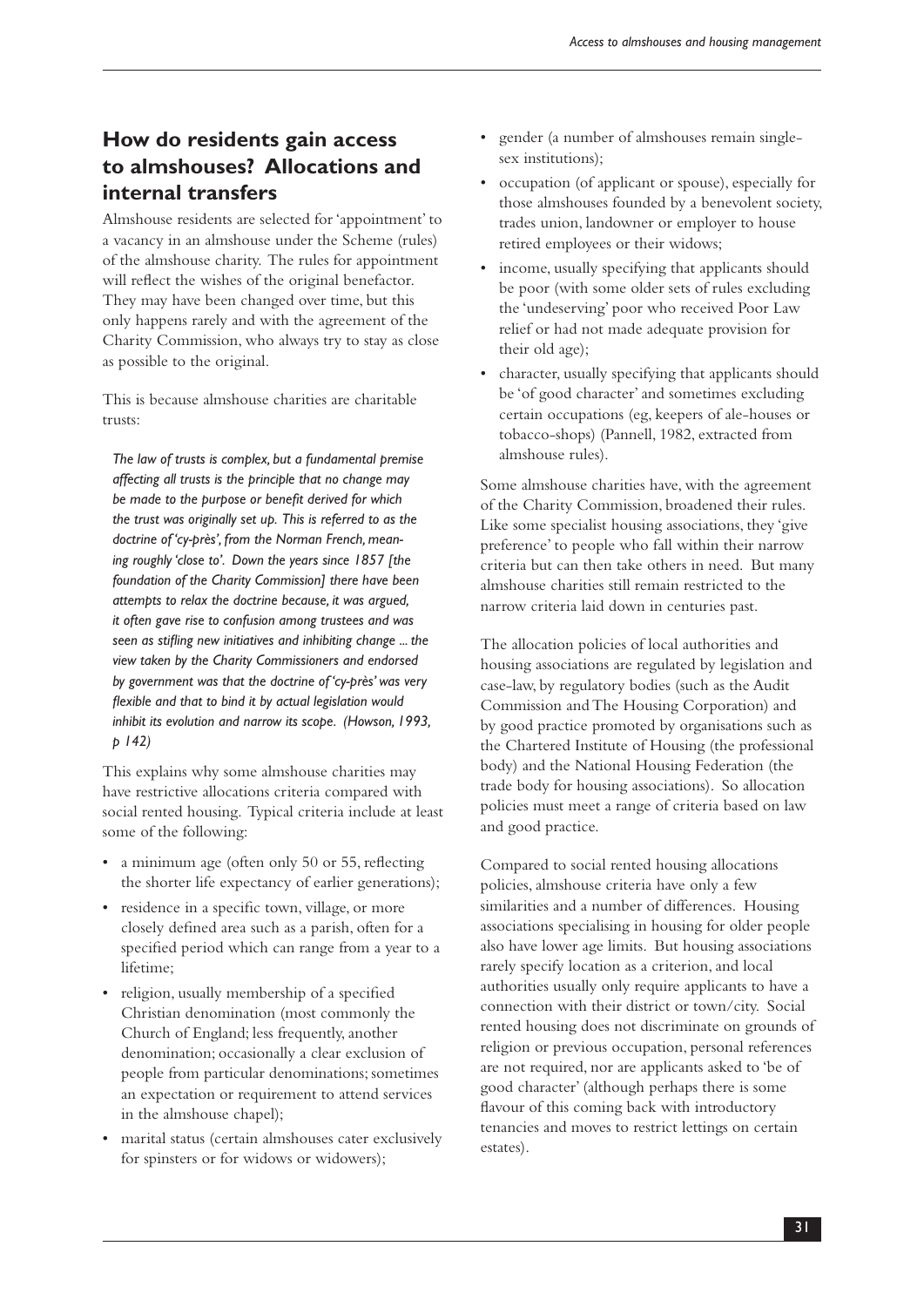Almshouse formal rules rarely give priority with regard to an applicant's existing housing circumstances, nor the reasons for a move (such as poor health or needing to be near to family), which are the major reasons for older people seeking access to sheltered housing (Means, 1997). However, anecdotal evidence from clerks and trustees does suggest that almshouse charities take these factors into account informally. Of almshouse residents interviewed, one couple had to move out of a mobile home as it was too cold and damp for them in the winter, and another resident needed ground floor accommodation instead of her three-bedroom house with an upstairs bathroom; these would be typical cases where previous housing conditions would affect allocations to social housing as well.

In discussions with trustees and clerks, it appeared that practice varied in inviting applications and allocating housing. Advertisements were generally placed in a local paper either when vacancies arose or once a year, stating the criteria for residents and inviting applications. It seemed rare to have a written procedure or pointing system to select between applicants. Of almshouse residents interviewed who lived in 'traditional' almshouses, word of mouth, having a friend in an almshouse, or church connections were common routes into almshouses.

Exeter Municipal Charities is one example where the charity holds a waiting list and also a transfer list. They have sent details of their criteria to local advice agencies and receive a number of applications from such agencies. The trustees have changed their rules to give priority to existing residents who need a transfer on medical grounds, giving them priority over new applicants. This decision has been taken because some applicants were reluctant to accept first floor flats with no lift in case they needed ground floor accommodation in the future.

In many cases, the allocations practice of almshouse charities seems similar to the previous system used by many smaller local authorities and some housing associations, which was known as the 'merit' system of allocations.

The problem with such a system is that it is not transparent. It is also difficult to explain the reasons for rejection to an unsuccessful applicant, or to have any sort of appeal system. For these reasons, most housing associations and local authorities have now

moved to more formal systems (Cole and Furbey, 1994, pp 123-4).

#### **Security of tenure and tenancy rights**

Once an almshouse resident has been selected, their legal position is different from a tenant of social rented housing. It has been generally accepted in law that almshouse residents are not tenants: they are, legally, 'beneficiaries' under a charitable scheme, occupying their accommodation under a licence. This position was confirmed in the Court of Appeal in April 1998.

In the past, many almshouse residents only occupied a single room and had to share facilities such as bathrooms or toilets. Almost all almshouse residents now live in self-contained dwellings. Under housing law, if someone has exclusive occupation of a self-contained dwelling, and meets certain other conditions such as paying rent, they will usually be considered to hold a tenancy (subject to certain exceptions, for example, people in tied accommodation which is linked to their job).

Almshouse charities have always been excluded from the legislation which conveys such housing rights. According to the Almshouse Association,

#### *The rationale for this view is that the trustees of an almshouse charity have no power to grant a tenancy to any of the beneficiaries. (Almshouse Association, 1998, p 66)*

Before 1980, council tenants had little legal security, so the position of council tenants and almshouse residents was not so different. Since the 1980 Housing Act (and subsequent consolidating legislation), council and housing association tenants have the following rights:

- • security of tenure (ie, the landlord needs a court order before eviction, and cannot normally require a tenant to move from one dwelling to another);
- the right to succession (ie, relatives living in the property have a right to the tenancy on the death of the tenant);
- the right to a mutual exchange with another social rented housing tenant (subject to safeguards, eg, potential overcrowding);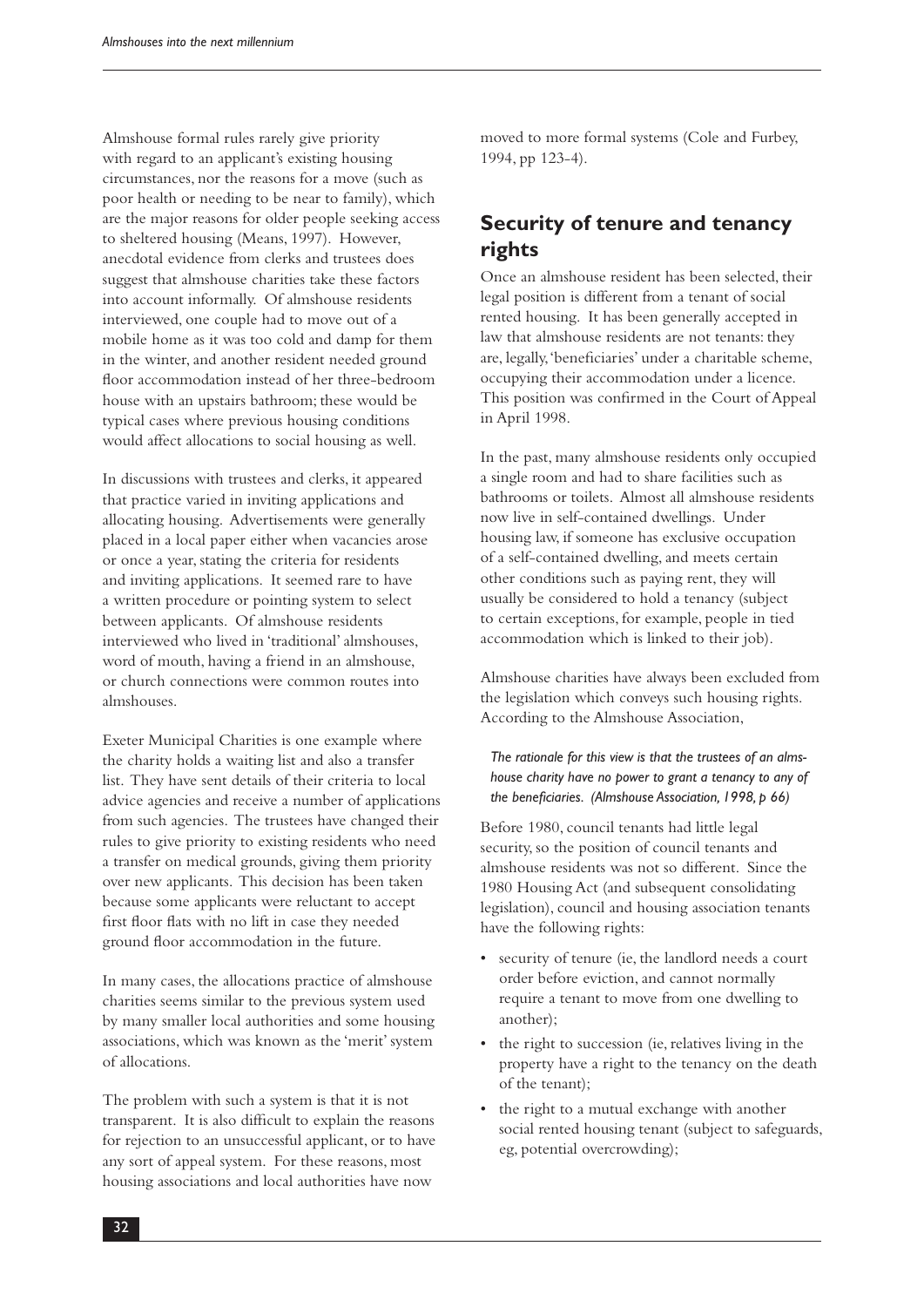- the right to buy (excluding sheltered and other adapted housing, and certain housing associations);
- the right to carry out repairs (and charge the landlord);
- the right to consultation on the management of their housing.

Alongside these rights, social rented housing tenants have access to HOMES (the national housing mobility scheme) and the housing ombudsman.

In contrast, almshouse residents have no legal security of tenure or other rights, because as 'beneficiaries' they have no legal 'interest' in the property they occupy. Whether or not this generally affects occupation of their almshouse dwelling in practice, their lack of security of tenure means that, in theory:

- • they can be evicted without the need for a court order;
- they can be required to move, either temporarily or permanently, to another almshouse belonging to the same charity;
- relatives have no right to succession after the death of a resident;
- residents have no right to mutual exchange;
- there is no right to buy, no right to repair and no right to consultation.

#### **Leaving an almshouse: grounds for eviction**

Residents' lack of security of tenure is clearest when it comes to possible grounds for eviction.

Almshouse rules list the reasons why residents may have to leave their dwelling. The Almshouse Association guidance (1998) now includes an updated Charity Commission Model Almshouse Scheme (ie, rules), and this has removed many of the more archaic wordings for 'terminating the appointment' (ie, evicting) residents. The previous model rules, which were typical of rules found during the research, stated:

#### *Setting aside appointments*

*(1) The trustees may set aside the appointment of any resident who in their opinion [authors' emphasis] –*

- *(a) persistently or without reasonable excuse either disregards the regulations or the residents or disturbs the quiet occupation of the almshouses or otherwise behaves vexatiously or offensively; or*
- *(b) no longer has the required qualifications; or*
- *(c) has been appointed without having the required qualifications; or*
- *(d) is suffering from mental or other disease or infirmity rendering [him] [or her] unsuited to remain a resident.*
- *(2) Upon setting aside the appointment of a resident the trustees shall require and take possession of the room or rooms occupied by [him] [or her]. (Almshouse Association, 1995b, p 31)*

The reference to the decision being made by the trustees 'in their opinion' underlines the lack of any outside arbitration or rights for almshouse residents (except for the ombudsman for those almshouse charities registered with The Housing Corporation), and the fact that almshouse charities do not need to go to court to evict a resident. While clause 1(a) is not dissimilar from most social rented housing tenancy agreement clauses, clause 1(d) is unfortunate in both its tone and its specific reference to mental illness. The tone of clause 2 is also unfortunate in its suggestion that residents could find themselves out on the street with no notice period.

The revised version is much milder in its wording, allowing trustees to terminate an appointment if a resident:

- *(1) was appointed without the necessary qualifications or no longer has the necessary qualifications;*
- *(2) persistently breaches the regulations ...*
- *(3) is no longer suited to be a resident by reason of illness or disability. (Almshouse Association, 1998, p 97)*

The previous edition of *Standards of almshouse management* gave trustees only limited help in this difficult area, but the 1998 edition has two-anda-half pages of advice, including discussion on the position of a resident who needs to leave because of ill health, frailty or difficult behaviour. Trustees are recommended to 'consider the facts objectively and with care', seek measures to 'overcome the problem' and if this is not possible, seek alternative accommodation and consult with family and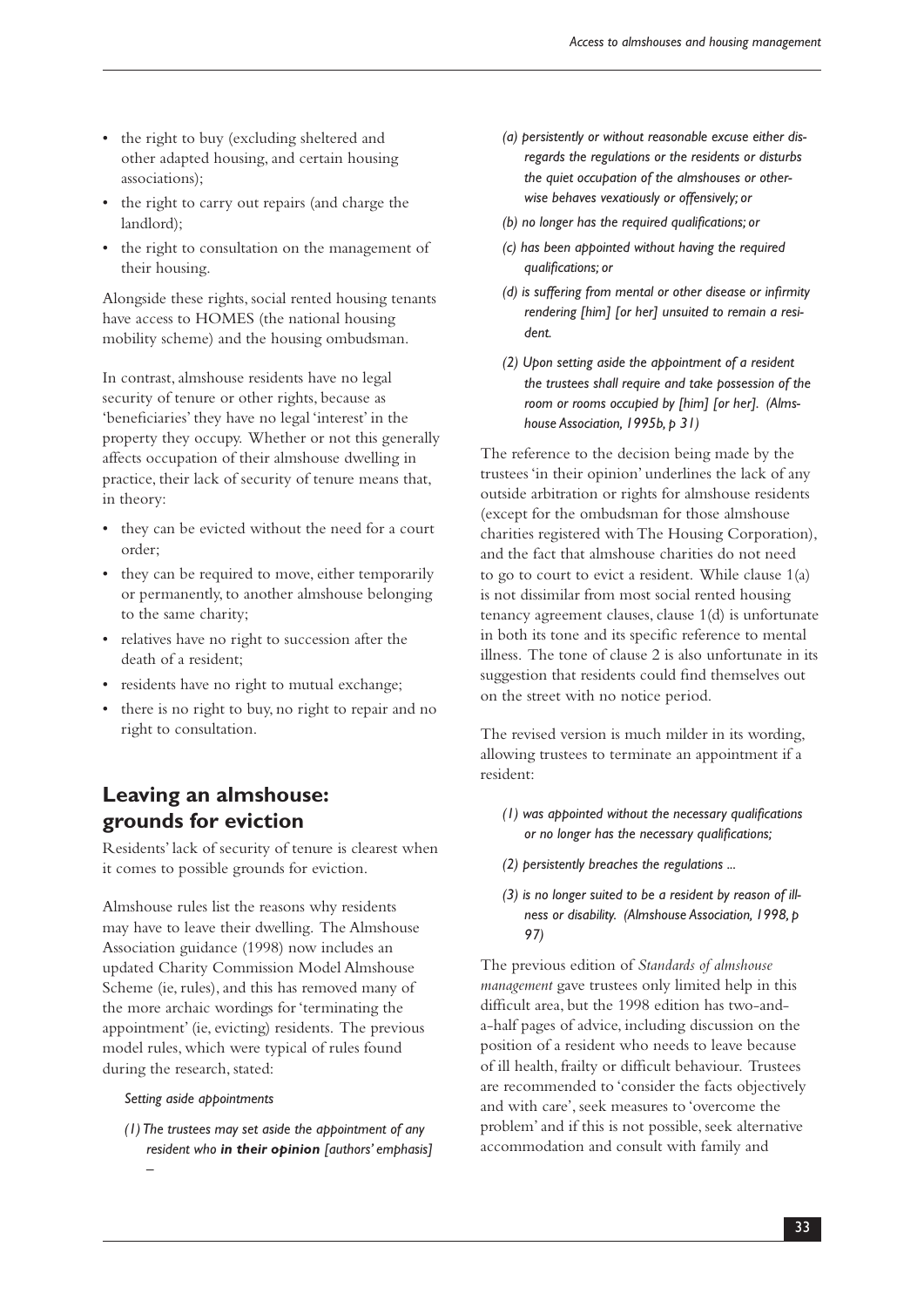statutory services. The resident is to be given at least four weeks notice (under the 1977 Protection from Eviction Act) and advised to seek help from agencies such as a housing advice agency or the Citizen's Advice Bureau, or a solicitor.

The Letter of Appointment, which a new almshouse resident has to sign and keep, is their equivalent of a tenancy agreement. The Draft Letter (in an appendix to the *Standards of almshouse management*) has a less sympathetic tone than the general guidance to trustees:

*Residents may expect to continue in occupation for as long as they need the accommodation and can look after themselves. If health deteriorates they must be willing to accept advice and guidance from time to time, either from their own doctor or a medical consultant appointed by the trustees. The trustees will also consult with the next of kin, Social Services etc to make the most suitable arrangements. (Almshouse Association, 1998, pp 113)*

This is not to suggest that almshouse charities routinely evict their residents. The lack of a legal security of tenure may not in fact make much difference to the lives of most almshouse residents. Of the residents interviewed during the research, some didn't think of their housing as almshouses. A couple living in a 16th-century one-bedroom twostorey cottage in a town centre, which looked like a typical almshouse, nevertheless thought that "... now it's really like municipal housing – the money they left all those years ago isn't enough now to run it". Others trusted that they would be all right: "We've been told the only reason we'd be out is if we don't pay the rent. They've been reasonable with us." One almshouse sells tea towels to raise money, reprinting the quaint rules, much to the amusement of the residents.

However, others said they would not have taken up the offer of the almshouse unless it was secure: this was a case where a housing association had leased the almshouses from the charity and had been able to grant assured tenancies.

In discussion with almshouse clerks and trustees, as to whether they have had need to 'set aside' appointments, it was found that most almshouse charities find no need to implement their rather draconian powers. Some said they interpreted their rules quite loosely, and emphasised their role to

house people in need: examples included allowing men or Roman Catholics into almshouses where the rules specified only women or members of the Church of England. They could not imagine turning someone out if, for example, the almshouse was for 'elderly spinsters' and a resident wanted to have a partner or spouse living with them.

One of the clerks to the trustees, who is also a solicitor, said that in his opinion the lack of legal security of tenure made little difference in practice. He would only ever seek possession if the resident were in serious breach of conditions which would be sufficient grounds for possession even if there were a tenancy: rent arrears and serious nuisance were the most likely grounds.

However, there is the extraordinary case of Partis College, Bath, reported in full in the local press (*Bath Chronicle*, 1994a-d, from where these quotes are taken). The almshouse charity is not a RSL but it is a member of the Almshouse Association.

Two ladies, then aged 81 and 82, lived at Partis College, Newbridge, Bath. One was a retired missionary. The College is an almshouse founded in 1825 for women over 50 'who must be members of the Church of England and sincerely attached to her doctrines'.

Following the General Synod's vote in favour of women priests, the parish priest of their church left the Church of England and converted to Roman Catholicism. The two ladies decided to leave the Church of England and also convert. Before they converted in May 1994, they were told by the trustees of Partis College they may be evicted. Miss Edna Curtis, who had been a resident for two years, told the newspaper:

*"We want to stay here if possible, but I don't think it will be. I was very unhappy about the ordination of women ... I am going over to the Roman Catholic Church no matter what happens."*

The Archdeacon of Bath, one of the trustees, explained:

*"The terms of the trust are that to be admitted [as a resident] you have to be and to stay, as I understand it from lawyers, a communicant member of the Church of England. The thing is we have a chapel at the college*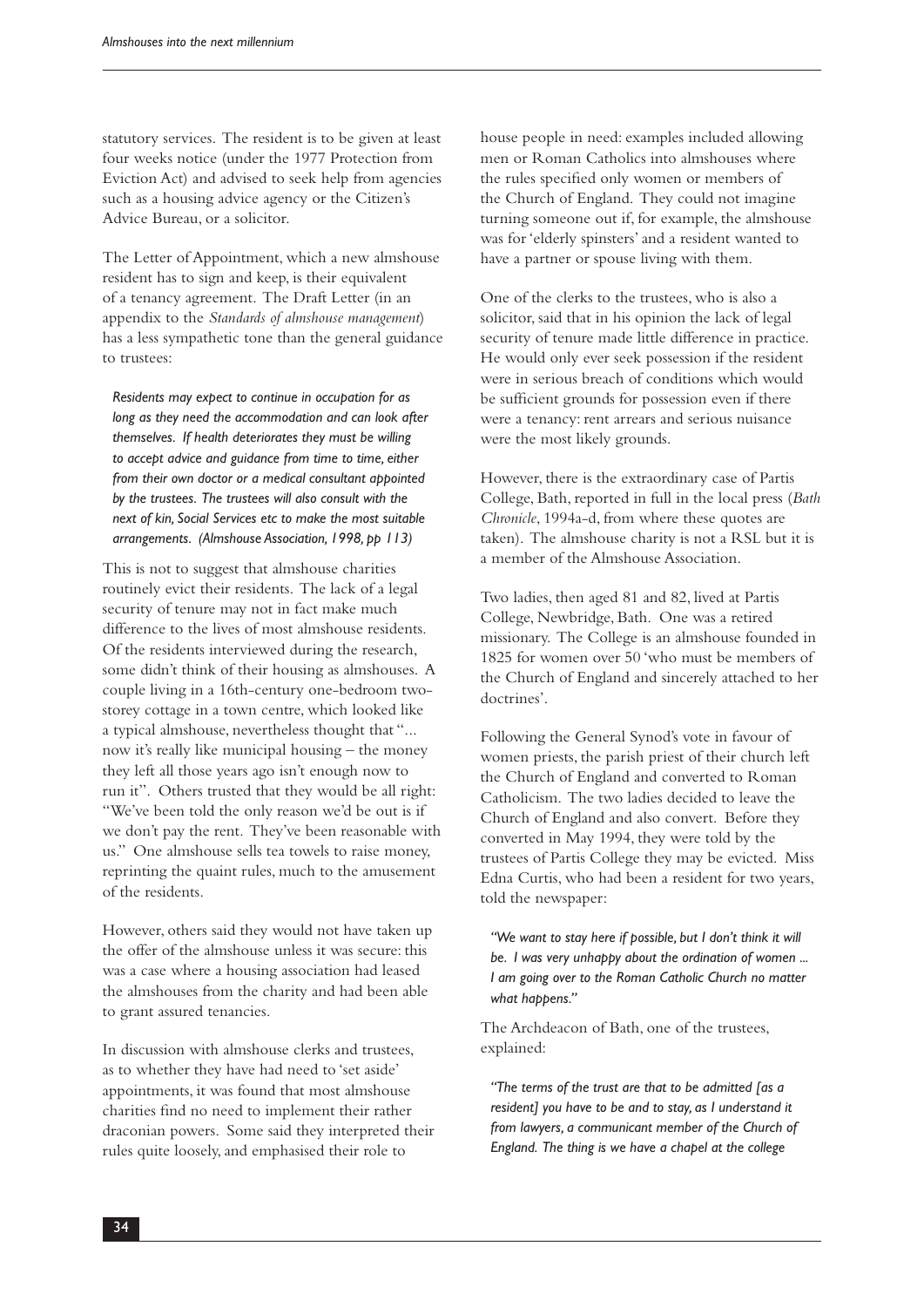*and they [ie, residents] have to go to chapel services. The problem is that if a person becomes Roman Catholic, then they are not allowed to receive communion in the Church of England. It may well be that the Roman Catholic church will find them something."*

By September 1994 they had been given notice to quit, and didn't know what they would do. Miss Curtis said:

*"We have been given until January 1995, that is the notice to quit. If we don't, I suppose it will mean eviction. I am resigned to it really, it is against the rules. It's not very pleasant. I have tried Bath City Council but they don't do anything until the last 28 days."*

The solicitor for the trustees expressed the trustees' regret, but:

*"... since the ladies no longer fulfil the criteria for residence they must ask the ladies to leave the College.... There are ladies who would fulfil those criteria and who are ready to move into the College."*

By December 1994, the paper reported that the two ladies had "given up their fight to stay.... Retired missionary Miss Curtis today admitted that she had agreed to go." The newspaper expressed its surprise that such a thing could happen in the 1990s: "Even to contemplate depriving two sincere elderly ladies of their homes simply for re-examining the way they worship seems, frankly, beyond belief."

Thus although most clerks and trustees may be expected to interpret their rules liberally, the lack of legal security of tenure and the ability of the almshouse founder to dictate housing management practice centuries later can remain a problem.

Although a case like this is rare, it is perhaps less surprising that some local authorities are reluctant to nominate people on their housing lists to almshouses, given that such things remain possible into the 21st century.

### **What happens if an almshouse resident wants to move? Mutual exchanges and housing mobility**

Housing mobility is another area where almshouse residents may be at a disadvantage. It is possible for social rented housing tenants to move around the

country under the right to exchange and access to HOMES, the national mobility scheme. This may be of less interest to older almshouse residents, who normally come from a local area and may be unlikely to want to move away to another part of the country. Even so, in these days of greater labour mobility, some almshouse residents may wish to move to maintain contact with their adult children, one of the most common reasons for HOMES applications. It is also quite conceivable that an older resident may need to move to more suitable housing, such as ground floor or warden accommodation, which their almshouse cannot provide.

Almshouse residents can in theory arrange exchanges themselves with tenants in social rented housing. However, the incoming resident would need to accept the lack of security of tenure and also meet the often restricted criteria of the almshouse charity. Both housing organisations would also have to agree to the exchange. If unable to find a suitable exchange, almshouse residents would need to access social rented housing through the housing register or waiting list.

Limited potential for transfers and exchanges could affect younger almshouse residents, whether single or with families, more than older people. The research for this report revealed one family who were overcrowded and exchanged from a two-bedroom almshouse into a three-bedroom council house in the same village, with the agreement of the local authority and the almshouse charity.

For moves further afield, the HOMES scheme will accept applications for referral from people living in any tenure (including private rented or owneroccupation) who wish to move into social rented housing. However, receiving landlords usually impose restrictive criteria on whom they will accept and how many they will house under the Scheme. HOMES know of no almshouses which participate in their arrangements for transfers and exchanges. Only local authority or housing association tenants can access HOMESWAP, their national exchange register.

Thus in both theory and practice, almshouse residents could find moving house more difficult than tenants of local authorities and housing associations.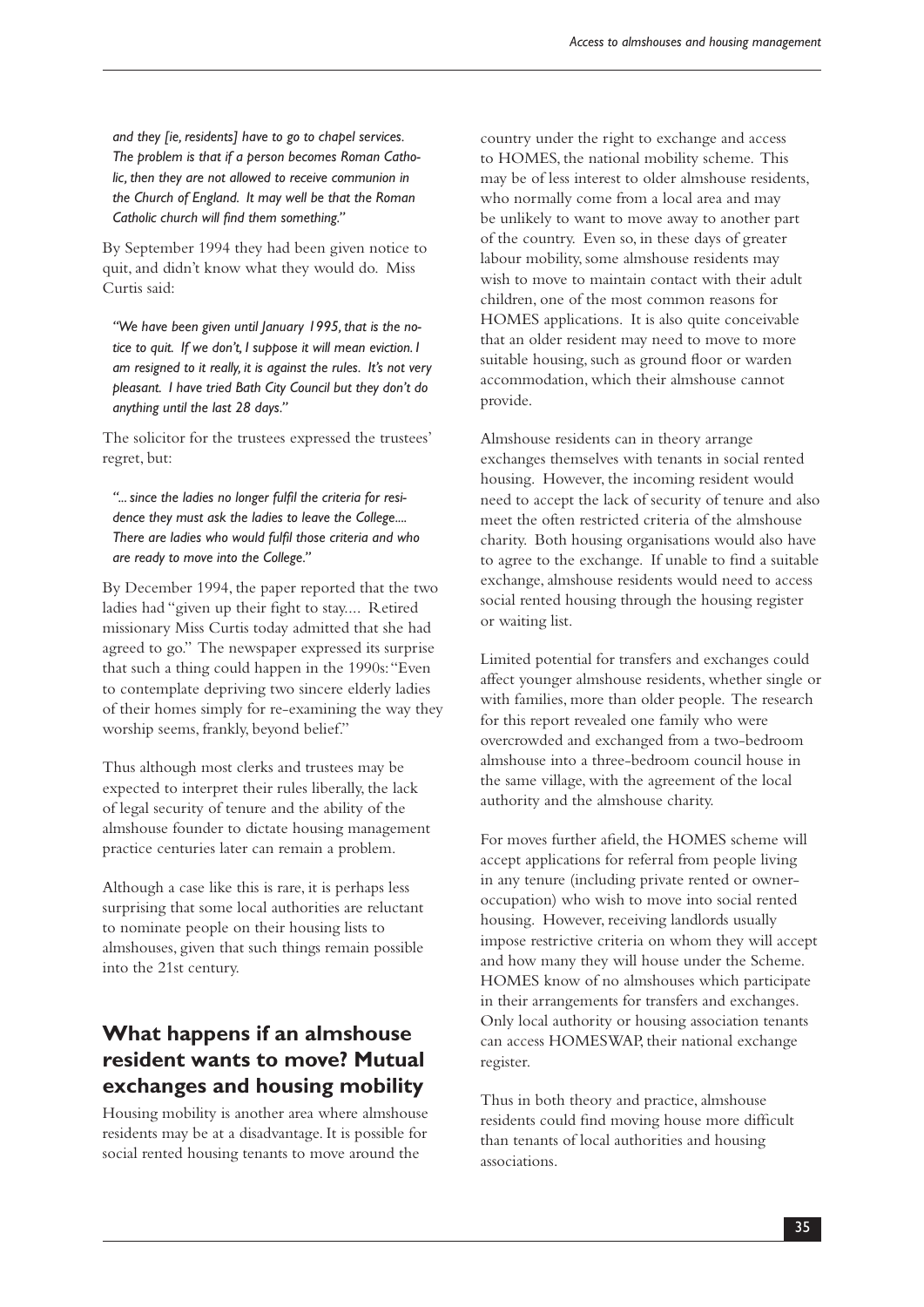## **After an almshouse resident dies: rights of succession**

The right to succession for relatives on the death of a resident is another area in which almshouse residents could be disadvantaged compared with social rented housing tenants.

Most almshouses are occupied by sole occupants or couples. In the case of couples, the 'appointment' (ie, letting) is normally made to both partners. When one partner dies, almshouse rules can require the other resident to move to another (perhaps smaller) dwelling. Thus, following bereavement, an older person could also have to suffer the upset of being required to move from the dwelling they had shared with their spouse, something which could not happen in social rented housing because of security of tenure.

In the case of almshouses which provide family housing with two or more bedrooms, it is quite likely that a son or daughter or other relative may be living in the house and wish to stay in the property. During the research interviews, one young woman with a child asked what would happen if she died. At the time of the letting, she had been informed that almshouse residents lacked the rights of council tenants. However, she was surprised when told during the fieldwork interview that her relative would have no right to succession, and might have to leave. The housing manager reassured her that a relative would probably be able to stay, as they would meet the criteria of being a local resident (although they could be too well off to be considered 'poor'). But this is very different from the right to succession (regardless of income or other criteria) which goes with a social rented housing tenancy.

## **Resident consultation and participation**

One of the greatest changes over recent decades for social rented housing tenants has been the move towards tenant consultation, participation, membership of decision-making bodies (such as housing association boards) and even tenant management. Almshouse residents are in a quite different position here: while they may be consulted, they cannot take any part in decision making:

*Trustees should consult the residents on any major change in the management of the almshouses ... [and] make regular visits to the residents ... [and] involve residents as much as is practicable in the running of their almshouses. Consultation with residents and seeking their participation will benefit their sense of belonging to a community and improve communication with the trustees. However, this must stop short of residents being part of any decision-making process and they cannot become trustees. (Almshouse Association, 1998, p 52)*

The Draft Letter of Appointment is worded rather more bluntly. There is no mention of consultation with residents on housing management issues:

*The trustees may take such steps as they think proper in the administration of the trust and for the residents' welfare, and any alteration to the rules will be notified in writing to each resident. (Almshouse Association, 1998, p 114)*

Notification in writing does not suggest a desire to consult, nor the trustees taking 'such steps as they think proper'. Councils and housing associations have found that the tone and content of such documents gives clear messages to tenants as to whether consultation is real, or just lip-service, so the wording here is unfortunate.

Mechanisms for consultation can vary widely between housing organisations, as do the issues on which consultation is required and the interpretation of what constitutes a 'major change'. Major renovation works would certainly count, but during one interview, it emerged that there had been no consultation with residents over plans to upgrade their accommodation or move residents to new dwellings.

Another almshouse resident interviewed felt that attitudes would have to change in the future, as the people coming into almshouses change. She had lived in a housing association flat before moving into the almshouse, which is a modern building in a pleasant inner suburb of a large town. She discussed the changing role of women during the century (she had worked before retirement). There was only one person now resident in the scheme whom she described as being of "lowly status", by which term she clearly meant the image of 'deserving poor' which the word almsperson brings to mind. The oldest resident there could still remember the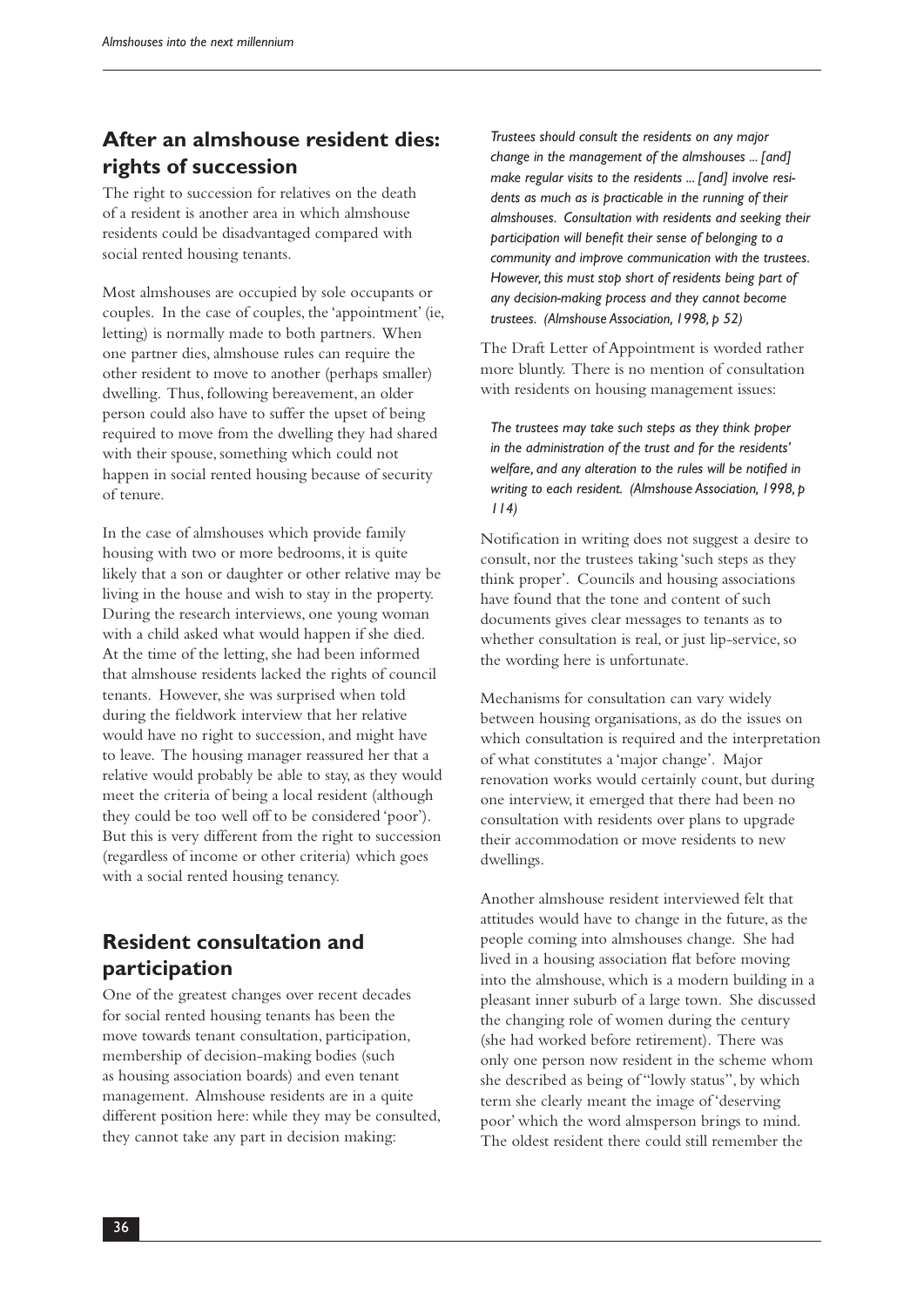days when they paid no rent. She reflected that "the experience of people living in almshouses now has changed", and said that in earlier years she would never have imagined herself moving into an almshouse, even though she was very happy with her flat. She described the trustees as "charming people", mostly ladies from an upper middle-class background, who "intend to visit but they don't actually come very often". She described the prevailing ethos as being "they make the decisions and we accept the charity". She and at least one other resident on the scheme would like to feel more informed and involved about what was going on, as would be their right in other social housing.

## **What happens if residents are unhappy? Complaints procedures and access to the housing ombudsman**

Alongside the growing emphasis on tenant rights has come the need for clear complaints procedures and access to a housing ombudsman, and these are now recommended in *Standards of almshouse management*, with a suggested model complaints procedure.

Under the 1996 Housing Act, almshouse charities registered as housing associations must become members of an approved ombudsman scheme. Even almshouse charities which succeed in deregistering as housing associations will need to keep up such membership. Roger Jefferies, the Independent Housing Ombudsman, acknowledged that this may not be popular with almshouse trustees:

*I know that a number of smaller almshouses will be seeking to deregister. The Housing Act, nevertheless, requires them to remain in membership of the Ombudsman Scheme thereafter. This may not be welcome by some. But, taking a wider view, I hope that many will see continuing access to the ombudsman as a useful service for their residents and as an insurance against disputes. (Almshouse Association, 1996/97)*

There is a problem in using complaints to judge housing management performance. Few complaints may mean that everything is going well, but they can also mean that tenants or residents don't know how to complain, or are afraid to complain. Older people generally complain less than other groups. For this reason, the ombudsman service does not

make judgements about housing organisations which generate more complaints; it is more interested in how the organisation responds.

The ombudsman service had dealt with only 13 complaints about almshouse management from 1994 to 1997, "nearly all of which were resolved locally ... through local settlement, mediation and arbitration" (Almshouse Association, 1996/97). By March 1999 the number had risen to 20, an average of only four a year from around 600 almshouse RSLs. These came from all over the country and covered a wide range of issues. Most have been resolved amicably, a few were not pursued, and a few were outside the jurisdiction of the ombudsman.

### **How much do almshouse residents pay? Rents, contributions and service charges**

Although almshouse residents have fewer legal rights than council or housing association tenants, they generally pay less for their housing. However, they do pay significant amounts, unlike almshouse residents in the past.

Because almshouse residents are 'beneficiaries', not tenants, the weekly charges which they pay cannot be called 'rent', because paying 'rent' confers tenancy rights. For this reason, almshouse residents pay what is called 'weekly maintenance contributions' (WMC).

Traditionally, almshouse residents paid nothing at all; many almshouse charities also used to make small grants for items such as clothing or fuel, or payment in kind: examples include money for cloaks (Corsham), 'butter on fish days', flour and a gallon of beer a week (Plymouth) and money (twelve shillings and sixpence, or 62p) on New Year's Day (Tiverton). Some paid small pensions to residents, in the days before social security benefits: this is why residents of the Royal Hospital, Chelsea, which is an almshouse, are still known as Chelsea Pensioners. Few almshouse charities still make such payments to residents.

Most almshouse charities started to charge WMC in the period after the Second World War and the foundation of the Almshouse Association, which encouraged member charities to modernise their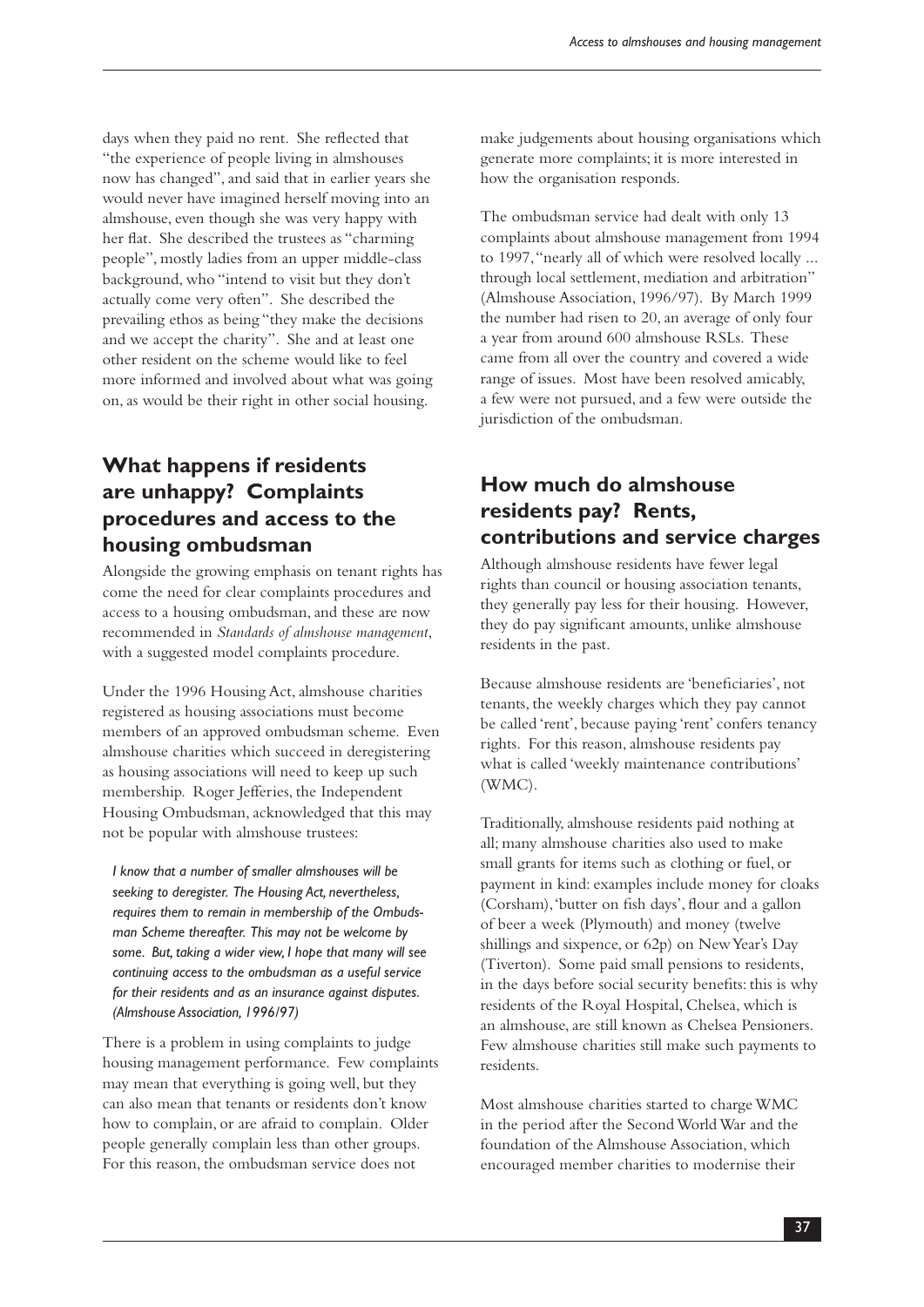almshouses and make proper financial provision for repairs and maintenance. The payment of WMC also made almshouse residents eligible for State help with their housing costs through the precursors to what is now Housing Benefit.

The reference to maintenance in the term weekly maintenance contribution is a little misleading. As well as maintenance, it can also cover loan repayments (for renovation or new-build), and housing management costs (eg, rent collection Giro charges). This means that it covers the same things as housing association or council rents, not just maintenance.

All the almshouses studied during the research charged WMC. The Almshouse Association confirmed that almost all member charities now make some charge.

Although almshouse charities seek the Rent Officer's informal assessment of the 'equivalent fair rent', to assist them in determining the level of WMC, they often choose to charge less. For example, the new almshouses in Totnes (referred to in Chapter 2) charge only half the equivalent fair rent level. The research included interviews with two clerks to the trustees who between them manage nearly all the almshouses in Exeter. Their endowment investment income is used to subsidise the WMCs, which range from  $\text{\emph{f}}(27.50 \text{ to } \text{\emph{f}}(42 \text{ per}))$ week, approximately two thirds of the equivalent fair rents. Other charges such as water rates, heating and hot water are also included in the WMC, so their housing is cheaper than social rented housing in Exeter. Both clerks told us that the Charity Commission would not approve of them charging higher WMCs than they need and making a profit or surplus, although they are expected to build up reserves against future maintenance liabilities.

Almshouses are liable for council tax, so residents are eligible for means-tested council tax benefit, and Housing Benefit towards the WMC. Almshouse residents are treated in the same way as other tenants; benefit entitlement does not depend on having a legal tenancy, only on occupancy.

Of almshouse residents interviewed, most described their WMC as "rent". One said that "You can't expect to live here and not pay rent" and clearly

looked on the almshouse as being similar to a council tenancy. She had moved into the almshouse flat after her husband died; they had bought their council house but the house and garden were now too much for her to manage. Another thought it was called a charge, not rent, because it didn't meet the full costs of the housing and was subsidised by the almshouse charity. She knew the rent was less than housing association or council flats, and heating and water rates are included: "I accept the form of charity that this is".

#### **Almshouse applicants, residents and equal opportunities**

The Almshouse Residents' Guarantee emphasised the Corporation's statutory duty by the 1988 amendment to Section 71 of the 1976 Race Relations Act which:

*... requires The Housing Corporation to have regard to the need to eliminate unlawful racial discrimination and to promote equality of opportunity and good relations between persons of different racial groups, in the exercise of all its functions. (Housing Corporation, 1989, p 5)*

Legally, almshouse charities are partially exempt from the provision of the 1976 Act "where it conflicts with the provision of the governing instrument" (Housing Corporation, 1989, p 5). This overrides The Housing Corporation's duty to promote equality of opportunity among the housing organisations which it supervises.

As the guidance from the Almshouse Association explains, almshouse charities are, in their words, 'protected' from the provisions of the 1976 Race Relations Act:

*... where they are required, under the terms of their governing instrument, to confer benefit on a particular racial group (defined by reference to race, nationality, or ethnic or national origins but not colour) and publish notices relating to such benefit. (Almshouse Association, 1998, p 18)*

Almshouse trustees are also exempt from the 1975 Sex Discrimination Act if the almshouse is for one gender.

For a Corporation-registered almshouse charity, the Corporation: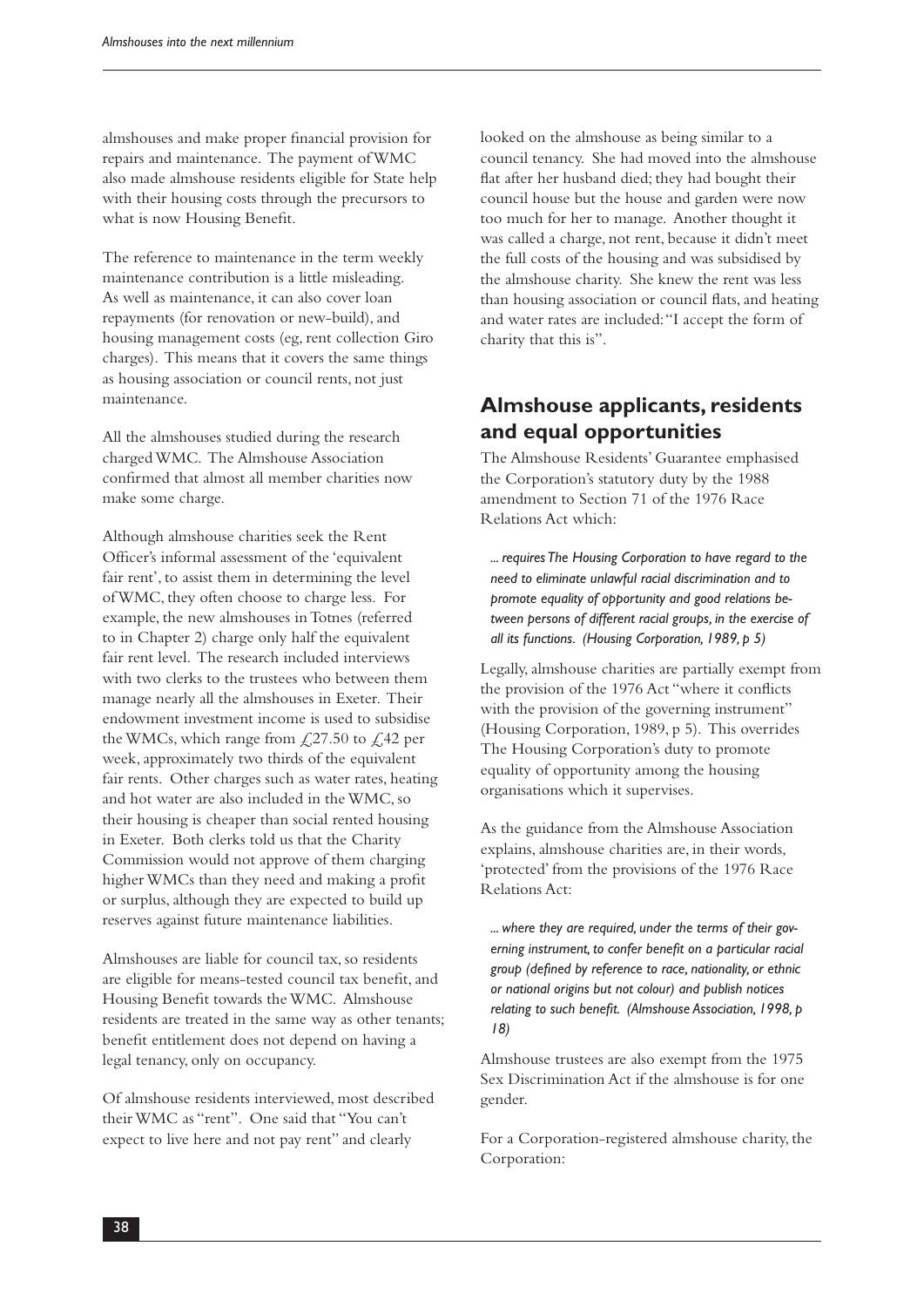*... expects it to demonstrate its commitment to Equal Opportunities ... in a policy which states that the trustees are opposed to discrimination on the grounds of race, gender and disability in so far as its governing instrument will allow. (Almshouse Association, 1998, p 18)*

### **The Almshouse Residents' Guarantee**

The Housing Corporation has a duty to implement the rights of tenants and residents of housing associations and other RSLs.

To fulfil this obligation, statutory guidance has been issued in the form of Guarantees for various classes of residents and tenants, including one for almshouse residents (Housing Corporation, 1989). These Guarantees seek to encourage good practice, especially in the absence of defined legal rights: the same mechanism is used to strengthen the position of other residents who lack full tenancy rights, such as people with 'special needs' living in shared supported housing. The Corporation consulted the Almshouse Association before implementing the Guarantee, which was approved by the Secretary of State.

The Almshouse Residents' Guarantee only applied to those almshouse charities registered with The Housing Corporation. It did not apply to those which had never registered. The Almshouse Guarantee has now been replaced and superseded by an agreement that almshouse charities should abide by the *Standards of almshouse management* (1998).

#### **Conclusions**

This chapter has shown the ways in which almshouse residents are in a rather different position to people living in other forms of housing. Fortunately, the revised *Standards of almshouse management* has now provided guidance and advice to almshouse charities as to how they should manage their housing to minimise the disadvantages which could result from the lack of tenancy rights.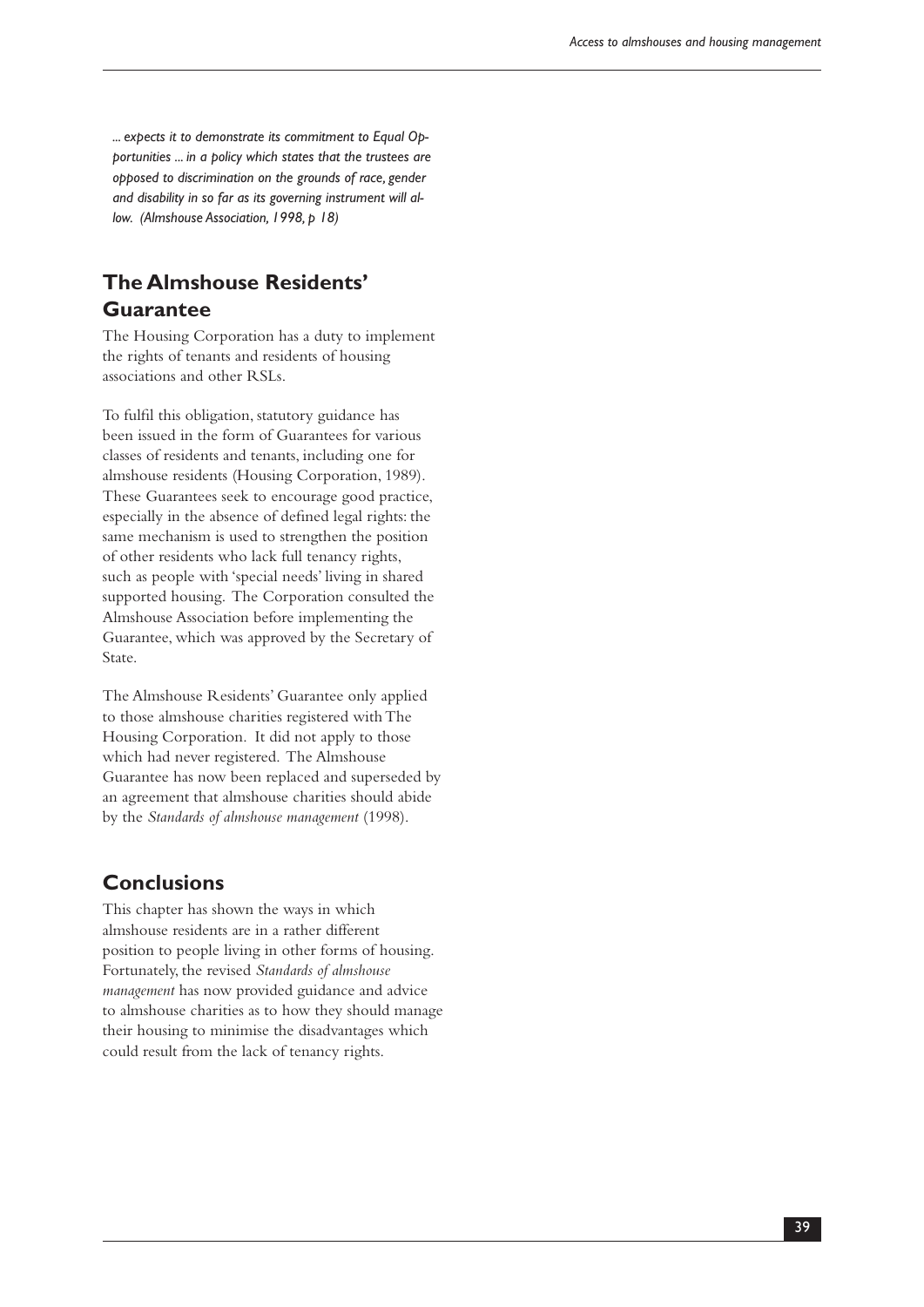**6**

# **Not just for older people: using almshouses for families and younger people**

#### **A new role for almshouses**

This chapter focuses on almshouses that have found a new role in providing much-needed housing in both rural and urban areas, not for older people, but for families, young single people and middleaged people. They illustrate ways of overcoming the problems, highlighted in previous chapters, of almshouses in poor condition, inappropriate location or of unsuitable design to suit the needs of older people. Trustees have been imaginative and forward-looking, prepared to work in partnership with other organisations in order to bring fresh life to almshouses which in some cases have been empty and in poor repair for years.

In all these examples, housing associations have played a key role: in the development process; in obtaining finance for the building works; in housing management. In a few cases, the involvement of housing associations has also overcome the disadvantages of the lack of security of tenure discussed in Chapter 5, and the almshouses are now let on assured or shorthold tenancies. In many cases, local authorities have also been important in a variety of ways: finding a solution; linking almshouses and housing associations; funding; and nominating residents.

## **Almshouses for younger single people**

The **St Nicholas with Burton Almshouses** are situated in the centre of Bristol in King Street, next door to the Theatre Royal. The almshouses were originally provided for deserving people of good character and other older people; they now house homeless young people.

Today, the area is primarily an area for commerce and entertainment, rather than a residential area, with offices, pubs and restaurants as well as the theatre. The almshouses belong to the Society of Merchant Venturers, which is comparable to a London livery company; they were empty from 1992 until their reopening in 1997. Parts of the building date back to the 17th century and the almshouses are Grade II\* listed and an important part of an historic street scene next to the waterfront.

Since about 1990, housing associations have been approaching the Society to discuss alternative uses for the buildings. Bristol has a particular problem with people living on the streets (recognised by central government when it awarded Bristol the first Rough Sleepers Initiative funding outside London); many of the rough sleepers are young people. Voluntary organisations and the City Council have worked together, with support from the business community, to provide a range of housing and support services for single homeless people. The almshouses seemed a good location for young single people, but unsuitable for their previous older residents.

Solon South West Housing Association's offices are opposite the almshouses; their director contacted the Treasurer of the Society of Merchant Venturers to discuss possible ways to bring the almshouses back into use. Some of the trustees had been thinking of selling or leasing the building for use as a restaurant, but others wanted to keep it available for housing, as under the terms of the original bequest. As the Treasurer said:

*There were all sorts of plans, all of which fortunately went into the buffers. They were not what we were given the*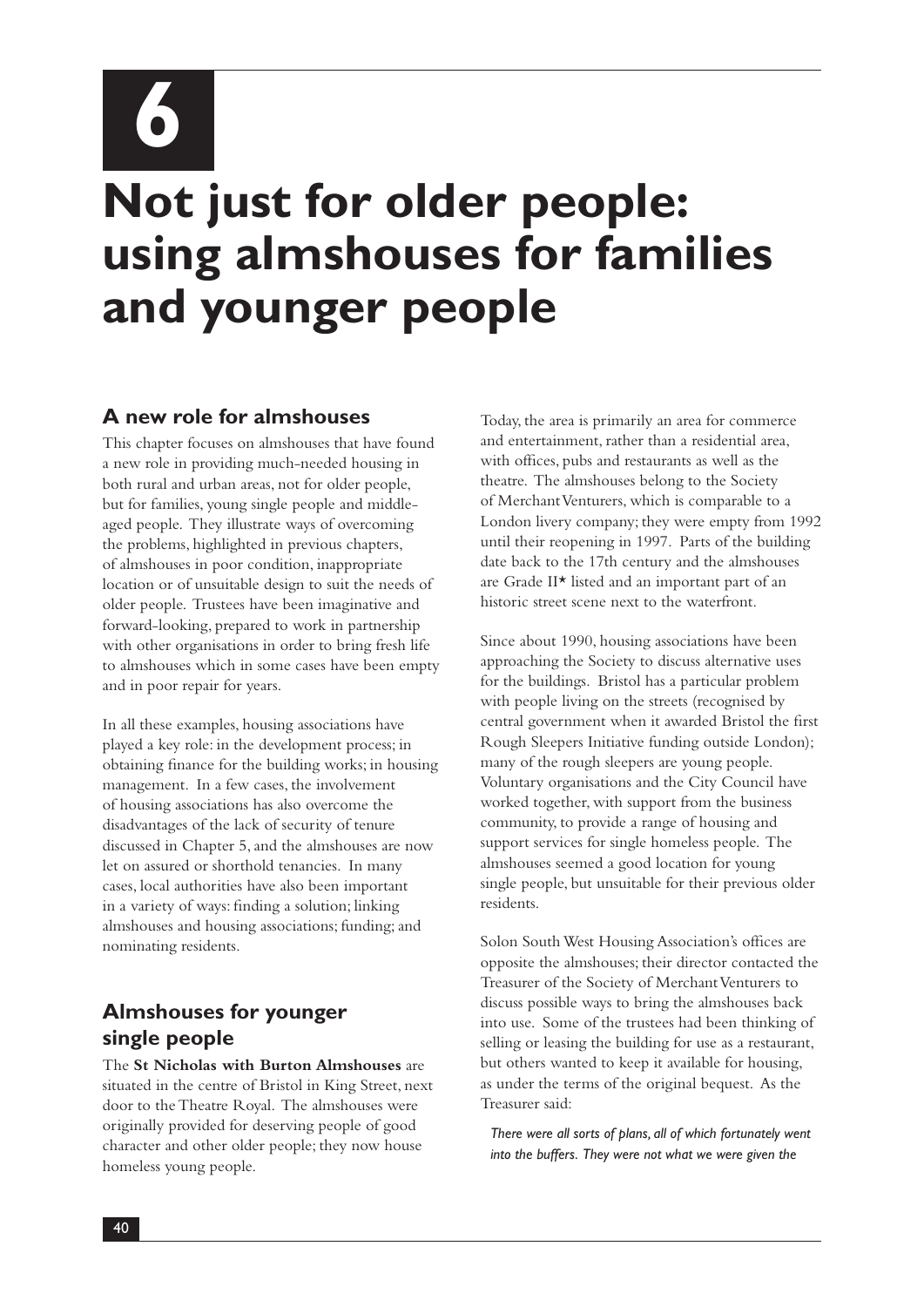#### *almshouses for. (Chesshyre, 1997, p 32)*

After a great deal of negotiation, the Society of Merchant Venturers and the housing association succeeded in putting together a proposal to convert the existing dwellings into eight one-bedroom self-contained flats for young people, using shortlife grant from The Housing Corporation and funding from the Society of Merchant Venturers. The building works were completed and the flats occupied early in 1997.

The original façade and roof timbers date from 1656; the interior of the building was damaged during air raids in the war, and the rear portion was rebuilt in the 1960s. Part of the Roman city wall is located in the rear garden. A beautiful plaster frieze ceiling with original oak beams and lintels has survived in the entrance hall. English Heritage, the City Council conservation officers and the Society for the Protection of Ancient Buildings were consulted during the renovation works, and listed building consent obtained; the Merchant Venturers also took a keen interest during the building works.

Solon has a six-year lease and will pay rent to the Society of Merchant Venturers; at the end of the lease the building will revert to them. The housing is let and managed by Priority Youth Housing Association, a local housing association which specialises in supported housing for young people. They are using the almshouses as 'move-on' housing for young people progressing from shared houses into independent accommodation. Housing Corporation revenue funding also pays for a support worker to enable residents to make the transition towards independence.

The almshouses were originally for 'poor persons of good character of the City of Bristol'. The Society of Merchant Venturers is not involved in resident selection or housing management; this is delegated to Priority, but Solon makes an annual report to the Society's almshouse committee on how the project is running, including information on matters such as occupancy levels.

The Society had to obtain consent from the Charity Commission to change the provision of the trust deed to allow it to house young homeless people and for management by a housing association. This consent was obtained, showing that it is possible to

reinterpret the almshouse Scheme in the light of today's housing needs.

**Mr Hill's Almshouses (known as Stoneleigh House)** is another almshouse in Bristol which has changed its use to house younger single people. The almshouses have been sold to the Carr-Gomm Society, a housing association and charity specialising in housing and support for single homeless people. This move is in line with current Housing Corporation policy to re-use existing dwellings for more appropriate client groups. The Charity Commission had to agree the sale, even though it was to another charity, but this consent was eventually obtained.

As with the Merchant Venturers example, the location is ideally suited to younger single people, being a stone's throw from one of the main shopping areas of the city. The original HAG allocated to Mr Hill's (also a registered housing association) has been recycled for the Carr-Gomm scheme, and the almshouses have been improved to suit the requirements of the new residents.

The almshouses are popular with residents, who appreciate their charm and their convenient location. The residents have support from a visiting support worker; they have assured tenancies.

As part of a complex almshouse redevelopment scheme in Bristol (discussed further in Chapter 7), proceeds from the disposal of Mr Hill's and other inner-city almshouses are being used to fund a new almshouse development in an inner suburb.

Both the above examples are inner-city almshouses, but the next example is a very rural almshouse which has also seen a change of use to house single people: **Leigh Delamere Almshouses** in Wiltshire. Leigh Delamere is probably best known to travellers along the M4 for its motorway service station, yet only a stone's throw from the motorway is another innovative almshouse project. Leigh Delamere is a tiny settlement: a church, a farm, the vicarage and the almshouses. Although adjacent to the motorway and only about four miles from Chippenham, it is very isolated for anyone without their own transport.

Discussions have taken place over a number of years to find a solution to the row of empty almshouses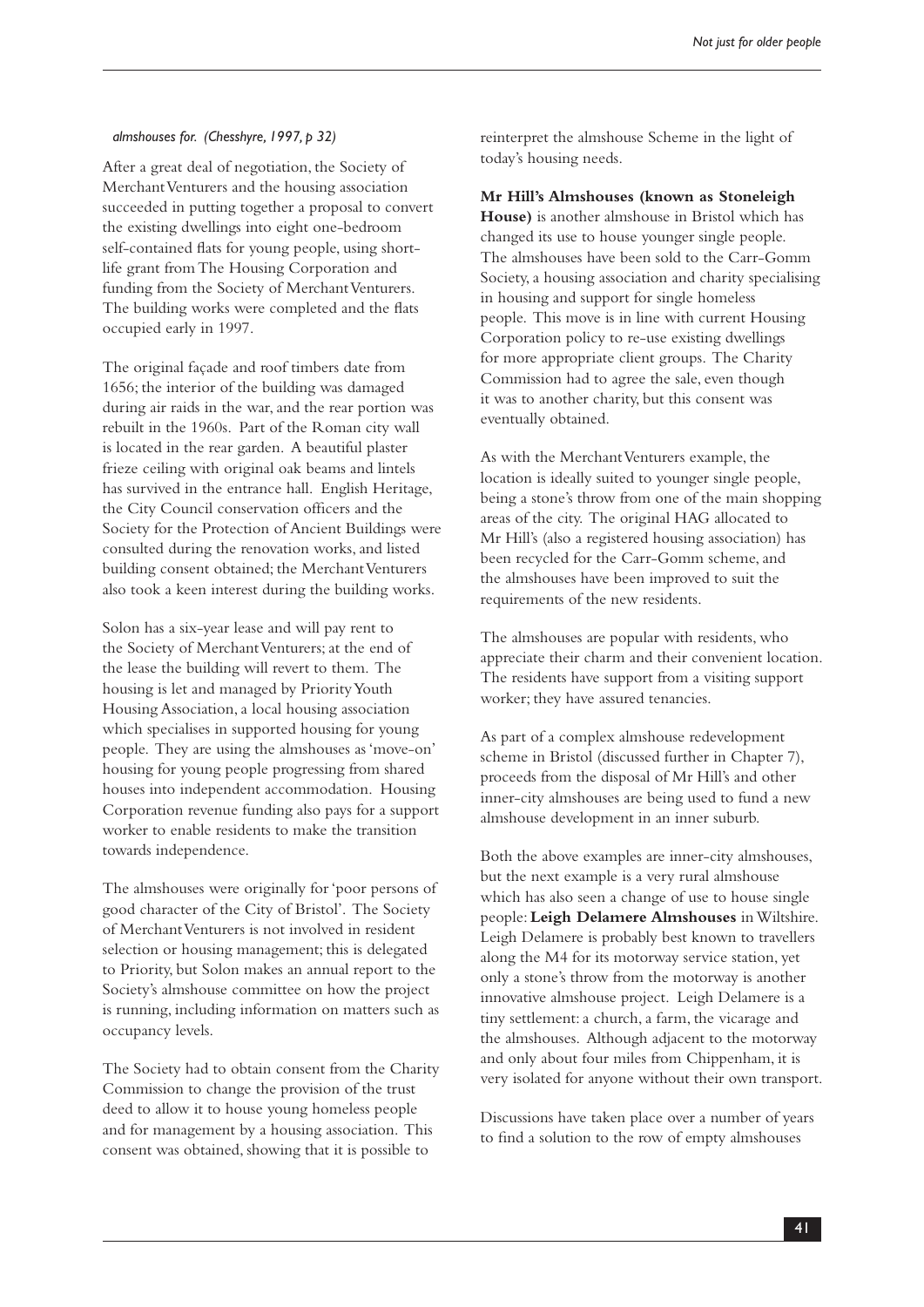in the village. The main author of this report tried to start something back in the mid-1980s when working for North Wiltshire District Council; Hanover Housing Association, featured below, tried to find a solution to the empty and derelict almshouses in the early 1990s, but was unable to make any progress. They could not get HAG from either The Housing Corporation or the local authority, and The Housing Corporation would not register the almshouse charity as a housing association.

The properties have now been improved and converted into six ground and first floor flats by Cooperative Homes Services (CHS) from Reading, a housing association which also works with housing co-ops. CHS had previously worked with almshouse charities in East Anglia. CHS received an allocation of Housing Corporation funding for a 'short-life' improvement in North Wiltshire, and the local authority suggested using it for the empty almshouses.

The development faced a number of legal problems over the lease and management agreement, but these were finally overcome in 1998. The trustees have leased the almshouses to CHS for six years and have a management agreement with CHS for housing management. North Wiltshire has full nomination rights, and the almshouses are let on assured shorthold tenancies (shortholds because of the shortlife funding). The almshouses have now been let to single people from the council's housing list.

There is a mixed community of young and middleaged people who seem to have settled in well, turning the wilderness into gardens and growing their own vegetables. Some people refused the offer of housing there because it was too out of the way or too far from work, but others were particularly pleased to have the opportunity to move somewhere quiet and rural. CHS's housing manager said the new residents were "absolutely delighted" with their new homes, though the manager was concerned that keeping the old iron windows instead of replacing them with double-glazing could cause condensation problems in the winter.

All the above examples have been unsuitable for older people because of their location as well as their design: the next example is a group of almshouses

which are very well located. They are also beautiful buildings (confirmed by their Grade I listing), but epitomise many of the design and conservation problems discussed in Chapter 3.

A unique collection of 17th-century buildings, **Lady Margaret Hungerford Almshouses**, are situated close to the centre of the attractive market town of Corsham, and adjacent to the grounds of Corsham Court, the seat of Lord Methuen.

There are six one-up one-down gabled cottages in a terrace, a house for the warden, a schoolroom with its original furniture, and outbuildings consisting of a coachhouse and stable block. Dating from 1668, the buildings are all Grade I listed, except the outbuildings which are Grade II.

Most of the almshouses have been empty for many years; the last resident died in 1996. Although they look delightful, they have been increasingly difficult to let to older people. Each cottage has a very steep narrow winding staircase to reach the first floor bedroom and bathroom. The kitchens are tiny and heating is by open fires. The attractive arcaded covered walkway at the back makes the ground floor rooms rather dark. The local authority has built new sheltered housing in Corsham, and there is no demand from older people for the almshouses.

To overcome these problems, the trustees decided to re-use the almshouses for single people below pension age (but not for young people, as they fear for the treatment of a Grade I listed building). They have in mind single people and couples without children, aged between about 40 and 60. This group can be in great housing need as they are not usually prioritised for social rented housing; many are coming out of tied housing linked to their jobs, or have been lodgers or carers with no security of tenure. In 1993, trustees researched local housing need by asking the council to trawl through their waiting list. They found 70 single people under pension age seeking one-bed accommodation, and only 13 older people (over 60). Most of the older people also needed ground floor accommodation, so could not have managed the stairs in the almshouses.

There are five trustees, with a wealth of experience between them: Lord Methuen (the patron), two trustees appointed by Lord Methuen, and two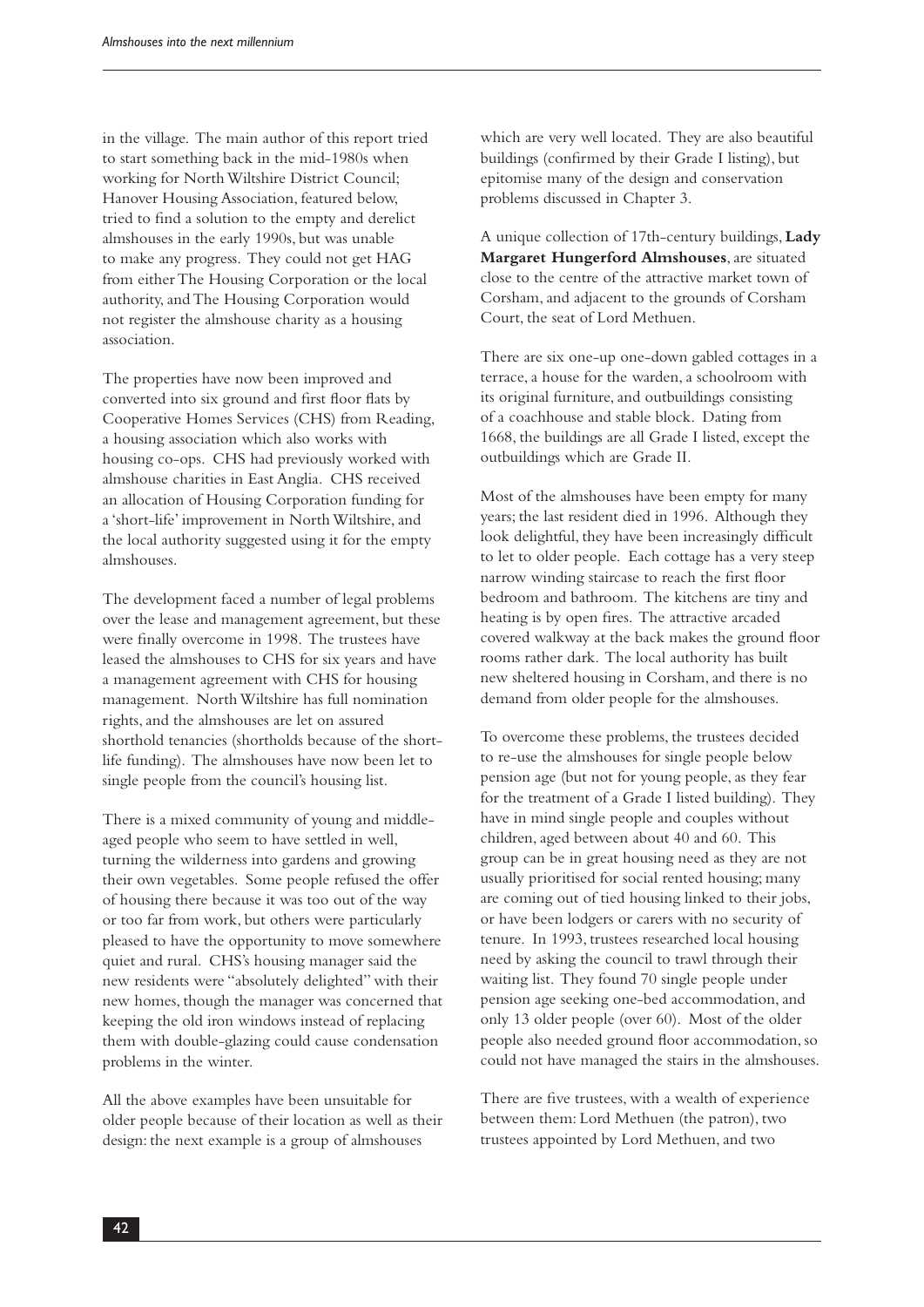appointed by the parish council. One of the trustees is a descendant of the founder – a barrister and recorder, he has dealt with English Heritage over his own properties. Another is a district councillor and former Labour parliamentary candidate, knowledgeable about housing policy and grants. Attempts have been made to obtain funding and renovate the almshouses since the mid-1980s, yet at the time of writing, work is only just starting. The project is due for completion in summer 2000.

Planning consent was obtained, but getting all the funding together took much longer. The plans allow for renovating the six cottages and converting the outbuildings to provide two ground floor and two first floor one-bedroom flats. The warden's flat will be kept for a caretaker/curator for the schoolroom museum. Because the building is of such historic importance, English Heritage required a full historic buildings survey. Unfortunately, although they can require this to be carried out, they do not have to provide funding for it, so the extra costs formed part of an appeal for lottery funding.

The change of use from elderly to single people has been achieved by an imaginative partnership between the almshouse charity, the local authority and the local authority-sponsored housing association with an unusual combination of funding sources. The one-bedroom dwellings are costing about  $\angle 50,000$  each (which is not dissimilar to The Housing Corporation cost limits for new or refurbished dwellings of this size in this area).

Funding for the project is coming from many sources (though primarily the Lottery and the council):

- • National Lottery Heritage Funding (because of the museum and public access);
- North Wiltshire District Council mandatory improvement grant (because the dwellings are unfit);
- North Wiltshire District Council Section 24 grant (from some of the proceeds of the voluntary transfer of their council housing to North Wiltshire Housing Association);
- • English Heritage;
- • small grants from various charitable trusts (including the Mercers' Company, as Lady Margaret Hungerford, the founder, also had links with them).

Putting all this together has taken many years of hard work from the trustees and their professional advisers, and the interaction of the different grant and planning applications has been complex. They often had the feeling of moving one step forward but two steps back, waiting for agreement from different organisations, and not knowing how much funding they would need, or get, from each one.

Interestingly, the trustees rejected obtaining grant from The Housing Corporation although they are working in partnership with both the local authority and the North Wiltshire Housing Association (NWHA). They echoed the views of many people involved in running almshouses (clerks, trustees and others) when they said that they didn't want the almshouses 'taken over' by a housing association; they wanted them to stay under the control of local people and to be of benefit to the people of Corsham.

However, they will be using NWHA to let and manage the housing, recognising that they do not have the necessary professional expertise. One of the trustees sits on the housing association board; as the association manages most of the social rented housing in the district, the trustees are confident that a local management presence will remain. They did not want to have the almshouses managed by a housing association with no local staff or offices.

There was some discussion about how to meet the charity 'Scheme' (which specifies that residents should be 'poor and needy', but sets no age restriction), yet ensure that the historic building was kept in good condition and not damaged by its residents. One suggestion was made that as the buildings were listed, they should be let to young professionals, the assumption being that they would respect the buildings. However, this would not have met the charity's criteria as such people were unlikely to have been 'poor and needy'. Others argued that people on the housing list would also respect the buildings. It was agreed that lettings would be on the basis of 100% nominations through NWHA. The trustees have reserved the right to choose between applicants submitted by NWHA to them, in order to check on their suitability for living in a listed building.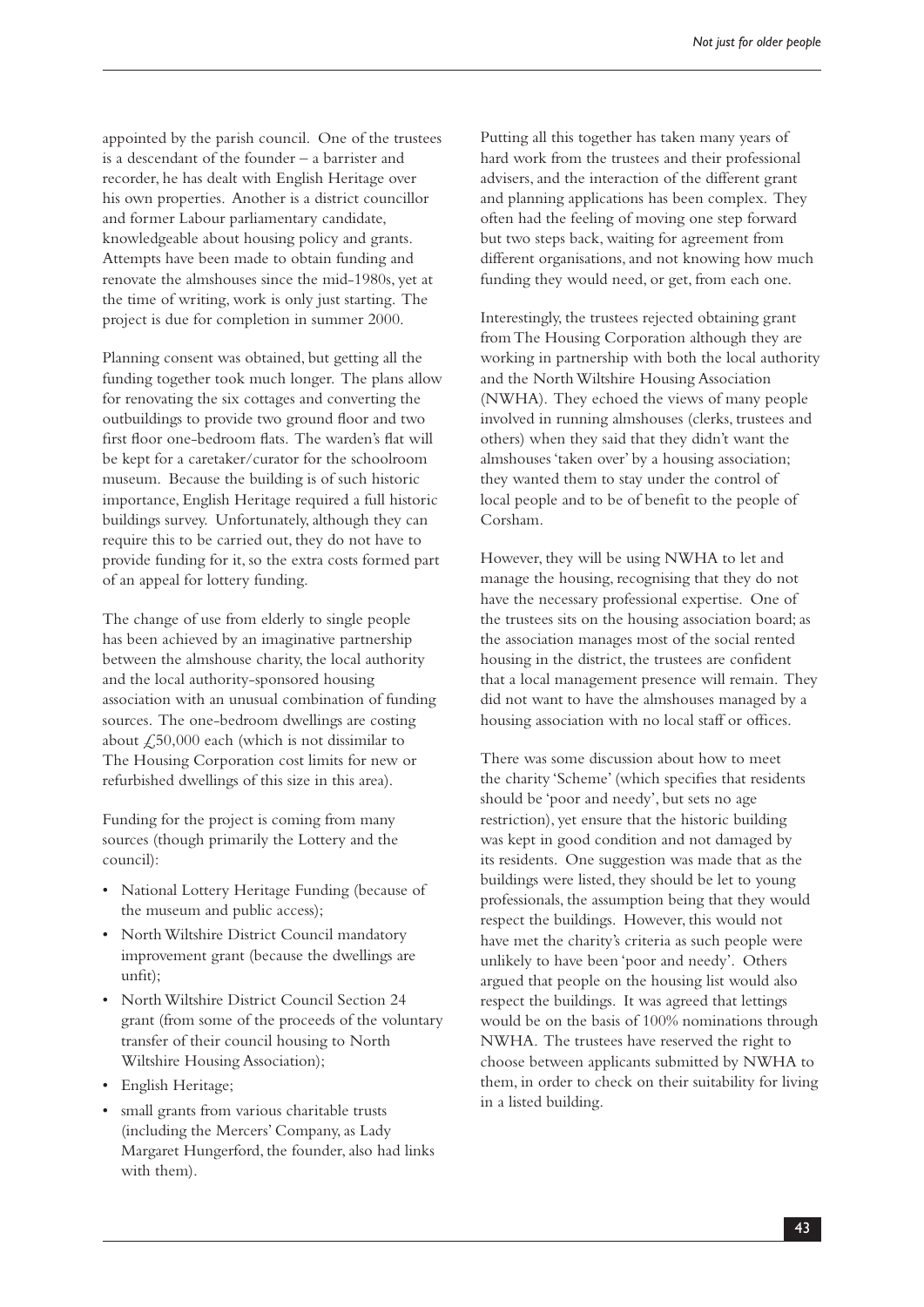**Lady Florence Stalling's Charity Almshouse** is another building for young and middle-aged single people and couples, renovated in partnership with Knightstone Housing Association. Unlike Corsham, although it is Grade II\* listed and parts of the building date back to 1478, a journalist who visited before the works started said that:

#### *... a passer-by would not give a second glance at what appears to be a tumbledown row of cottages waiting for the roof to fall in. (Chesshyre, 1997, p 34)*

The almshouse is a two-storey listed building in the churchyard in the centre of Yatton, an expanded commuter village near Weston super Mare. Lady Florence Stalling died in 1620: she left various bequests for the poor of the area, and:

*… also I give devise and appoint the Church House of Yatton aforesaid for the better relief and maintenance of the poor of the said parish of Yatton. (Keystone Historic Buildings Consultants, 1995, p 10)*

Throughout its history, the building was let out as separate rooms, often housing younger people and sometimes whole families:

*For instance in 1824, Tripp's family was to be removed to another room to accommodate Dyer's family.... [In the 1851 Census] there were 8 households, only 2 actually defined as pauper. Some had wives and families of up to 5 children. Three heads of household were agricultural labourers of an age to work, one a sawyer of 60. (Keystone Historic Buildings Consultants, 1995, pp 12-13)*

This continued into the present century:

*In 1924 a family of eleven was living in two rooms in the Church House. The minute books for 1922 record that a Mrs Parsons allowed her daughter, her husband and 8 children [the Carpenter family] to live in a room there, and it was proposed that the relieving officer should move them. They declined to go to the workhouse, and their presence was regularised by giving this family, the Carpenters, another room. They were still there, in overcrowded conditions, two years later, while other rooms were only being used to store furniture. (Keystone Historic Buildings Consultants, 1995, p 14)*

By the 1950s, the almshouses were condemned as unfit, "but were still in use for want of alternative accommodation"; some modernisation was carried out in 1957. By the 1980s, as occupants moved out or died, they were not replaced and the last occupant died in about 1989 (Keystone Historic Buildings Consultants, 1995, pp 15-16).

Various attempts were made to obtain funding, planning permission and listed building consent from 1986 onwards (when new trustees were appointed and a new Scheme drawn up). There were many setbacks and arguments over design and density, especially when it was discovered that the row of almshouses had been built inside the shell of the 15th-century church house, which made it of much greater historical significance:

*The medieval church house was a focus of social life. It provided facilities for brewing and baking for the festivities known as Church Ales, which were an important revenue for the upkeep of the parish church as well as entertainment for the parishioners. It could also be hired privately. It continued as an institution after the Reformation and through Elizabeth I's reign, despite Puritan dislike, but thereafter generally tended to become a poor-house as here, or was sold off, often becoming a public house. (Keystone Historic Buildings Consultants, 1995, p 9)*

Eventually, all the necessary permissions and funding were obtained and the building work started in early 1998, with completion by August 1998. There are four flats, let to people on either Knightstone's or North Somerset District Council's housing lists. There is an agreement to consult with the trustees and this has run smoothly. Trustees also retain the right to propose applicants from the village for one of the four dwellings (ie, a 25% nomination agreement). Current residents include a middleaged couple and three younger single men. The almshouses are managed by Knightstone and are let on assured tenancies, with a standard tenancy agreement but some additions because of the listing of the old building. For example, there are restrictions on the types of paint which can be used on the horsehair plaster walls. Rents are set according to Knightstone's points policy and are around  $\angle$ 55 per week. The charity leased the almshouses to Knightstone on a long lease and became a 'relief in need charity' on the proceeds, able to make small grants to local residents.

#### **Almshouses for families**

The problem of isolated rural almshouses, now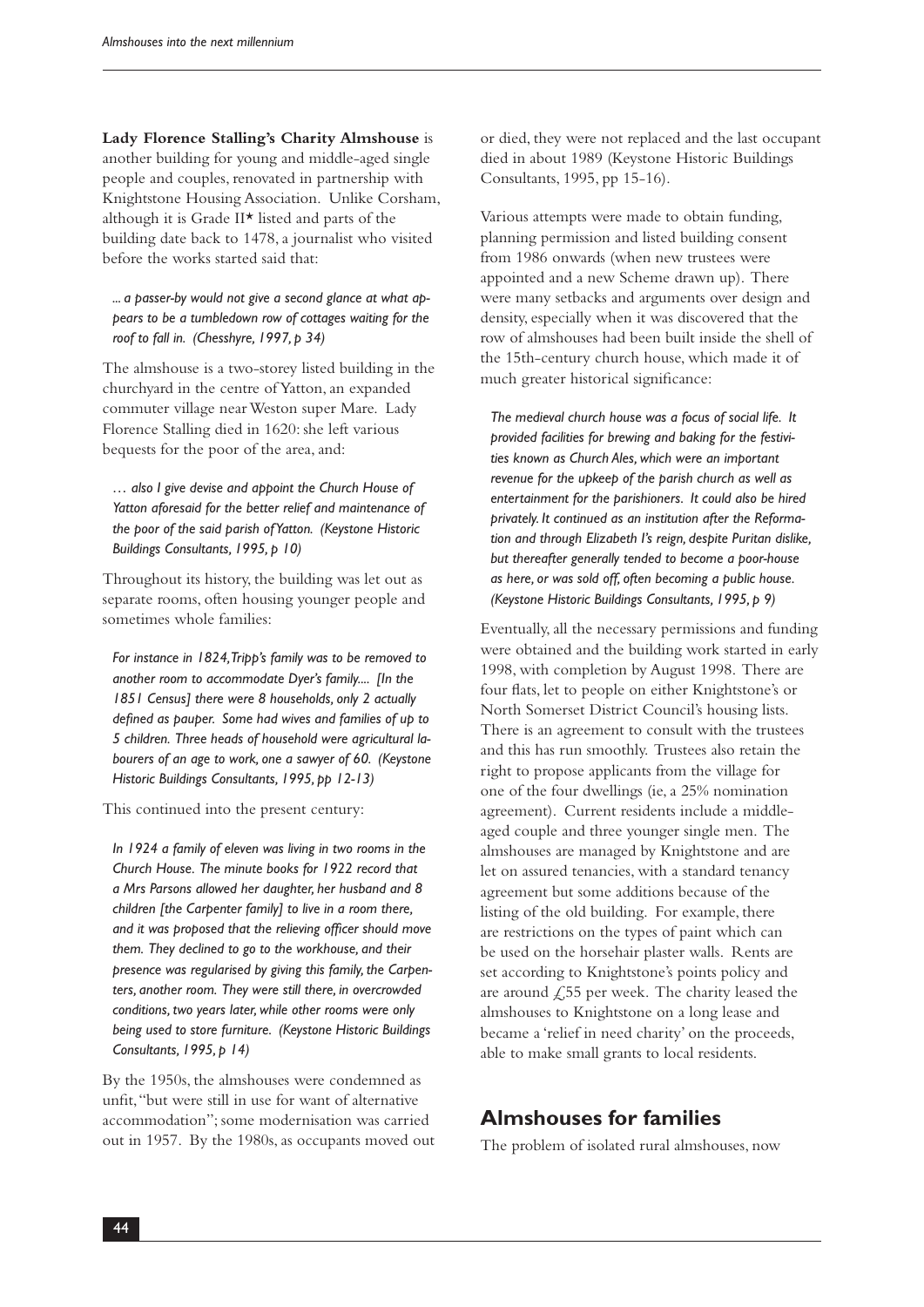unsuitable for older people because of changing conditions and demand, can also be overcome by letting to families.

**Whetstone's Almshouses** in Somerset comprises a group of two- and three-bedroom cottages, suitable for families and at times used for families during their history.

The almshouses are situated in the small village of Ilton, near Ilminster. They were founded by John Whetstone in 1633 for 'poor, weak impotent and distressed people'. By 1991 they consisted of 10 two-storey cottages, by now Grade II\* listed buildings, with only two occupied, and in a state of severe disrepair with aged trustees who could no longer cope.

The local vicar was reluctant to see housing lost to the village. He found new trustees, mostly younger retired people, who contacted one of the Almshouse Association panel of architects, Stone and Partners in Taunton, where one of the partners has 30 years' experience of almshouse projects. First of all the trustees tried to obtain funding themselves. However, The Housing Corporation refused to register the almshouse charity as a housing association. Then the architect suggested a link with Knightstone Housing Association, as Knightstone had just refurbished some almshouses in nearby Wells.

The almshouse charity still owns the buildings, but they are now leased to Knightstone on a 125-year lease, for which Knightstone paid  $\mathcal{L}$ , 15,000. The Charity Commission agreed to the lease; funding came from South Somerset District Council (local authority HAG) and some funding from the Almshouse Association. The trustees and the village didn't want to lose control completely and sell the almshouses to Knightstone, so the lease suits everyone. Also, the charity owns a one-acre field adjacent to the almshouses, which may be suitable for further housing.

The 10 original cottages were converted into six larger dwellings: three with two bedrooms, two with one bedroom and one three-bedroom cottage. South Somerset District Council were consulted: they said there were plenty of older people's bungalows in the Ilton area and what was needed

was family housing. The trustees and the Charity Commission agreed to this.

The architect insisted on a full structural survey to see exactly what had to be done and to avoid cost over-runs, as any over-run would have had to be funded by Knightstone. The work was completed close to budget, and the local authority conservation department proved very helpful. There were potential planning problems over making a gap in a listed wall to access the parking, but the housing department helped over this, arguing that parking was necessary for family accommodation.

Because the almshouses are leased by the almshouse charity to the housing association, they are let on assured tenancies, with the same security of tenure as all housing association tenants. There were no restrictions imposed by the trustees, who now use the  $\text{\textsterling},15,000$  to fund a 'relief in need' charity, making small grants. There are a few minor differences to Knightstone's standard assured tenancy agreement, but these are because of the historic nature of the buildings rather than the restrictions of the charity rules. For example, there are bats in the attics so an additional clause states that tenants cannot use the loft space or harm the bats (because they are protected). Because of the listing, another clause prohibits tenants from painting the outside windows.

Two of the houses are now let to families with teenage children, the others to older couples or single people. Three were local people from the village (including those who had lived in the almshouses before the renovation works); three were incomers, although on South Somerset's housing list.

Knightstone's housing manager said there were no problems with getting suitable nominations, because of the good relationship they have with the district council. She said that it is important that prospective tenants really want to live in the almshouses, rather than being pushed into going there without much choice. The almshouses are in a tiny village, so it is essential that people are happy about living there and have their own transport, otherwise they would be completely isolated. Because the cottages date back to the 16th century, they do not meet modern building standards. There are no private rear gardens, and when people come out of their front doors they are very near their neighbours. This means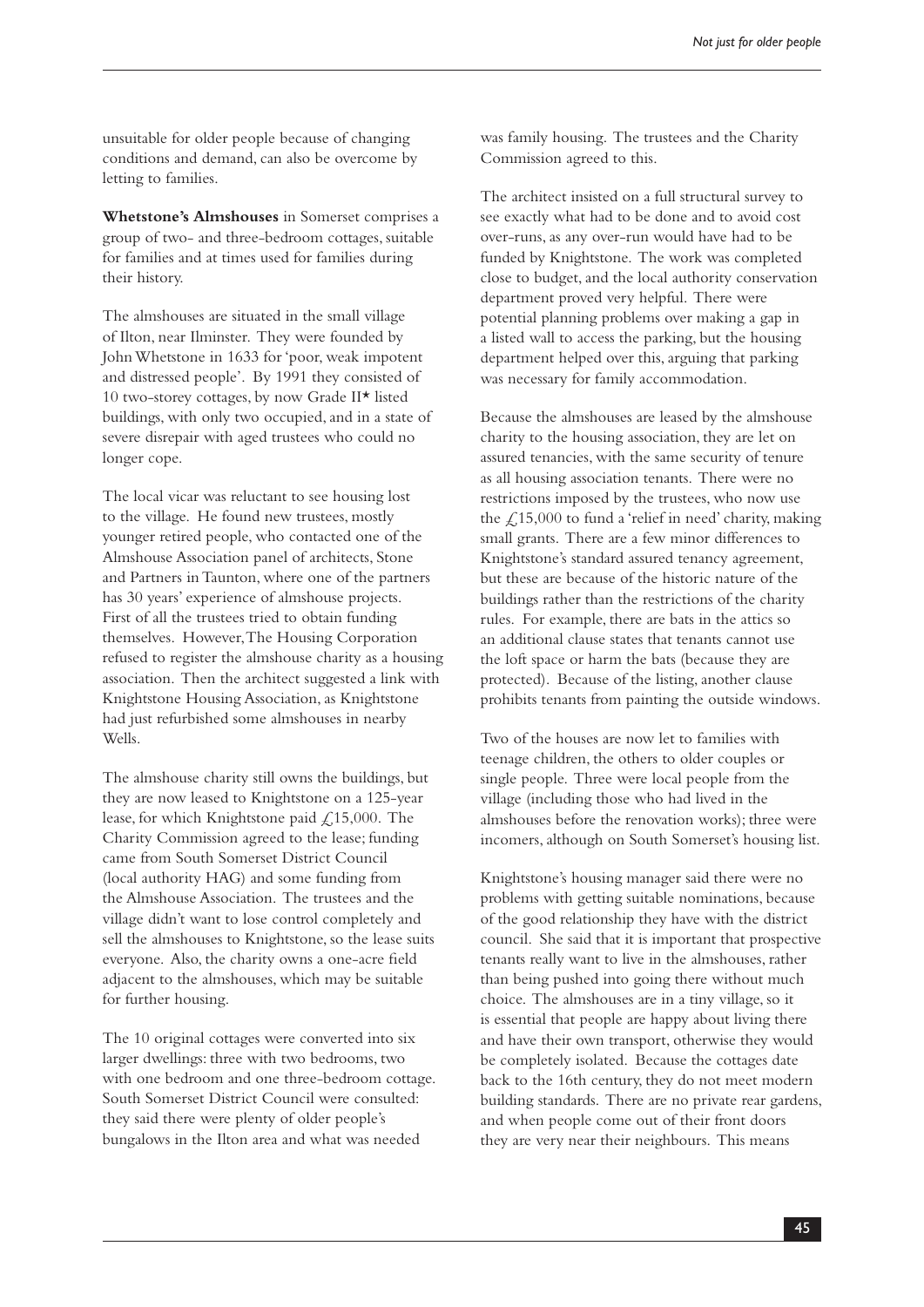that people need to get on well together, or it could be a nightmare with plenty of scope for neighbour problems. Fortunately, the local authority has been sensitive about nominations.

One couple had been living in insecure private rented housing in the district: they had moved nine times in five years, and are delighted to be settled in the almshouses. All these moves had made it impossible to find a regular job; since moving to the almshouses in 1995, the husband found work. They love the old building, even thought it has certain disadvantages, such as poor sound insulation. After so much insecurity, they were pleased to have the security of an assured tenancy. When they were told that most almshouse residents do not enjoy this, they were adamant that after their history of housing insecurity, they would not have accepted the local authority nomination to the almshouse if it had not been an assured tenancy.

**Shrewton Flood Charities** is another unusual almshouse charity because these two-bedroom cottages have always been inhabited by families.

The origins of the charity are best described by reproducing the wording from the cast iron plaques which are prominently sited on the front of each set of cottages:

#### **THESE COTTAGES**

**BUILDED** IN THE **YEAR** OF OUR **LORD 1842**

FROM A PORTION OF THE FUND SUBSCRIBED BY THE PUBLIC

TO REPAIR THE LOSSES SUSTAINED BY THE POOR

OF THIS AND NEIGHBOURING PARISHES IN

#### **THE GREAT FLOOD OF**

**1841**

ARE VESTED IN THE NAMES OF

#### **TWELVE TRUSTEES**

WHO SHALL LET THEM TO THE BEST ADVANTAGE

AND AFTER RESERVING OUT OF THE RENTS

A SUM SUFFICIENT TO MAINTAIN THE PREMISES

IN GOOD REPAIR

SHALL EXPEND THE REMAINDER IN

#### **FUEL AND CLOTHING**

AND DISTRIBUTE THE SAME AMONGST THE POOR OF THE

#### **SAID PARISHES**

ON THE 16 DAY OF JANUARY FOR EVER BEING THE ANNIVERSARY OF THAT AWFUL **VISITATION [Plaque on the front of the Flood Charity cottages]**

There are 12 cottages in all, in terraces of between two and four, on four sites in the villages of Shrewton, Maddington, Orcheston and Tilshead, on the edge of Salisbury plain near Amesbury in Wiltshire. Some years ago, the local trustees found that they were unable to carry on and deal with the deteriorating housing, so they contacted Hanover Housing Association.

Hanover became corporate trustees in 1991, when only seven cottages were occupied; one was in such a poor state that the local authority had placed a Closing Order on it. Apparently the charity had previously owned more cottages in the area, but some had been sold off to raise money to pay for repairs on others. Hanover obtained HAG from both the local authority and The Housing Corporation, and borrowed money on behalf of the charity to meet the costs not covered by grant; the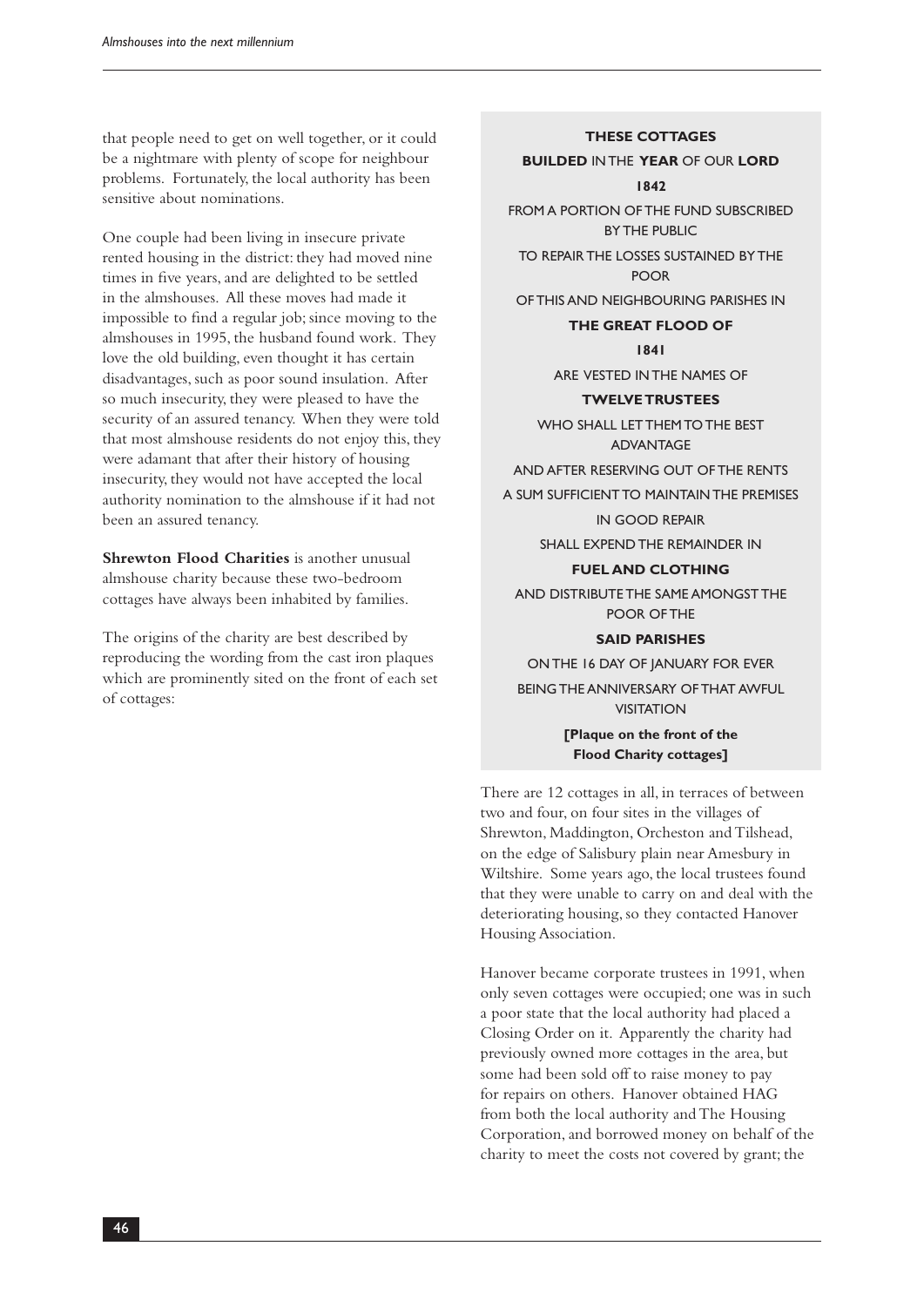charity was too small to be able to borrow money on its own, without its link with Hanover.

Four of the cob cottages at Orcheston have been renovated: their listing and cob construction complicated the refurbishment and led to increased costs. The unlisted pair of cottages at Maddington have been rebuilt on their original 'footprint'. The original costs were considerably over Housing Corporation cost limits, so 'Design and Build' contracts were negotiated with a local builder to save money. This is a good example of a housing association with wide development experience being able to cut costs, compared with the traditional route using an architect and tendering the building contract. The cottages were completed in 1995/96, so it took over four years from Hanover taking over as corporate trustees, due to the time-scale over HAG funding and registration.

All 12 cottages are now occupied, but unlike Whetstone, where Knightstone has a lease and can use assured tenancies, Hanover, as the corporate trustee, must let them on licences. Residents have a written agreement with terms similar to other Hanover tenancies, but with the legal differences outlined in Chapter 5. Staff stress the differences between almshouse residents and tenants when they make new lettings, and this has never put anyone off moving in.

Lettings have been to families nominated by the district council. There is a formal 100% nominations agreement with the council on the six properties renovated using HAG, but Hanover uses nominations for lettings on all 12 cottages. This suits Hanover as they mainly house older people, so do not keep a 'general needs' housing waiting list. There has been no problem finding suitable residents; fortunately, the 'area of benefit' of the Flood Charity covers a number of local parishes. This dates back to the establishment of the charity over the area affected by the great flood, and was later extended to include the local town of Amesbury. Lettings would be more difficult if the area of benefit were narrower, such as only one village.

Hanover think that if the cottages were for older people, they would be more difficult to let because some of them have no public transport or shops

and it would be difficult to offer support such as a warden service (although a community alarm system would be possible). There has been no problem with lettings or transfers, although there is a bigger turnover on one group of cottages as they have not been modernised recently and front on to a busy main road. If the council nominates homeless families, they have an 'only one reasonable offer' policy so residents may feel pressurised into accepting; this has led to some turnover. There have been a few transfers and exchanges out where residents needed larger accommodation; the good relationship with the council has meant that this has gone smoothly, despite the residents' lack of a legal right to transfer or exchange.

Weekly maintenance charges are now much higher than before; the trust's previous policy of low charges meant that they did not accumulate enough to maintain the properties, hence their disrepair. Future charges will be calculated according to Hanover's points-based rent setting policy. At present some are on equivalent fair rents, but for some of the cottages, charges are higher because of needing to recover the costs of the works. Charges are calculated on a monthly basis (as this is Hanover's general policy) and can be paid by bank standing order or Post Office giro; they range from  $\mathcal{L}$ , 180 to £,300 per month.

During a research interview, one almshouse resident said she loved her cottage. She was a pregnant young woman with a toddler. She worked locally and her mother lived in the area. She had felt lucky to get one of the cottages as otherwise she would have been offered council housing further away. There seemed no suggestion of stigma, or of being a recipient of 'charity'. In fact they offered greater perceived security of tenure than, for example, farmworkers' tied cottages; one resident had been rehoused from such tied accommodation. A local owner-occupier commented that to him, the Flood Cottages seemed like council housing, being allocated to people from outside the village who were working, and managed by a housing association. They did not fit his image of almshouses at all, which would be for older village people, but he was not unhappy about this use of the Flood Charity cottages.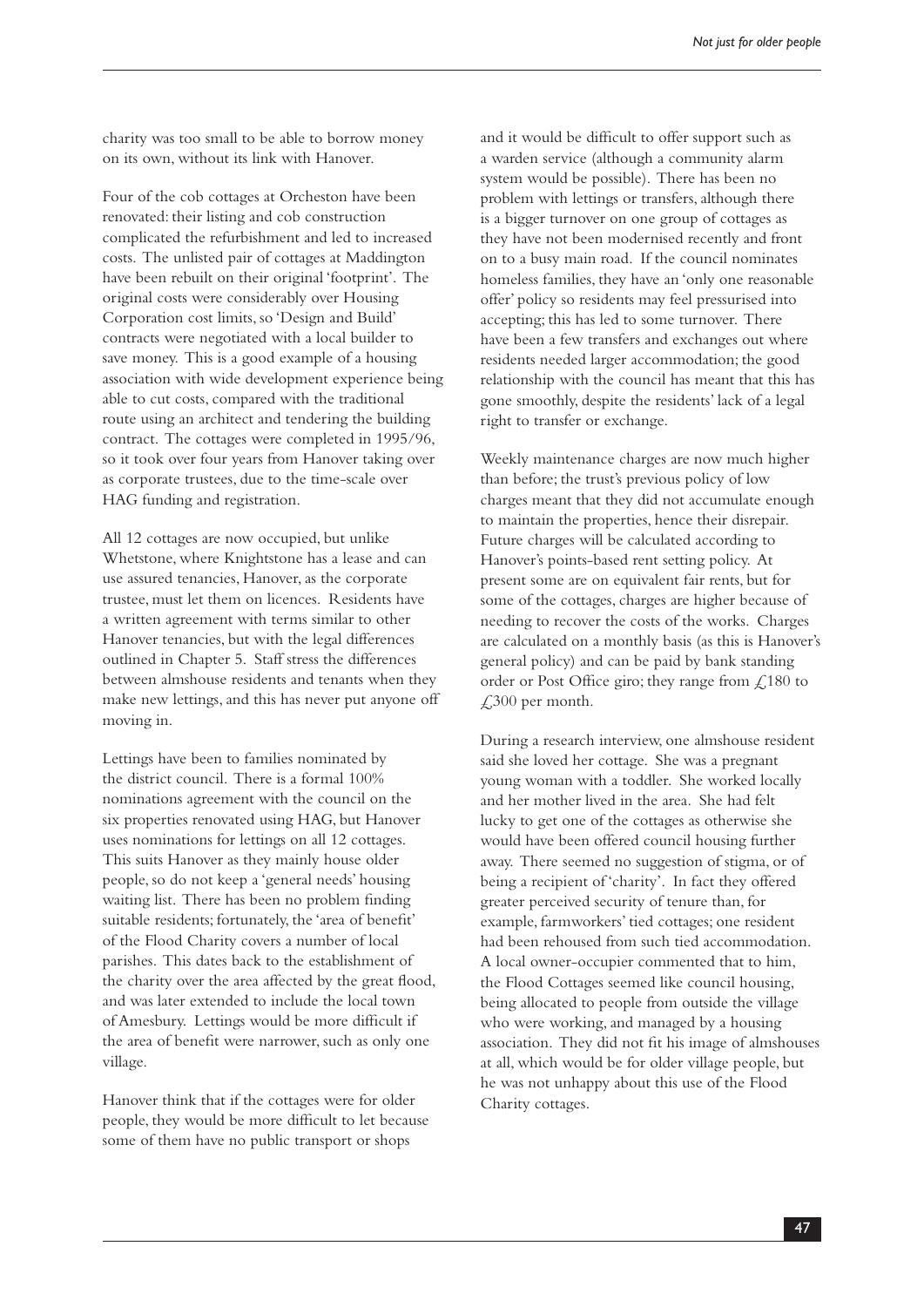#### **Summary**

This chapter has shown the different uses that can be made of almshouses which, because of design or location, are no longer suitable for older people. The examples show the benefits of working in partnership and seeking new solutions that draw on the expertise of a wide range of organisations.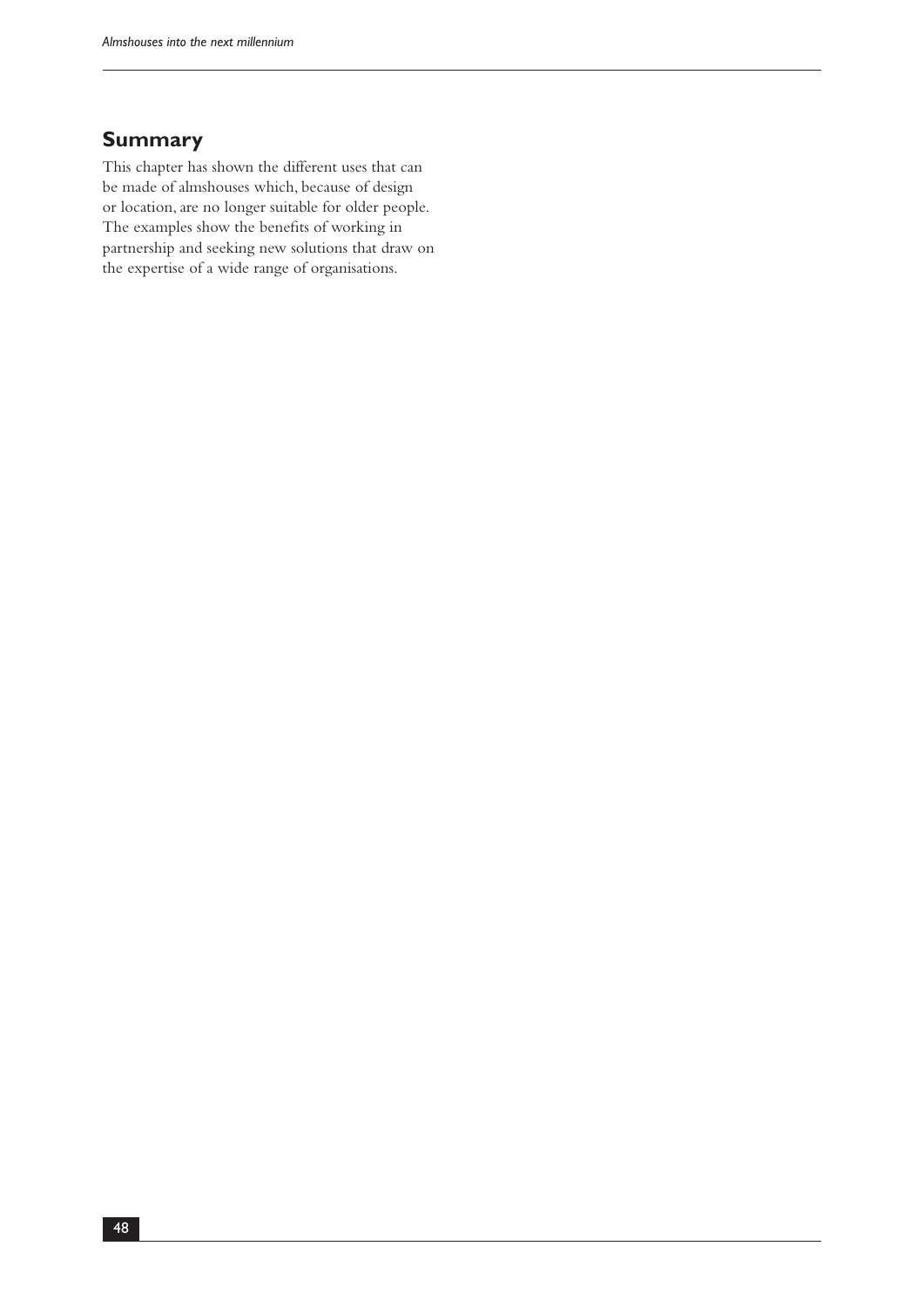**7**

# **Almshouses for older people: new developments and extra care**

Like other providers of housing for older people, almshouse charities are facing a future where people are living longer and may become frailer, needing more care and support than can be given in ordinary housing, with or without a warden. In common with local authorities and housing associations, some of their housing is not ideally suited to the needs of frailer residents.

In the face of this challenge, a number of almshouse charities have been renovating and expanding their existing housing, and developing various models of extra-care housing, some on existing sites and some on new sites after selling less suitable almshouses. The trustees of these almshouse charities have sought creative ways to solve the problems of properties in poor condition and the needs of frail almshouse residents by working in partnership with housing associations, and local authority housing and social services departments.

**Bucklehaven Almshouses, Charlton Kings**, near Cheltenham, is an example of an almshouse charity which has provided more housing to a modern standard by the conversion of bedsit units into onebedroom flats and the construction of additional new-build flats in the grounds. The original group of 11 bedsits were built about a hundred years ago by a local benefactor, Charles Buckle. They were modernised during the inter-war years, but nothing had been done since then. They had unsatisfactory heating (open fires and old-fashioned night storage heaters) and hip baths. The trustees realised that the almshouses needed upgrading, but could not afford to upgrade them with their limited reserves.

They also wanted to re-interpret the aims of the founder to meet the needs of the late 20th century. As the chairman of the trustees, a retired builder, said:

*"As trustees we were conscious of the fact that we had a lot of land, and we felt that we should use this good site to increase the number of almshouses. The original ones were built by Charles Buckle for 55 year olds and over, but he didn't leave much money to do anything with – just enough to give residents a little gift token at Christmas."*

All were previously let on low weekly charges  $(2,56)$ per month). Two residents were in their nineties, and four or five in their eighties; one had lived there for over 30 years. One resident lived rent-free as a 'good neighbour' to keep an eye on the others.

The trustees appointed an architect and decided to carry out a two-stage redevelopment in partnership with Sovereign Housing Association. Phase One was the construction of 14 new-build flats on land adjacent to the bedsits, completed in June 1996. Phase Two, completed in October 1996, was the conversion of the bedsits into 12 one-bed flats. This meant that existing residents could be moved into the new-build dwellings, leaving their old bedsits vacant for the Phase Two conversion works. The flats now all have one bedroom, living room, kitchen and bathroom/shower, with gas central heating. They are connected to a central community alarm but do not have a warden, as Sovereign considered this would be uneconomic with only 26 units.

Local authority support was important: Sovereign obtained Department of the Environment Partnership Funding and local authority HAG, and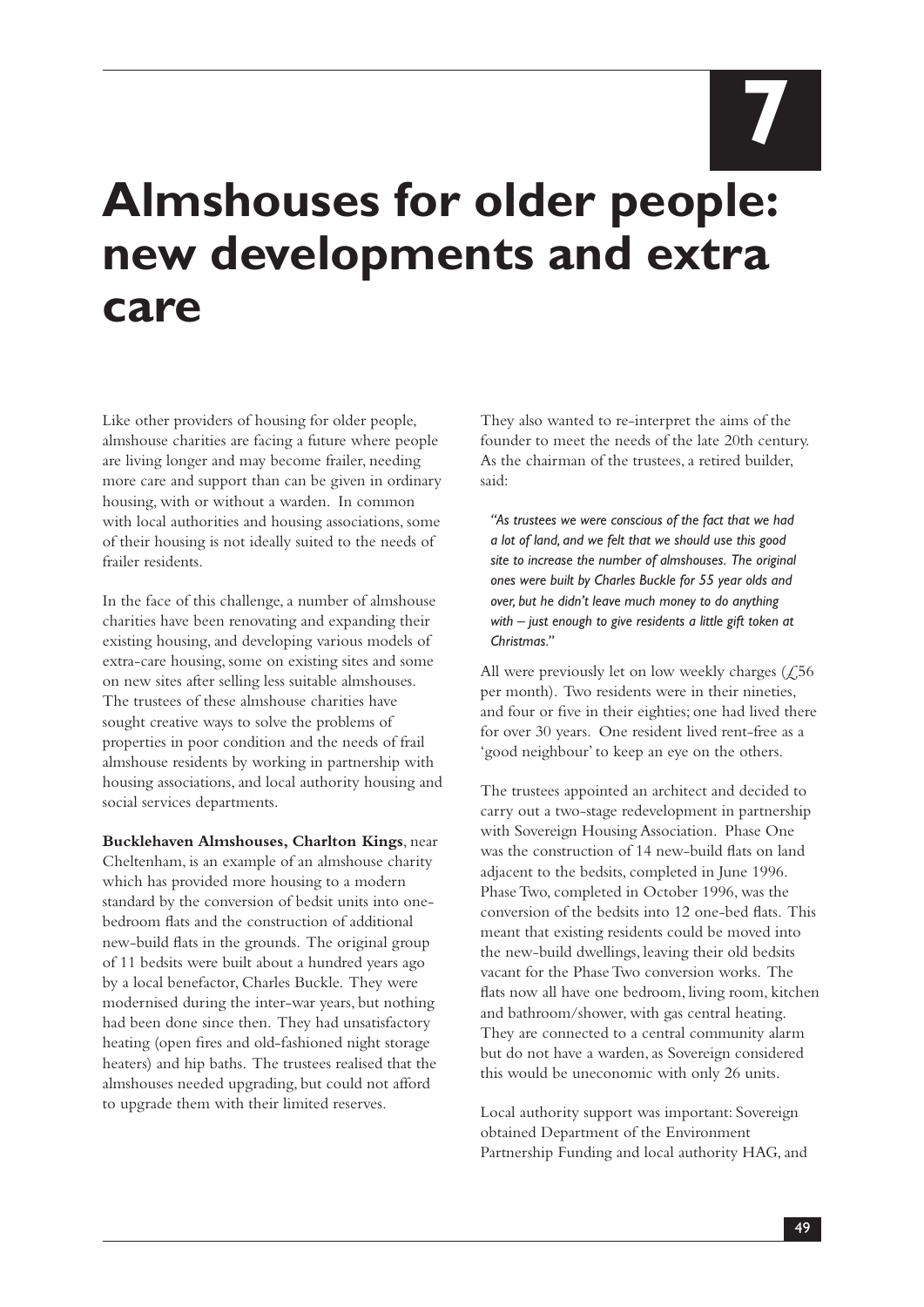raised a loan for the rest. Most of the applicants for the new dwellings have come via the local authority or other housing associations. Cheltenham Borough Council have a formal agreement for 75% nominations. Although the weekly maintenance charge has now increased to  $\angle 60$  per week, most residents receive Housing Benefit so in practice this has not been a problem, although Sovereign's housing manager had to spend time talking this through and giving benefit advice to residents.

Sovereign now lease the flats from the almshouse charity for a peppercorn rent for 30 years (the life of the funding). Unlike some of the examples in Chapter 6, the trustees had problems getting their Scheme (rules) changed by the Charity Commission, who were adamant that the trustees maintained control at all times. This was achieved by keeping 25% nominations for the trustees and a veto over applicants.

The Scheme is in an attractive location, and on a bus route, but is half a mile from shops. Sovereign had originally wanted to grant tenancies, but the almshouse trustees insisted on licences. Sovereign has always treated residents as if they were tenants, and explains the position clearly to people applying for housing. Their housing manager feared that the lack of legal security might put some people off accepting the almshouses, but this has not happened in practice; perhaps the involvement of a housing association as managing agent has also reassured prospective residents.

One couple, new residents, were enthusiastic about the peaceful location of their flat, contrasting it with their previous housing on a council estate they described as 'noisy'. They didn't mind moving from a two-bed to a one-bed flat:

#### *"Our new smaller place is easier to keep clean and we don't miss the room. We were doubtful at first whether the furniture would fit, but it does. It's easier and cosier."*

They understood about the change from being secure council tenants, but were not worried about this, feeling confident that the housing association would treat them as if they had security of tenure. The local authority also had the advantage of getting back their two-bedroom council flat to let to someone else in housing need.

The trustees have a right of veto over prospective residents to satisfy the Charity Commission: Sovereign interviews applicants and then the trustees do a home visit. At the time of the research, they had only rejected one local authority nomination. The trustees were happy with the relationship with the housing association, and still visit residents and pay for the TV licences from the charity's funds. The chairman of the trustees extolled the advantages of the partnership with Sovereign:

*"We will maintain links with the residents. We've got rid of all the maintenance problems, we've relieved ourselves of that obligation. We will still play a pastoral care role, continuing to visit. We're three men and three women, most of us living within half a mile, and that proximity was deliberate. I visit once a week. If there are any problems, we try to be there to help."*

The housing association also finds that this works well: their housing manager described the trustees as "... doing a fantastic job – they visit the residents regularly and listen to them. If anything needs doing, they refer it on to us." He thought that such an arrangement was an ideal form of partnership between housing associations and almshouse charities, and a useful model for the future.

**Gloucester Charities Trust** is a progressive but ancient almshouse trust (and a registered housing association in its own right), constantly reinterpreting its role. It has moved into the provision of extra-care housing and nursing homes, and extended its role into the wider community with a day centre.

This almshouse trust is one of the oldest in the country, dating back to the 12th century. It provides a fascinating example of both the history and the future of almshouses, from medieval church origins, through royal and municipal links, to its preparation for a continuing role in the 21st century.

The almshouse trust is based on an ancient church site which passed from the church to the burghers of the city on the dissolution of the monasteries. There was also royal patronage. The dissolution of the monasteries took place in the reign of Henry VIII, who was "especially fond of Gloucester, the place of his coronation, re-establishing and endowing the Hospital of St Bartholomew there" (Howson, 1993, p 28).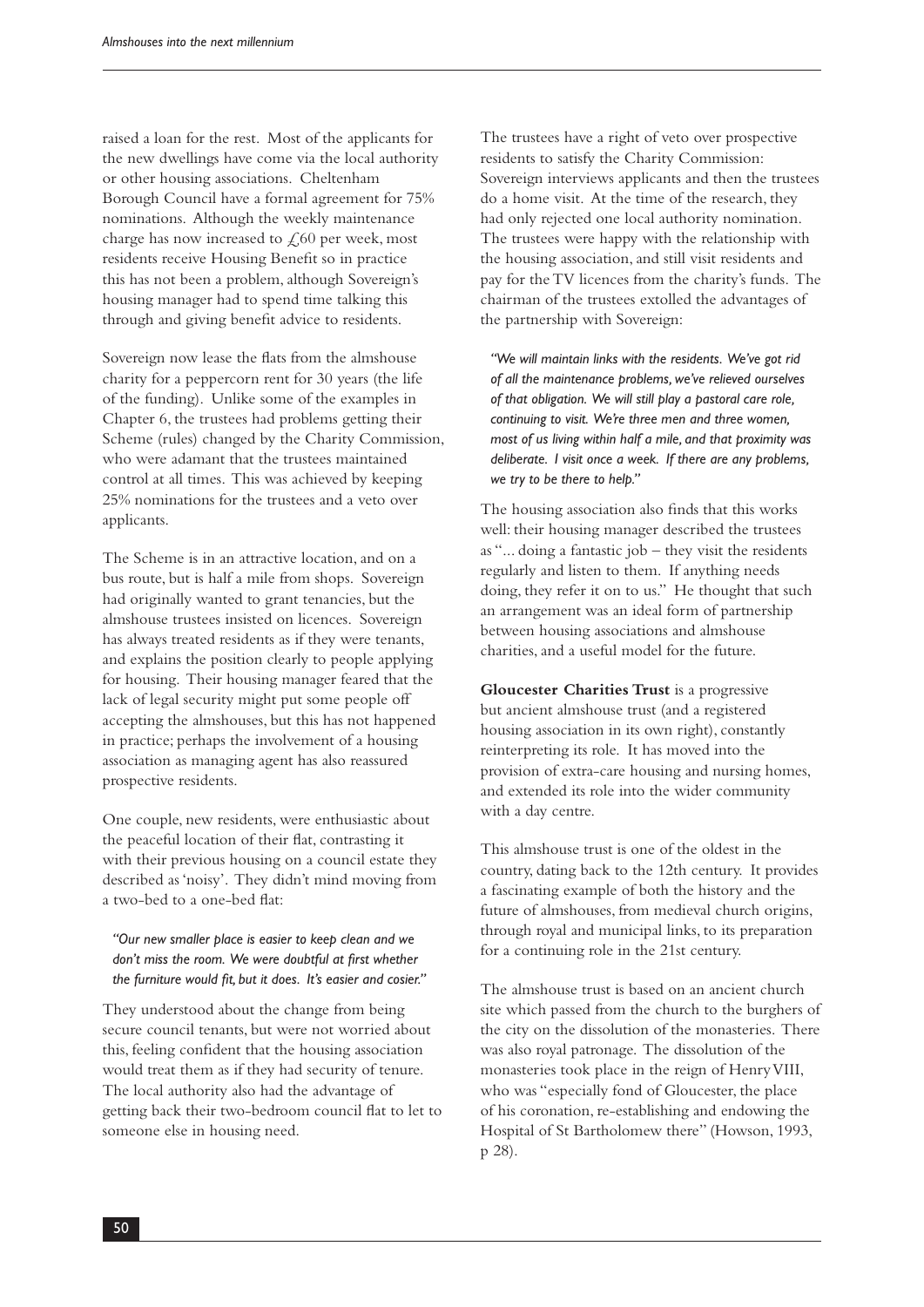The trust has converted existing almshouses and conducted a major building programme over the past 15 years to build new sheltered housing, using Housing Corporation grant. It now owns and manages four sheltered housing schemes, all with 24 hour warden cover. There are about 160 residents in 129 flats. In 1993 it opened a 29-bed nursing home, and in 1996 a day centre.

Gloucester Charities Trust is a large well-endowed charity. It owns investment land, two farms (which are let out), financial investments and commercial properties. Managing the charity's considerable assets takes up about half the director's and the trustees' time.

It would appear that the money is being used effectively for its original purpose. The new nursing home gives priority to state-funded residents who are further subsidised by the trust to ensure the highest standards of care. Private fee-payers are accepted, currently about 15%, when vacancies occur and their payment of the full cost helps make the subsidy to the less well-off possible. So this apparently wealthy charity is putting its money into this development, allowing a higher number of lowincome people into its nursing home. No public capital funding was involved.

The new day centre is adjacent to the nursing home and right in the centre of the trust grounds. The director commented that:

*"... it works brilliantly, cross-fertilising the different groups, bringing the trust alive, providing a meeting ground not only for sheltered residents and others in the community at large, but also to invigorate the nursing home residents in the adjoining building."*

The day centre has a capacity of 25 people per day. It provides a hairdressers, assisted bathroom with Arjo bath, and a large common room, which is suitable for occasional concerts with a capacity of up to a hundred people. The trust accepts social services referrals, but the majority of clients are those in need but for whom State funding is no longer available. The trust subsidy of day care is considerable.

At the time of research, the charity was planning to build a new development for frail older people. The charity is also aware of the need for a scheme for older mentally infirm people. The trustees are anxious not to avoid projects of this type, which could be seen as more difficult, and only take the easy option.

This almshouse charity is growing in expertise and has now moved beyond its original geographical remit. In order to achieve full occupancy levels of its expanding facilities, it has successfully applied to the Charity Commission to widen its area of benefit beyond the boundaries of Gloucester to the whole of the county.

The director believes that almshouses play a role beyond what other social landlords can provide:

*"... a sort of spiritual role and service, centred round a special place. We have a 15th-century chapel, and there is a carol service on there tonight. The trust has been going for a thousand years, and the trustees plan to be continuing for another thousand years."*

The director and trustees are keen to reinterpret their role and use their investments to extend their work: "We have a charter to follow. Recently, for instance, we held a seminar for trustees on the way ahead in the 21st century."

Of the 18 trustees, half are appointed by the city of Gloucester (seven from the local authority and two from the Freemen of Gloucester). Some have been trustees for a number of years, and most are either professional people or recently retired. They are typically doctors, solicitors, bankers, farmers and builders; the average age is in the sixties.

The director, who has a background in Her Majesty's Forces, described them as "energetic and far-sighted ... a good mix of people. When the nursing home started, a doctor and a nurse joined the trustees." He sees a role for larger, professional almshouse charities to help smaller ones by extending their remit and taking smaller charities under their wing. This is one of the reasons they asked the Charity Commission to widen the 'area of benefit' of the trust. As the director said,

*"The trustees desire to provide an expertise and excellence in accommodation and care and help others to follow the example, all for the benefit of those in need."*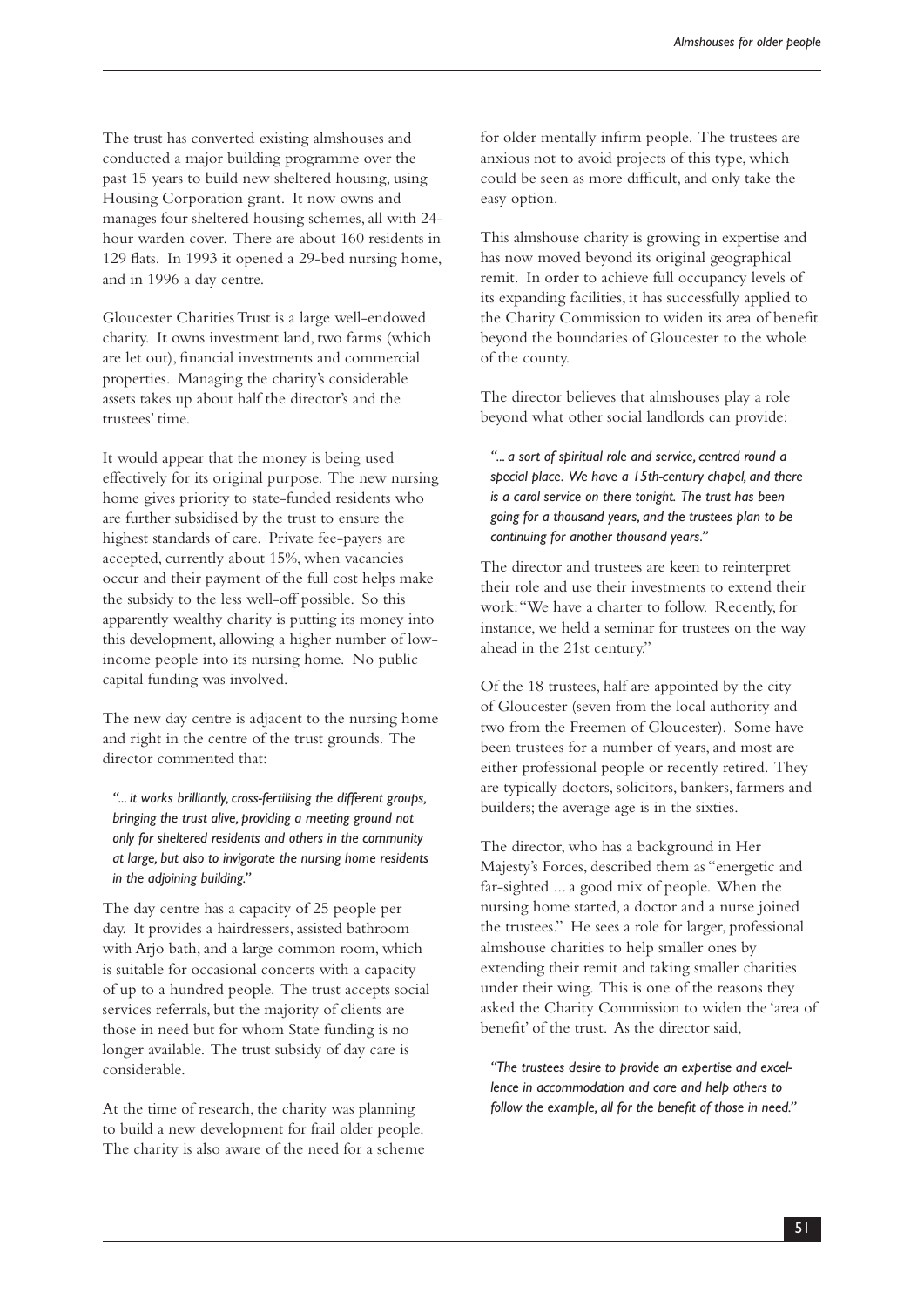**Bristol Municipal Charities** is another citybased, well-endowed municipal charity. It owns approximately a hundred almshouse dwellings on four sites, as well as undertaking a wide range of other charitable activities. The charity has a separate body which is an RSL, known as Orchard Homes.

This almshouse charity tackled the problem of an unsuitable building in an inner-city location by moving out to a new site and building a new extra-care development. They raised the funds through sale of redundant almshouses for student accommodation and provided the new housing without public funding.

This is an illustration of the 'urban exodus'. Faced with the problem of almshouses in an unpopular inner-city location, and compounded by their outdated design for an increasingly frail client group, the charity developed a new purpose-built extracare housing scheme for frail older people in a residential suburb in North Bristol.

Ben Gough House was opened in May 1996. The 40-bedroom scheme is dual registered, providing 30 residential care places and 10 nursing home places. There is a large communal dining room for main meals, a library, a hairdressing room, treatment facilities and a pleasant landscaped garden. Accommodation is split into small 'family' units with their own sitting/breakfast room, assisted bathroom and shower rooms, and individual bedrooms.

This scheme is important because, like a number of forward-looking almshouse charities, Bristol Municipal Charities is acknowledging that the standard almshouse provision is no longer adequate to meet the growing needs of an ageing population. The aspiration of enlightened trustees is to provide accommodation designed to enable residents to live independently as long as possible.

The **St Ambrose Almshouses** project is another example of the urban exodus, moving out of the inner city and into higher care, while re-using inner-city almshouses for other client groups. It also involves the amalgamation of a number of small almshouse charities: in about 1990, clergy in Bristol began to speak about rationalising some of the numerous charitable trusts in the city, and this complex development project involves four Bristol almshouses.

The first three almshouses were all in inner-city locations, and were experiencing difficulties in letting their accommodation. They were no longer popular or suitable for older people, because of their location and design: one group of almshouses have narrow staircases, small windows and dark interiors.

The fourth group of almshouses, in the grounds of St Ambrose churchyard, are in a suburban location, overlooking a park, and are popular with older people. As clerk to the trustees, the local vicar managed the original seven dwellings, and had become aware of the growing need in the parish for more specialised accommodation for frail older people.

Consequently Brunelcare, a local housing association for older people, was approached. A scheme was devised whereby the proceeds of the sale of the first three groups of almshouses, together with a donation from a Bristol charity, a loan and SHG, would both refurbish the seven existing almshouses and fund a new 14 unit extra-care scheme for frail older people in the grounds of the fourth group of almshouses next to St Ambrose church.

The new development, due for completion in Spring 1999, will provide 14 purpose-built onebedroom flats, providing 24-hour care for residents. The extra-care facilities will enable residents to live independently for as long as they are able to. The new scheme is wheelchair accessible. Together with the existing seven almshouse flats on the site, this will make a significant contribution to housing for frail older people in the area. Due to the proceeds of the various disposals, the availability of free land, and the contribution from the charity, the level of grant from The Housing Corporation is relatively  $\log$ 

At the same time, the main church hall is being converted to a day care centre for use by the whole community as well as the residents. This will make more economical use of the catering and laundry facilities being provided for the new scheme.

One potential problem was the disruption caused to the existing St Ambrose residents: during the lengthy construction period, their immediate surroundings have become a building site. At the time of the research interviews, their mood was extremely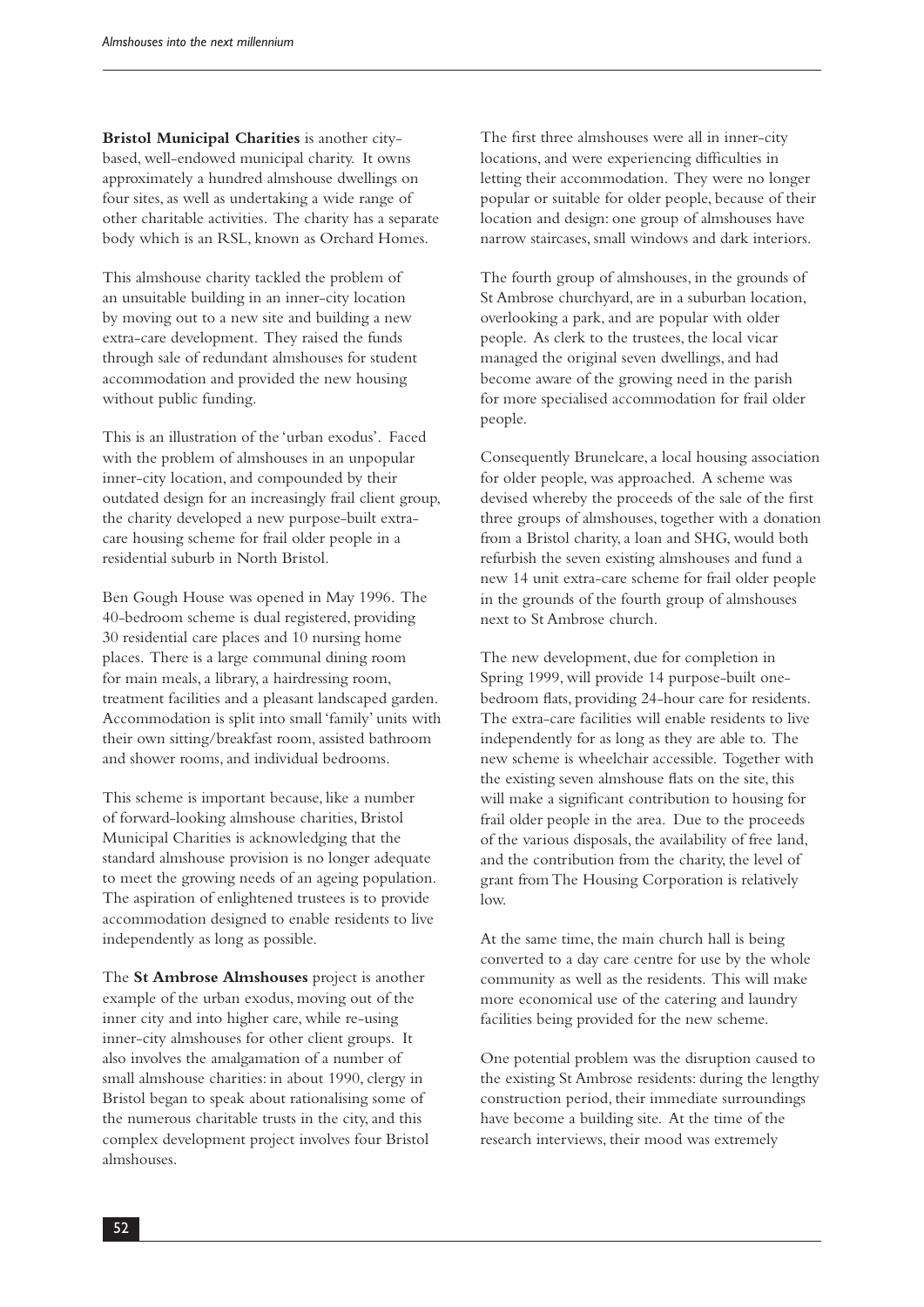positive, with one resident remarking: "We can't wait to get down to B&Q, buy shovels and start helping to build this wonderful new scheme!"

The four almshouse charities have now merged to create the Bristol and Anchor Almshouse Charity and a manager has been appointed to run the new scheme.

#### **Conclusions**

This chapter has shown how almshouses can continue to provide appropriate housing for older people. There is scope for upgrading old buildings, providing new buildings, making available additional services and combining the resources of small almshouse charities and the expertise of housing associations. As one trustee said:

*"We want to provide the full spectrum of care from the point of entry until people die. We want to look after residents so they won't have to 'go elsewhere'."*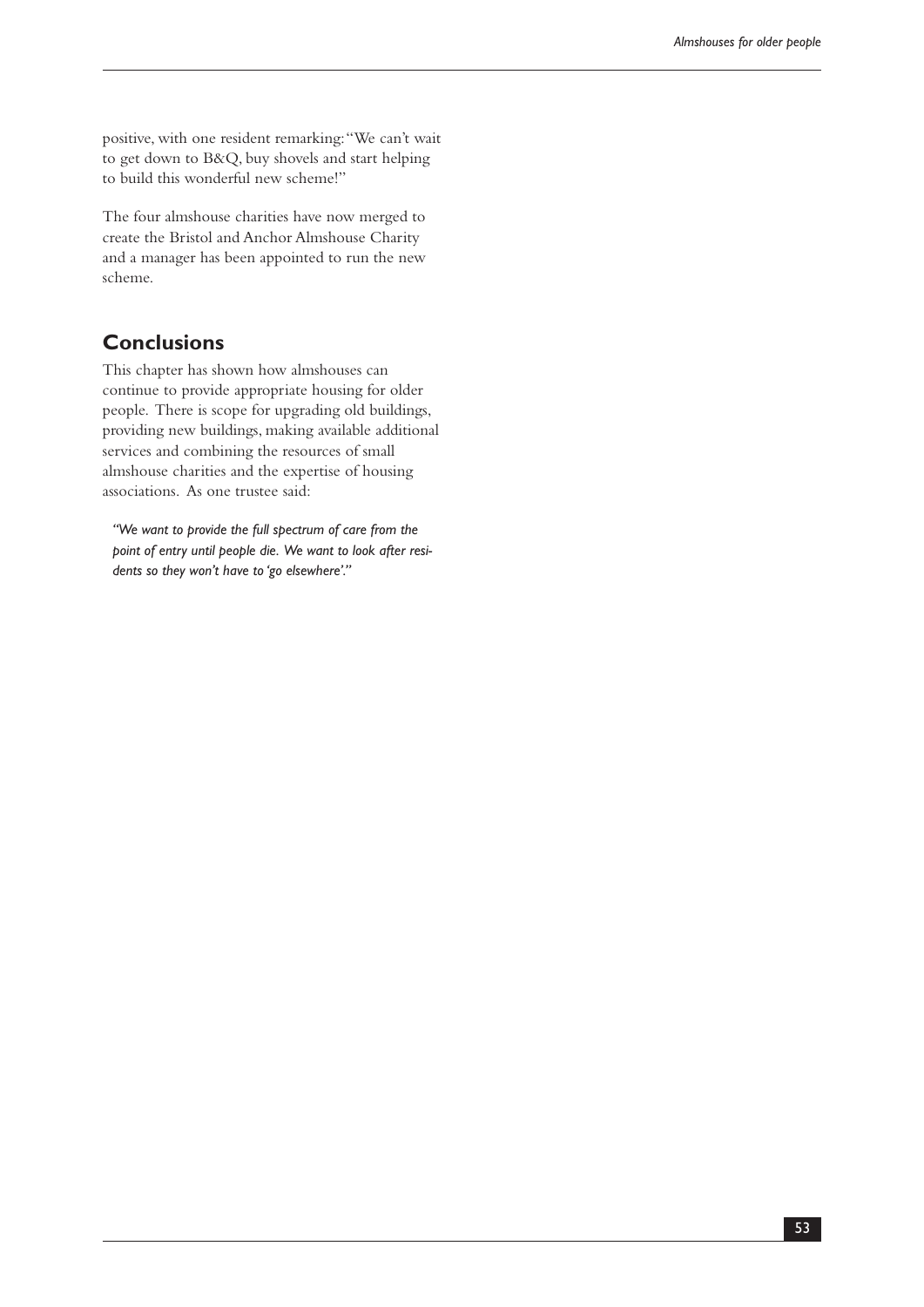**8**

# **The future of almshouses and their role in meeting housing need: solutions and recommendations**

This final chapter looks at the role of almshouses into the next millennium. It proposes solutions to the problems identified in Chapters 3, 4 and 5, drawing on the wide variety of innovative developments and good practice described in Chapters 6 and 7.

#### **Do almshouses still have a role?**

It is proposed that almshouses do still have a role to play in the provision of social housing to meet people's housing needs, for the following reasons:

- • Almshouses display aspects of design and management which are in tune with modern thought and good practice. On the design side, they are usually in small groupings in balanced communities. A number of almshouse charities display a commitment to continuing care from ordinary housing to nursing homes. Many have good links with the local community and a commitment from the trustees to visit and meet with residents.
- Almshouse charities often have their own funding to match Housing Corporation grant or other public funding. This can come from land, investment income, sale of investment property, close links with other charities and contacts with people of influence in the locality.
- Many almshouses are sitting on valuable sites. In some cases the existing almshouses are welllocated in central positions which are attractive to older residents. In other cases, the old almshouse buildings are very saleable for alternative uses, in order to raise money to build replacement

almshouse provision elsewhere. Some almshouses are very desirable and can raise significant sums if sold on the open market. Others are particularly well-placed for other groups in need of social housing, such as young people, in line with local authority and Housing Corporation policy on re-use of existing housing stock. If replacement provision is built for older people, this can meet modern standards and provide higher levels of care if necessary.

Almshouses can widen the choice of housing available to people in need of housing. They can offer the opportunity to live in historic buildings, often with a spiritual dimension or sense of continuity with the past which can be much appreciated by residents of all ages, not just older people. They can offer convenient housing in the centre of the village, town or city, which may not be available in such locations from local authorities or housing associations. Almshouses in suburban or rural areas can suit people who prefer a quieter location; often the council housing in such areas has been depleted by the Right to Buy, and almshouses may provide the only remaining housing in such places. This broadening of choice can be particularly appropriate for people who, for a variety of reasons, may not find themselves best suited to mainstream social rented housing (such as on housing estates or in large sheltered housing developments).

However, almshouse charities cannot maximise their contribution to the housing and care needs of the community without working in partnership with other organisations.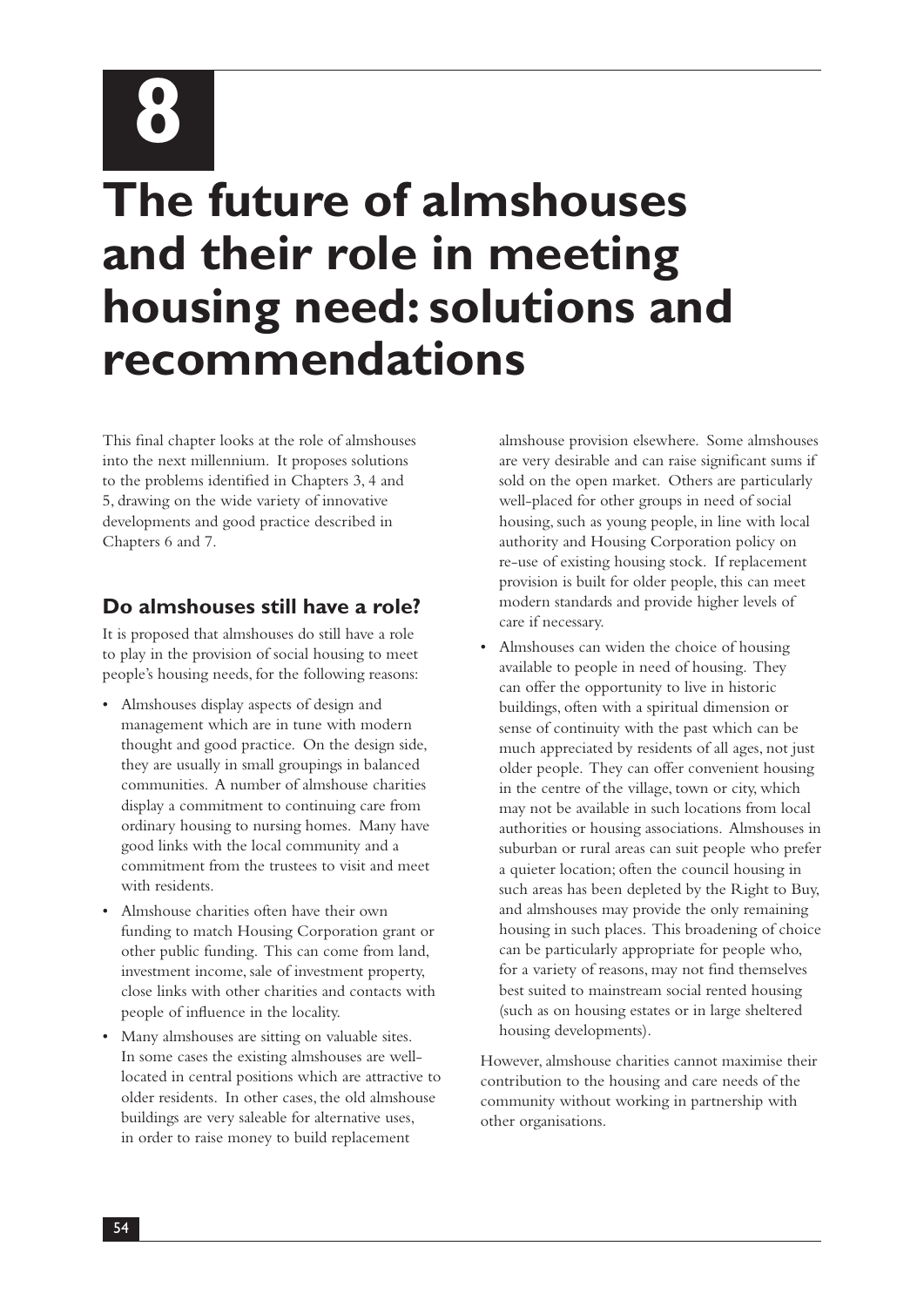There is a need to continue to move forward in ideas on both housing development and housing management, as discussed in previous chapters. The lack of security of tenure and other residents' rights can be considered to disadvantage almshouse residents, but there are ways of ameliorating this generally technical disadvantage, by agreeing to adhere to recommended good practice where tenancies are not possible. Leasing arrangements with housing associations allows the use of assured and shorthold tenancies. Partnerships with housing associations can also enable almshouse charities to provide housing for groups which the almshouse charity would not wish to manage itself, such as young single people.

## **Broader constraints**

However, the continuing role of almshouses into the next millennium will be subject to the broader constraints which affect them and their partners and regulators as much, if not more, than other small providers of housing and social care:

- • capital and revenue funding problems
- governance issues
- conservation and value for money.

#### *Capital and revenue funding problems*

Public funding for housing capital expenditure is always limited, and there is increasing competition for scarce development funding (Best, 1997). Central and local government priorities change over time, and almshouses may not always fit these priorities for a variety of reasons which have been explored in previous chapters. These may include security of tenure and style of management, as well as location or condition of stock. There are a number of discussions taking place within the almshouse movement and its members on the question of licences, and some debate on the group structure of charities where almshouses form only a part of the charitable operations.

The new emphasis for housing investment is on regional policies, regeneration and combating social exclusion, as set out in the consultation paper on RSL funding 'Developing our investment strategy' (Housing Corporation, 1999). However, almshouses may fit other policy objectives set out

in the consultation paper, such as the emphasis on local neighbourhoods and sustainable communities, and the need for the provision of rural housing. Almshouse charities may also find that their lower rent levels, compared to some other RSLs, will strengthen their position when bids for funding are being considered. However, the document makes it clear that The Housing Corporation will expect to see "more effective long-term partnerships which will facilitate the provision of good quality affordable social housing which people want to live in and for which there is demonstrable need" (Housing Corporation, 1999, p 1).

#### *Governance and accountability issues*

Earlier in the report, it was suggested that people coming into almshouses in the future may have higher expectations, not just in terms of accommodation standards but also in terms of consultation and involvement. Concerns about governance in the social housing sector have focused on a range of issues, from broad concerns about citizenship rights and access to housing through local community accountability to the detail of tenant/resident involvement (Marsh and Mullins, 1997; Malpass, 1997). It is accepted that other social landlords have not always succeeded in addressing accountability and resident participation issues (see, for example, Riseborough, 1997 on difficulties in tenant involvement in older people's housing).

Almshouse charities will need to address both resident involvement and the range and experience of their trustees if they are to satisfy potential partners (such as local authorities) and meet the expectations of potential residents in the 21st century. The first almshouse charity has now appointed a resident as a trustee, and this has had the agreement of the Charity Commission, who have agreed that as long as residents do not exceed one third of the total trustees then this is acceptable.

# **Conflicts of interest: conservation at all costs?**

One problem which appears almost impossible to resolve to everyone's satisfaction is the conflict between the demands of conservationists (and the costs which accompany these demands) and the need for adequate, value-for-money housing.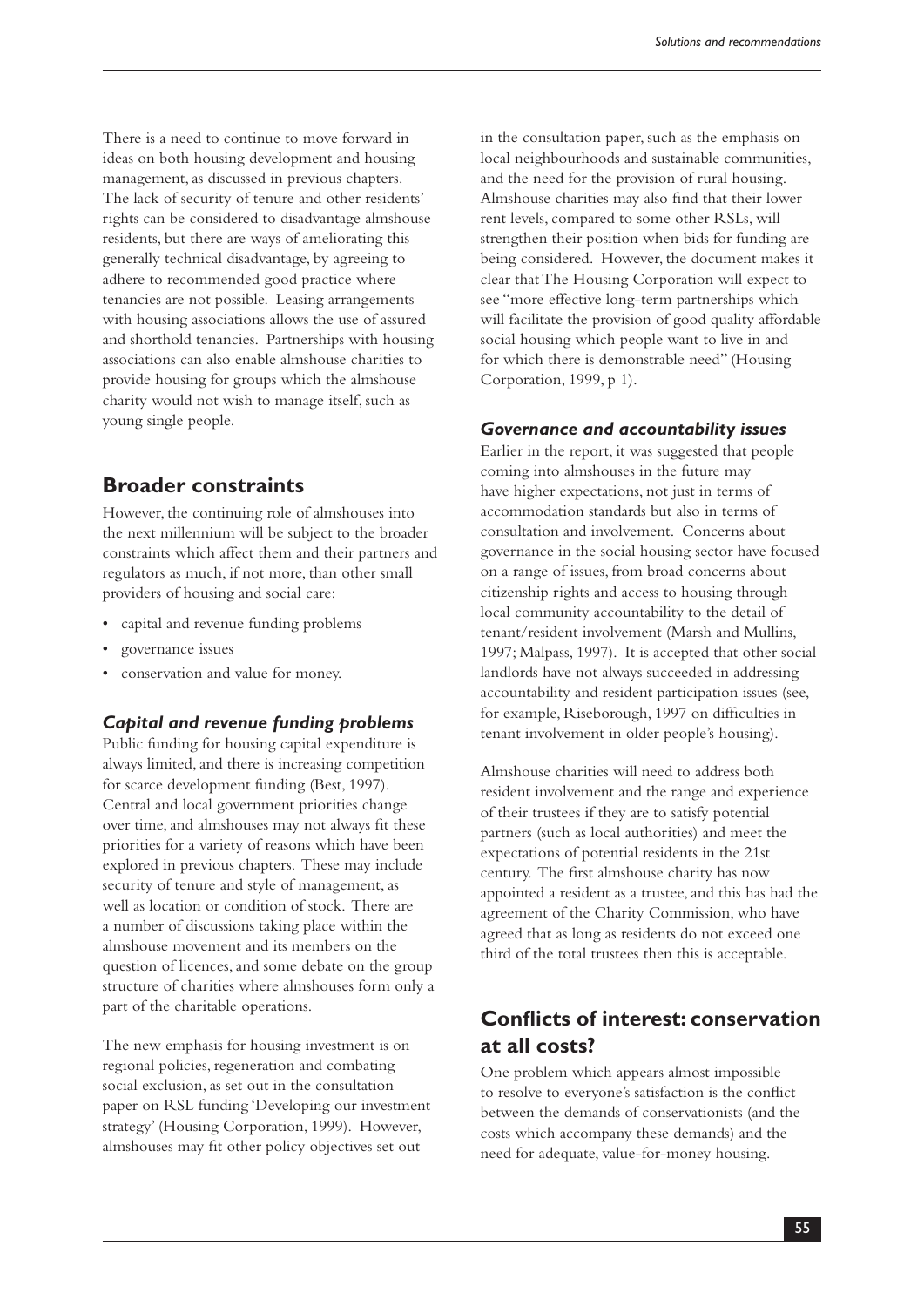The authors are not unsympathetic to the need for conservation expressed by English Heritage and local authority conservation officers, and neither are the trustees, clerks, architects and housing association staff interviewed during the research. For everyone who shares a fascination with almshouses, their historical interest is often centred on the buildings themselves, and their importance in the village, street or town centre scene. Yet surely there is a problem if the demands of the conservation lobby, and, too often, their unwillingness to fund the extra costs of their demands, prevents re-use of the building? As an earlier quote from a trustee said:

*"Lady Flo [the 17th-century founder] didn't leave the house to the parish to be a wonderful historic this or that. She left it to house the poor. Like anyone with a hobby horse, conservationists become incapable of compromising to make something work."*

There is a need for more discussion and compromise, and the shared will from all parties involved to try to 'make something work', enabling the reinterpretation of the original benefactor's aims as discussed earlier in this chapter.

The alternative is to lose the almshouses as historic buildings, either through disrepair and eventual demolition, or through sale for owner-occupation or other uses. In such cases, the original historic buildings are no longer available to 'house the poor' as their benefactors intended.

The intention and spirit may live on in new buildings in a different location. Sometimes, this will be the only possible solution. The question here, as expressed by one trustee, is whether it is better if possible to allow people the privilege of continuing to live in the old buildings, or whether it is better to build, for example, new bungalows or an extra-care Scheme elsewhere. One of the Corsham trustees was clear that if possible, local residents who need housing should continue to be able to live in the historic buildings. A resident at Whetstone's Almshouses, Ilton echoed this, saying that she felt privileged to live in the almshouses, despite certain inconveniences.

There is no easy answer, and the examples in Chapters 6 and 7 showed both options. But it is a question for both The Housing Corporation and local authorities, when asked to fund almshouse

developments. It is also a question for housing associations when deciding whether to work with almshouse charities, which should be asked at the start of *any* almshouse project.

#### **The features of successful almshouse charities**

It is clear from the fieldwork carried out for this research project that there are certain key ingredients which are common to successful and forwardlooking almshouse charities. The examples in Chapters 6 and 7 show the need to be flexible, to move with the times, to reinterpret the original aims, and to be constantly open to new opportunities, working in partnership with other organisations.

Examples have included:

- • developing new housing-with-care schemes;
- • developing outreach work in the wider community, such as day centres;
- • selling unsuitable almshouses and moving to provide new almshouses in other locations;
- using almshouses to house people with different needs, rather than older people.

#### **The importance of partnership and networking**

Networking, and the role of key individuals, proved to be most important in bringing projects to a successful completion.

Although partnership and networking was important in every almshouse studied, the Bristol St Nicholas with Burton Almshouses is perhaps the most notable example. At first sight, the three partners who cooperated on this project may appear unlikely bedfellows, with little in common. The Society of Merchant Venturers is over 440 years old and was incorporated by Royal Charter in 1552. Members of the Society play an important part in the life of the city, and are involved in a wide range of charitable activities, not just almshouses. The Society describes itself as:

*"... comparable to a London livery company ... an organisation of Bristol business people who, independently of*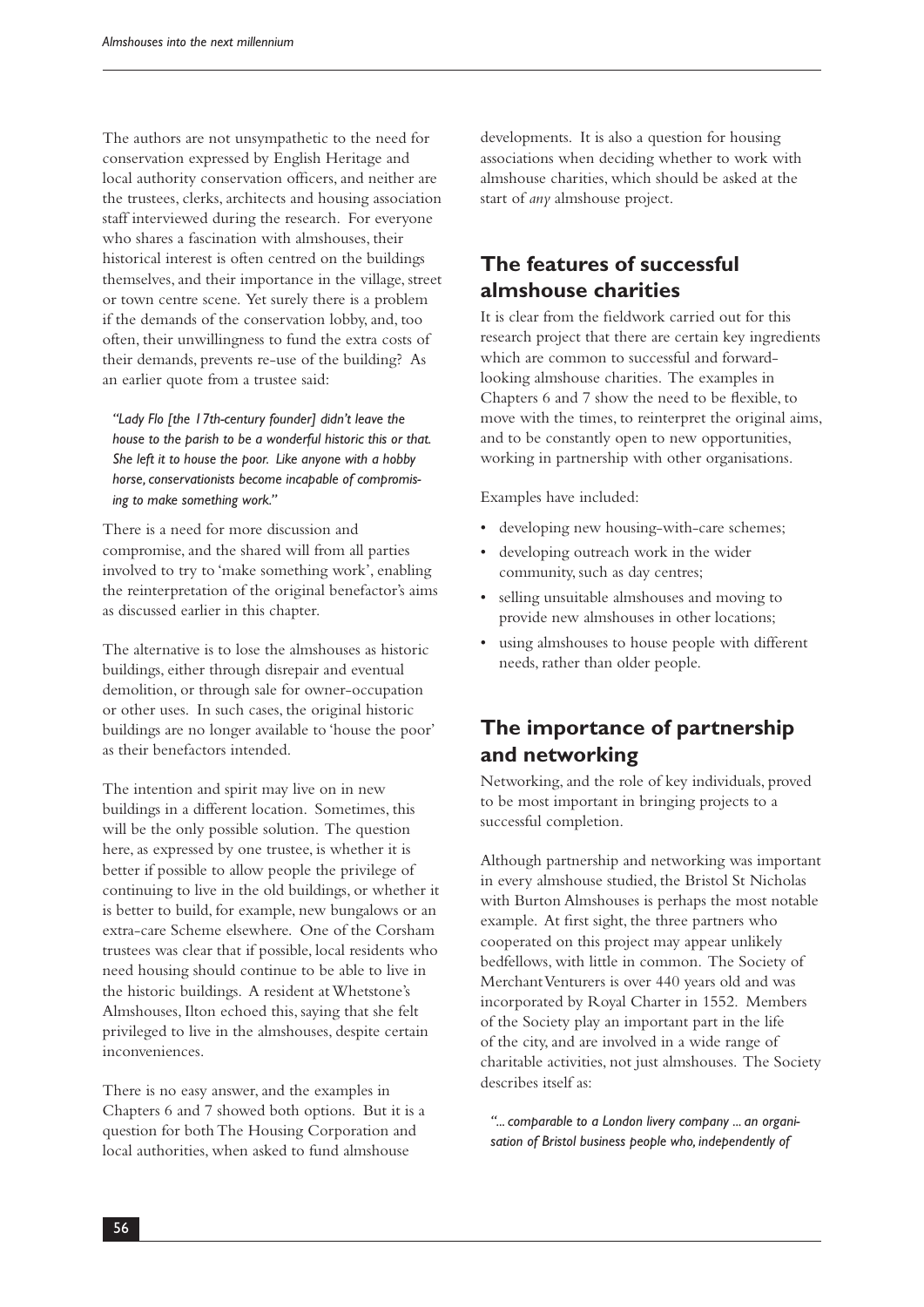*industrial or commercial bias, seek to encourage and sustain old-established and new charitable organisations whose activities benefit today's citizens of Bristol and future generations."*

Solon South West Housing Association is a locally based association managing good quality homes and working with people in greatest housing need, primarily in the inner city. In the past, it had a radical, 'left-wing' image and was originally set up in the 1970s with a collective management structure. Priority Youth Housing Association was founded in the 1980s and works exclusively with young people; its (mostly young) staff have a professional background in youth and community work.

Partnership between such disparate partners would have been unthinkable 10 years earlier. However, many of the traditional barriers were already breaking down, following a range of innovative public/private/voluntary sector links developed in Bristol over recent years. The Bristol Chamber of Commerce and Initiative has established liaison groups seeking solutions to street homelessness, while Business in the Community has organised visits for business people to voluntary sector projects for homeless people. Common Purpose encourages networking through its study programme: Solon's director had taken part and through it met the Society of Merchant Venturers' solicitor, who was helpful in sorting out a number of legal problems.

#### **The role of the trustees**

The role of almshouse trustees is crucial in moving almshouse charities forward into new areas of work and developing good practice in their existing housing.

Chapters 6 and 7 include almshouse charities which are using their investments to develop new services, and willing to re-examine their role and work in partnership to reinterpret the need for their almshouses into the future.

These almshouse charities display the characteristics of any successful organisation, whether in the voluntary, public or private sector:

• they keep their aims and objectives constantly under review;

- they reinterpret their role in contemporary society;
- they are not frozen in time, but are willing to respond to new initiatives;
- they are calculated risk-takers, not cautious custodians.

As discussed in Chapter 4, the role of clerk to the trustees can be crucial, and there may be a need for almshouse charities to seek outside help with those aspects of the role which are not the main professional area of the clerk or other senior staff. This may be achieved by working with appropriate housing associations or consultants.

As recommended by the Almshouse Association (1998), there is a need to ensure that people with relevant experience and energy are recruited as trustees. There are a number of ways of recruiting new trustees. The National Housing Federation researched the process of recruitment to housing association boards (NFH, 1997). It found that too often, board members were recruited through personal contact and word of mouth. It recommended a more open recruitment system, including advertising through networks and journals. Many housing associations now conduct a 'skills audit' of their board members and seek to recruit new board members to fill any gaps identified.

Some almshouses already use this approach, and have made a conscious effort to recruit new trustees. Among those contacted for this research, one recruited a doctor and a nurse when they started expanding into extra-care housing. Another was encouraged to bring in more professional expertise by The Housing Corporation, and recruited a policeman, a retired housing director, and a chartered surveyor. Such an approach can help broaden the experience of almshouse trustees. For almshouse charities where the local authority nominates some of the trustees, the local authority can play a key role in ensuring that the people they nominate will broaden the expertise of the group of trustees.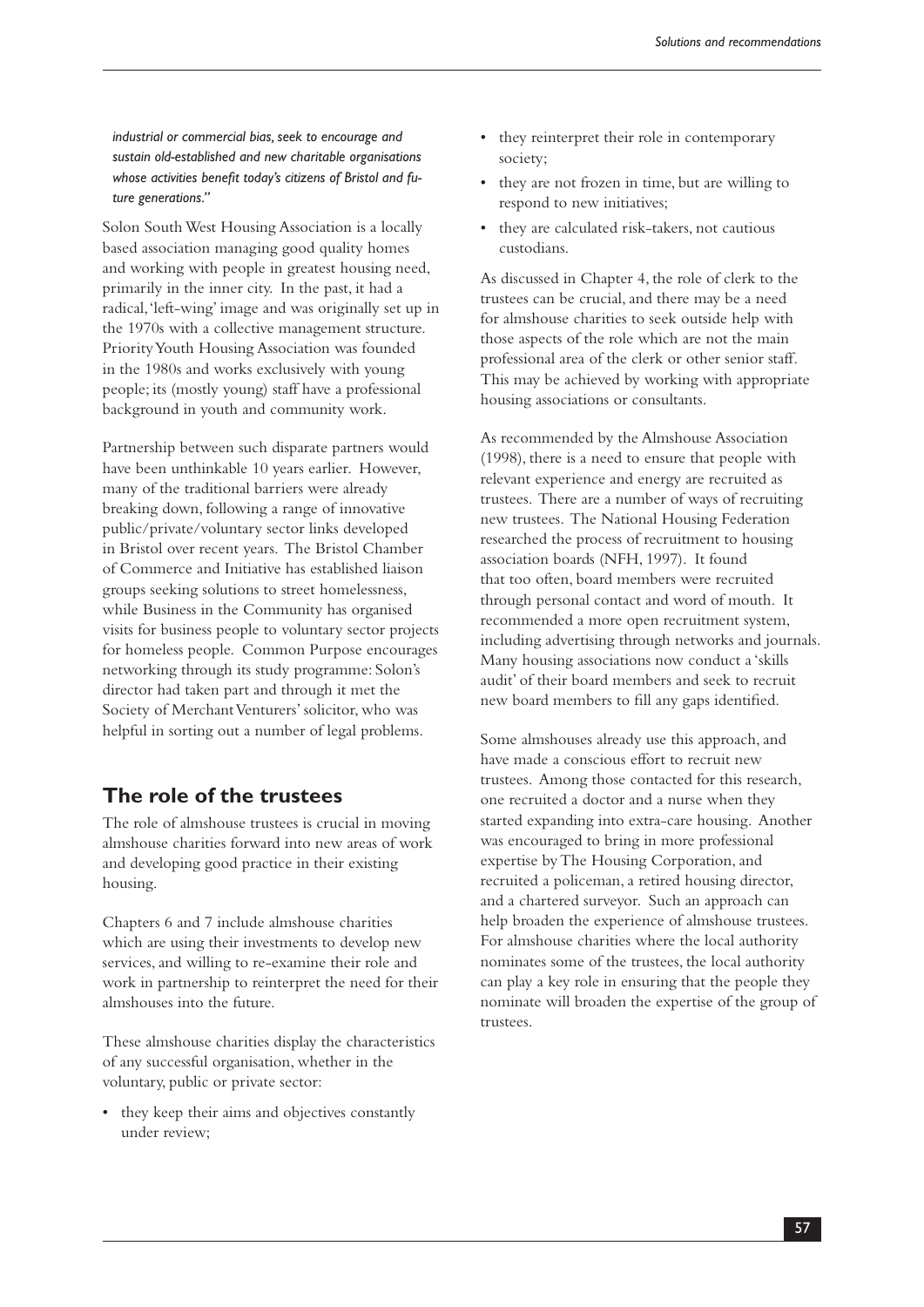## **Partnerships with housing associations: issues for almshouse charities**

What role can mainstream housing associations play in helping almshouses in the future? Perhaps the almshouses studied for this research may act as models for other almshouse charities and housing associations. Each is unique, and they show what can be achieved with both trust and imagination.

Alongside these positive outcomes, there was a more negative undercurrent: the lack of trust and suspicion with which some almshouse charities viewed the prospect of partnership with housing associations. There was often a fear of losing their identity and being 'taken over' by a housing association. Yet a development or management agreement can specify clearly the rights and obligations of both parties. In Corsham, the trustees wanted to maintain local control, with a veto on allocations, but acknowledged the need for professional housing management by their local housing association. At Cheltenham, trustees still visit the almshouse residents but housing management is carried out by Sovereign Housing Association.

The examples in Chapters 6 and 7 show the scope for fruitful partnerships between almshouse charities and housing associations, especially in finding alternative uses for almshouses, complex redevelopments, or moves into new areas such as extra-care housing for older people. The trustees quoted earlier who feared that "Young unemployed people or people with disabilities would be too much for them" have an easy answer: as with the Society of Merchant Venturers in Bristol, they can work in partnership with a specialist housing association, experienced in working with such client groups. Similarly, the trustees involved in the complex St Ambrose redevelopment in Bristol felt that they needed the expertise of Brunelcare, a specialist housing association for the development process.

These are not 'takeovers': they facilitate the trustees' reinterpretation of their role, and help them to move forward into the next century.

However, for that to happen, there needs to be an opening up of links between almshouse staff and

trustees, and housing association staff and board members. This reflects the situation not so many years ago when local authority staff and councillors were suspicious of housing associations. Such attitudes have been broken down a good deal, not least by the creation of various formal and informal networks and forums. As observed before, almshouse charities do not generally play a role in such networks; to do so is one way forward.

A final point on liaison with housing associations is the advantage of being able to access loan finance more easily. This can be difficult or impossible for a small, poorly endowed almshouse charity but may become possible by working with a partner housing association. This can be either through the housing association acting as corporate trustees (eg, Hanover and the Flood Charities), or with a lease arrangement (eg, Sovereign, Knightstone).

### **Partnership with almshouse charities: solutions for housing associations**

There are a number of problems which can arise for housing associations working in partnership with almshouse charities, as explored in previous chapters. On the development side, the complexity of almshouse funding and (sometimes) the inexperience of trustees can compound delays.

Housing associations have to consider whether they will be able to deliver on time, given the strict Corporation requirements on grant take-up.

Cost over-runs are another potential problem, and refurbishment works are particularly prone to this. Yet it is possible to find ways round this problem. There are enormous advantages in carrying out a detailed survey and feasibility study (as in the almshouse renovation at Whetstone's Almshouses, Ilton).

There have also been legal problems over agreeing leases; one housing association understood that the almshouse charity with whom they were working was unable to grant a lease, although other research examples have succeeded in achieving this. Such legal hiccups upset the development process and can lead to delays.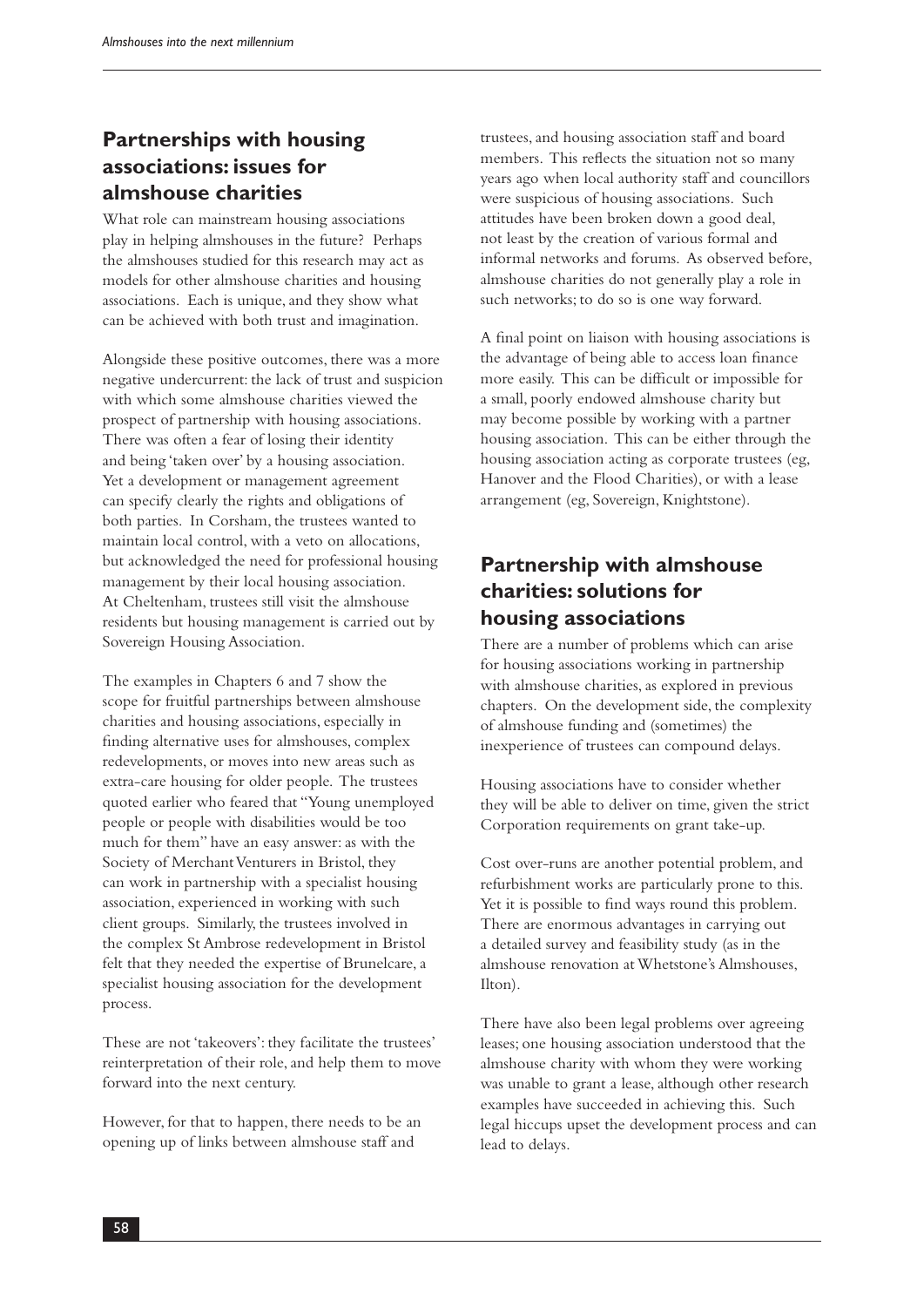Finally, it would be advisable to check at the outset whether the almshouse charity has consulted with the local authority on housing need in the area.

On the housing management side, working successfully with an almshouse charity will depend on a number of factors:

- • a clear agreement as to respective responsibilities, set out in a management agreement, if appropriate;
- flexible allocations criteria (perhaps achieved by broadening the Scheme with the agreement of the Charity Commission);
- clear procedures, and sensitivity on both sides, if the trustees wish to retain a veto on prospective residents;
- • cooperation with the local authority over nominations, transfers, mutual exchanges and finding alternative accommodation if necessary during building works;
- • upgrading property to as high a standard as possible, given the constraints of the building;
- • making sure that lettings are appropriate for the property location and condition (such as people with transport for isolated rural almshouses);
- • working with specialist associations if necessary for the client group (as in Chapter 5, where the managing association specialises in young people);
- • giving the maximum rights possible in the spirit of full tenancy rights, even if legally the residents only occupy under licence.

Where housing associations are looking to develop new initiatives, they should consider whether there are any almshouses which could play a part (as did the director of Solon South West Housing Association in working with the Society of Merchant Venturers in Bristol).

## **Working with almshouse charities: issues for local authorities**

In many of the almshouses studied, local authorities played a key role in bringing almshouses back into use: by grant finance, by prioritising the development for Housing Corporation funding, or by facilitating links between housing associations and almshouse charities.

Local authorities have a strategic role in the planning of housing provision in their areas. There is increasing interest in making better use of existing housing stock and in strategic planning between local authorities and housing associations over such issues as hard-to-let dwellings, older people's housing and supported housing for people in need of care and support. Almshouses may also have a role to play when local authorities consider their housing and social care strategies: for example, whether there is a need for more extra-care housing, or whether a change of use is desirable; and also considerations about the location of new developments.

As a result of the research on which this report is based, Bristol is planning a review of almshouse provision to develop a strategy for the future; other authorities with a number of almshouses in their area could reap benefits from such joint strategic planning and partnership.

Local authority finance can also be important in bringing almshouses back into use, through improvement grants, SHG and occasionally from other sources of funding, as in the Cheltenham and Corsham examples. Cheltenham Borough Council also advised the Bucklehaven trustees to work with a housing association partner, and to find the right partner by holding a competition between a number of associations.

A number of the almshouses were empty before their refurbishment. Many local authorities now have empty property strategies; their empty property staff need to be aware of the existence of almshouses. Housing staff can work with housing associations and their colleagues in planning departments to bring almshouses back into the social housing stock.

At Leigh Delamere, for example, the local authority housing department knew that the almshouses were empty. When CHS, the housing association, received an allocation of funding for a 'short-life' improvement in North Wiltshire and talked to the local authority about how best to use it, it was the local authority that suggested refurbishing the almshouses for letting to younger people. The local authority housing development manager also liaised with colleagues in the environmental health department to facilitate the allocation of improvement grant to add to The Housing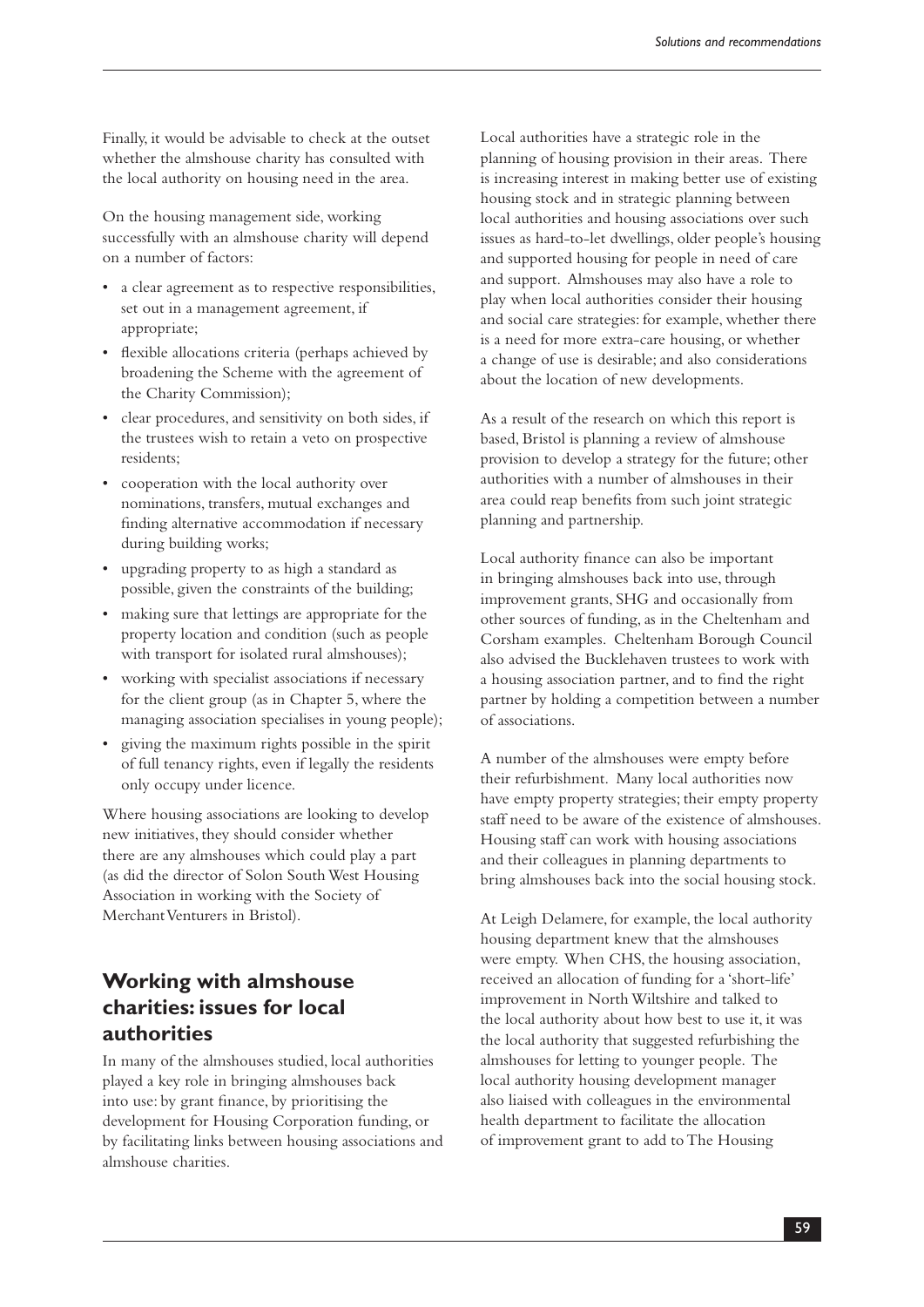#### Corporation funding.

In many cases, almshouse charities have places reserved among their trustees for local authority nominees: in Gloucester, of the 18 trustees on the progressive Gloucester Charities Trust, seven are appointed by the City Council. It is recommended that all local authorities with such rights to appoint trustees should use such nominees creatively to revitalise almshouse trusts and bring them into contact with housing, social care and other relevant professionals.

Another important role for local authorities is in planning and conservation. Almshouse developments are often complex, and need all the help they can get. There are examples in the case studies where planning and conservation officers were singled out for praise in helping steer almshouse development projects through, being helpful over such matters as density and parking requirements (often working closely with the housing department). Yet in other cases, almshouse trustees, architects and housing association development staff felt that they were obstructed rather than helped.

Finally, as discussed in Chapter 4, there is only limited liaison between almshouse charities and local authority housing departments over nominations and other housing management issues. A number of clerks to the trustees said that they approached the local authority but rarely received nominations. Almshouse charities were generally outside liaison groups and forums set up to promote new initiatives such as common housing registers (where one application form is used by a local authority and a group of housing associations in the same city, town or district).

Closer liaison and participation in such forums could help to overcome the lack of nominations, or encourage discussion of alternative uses if the reason for almshouses being 'hard-to-let' is because of their design or location. It could also ensure that any new or refurbished almshouse developments meet local housing needs. If refurbishment necessitates 'decanting' (moving residents out temporarily while building works take place), liaison with the local housing department could be useful, as it could be where residents need permanent exchanges or

transfers to more suitable housing. However, local authorities may require a more transparent allocation process by almshouse charities, and a commitment to good practice over residents' rights, as discussed previously.

### **The role of the Almshouse Association**

The Almshouse Association has played a very important role in encouraging trustees to upgrade their almshouses, and in 'trouble-shooting' where trustees were in difficulty by, for example, helping new trustees to take over. Both staff and executive committee members were interviewed for the research on which this report is based. They share a depth of knowledge of the almshouse movement, and great commitment to the future role of almshouses into the next millennium.

Compared with the lack of material available when the main author carried out previous research in 1982, there is now a great deal of written guidance available to trustees, produced by various Almshouse Association working parties over recent years. Examples include *Standards of almshouse management* (1998) and *The care of elderly frail people in almshouses*  (1997). The Almshouse Association is now involved in various initiatives such as warden training in partnership with the Centre for Sheltered Housing Studies in Worcestershire, and is promoting the independent housing ombudsman scheme to its member charities.

The Almshouse Association has a vital role to play in the future, in helping almshouse charities to fulfil their potential and reinterpret their role. It is in a particularly strong position to continue to disseminate best practice and innovative solutions.

### **The role of The Housing Corporation**

Much new and refurbished almshouse accommodation has been provided by access to funding from The Housing Corporation. Many millions of pounds of public money has been spent on upgrading and improving existing almshouses, and building new ones. Although some almshouses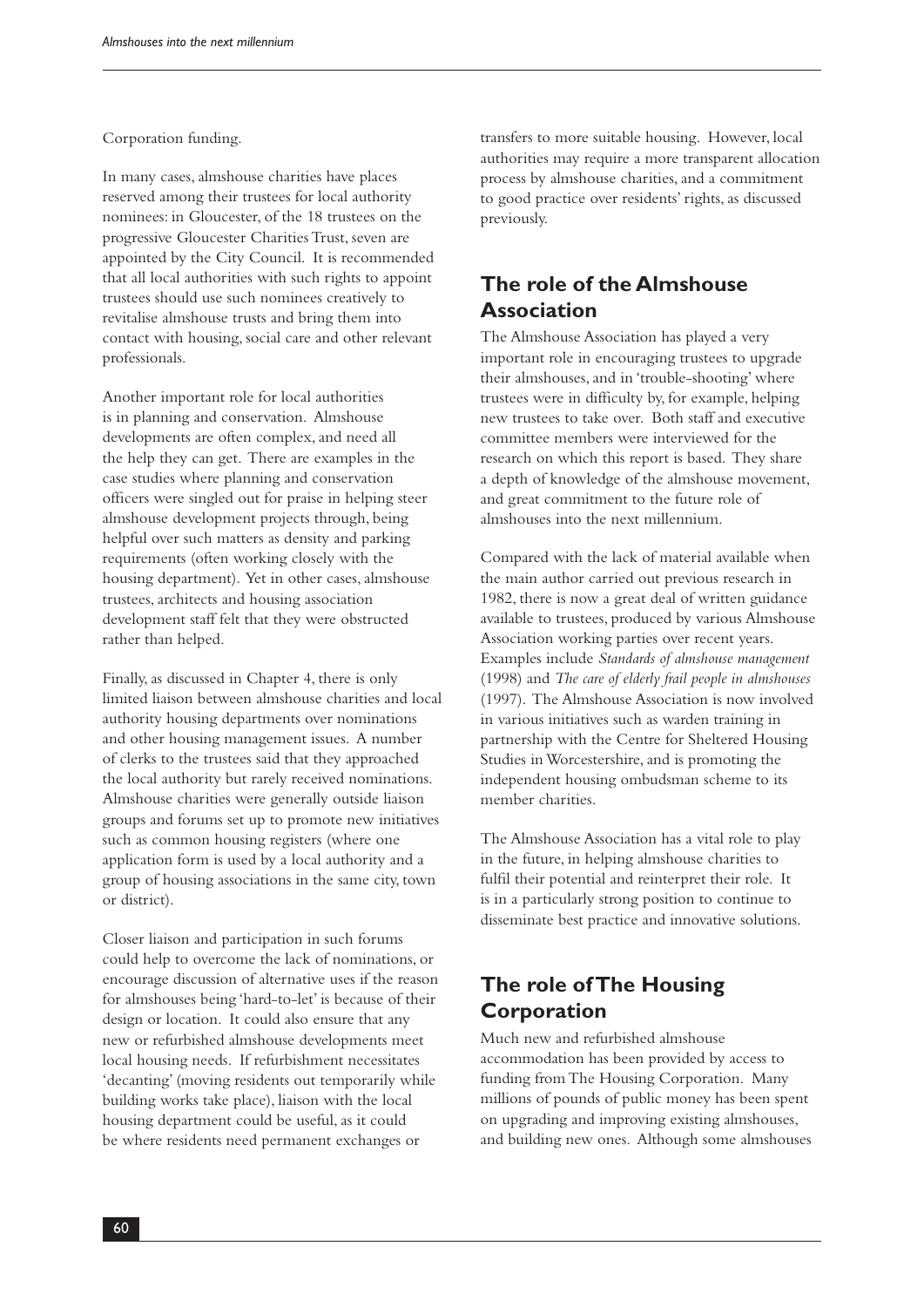that have received funding now wish to sever their links, there are still almshouses applying for funding.

There is a case for sensible investment of Corporation grant into almshouse developments, providing that they meet certain criteria, including:

- • local authority agreement that they meet a priority need (through change of client group if necessary);
- • adequate space standards and facilities (for refurbishment);
- • adequate funding from other sources for works connected to listed buildings;
- • investment of almshouse charity funding and/or free land in the case of new-build;
- use of housing association as development agent (unless the almshouse charity itself has sufficient experience);
- • proper liaison over nominations with the local authority;
- • adequate housing management arrangements and adherence to accepted good practice (perhaps in partnership with a housing association, depending on client group and charity expertise).

The Almshouse Association and The Housing Corporation have worked closely on the revision of *Standards of almshouse management*. It has now been accepted that almshouse charities managing less than 250 dwellings will be 'deemed to have complied with performance standards' if they adhere to *Standards of almshouse management*. The new residents' handbook takes the place of the previous Almshouse Residents' Charter and Guarantee.

The Housing Corporation is now very keen to achieve the maximum number of units for the minimum investment of grant. Almshouse charities have the advantage of existing buildings and (sometimes) land or investments to help 'stretch' Corporation grant. For example the St Ambrose scheme in Bristol has had only 25% grant from The Housing Corporation. Almshouse charities often own valuable or desirable sites, not normally accessible for social housing, such as in village centre locations. However, their developments are usually complex, because of the conservation and legal positions.

There is a need for discussion between the Corporation and English Heritage, and perhaps the Lottery Heritage Fund, to find a solution to the problem of who should provide funding for historic building works. It is inappropriate that scarce public funding for social rented housing should be spent on preserving ancient buildings.

## **The role of the Charity Commission**

The role of the Charity Commission is crucial, both in regulating almshouse charities and in assisting trustees to reinterpret their role. A detailed discussion of the role of the Commission is outside the scope of this report. This section will therefore concentrate on their role in facilitating new initiatives, and on issues concerning housing development and management.

It should also be noted that for those almshouse charities currently registered with The Housing Corporation who deregister, future control will be exercised only by the Charity Commission.

As discussed in Chapter 5, the doctrine of 'cy-près' (ie, the principle that no change be made to the purpose or benefit for which the trust was set up) is central. During the research for this report, there were mixed reports of the relationship between almshouse charities and the Charity Commission, when trustees were seeking to explore new initiatives.

Certain examples show the scope for broadening the objectives of the original charity, with the agreement of the Commission, reinterpreting restrictive criteria and opening up almshouses to new client groups. Some almshouse charities encountered problems over leasing or selling almshouses to housing associations, and a clear policy and guidelines on this could be helpful, to both almshouse charities and housing associations.

Some of the people interviewed also felt that the Charity Commission should play a more active monitoring role. Suggestions included checking whether charities are making best use of their resources in promoting new areas of work, rather than sitting on reserves. Others were surprised that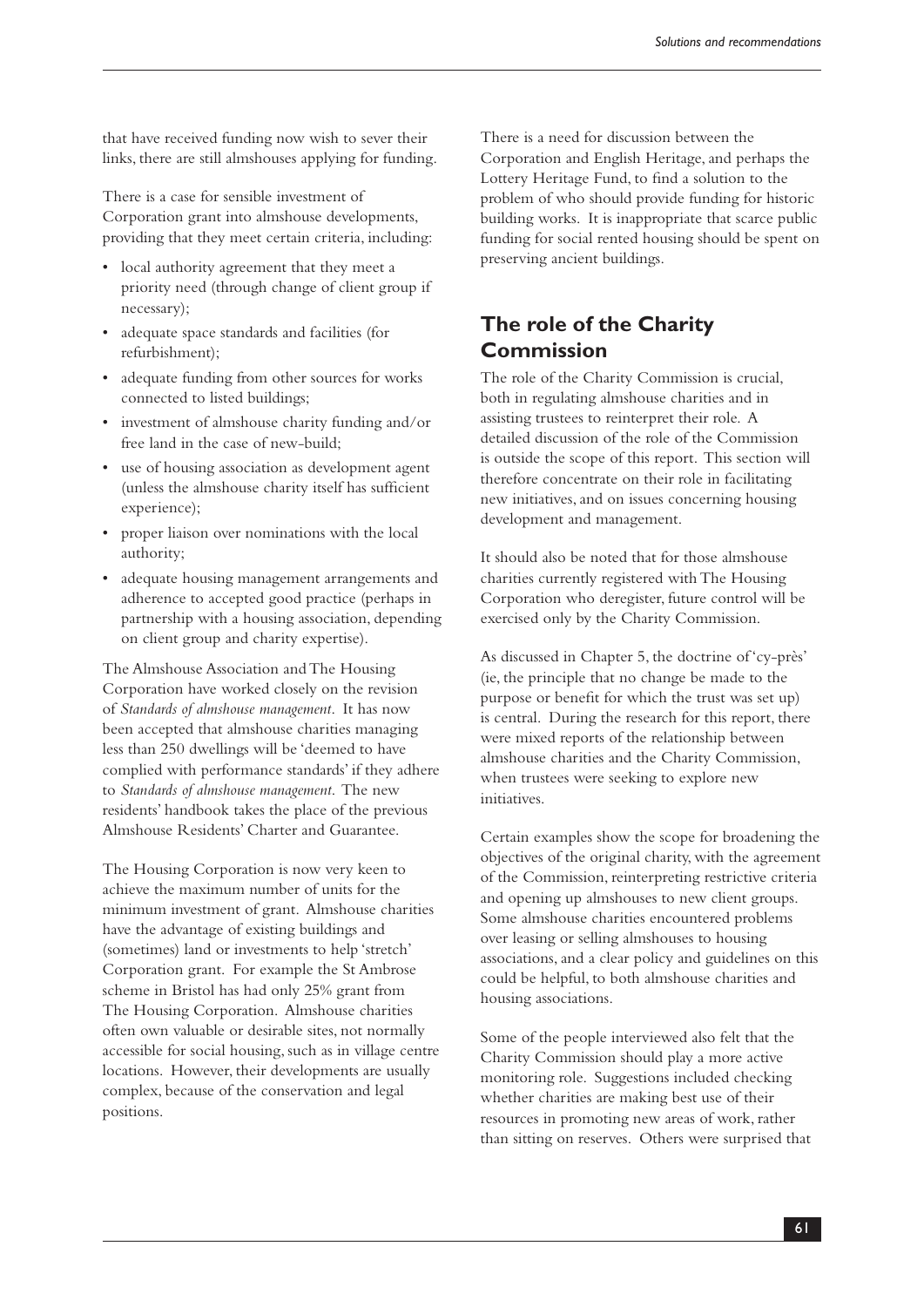previous trustees had been able to get away without submitting returns and accounts.

#### **Into the next millennium?**

Almshouses are a robust social institution which have survived and changed over their first thousand years. They have reflected the spirit of their time. Although, as with any institution, they have their strengths and weaknesses, and face both opportunities and threats, there is scope for them to continue to play a role in housing and social welfare provision in the next millennium. But, in the spirit of our age, they will need to work in partnership with others and be prepared to reinterpret their role in the light of changing demands and expectations. If they fail to do so, the danger is that they will be consigned to the backwaters and be unable to make the contribution of which they are capable.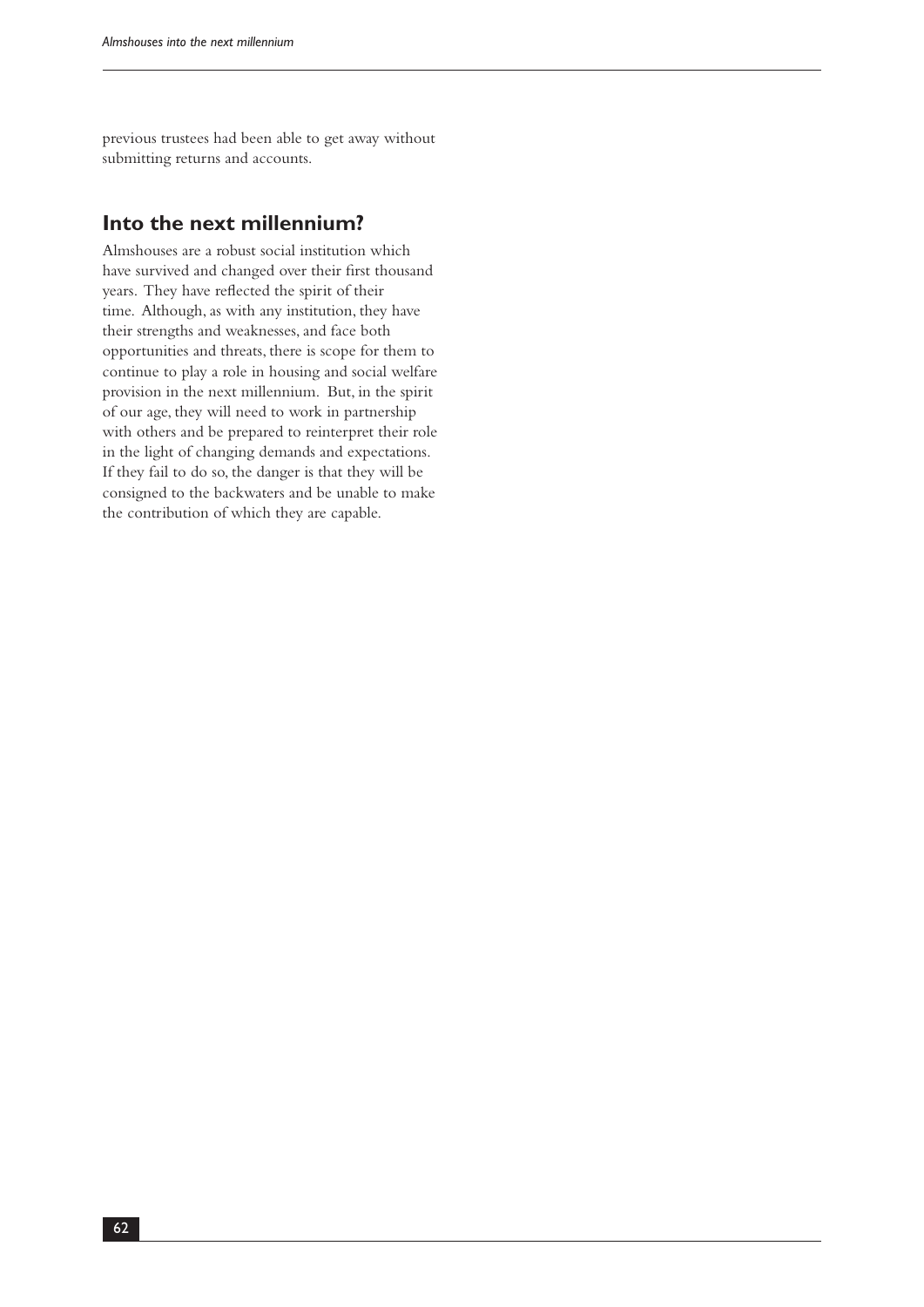# **References**

- Almhouse Association (1994) *The care of elderly frail people in almshouses* (first published 1990, revised October 1994), Wokingham: The Almhouse Association.
- Almshouse Association (1995a) *Annual Report 1995*, Wokingham: The Almshouse Association.
- Almshouse Association (1995b) *Standards of almshouse management*, Wokingham: The Almshouse Association.
- Almshouse Association (1996/97) *The Almshouses Gazette*, no 165, Winter, Wokingham: The Almshouse Association.
- Almshouse Association (1997) *The care of frail almshouse residents* (first published 1990, revised 1994 and 1997), Wokingham: The Almshouse Association.
- Almshouse Association (1998) *Standards of almshouse management*, 3rd edn, Wokingham: The Almshouse Association.
- Arblaster, L., Conway, J., Foreman, A. and Hawtin, M. (1996) *Asking the impossible? Inter-agency working to address the housing, health and social care needs of people in ordinary housing*, Bristol: The Policy Press.
- Balchin,P. (1995) *Housing policy, an introduction*, 3rd edn, London: Routledge.
- *Bath Chronicle* (1994a) 'Church threat to evict women', 6 May.
- *Bath Chronicle* (1994b) 'A sad case of petty religious bigotry', 13 May.
- *Bath Chronicle* (1994c) 'Women told to quit almshouse', 26 September.
- *Bath Chronicle* (1994d) 'Moving on', 16 December.
- Best, R. (1997) 'Housing associations: the sustainable solution?', in P.Williams (ed) *Directions in housing policy: Towards sustainable housing policies for the UK*, London: Paul Chapman Publishing.
- Birchall, J. (ed) (1992) *Housing policy in the 1990s*, London: Routledge.
- Burnett, J. (1986) *A social history of housing*, 2nd edn, London: Methuen.
- Chesshyre, R. (1997) 'The alms industry', *Telegraph Magazine*, 23 August, London: Telegraph Group Limited.
- Cochrane, A. (1994) 'Restructuring the local welfare state', in R. Burrows and B. Loader (eds) *Towards a post-Fordist welfare state?*, London: Routledge.
- Cole, I. and Furbey, R. (1994) *The eclipse of council housing*, London: Routledge.
- Cope, H. (1990) *Housing associations: Policy and practice*, London: Macmillan.
- DoE (Department of the Environment)/Welsh Office (1979) *Report of a survey of housing for old people provided by local authorities and housing associations in England and Wales*, Social Services Buildings Research Team of Oxford Polytechnic.
- Goss, S. and Kent, C. (1995) *Health and housing: Working together? A review of the extent of multiagency working*, Bristol: The Policy Press.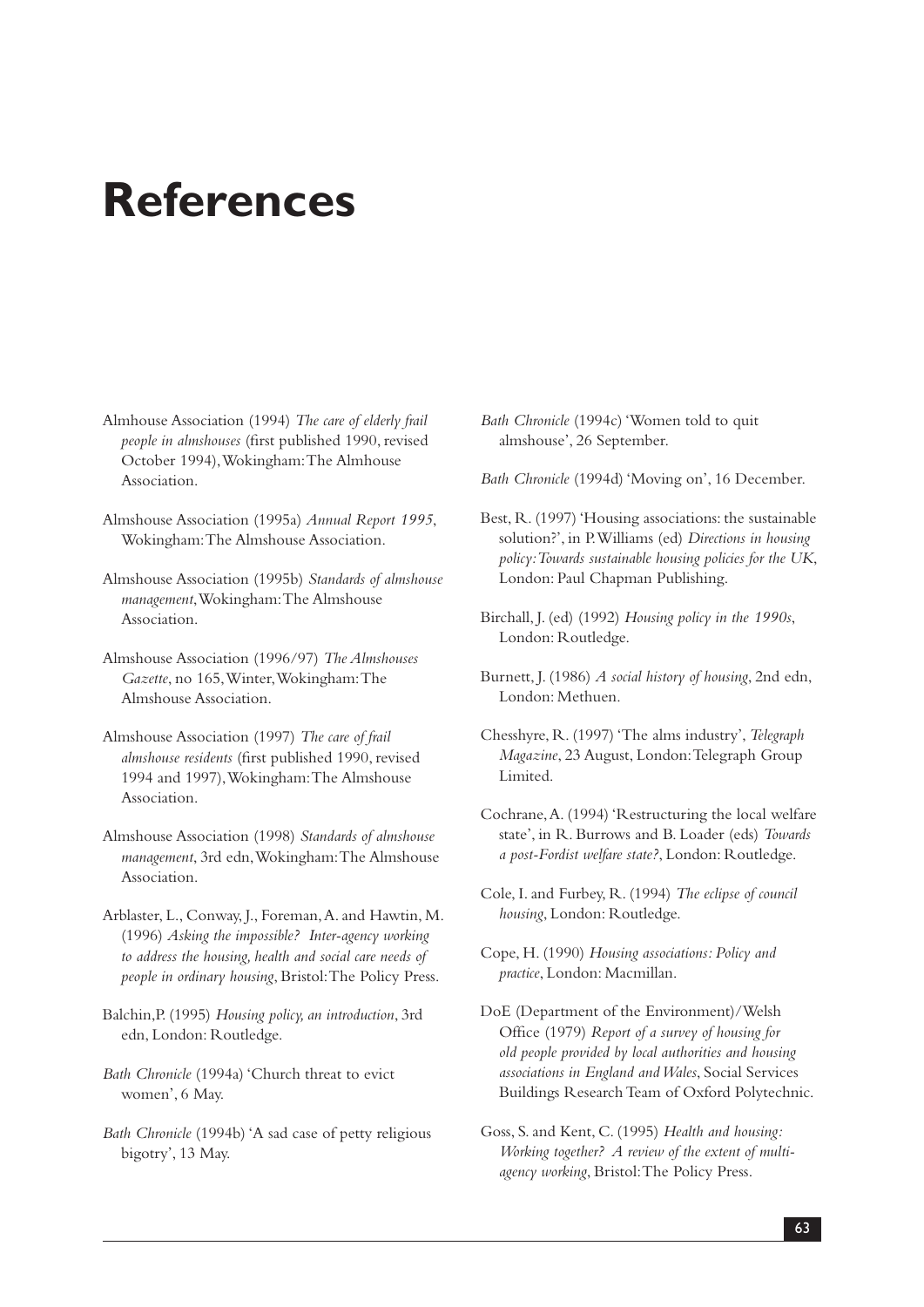- Hambleton, R., Essex, S., Mills, L.and Razzaque, K. (1997*) The collaborative council: A study of interagency working in practice*, York: Joseph Rowntree Foundation/LGC Communications.
- Hoggett, P. (1994) 'The politics of the modernisation of the UK welfare state', in R. Burrows and B. Loader (eds) *Towards a post-Fordist welfare state?*, London: Routledge.
- Howson, B. (1993) *Houses of noble poverty: A history of the English almshouse*, Sunbury-on-Thames: Bellevue Books, in conjunction with the Almshouse Association.
- Housing Corporation (1989) *Almshouse Residents' Guarantee*, London: The Housing Corporation.
- Housing Corporation (1996) *De-registration criteria for registered social landlords*, London: The Housing Corporation.
- Housing Corporation (1997) *Corporation News*, Issue 58, April, London: The Housing Corporation.
- Housing Corporation (1999) *Corporation News*, Issue 58, April, London: The Housing Corporation.
- Housing Corporation/Building Research Establishment (1979) *Housing association tenants*, London: The Housing Corporation.
- Langstaff, M. (1992) 'Housing associations: a move to centre stage', in J. Birchall (ed) *Housing policy in the 1990s*, London: Routledge.
- Lee, P. (1998) 'Housing policy, citizenship and social exclusion', in A. Marsh and D. Mullins (eds) *Housing and public policy*, Buckingham: Open University Press.
- Keystone Historic Buildings Consultants (1995) *Church House, Church Road, Yatton, Avon*, Unpublished report for English Heritage, Exeter: Keystone Historic Buildings Consultants.
- Malpass, P. (1997) *Ownership, control and accountability: The new governamce of housing*, Coventry: Chartered Institute of Housing.
- Malpass, P. and Murie, A. (1994) *Housing policy and practice*, 4th edn, London: Macmillan.
- Marsh, A. and Mullins, D. (eds) (1997) *Housing and public policy: Citizenship, choice and control*, Buckingham: Open University Press.
- Means, R. (1997) 'Housing options in 2020: a suitable home for all?', in M. Evandrou (ed) *Baby boomers: Ageing in the 21st century*, London: Age Concern England.
- Mullins, D.and Niner, P. (1997) 'A prize of citizenship? Changing access to social housing', in A. Marsh and D. Mullins (eds) *Housing and public policy: Citizenship, choice and control*, Buckingham: Open University Press.
- *Municipal Yearbook 1998*, (1998) vol II, London: Newman Books.
- NHF (National Housing Federation) (1997) *Action for accountability. A guide for independent landlords*, London: NHF.
- Oldman, C. (1997) 'Working together to help homeless people: an examination of inter-agency themes', in R. Burrows, N. Pleace and D. Quilgars (eds) *Homelessness and social policy*, London: Routledge.
- Pannell, J. (1982) *What price charity? A study of the public funding of almshouse charities*, Unpublished report for the Institute of Housing Professional Qualification/Bristol Polytechnic.
- Parry, I. and Thompson, L. (1993) *Effective sheltered housing: A handbook*, Coventry and Harlow: IoH (Services) Ltd and Longman Group.
- Pierson, C. (1994) 'Continuity and discontinuity in the emergence of the "post-Fordist" welfare state', in R. Burrows and B. Loader (eds) *Towards a post-Fordist welfare state?*, London: Routledge.
- Riseborough, M. (1997) 'More control and choice for users? Involving tenants in social housing management', in A. Marsh and D. Mullins (eds) *Housing and public policy: Citizenship, choice and control*, Buckingham: Open University Press.
- Savage, D. (1995) *The Penrose Almshouses, Barnstaple*, Unpublished report for Architectural Conservation Course, University of Plymouth.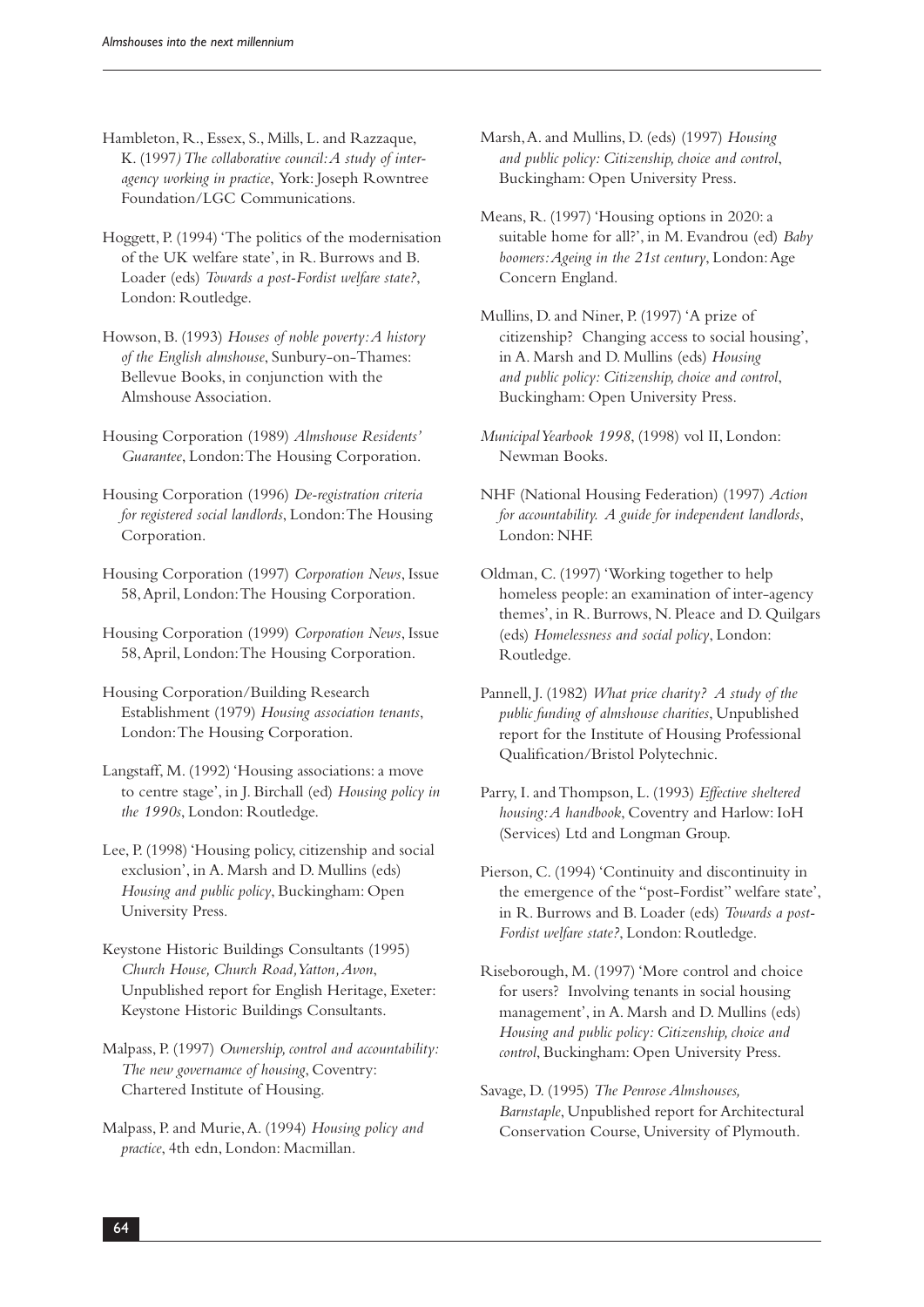- Tinker, A., Wright, F. and Zeilig, H. (1995) *Difficult to let sheltered housing*, London: HMSO/Age Concern.
- Williams, P. (1997) 'Getting the foundations right: housing organisations and structures', in P. Williams (ed) *Directions in housing policy: Towards sustainable housing policies for the UK*, London: Paul Chapman Publishing.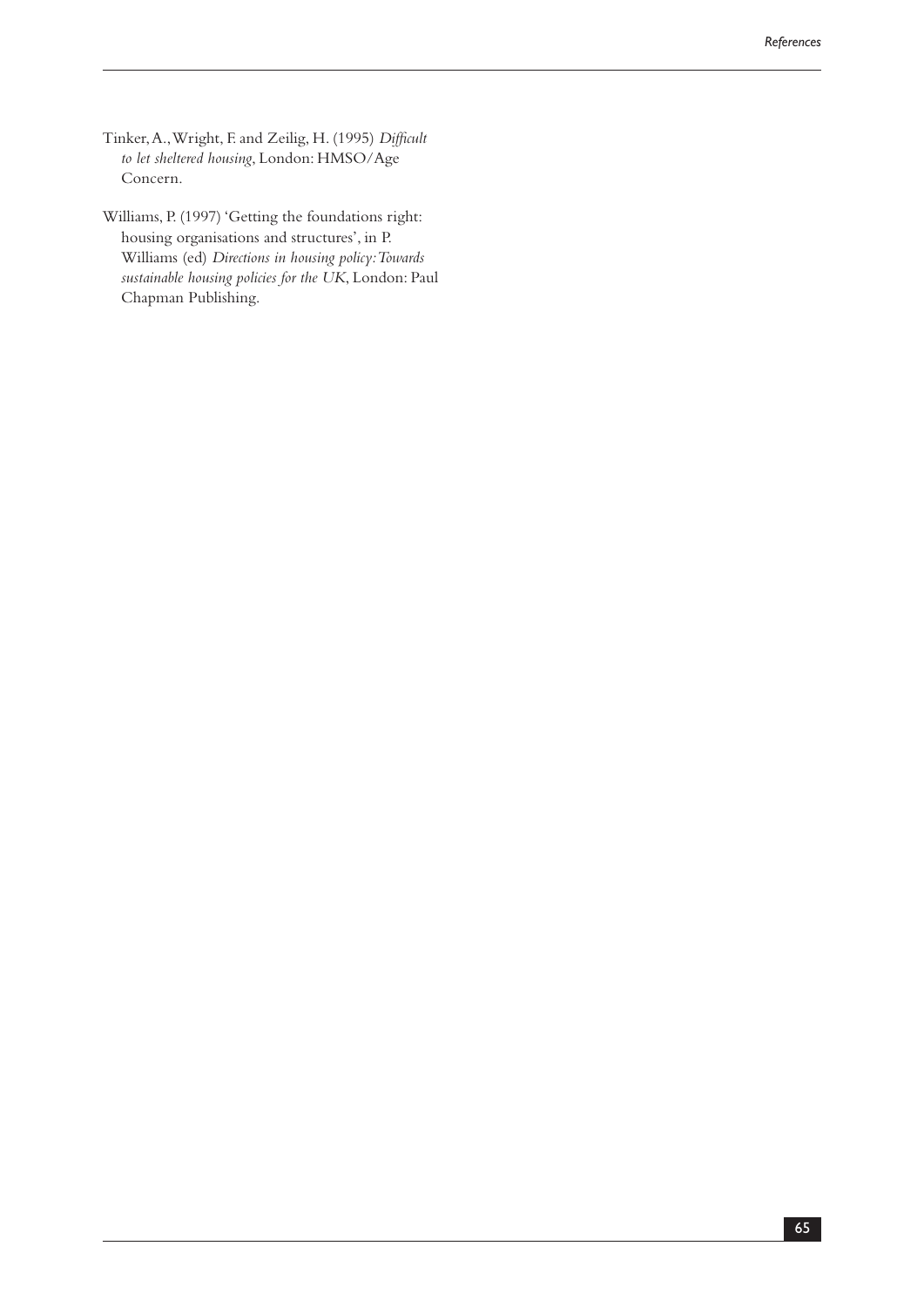# **Appendix: Research methodology and organisations contacted**

The research project set out to discover innovative uses of almshouses, focusing particularly on The Housing Corporation South West region, because the funding for the research came from The Housing Corporation regional office. The researchers already knew of a number of examples from their own work with housing associations, local authorities and almshouse charities in the region.

In the South West region as of December 1996, there were over a hundred almhouse charities also registered as social landlords with The Housing Corporation, out of a total of 237 almshouse charities which were members of the Almshouse Association. The South West region includes Cornwall, Devon, Dorset, Somerset, Wiltshire, Gloucestershire and the former county of Avon. In the region, there were 97 local almshouse charities registered with The Housing Corporation, and four groups of almshouses in these counties which belong to two national almshouse charities (Licensed Victuallers and Haberdashers).

The following contacts were made to obtain information about other innovative almshouse developments:

- • a request for ideas from the Almshouse Association (who supplied a helpful list of innovative almshouse projects and a wealth of other information);
- • a request for information from housing association members of the South West Region Development Group of the National Housing Federation;
- • an article in *Outlook West*, magazine of the South

West branch of the National Housing Federation, sent to all housing associations and local authorities in the region;

• letters to selected housing associations in the region working with almshouses.

These sources produced a list of about 30 almshouse projects, mainly in the South West. Most of the almshouse charities and housing associations were then contacted to obtain further details in writing or by telephone interview. In most cases organisations and individuals were also visited. Interviews took place with a selection of almshouse trustees and clerks, almshouse residents, architects, and housing association directors, development and management staff (although not all these people were interviewed in connection with every almshouse project). Interviews of staff were semi-structured, using a checklist of topics to cover. Resident interviews were informal. Researchers also spoke to a number of local authority contacts in planning and housing departments.

Interviews were held with the director and assistant director of the Almshouse Association, and two members of the Almshouse Association Executive Committee. The Almshouse Association and The Housing Corporation kindly supplied copies of guidance documents.

Historical detail is drawn from two unpublished reports on Lady Florence Stalling's Almshouses, Yatton and Penrose Almshouses, Barnstaple; we are grateful to Keystone Historical Buildings Consultants and to David Savage for these sources. Further historical information comes from the book commissioned by the Almshouse Association, Brian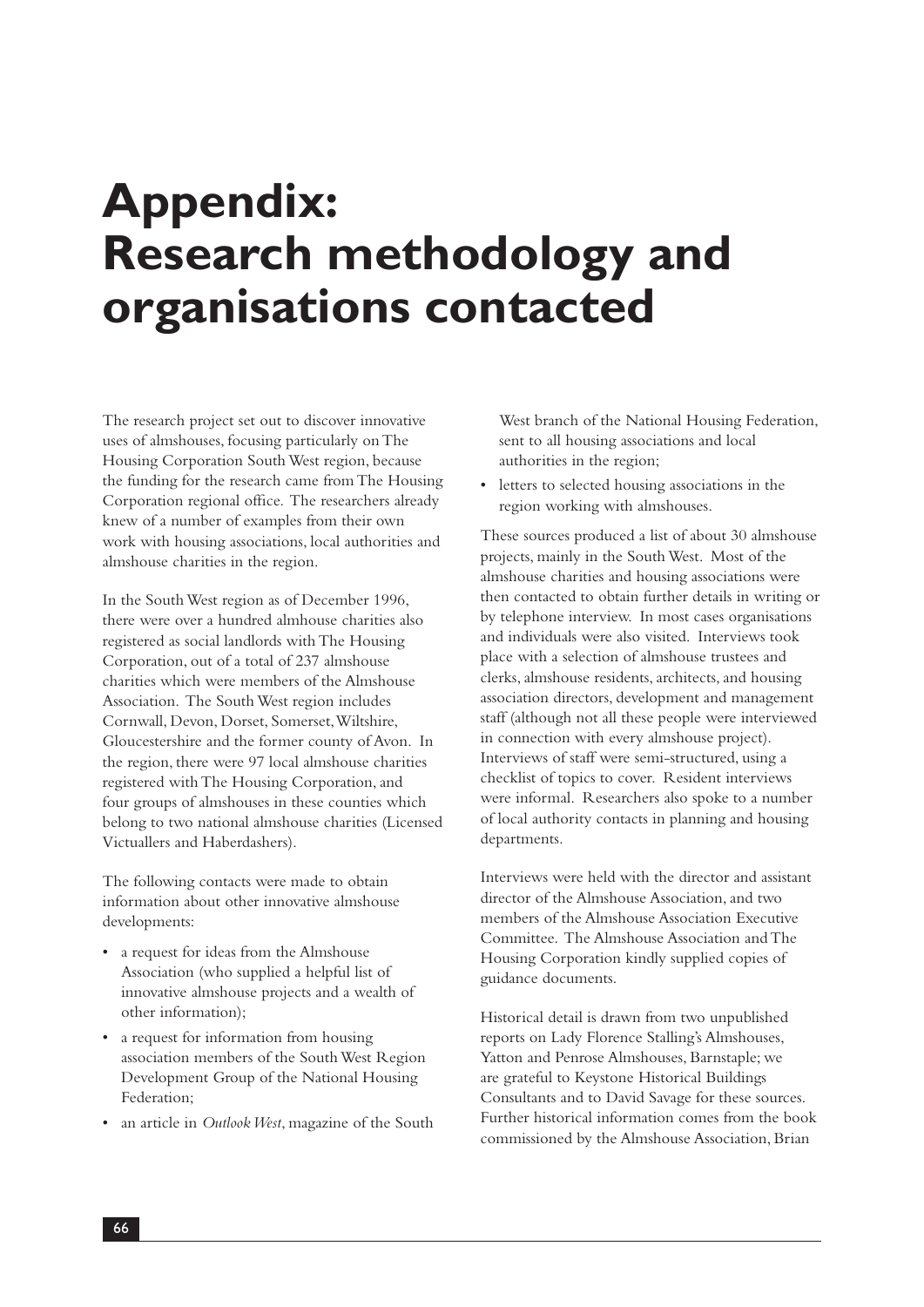Howson's *Houses of noble poverty: A history of the English almshouse*, published in 1993. Information on funding and registration came from both the Almshouse Association and The Housing Corporation.

# **Almshouse charities and housing associations contacted during the research fieldwork**

[Notes

- 1. Where almshouse charities manage a number of almshouses, the almshouse specifically referred to in the report is marked with an asterisk. There are also a number of almshouses which receive a brief mention in the text but which are not listed here; this is because some information was obtained direct from the Almshouse Association, from talking to housing associations, or from Brian Howson's book, rather than by contacting the charities directly.
- 2. Almshouse charities which were RSLs at the time of the research are indicated by RSL after their name.
- 3. We have also listed under the generic heading 'housing association' other bodies (who may not be registered with The Housing Corporation) but who are working in partnership with registered social landlords on these almshouse projects.]

## *Bristol*

## **Almshouse charities**

Bristol Municipal Charities/Orchard Homes [RSL] \*Ben Gough House John Barstaple House Foster's Almshouses Perrett House Bristol (St John and St Ambrose) Charity Hill's Almshouses [RSL] St James' House (Whitson Street Almshouse Charity) [RSL] Society of Merchant Venturers [RSL] Colston's Almshouses Merchants' Almshouses \*St Nicholas and Burton's Almshouse Charity

### **Housing associations**

Brunelcare Housing Association Carr Gomm Society Priority Youth Housing Association Solon South West Housing Association

# *Cornwall*

#### **Almshouse charity**

Evelyn Boscawen Trust, Tresillian, near Truro

# *Devon*

**Almshouse charities** Barnstaple Municipal Charities Penrose Almshouses Exeter Municipal Charities [RSL] Atwill Kingdon Almshouses Atwill Palmer Almshouses Grendon Almshouses Hursts (Culverland) Almshouses Hursts (Fairpark) Almshouses Hursts Trumps Almshouses Livery Dole Almshouses Magdalen Almshouses North Park Almshouses Exeter Municipal Charities (Church List) Flaye's Almshouses Lethbridge's and Davye's Almshouses Exeter Free Cottages Trust Heles Charity, Plymouth [RSL] Lanyon Homes, Plymouth [RSL] Lord Mamhead Homes Municipal Charities of Plymouth [RSL] John Gayer Homes Rawlins Homes St Petrock and Heavitree Parish Lands Charity, Exeter Ducke's and St Loye's Almshouses Magdalen Road Almshouses St Petrock's Close St Annes & St Francis Almshouses